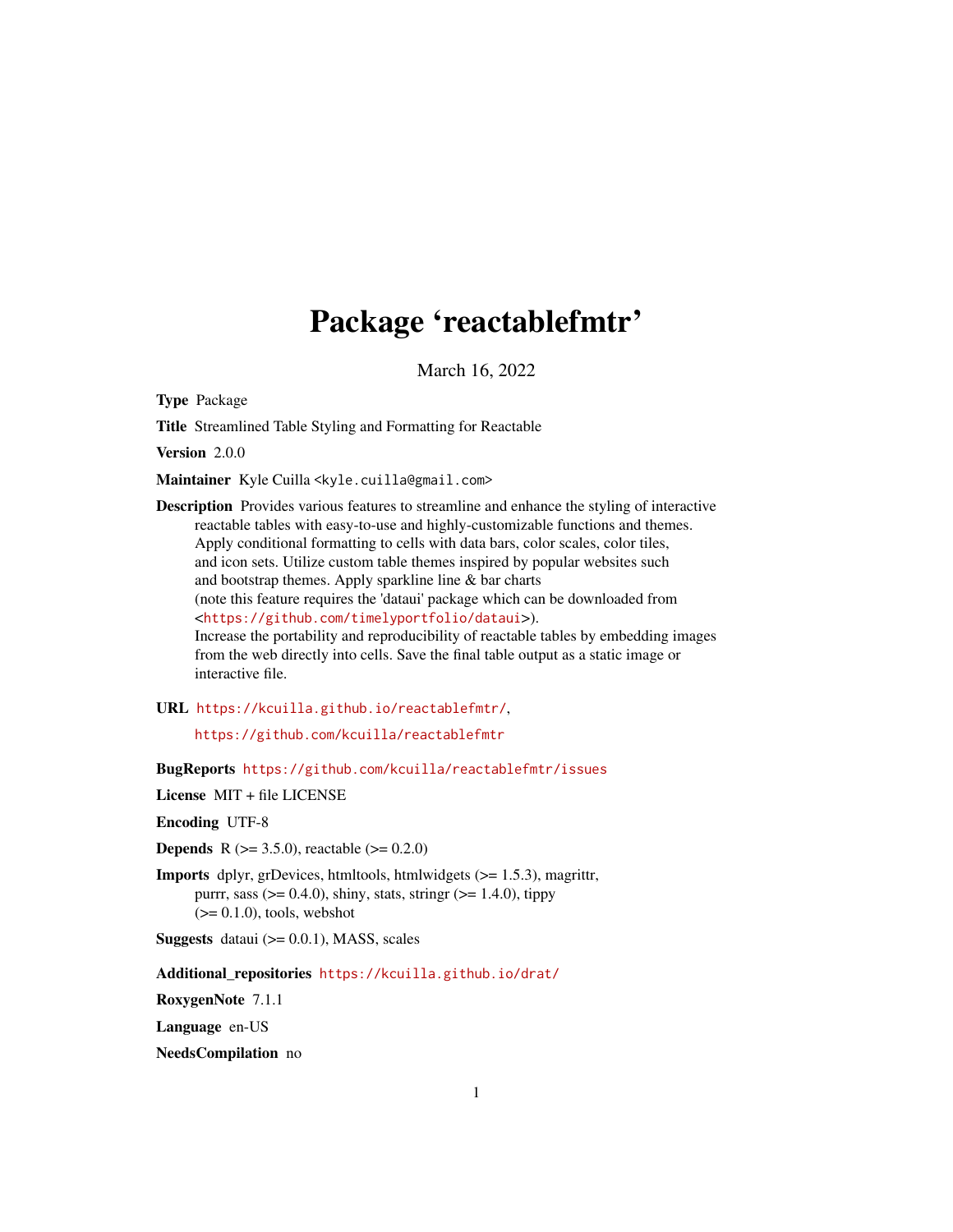Author Kyle Cuilla [aut, cre, cph], Greg Lin [ctb], June Choe  $[ctb]$ , Kent Russell [ctb]

**Repository CRAN** 

Date/Publication 2022-03-16 07:50:02 UTC

# R topics documented:

| 3              |
|----------------|
| 5              |
| $\overline{7}$ |
| 8              |
| 10             |
| 12             |
| 13             |
| 17             |
| -19            |
| 20             |
| 21             |
| 24             |
| 26             |
| 27             |
|                |
|                |
| 31             |
| 35             |
| 36             |
| 37             |
| -38            |
| 40             |
| 41             |
| 42             |
| 43             |
|                |
| 47             |
|                |
|                |
|                |
|                |
|                |
|                |
|                |
|                |
|                |
|                |
| 58             |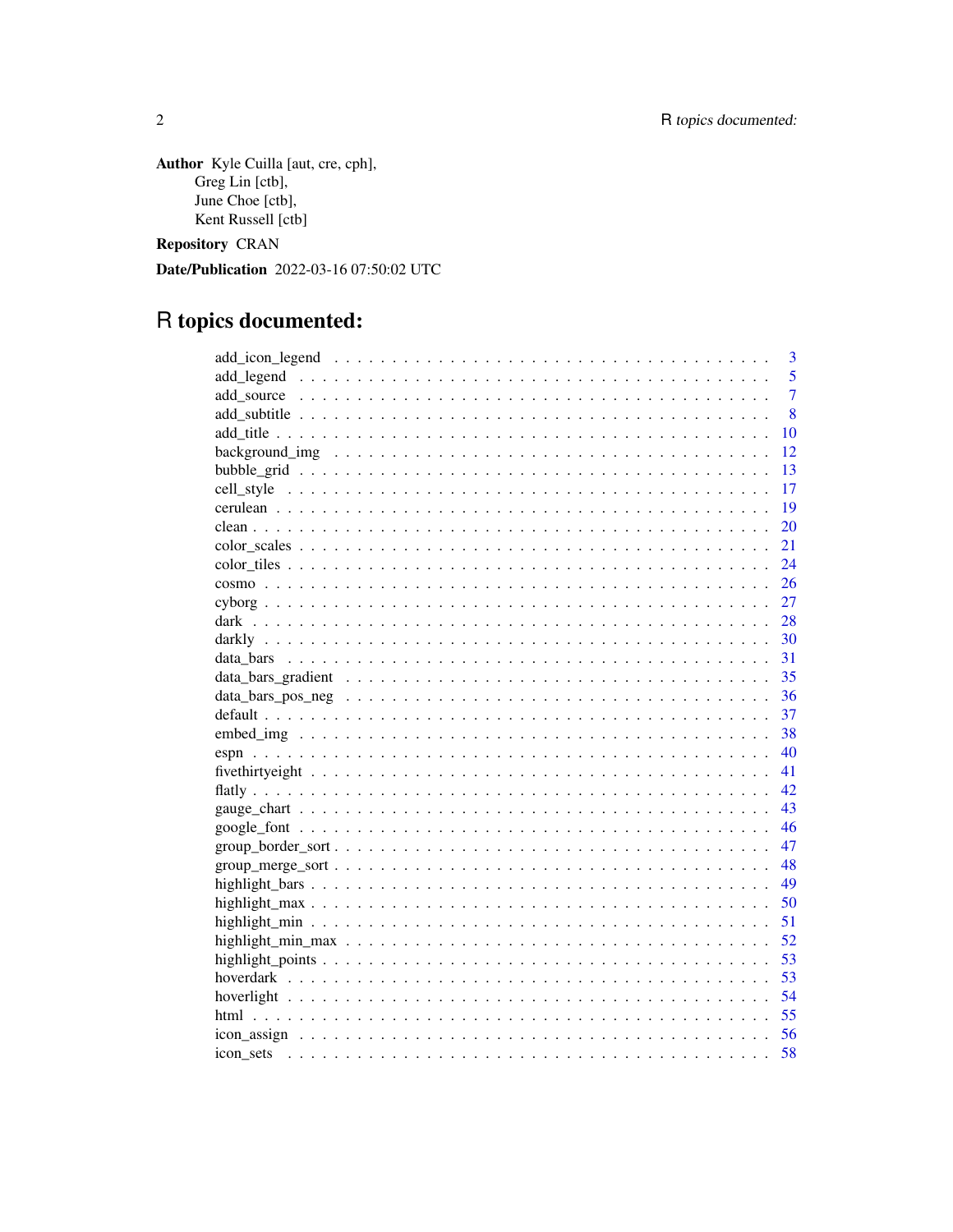<span id="page-2-0"></span>

| save reactable test $\ldots$ , $\ldots$ , $\ldots$ , $\ldots$ , $\ldots$ , $\ldots$ , $\ldots$ , $\ldots$ , $\ldots$ , $\ldots$ , $\ldots$ , $\ldots$ |  |  |  |  |
|-------------------------------------------------------------------------------------------------------------------------------------------------------|--|--|--|--|
|                                                                                                                                                       |  |  |  |  |
|                                                                                                                                                       |  |  |  |  |
|                                                                                                                                                       |  |  |  |  |
|                                                                                                                                                       |  |  |  |  |
| $pos\_neg\_colors \dots \dots \dots \dots \dots \dots \dots \dots \dots \dots \dots \dots \dots \dots \dots \dots$                                    |  |  |  |  |
|                                                                                                                                                       |  |  |  |  |
|                                                                                                                                                       |  |  |  |  |
|                                                                                                                                                       |  |  |  |  |
|                                                                                                                                                       |  |  |  |  |
|                                                                                                                                                       |  |  |  |  |
|                                                                                                                                                       |  |  |  |  |
|                                                                                                                                                       |  |  |  |  |
|                                                                                                                                                       |  |  |  |  |
|                                                                                                                                                       |  |  |  |  |
|                                                                                                                                                       |  |  |  |  |

add\_icon\_legend *Add an icon legend to a reactable table*

# Description

Use 'add\_icon\_legend()' to place a legend below a reactable table. The legend can be used to display the icon set used within 'icon\_sets()'. The legend can be aligned to the right or left of the table. Custom labels can be applied to the upper and lower bounds of the legend.

```
add_icon_legend(
  table = NULL,
  icon_set = NULL,
  show_labels = TRUE,
  labels = NULL,
  align = "right",
  title = NULL,
 footer = NULL,
  margin = NULL
\mathcal{E}
```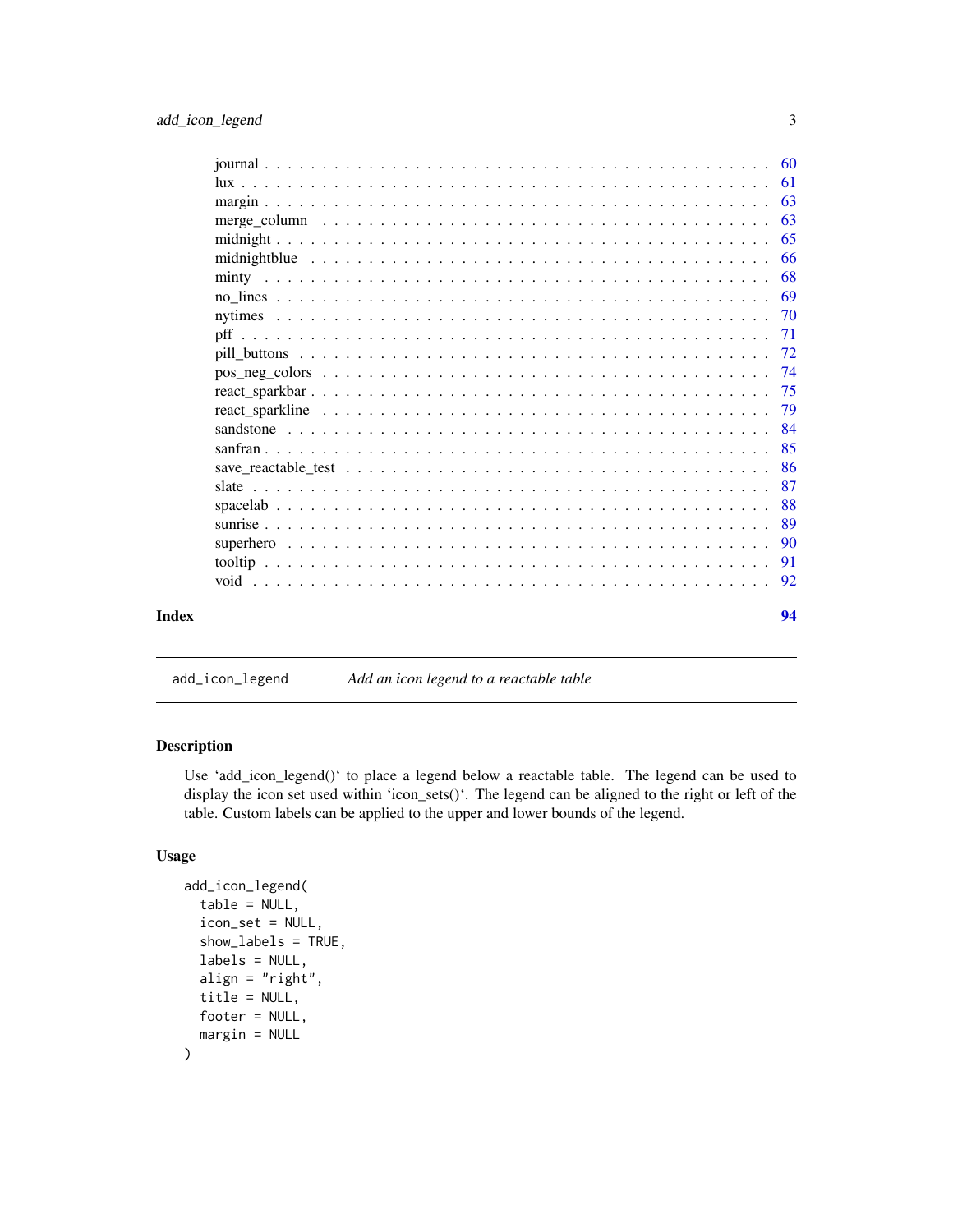### Arguments

| table       | A reactable table.                                                                                                                        |
|-------------|-------------------------------------------------------------------------------------------------------------------------------------------|
| icon_set    | The icon set to be displayed in the legend. Options are "ski rating", "medals",<br>and "batteries". Default is NULL.                      |
| show_labels | Logical. Show or hide the labels next to the legend. Default is TRUE.                                                                     |
| labels      | Assign label to each icon in the specified icon set. Number of labels must match<br>the number of icons in the icon set. Default is NULL. |
| align       | The horizontal alignment of the legend. Options are 'left' or 'right'. Default is<br>'right'.                                             |
| title       | The title above the legend. Default is NULL.                                                                                              |
| footer      | The footer below the legend. Default is NULL.                                                                                             |
| margin      | Use margin() to set the margin around the legend (top, right, bottom, left). De-<br>fault is NULL.                                        |

## Value

a function that adds a source below a reactable table.

```
## Not run:
## Create the reactable table and then pipe in the legend
library(dplyr)
data <- iris[10:29, ]
table <- reactable(data,
columns = list(Petal.Length = colDef(
cell = icon_sets(data, icon_set = "medals"))))
table %>%
  add_icon_legend(icon_set = "medals")
## The legend can be aligned to the left or right of the table
table %>%
  add_icon_legend(icon_set = "medals", align = "left")
## Add custom labels to each icon in the legend
table %>%
 add_icon_legend(icon_set = "medals", labels = c("Shortest Length","Avg Length","Longest Length"))
## Add a title and footer to the legend
table %>%
 add_icon_legend(icon_set = "medals", title = "Icon Legend Title", footer = "Icon Legend Footer")
## End(Not run)
```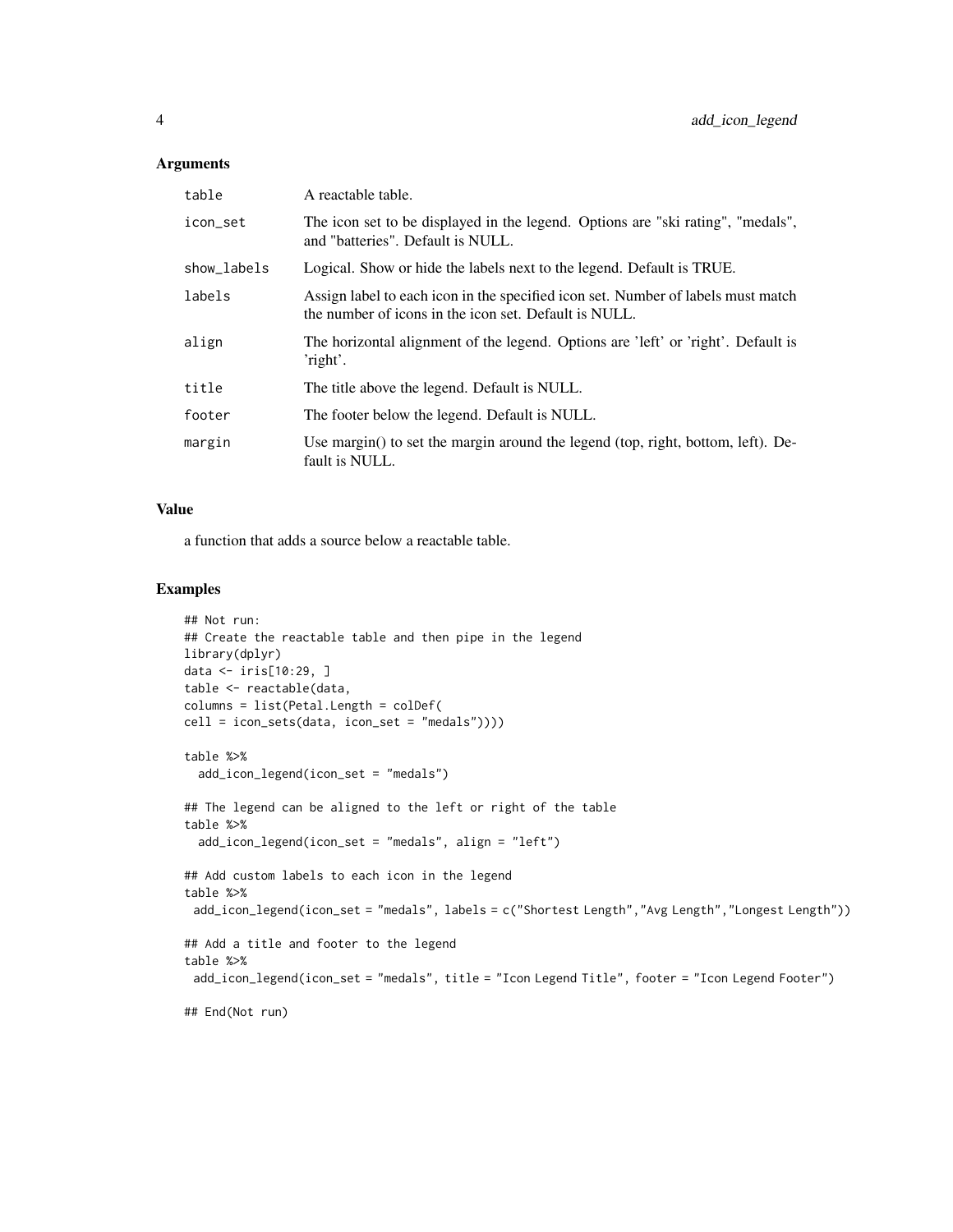<span id="page-4-0"></span>add\_legend *Add a legend to a reactable table*

## Description

Use 'add\_legend()' to place a legend below a reactable table. The legend can be used to display the color scale of a color palette used within the table. Supply the name of the dataset used with 'data' and the name of the column you would like to show a legend for with 'col\_name'. By default, the colors within 'colors' are the default color palette used in 'color\_tiles()' and 'color\_scales()', but can be modified to match the color palette used in the column of the reactable table. The number of bins for the legend can be changed to any number. By default, label bins are given. The labels under the bins can be formatted with 'number\_fmt' or hidden by setting 'labels' to FALSE. Use 'title' to place a title above the legend, and 'footer' to place a footer below the legend. The legend can be aligned to either the bottom-left or bottom-right of the table.

## Usage

```
add_legend(
  table,
  data = NULL,col_name = NULL,
 bins = 5,
  colors = NULL,
 bias = 1,
  labels = TRUE,number_fmt = NULL,
  title = NULL,
  footer = NULL,
  align = "right")
```

| table      | A reactable table.                                                                                                                                                           |
|------------|------------------------------------------------------------------------------------------------------------------------------------------------------------------------------|
| data       | Dataset containing at least one numeric column.                                                                                                                              |
| col name   | The name of a column containing numeric data within the dataset.                                                                                                             |
| bins       | The number of bins for the legend. Default is 5.                                                                                                                             |
| colors     | The color palette to be displayed in the legend. By default, the colors are shown<br>to match the default colors used in 'color_tiles()' and v'color_scales()'.              |
| bias       | A positive value that determines the spacing between multiple colors. A higher<br>value spaces out the colors at the higher end more than a lower number. Default<br>$is1$ . |
| labels     | Logical. Show or hide the labels next to the legend. Default is TRUE.                                                                                                        |
| number_fmt | Optionally format numbers using formats from the scales package. Default is<br>NULL.                                                                                         |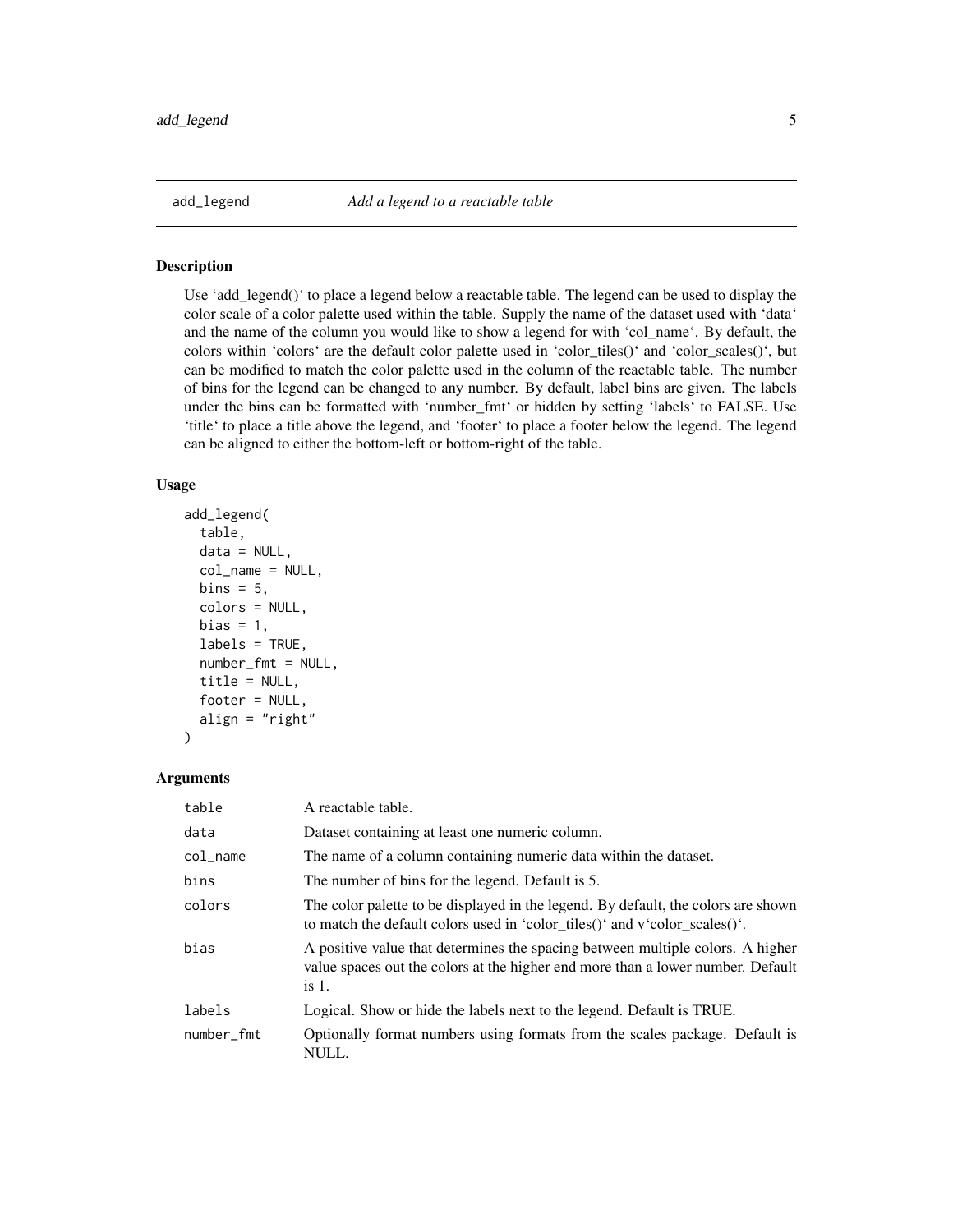| title  | The title above the legend. Default is NULL.                                                  |
|--------|-----------------------------------------------------------------------------------------------|
| footer | The footer below the legend. Default is NULL.                                                 |
| align  | The horizontal alignment of the legend. Options are 'left' or 'right'. Default is<br>'right'. |

a function that adds a legend below a reactable table.

```
library(magrittr)
## Create the reactable table and then pipe in the legend
data <- iris[10:29, ]
table <- reactable(data,
columns = list(Sepal.Length = colDef(
cell = color_tiles(data))))
table %>%
  add_legend(data = data,
             col_name = "Sepal.Length")
## The legend can be aligned to either the left or right side
table %>%
  add_legend(data = data,
             col_name = "Sepal.Length",
             align = "left")
## Change the number of bins within the legend
table %>%
  add_legend(data = data,
             col_name = "Sepal.Length",
             bins = 9)
## Add a title and footer to the legend
table %>%
  add_legend(data = data,
             col_name = "Sepal.Length",
             title = "Sepal Length",
             footer = "measured in cm")
## If custom colors are used in the table, you can assign those to the legend as well
table <- reactable(data,
columns = list(Sepal.Length = colDef(
style = color_scales(data, colors = c("red","white","blue")))))
table %>%
  add_legend(data = data,
             col_name = "Sepal.Length",
             colors = c("red","white","blue"))
```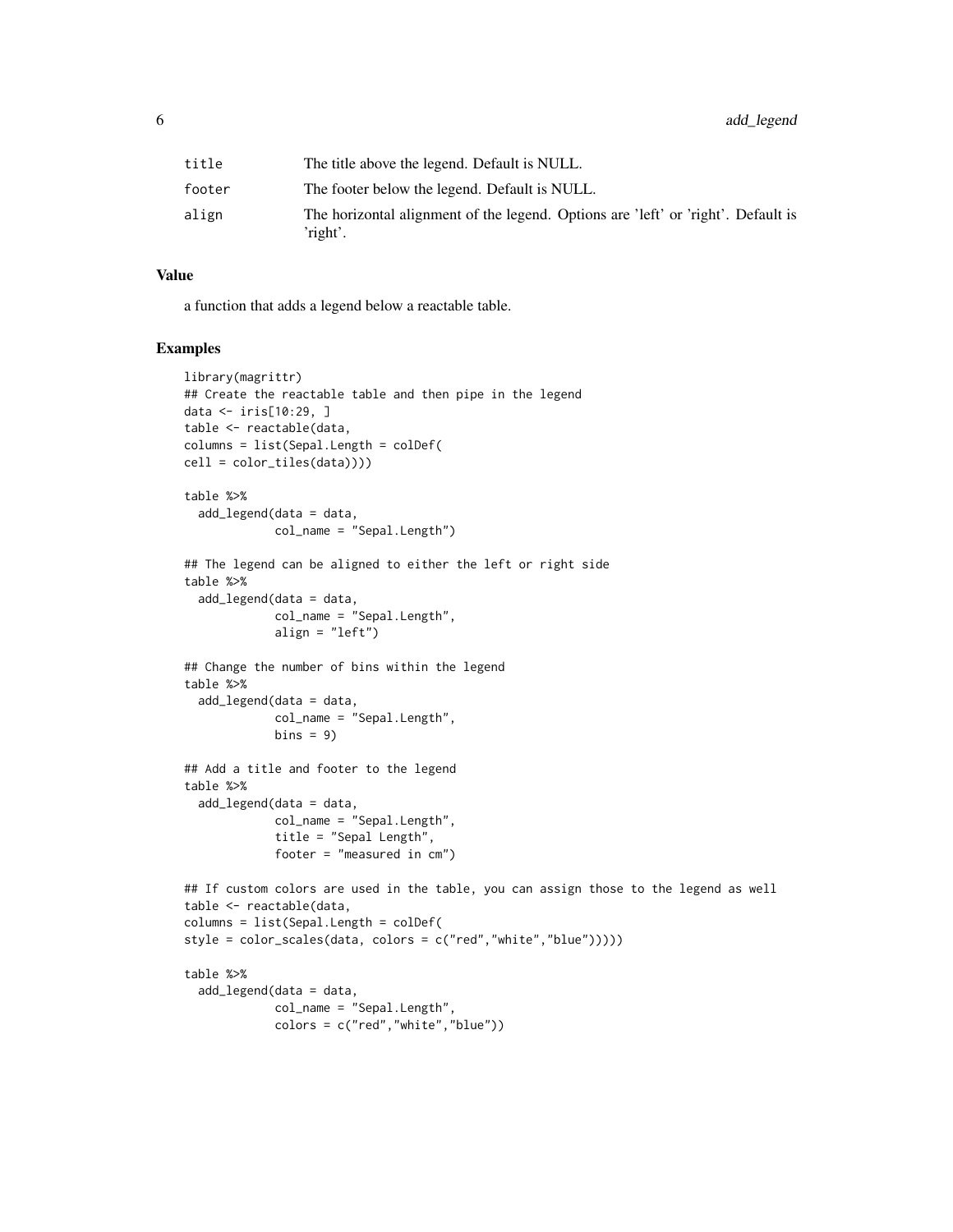<span id="page-6-0"></span>

#### Description

Use 'add\_source()' to place a source below a reactable or reactablefmtr table. The same options that are present in 'add\_title()' and 'add\_subtitle()' are also available in 'add\_source()'. The source can be aligned to the left, right, or center with the align option. The text properties of the source, such as the font size and font style can be customized. The background color of the source can also be adjusted as well as the margin around the source.

## Usage

```
add_source(
  table = NULL,source = NULL,
  align = "left",
  font_color = "#000",
  font_size = 16,
  font_style = "normal",
  font_weight = "normal",
  text_decoration = NULL,
  text_transform = NULL,
  letter_spacing = NULL,
  word_spacing = NULL,
  text_shadow = NULL,
  background_color = "#FFFFFF",
 margin = NULL
\mathcal{L}
```

| table           | A reactable table.                                                                                                                                    |
|-----------------|-------------------------------------------------------------------------------------------------------------------------------------------------------|
| source          | A string to be displayed as the source.                                                                                                               |
| align           | The alignment of the source. Options are "left", "right", "center". Default is<br>"left".                                                             |
| font_color      | Color of the source text. Default is #000.                                                                                                            |
| font_size       | Numeric value representing the size of the font of the source (in px). Default is<br>16.                                                              |
| font_style      | Style of the source font. Options are "normal" or "italic". Default is "normal".                                                                      |
| font_weight     | The font weight of the source. Options are "bold" or "normal". Default is "nor-<br>mal".                                                              |
| text_decoration |                                                                                                                                                       |
|                 | Add an underline, overline, or line-through source. Options are "underline",<br>"overline", "underline overline", or "line-through". Default is NULL. |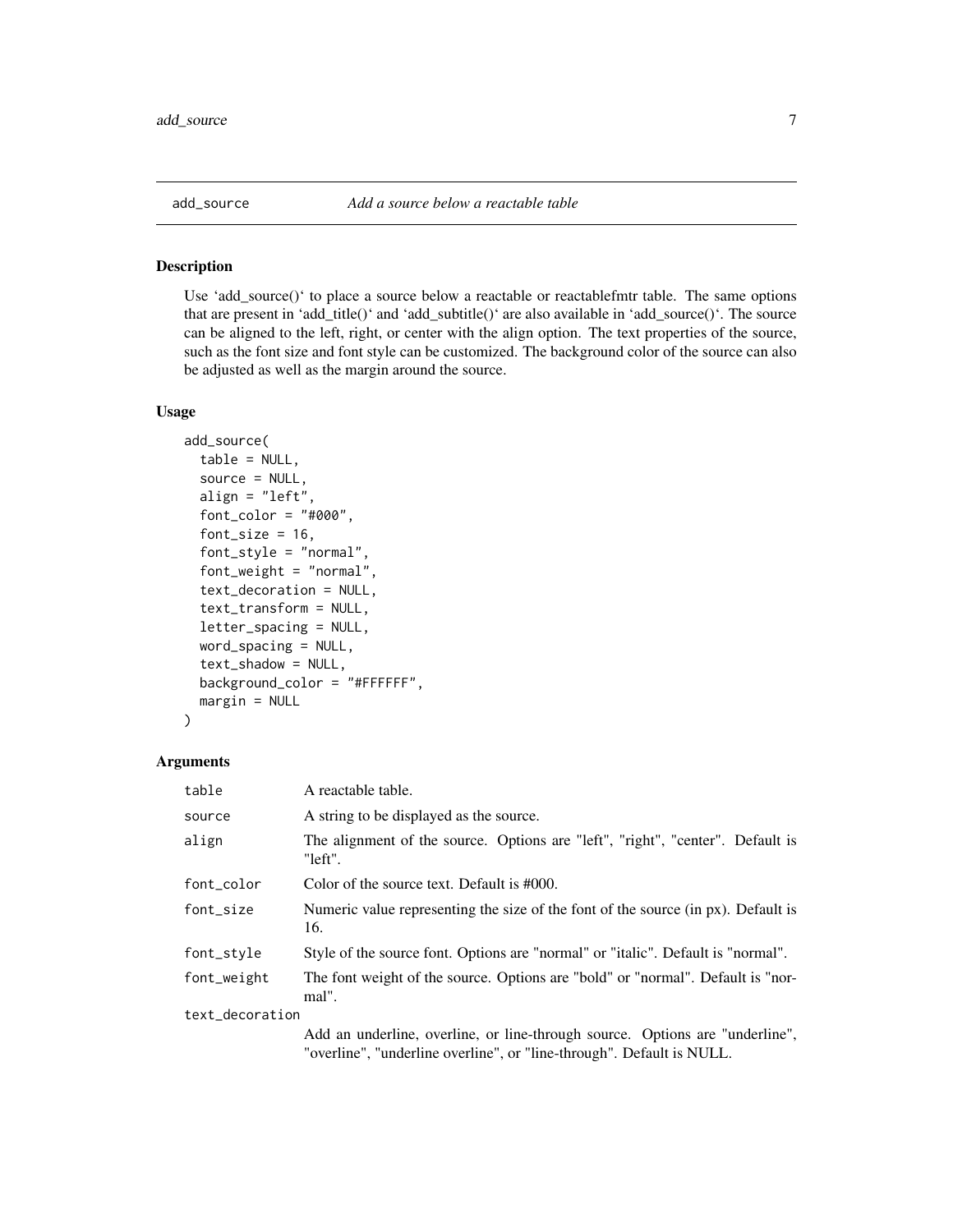<span id="page-7-0"></span>

| text_transform Specify how to capitalize the title. Options are "uppercase", "lowercase", or<br>"capitalize". Default is NULL.                                                                       |  |  |
|------------------------------------------------------------------------------------------------------------------------------------------------------------------------------------------------------|--|--|
| letter_spacing Numeric value that adjusts the horizontal spacing between letters. A number<br>above 0 adds more spacing between letters, a number below 0 decreases the<br>spacing. Default is NULL. |  |  |
| Numeric value that adjusts the horizontal spacing between words. A number<br>above 0 adds more spacing between words, a number below 0 decreases the<br>spacing. Default is NULL.                    |  |  |
| Apply a shadow around the title. See <https: css="" developer.mozilla.org="" docs="" en-us="" text-<br="" web="">shadow&gt; for options. Default is NULL.</https:>                                   |  |  |
| background_color                                                                                                                                                                                     |  |  |
| Color of the source background. Default is #FFFFFF.                                                                                                                                                  |  |  |
| Use margin() to set the margin around the text (top, right, bottom, left). Default<br>is NULL.                                                                                                       |  |  |
|                                                                                                                                                                                                      |  |  |

a function that adds a source below a reactable table.

## Examples

```
## Not run:
## Create the reactable table and then pipe in the source
table <- reactable(iris[10:29, ])
table %>%
 add_source("This is a source")
## Use options to adjust the style and position of the source
table %>%
 add_source("This is a source", font_style = "italic", font_color = "grey")
## End(Not run)
```
add\_subtitle *Add a subtitle above a reactable table*

## Description

Use 'add\_subtitle()' to place a subtitle above a reactable or reactablefmtr table. The same options that are present in 'add\_title()' and 'add\_source()' are also available in 'add\_subtitle()'. The subtitle can be aligned to the left, right, or center with the align option. The text properties of the subtitle, such as the font size and font style can be customized. The background color of the subtitle can also be adjusted as well as the margin around the subtitle.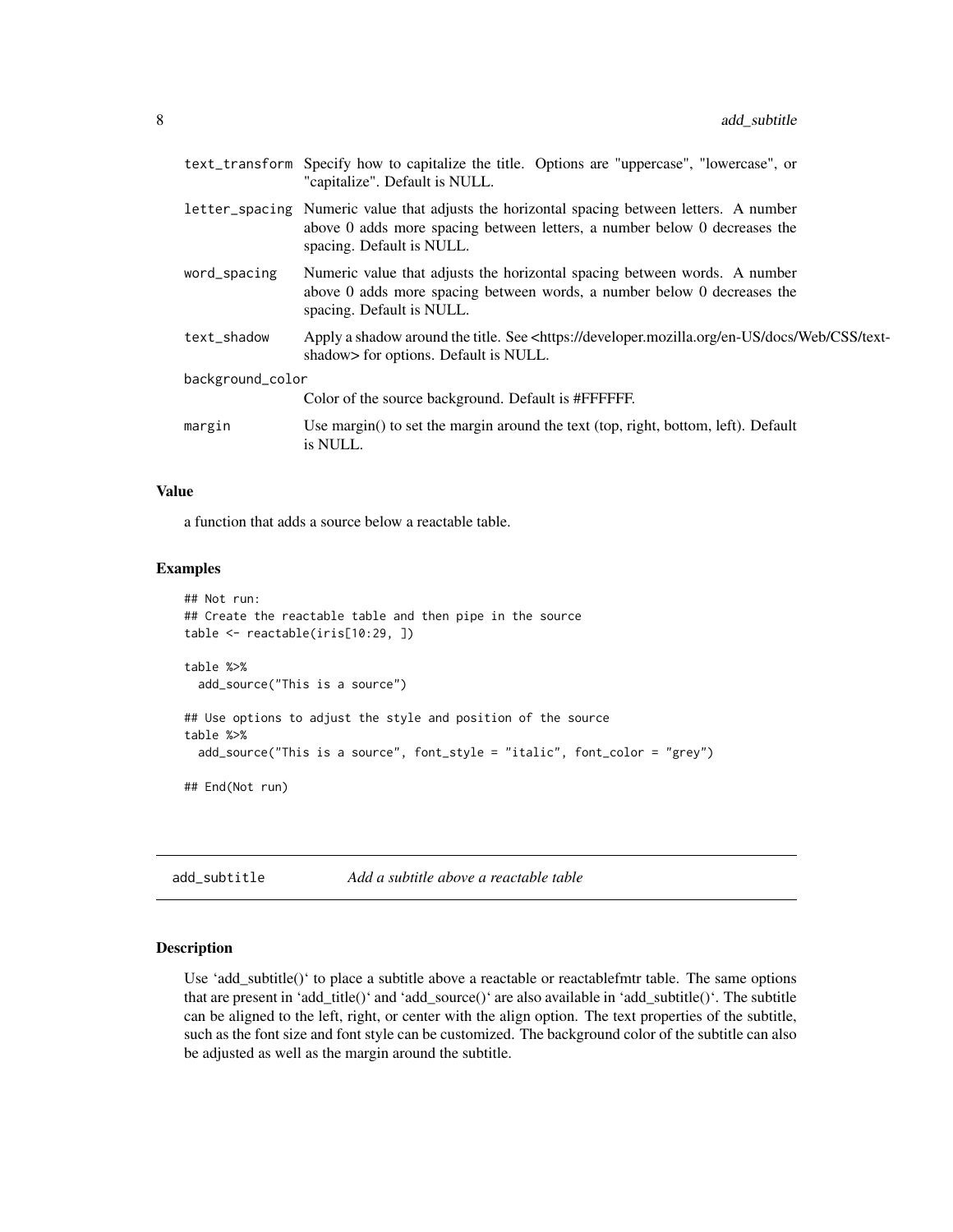add\_subtitle 9

# Usage

```
add_subtitle(
 table = NULL,
  subtitle = NULL,
 align = "left",
  font\_color = "#000",font_size = 24,
  font_style = "normal",
  font\_weight = "bold",text_decoration = NULL,
  text_transform = NULL,
 letter_spacing = NULL,
 word_spacing = NULL,
 text_shadow = NULL,
 background_color = "#FFFFFF",
 margin = NULL
\mathcal{L}
```

| table            | A reactable table.                                                                                                                                                                                   |  |  |
|------------------|------------------------------------------------------------------------------------------------------------------------------------------------------------------------------------------------------|--|--|
| subtitle         | A string to be displayed as the subtitle.                                                                                                                                                            |  |  |
| align            | The alignment of the subtitle. Options are "left", "right", "center". Default is<br>"left".                                                                                                          |  |  |
| font_color       | Color of the subtitle text. Default is #000.                                                                                                                                                         |  |  |
| font_size        | Numeric value representing the size of the font of the subtitle (in px). Default is<br>24.                                                                                                           |  |  |
| font_style       | Style of the subtitle font. Options are "normal" or "italic". Default is "normal".                                                                                                                   |  |  |
| font_weight      | The font weight of the subtitle. Options are "bold" or "normal". Default is<br>"bold".                                                                                                               |  |  |
| text_decoration  |                                                                                                                                                                                                      |  |  |
|                  | Add an underline, overline, or line-through subtitle. Options are "underline",<br>"overline", "underline overline", or "line-through". Default is NULL.                                              |  |  |
| text_transform   | Specify how to capitalize the title. Options are "uppercase", "lowercase", or<br>"capitalize". Default is NULL.                                                                                      |  |  |
|                  | letter_spacing Numeric value that adjusts the horizontal spacing between letters. A number<br>above 0 adds more spacing between letters, a number below 0 decreases the<br>spacing. Default is NULL. |  |  |
| word_spacing     | Numeric value that adjusts the horizontal spacing between words. A number<br>above 0 adds more spacing between words, a number below 0 decreases the<br>spacing. Default is NULL.                    |  |  |
| text_shadow      | Apply a shadow around the title. See <https: css="" developer.mozilla.org="" docs="" en-us="" text-<br="" web="">shadow&gt; for options. Default is NULL.</https:>                                   |  |  |
| background_color |                                                                                                                                                                                                      |  |  |
|                  | Color of the subtitle background. Default is #FFFFFF.                                                                                                                                                |  |  |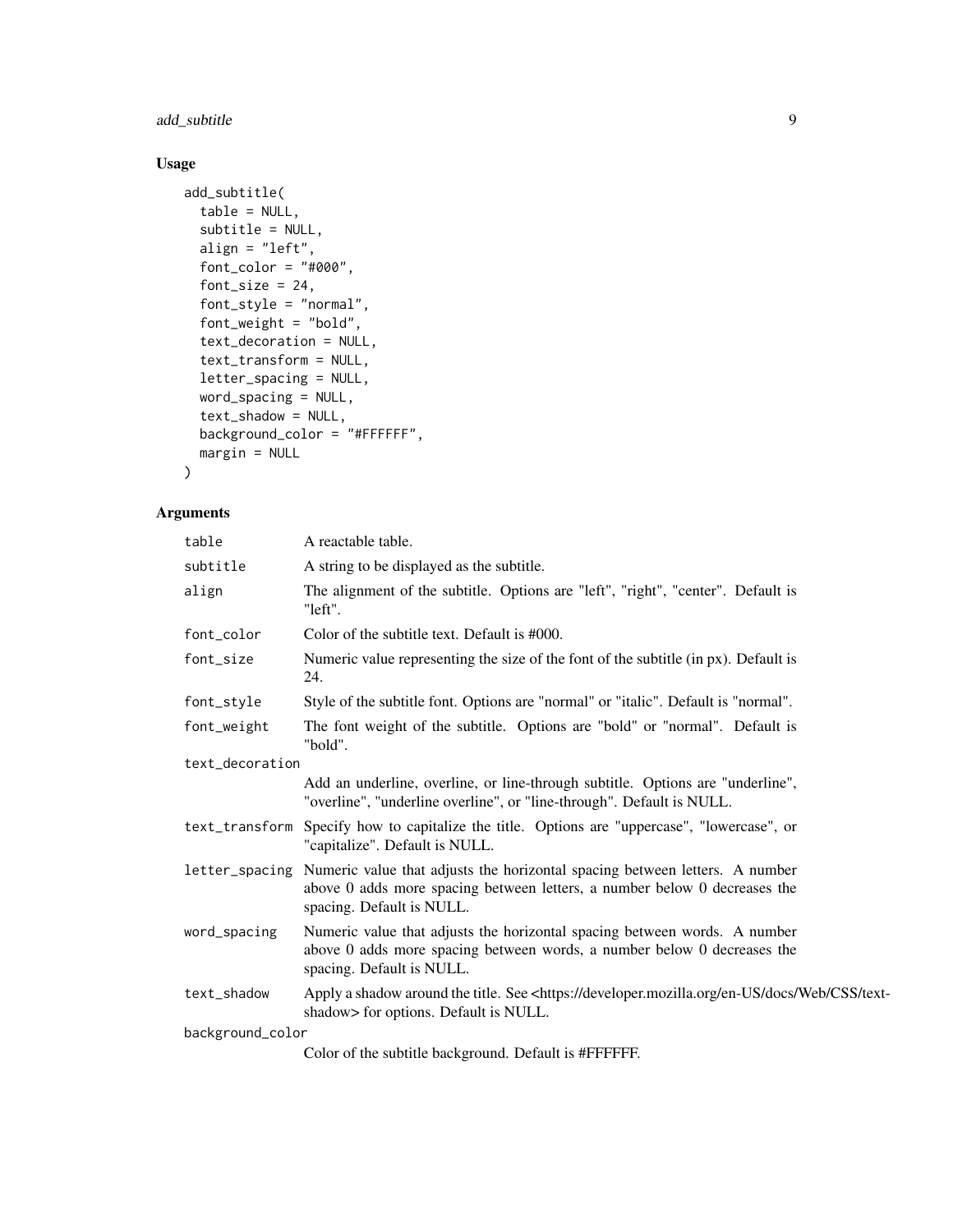<span id="page-9-0"></span>margin Use margin() to set the margin around the text (top, right, bottom, left). Default is NULL.

## Value

a function that adds a subtitle above a reactable table.

## Examples

```
## Not run:
## Create the reactable table and then pipe in the subtitle
table <- reactable(iris[10:29, ])
table %>%
 add_subtitle("This is a subtitle")
## If a title proceeds a subtitle, the subtite will be placed below the title
table %>%
 add_title("This is a title") %>%
 add_subtitle("This is a subtitle")
## Use options to adjust the style and position of the subtitle
table %>%
 add_subtitle("This is a subtitle", align = "center", font_color = "red")
```
## End(Not run)

add\_title *Add a title above a reactable table*

## Description

Use 'add\_title()' to place a title above a reactable or reactablefmtr table. The title can be aligned to the left, right, or center with the align option. The text properties of the title, such as the font size and font style can be customized. The background color of the title can also be adjusted as well as the margin around the title.

```
add_title(
  table = NULL,
  title = NULL,
  align = "left",
  font\_color = "#000".font_size = 32,font_style = "normal",
  font_weight = "bold",
  text_decoration = NULL,
  text_transform = NULL,
```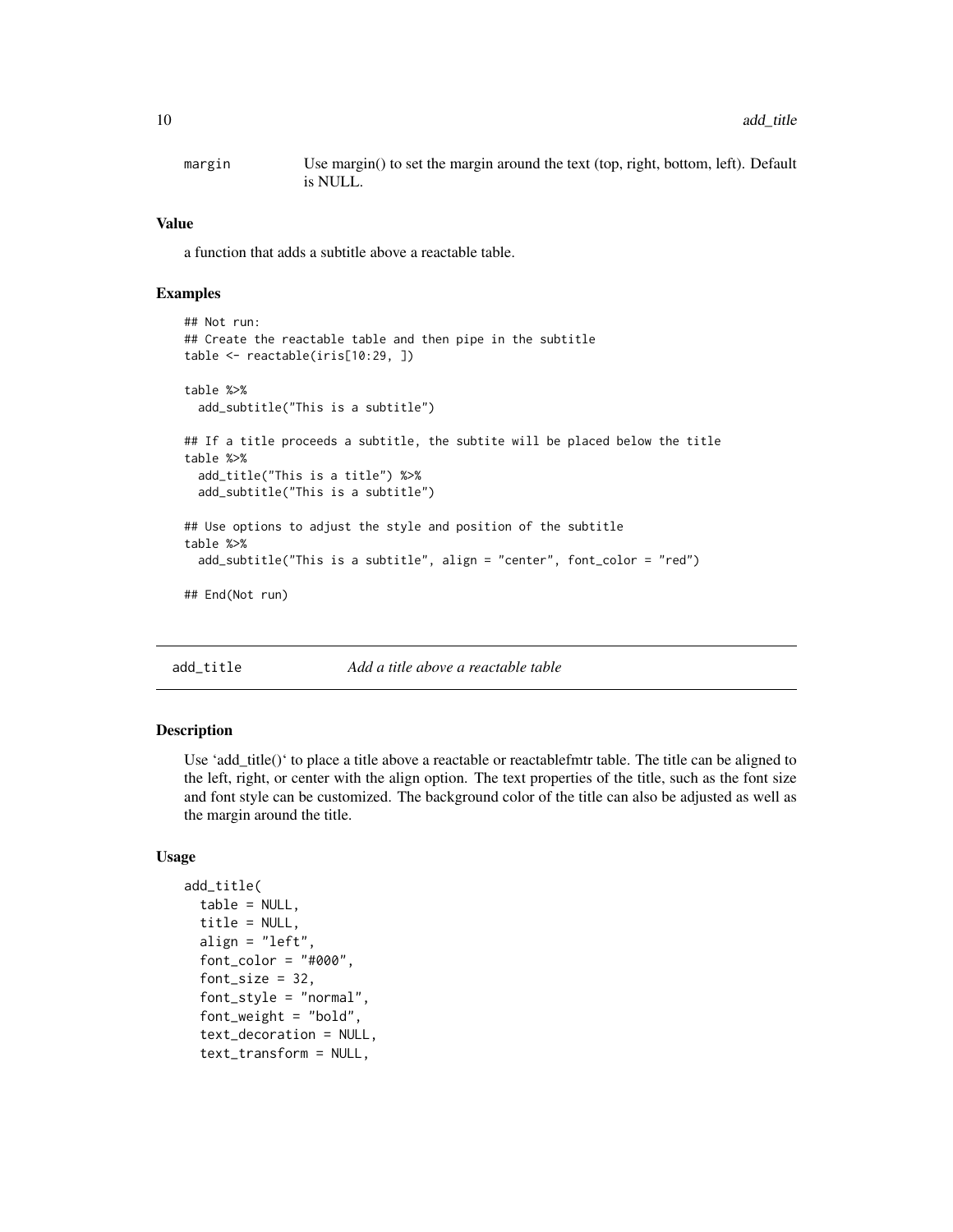## add\_title 11

```
letter_spacing = NULL,
 word_spacing = NULL,
 text_shadow = NULL,
 background_color = "#FFFFFF",
 margin = NULL
)
```
# Arguments

| table            | A reactable table.                                                                                                                                                                                   |
|------------------|------------------------------------------------------------------------------------------------------------------------------------------------------------------------------------------------------|
| title            | A string to be displayed as the title.                                                                                                                                                               |
| align            | The alignment of the table. Options are "left", "right", "center". Default is "left".                                                                                                                |
| font_color       | Color of the title text. Default is #000.                                                                                                                                                            |
| font_size        | Numeric value representing the size of the font of the title (in px). Default is 32.                                                                                                                 |
| font_style       | Style of the title font. Options are "normal" or "italic". Default is "normal".                                                                                                                      |
| font_weight      | The font weight of the title. Options are "bold" or "normal". Default is "bold".                                                                                                                     |
| text_decoration  |                                                                                                                                                                                                      |
|                  | Add an underline, overline, or line-through title. Default is NULL.                                                                                                                                  |
| text_transform   | Specify how to capitalize the title. Options are "uppercase", "lowercase", or<br>"capitalize". Default is NULL.                                                                                      |
|                  | letter_spacing Numeric value that adjusts the horizontal spacing between letters. A number<br>above 0 adds more spacing between letters, a number below 0 decreases the<br>spacing. Default is NULL. |
| word_spacing     | Numeric value that adjusts the horizontal spacing between words. A number<br>above 0 adds more spacing between words, a number below 0 decreases the<br>spacing. Default is NULL.                    |
| text_shadow      | Apply a shadow around the title. See <https: css="" developer.mozilla.org="" docs="" en-us="" text-<br="" web="">shadow&gt; for options. Default is NULL.</https:>                                   |
| background_color |                                                                                                                                                                                                      |
|                  | Color of the title background. Default is #FFFFFF.                                                                                                                                                   |
| margin           | Use margin() to set the margin around the text (top, right, bottom, left). Default<br>is NULL.                                                                                                       |

# Value

a function that adds a title above a reactable table.

```
## Not run:
## Create the reactable table and then pipe in the title
table <- reactable(iris[10:29, ])
table %>%
  add_title("This is a title")
```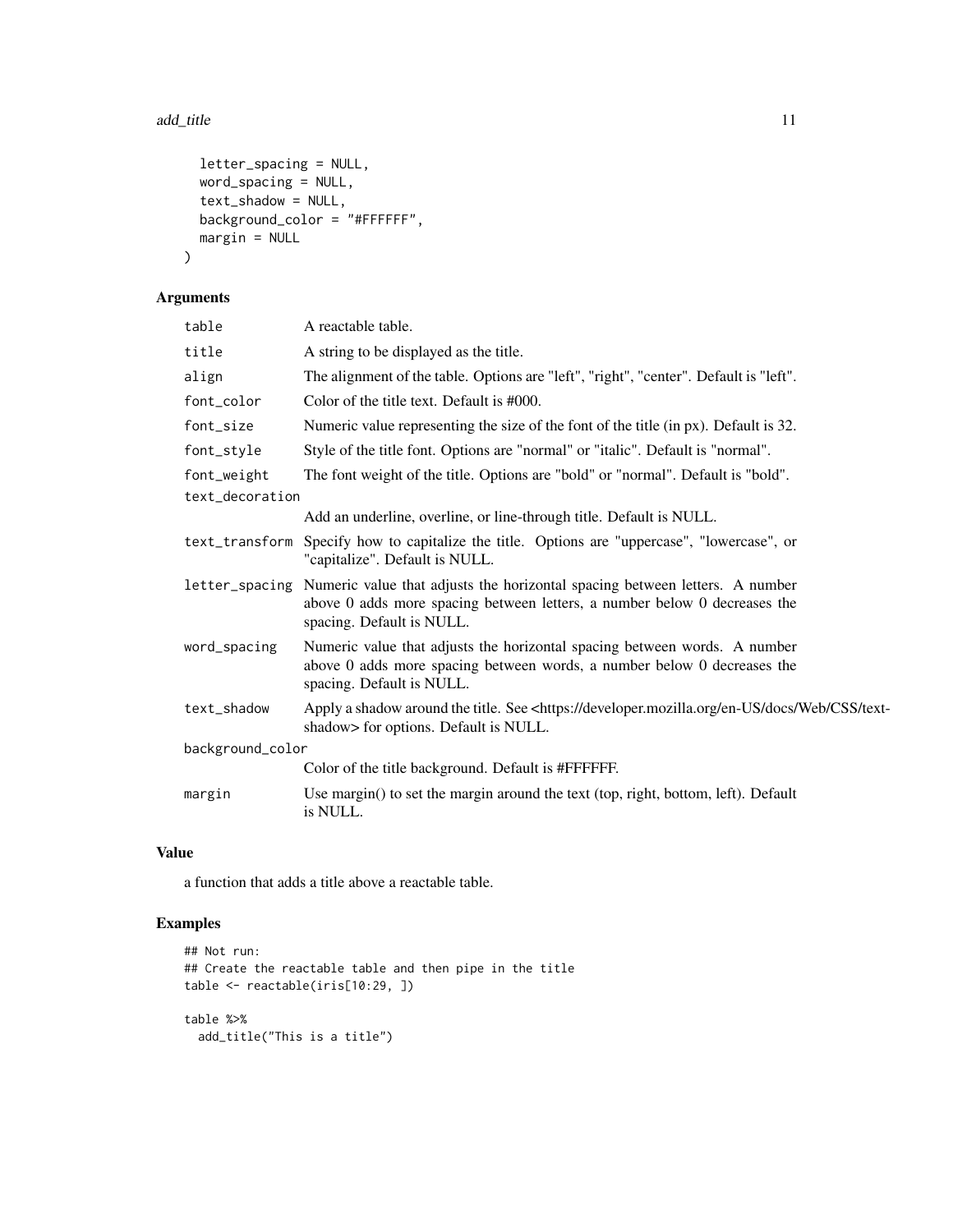```
## Use options to adjust the style and position of the title
table %>%
 add_title("This is a title", align = "center", font_color = "red")
## End(Not run)
```
background\_img *Embed a background image from web to rows of a reactable table*

## Description

The 'background\_img()' function fills the background of a cell with an image from the web. The image must be provided with a http or https address. The difference between 'background\_img()' and 'embed\_img()' is the image in 'background\_img()' takes up the entire contents of a cell whereas 'embed  $\text{img}()$ ' does not. 'background  $\text{img}()'$  can be used in conjunction with 'embed  $\text{img}()'$  and the image will be placed behind the image from 'embed\_img()'. 'background\_img()' will also directly accept a singular image URL within 'img' that does not come from the column itself. Additionally, images can be assigned from another column by providing the name of the column containing the img URL's in quotes within 'img\_ref'. 'background\_img()' should be placed within the style argument of reactable::colDef.

## Usage

```
background_img(
  data,
  height = "100%",
  width = "100%",
  position = "center",
  img = NULL,img_ref = NULL
\mathcal{L}
```

| data     | Dataset containing URL's to images                                                                                                         |
|----------|--------------------------------------------------------------------------------------------------------------------------------------------|
| height   | A value given for the height of the image. Can provide a percentage of the cell<br>height or a value in px. Default height is 100 percent. |
| width    | A value given for the width of the image. Can provide a percentage of the cell<br>width or a value in px. Default width is 100 percent.    |
| position | The alignment of the image within a cell. Options are "center", "top", "bottom",<br>"left", "right". Default is "center".                  |
| img      | Optionally provide a direct link to an image URL. Only one image can be pro-<br>vided using this option. Default is NULL.                  |
| img_ref  | Optionally assign images from another column by referencing the name of the<br>column in quotes. Default is NULL.                          |

<span id="page-11-0"></span>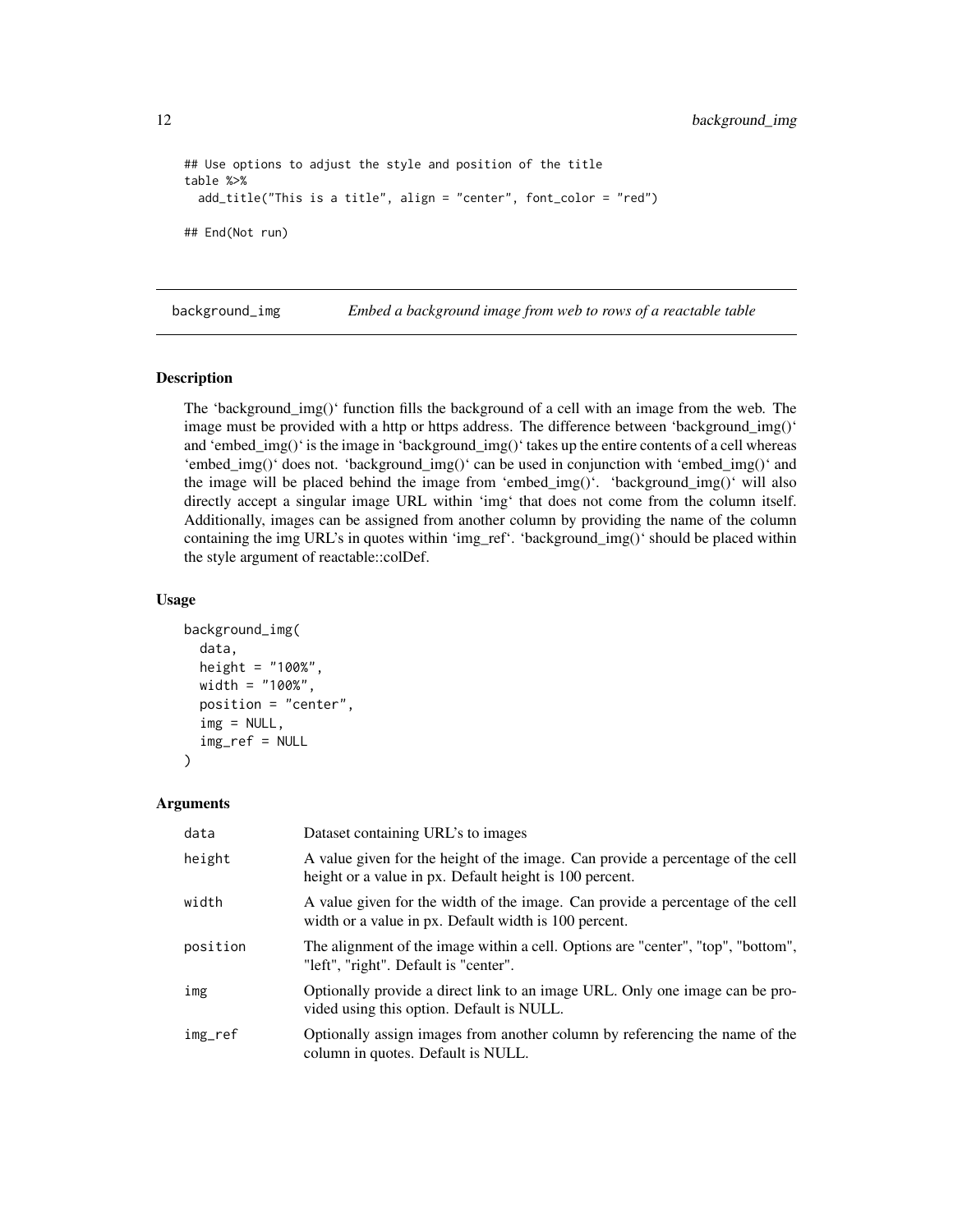### <span id="page-12-0"></span>bubble\_grid 13

#### Value

a function that renders a background image to a column containing a valid web link.

## Examples

```
## If no image links are in the original dataset, you need to assign them like so:
library(dplyr)
data <- iris %>%
mutate(
img = case_when(
Species == "setosa" ~
"https://upload.wikimedia.org/wikipedia/commons/d/d9/Wild_iris_flower_iris_setosa.jpg",
Species == "versicolor" ~
 "https://upload.wikimedia.org/wikipedia/commons/7/7a/Iris_versicolor.jpg",
 Species == "virginica" \sim"https://upload.wikimedia.org/wikipedia/commons/9/9f/Iris_virginica.jpg",
TRUE \sim "NA"))
reactable(data,
columns = list(
 img = colDef(style = background\_img())## By default, images are given a size of 100% to fill the entire cell,
## but you can adjust the size using height and width:
reactable(data,
columns = list(
 img = colDef(style = background_img(height = "50%", width = "50%"))))
## An image can be applied directly over an existing column using img:
reactable(data,
columns = list(
 Species = colDef(
 style = background_img(
 img = "https://upload.wikimedia.org/wikipedia/commons/2/26/Colored_flowers_e.jpg"))))
## Conditionally assigned images can be applied directly over an existing column using img_ref:
reactable(data,
columns = list(
 Species = colDef(style = background_img(data, img_ref = "img"))))
```
bubble\_grid *Build a customizable bubble grid chart*

#### **Description**

The 'bubble\_grid()' function creates a customizable bubble grid chart within a reactable table. The size of the bubbles are in relation to the values within each column - the bigger the value, the bigger the size of the bubble. There are two shapes available for the bubble grid: circles and squares,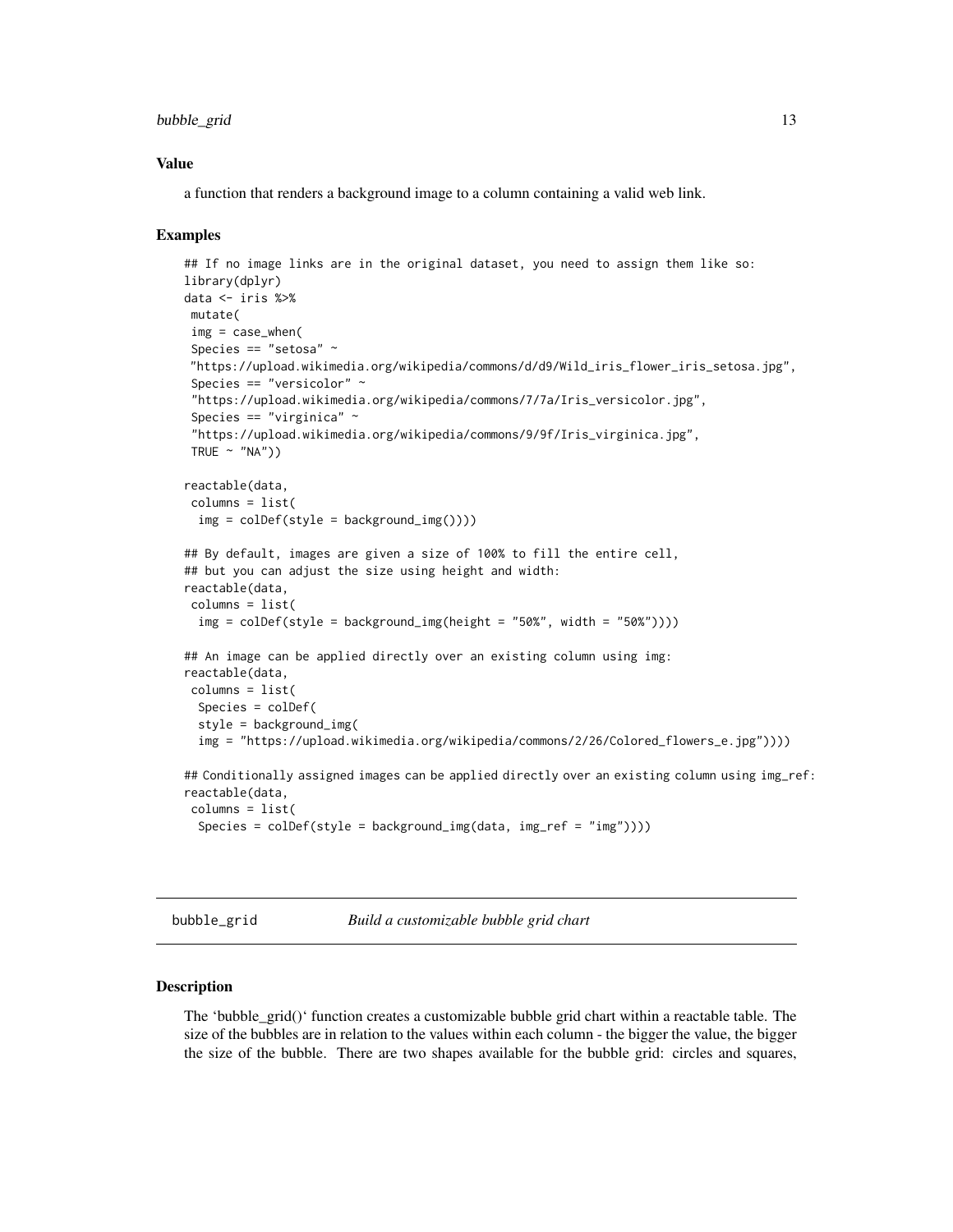which can be specified with 'shape'. The colors can be provided within a vector in 'colors' or via another column in the dataset by referencing the column by name with 'color\_ref'. If more than one color is provided in 'colors', the colors will be assigned to the values from low to high within the palette. This is the default setting of 'bubble\_grid()', which applies a blue-to-orange color palette to the bubbles. However, a singular color can be provided instead if desired. 'bubble\_grid()' can be applied to columns containing character data by referencing another column with numeric values in it with 'color\_by'. The opacity of the colors provided can be adjusted by providing a value between 0 and 1 in 'opacity'. 'text\_color' can be used to change the color of the values displayed within the bubbles. If values are displayed within a dark-colored background, 'brighten text' will display the values in white text so they are more visible. For smaller values with a dark-colored background, the values may not be visible. If you would like these numbers to be visible, you could do so by either: A) setting 'brighten\_text' to FALSE and assigning a universal color to the text within 'text\_color'. B) leaving 'brighten\_text' as TRUE and setting 'brighten\_text\_color' to a darker color other than the default white color. If the user wants to assign colors row-wise instead of column-wise, set 'span' equal to TRUE to apply across all columns. Or can provide the names of the columns by either column name or column position number to apply to only a subset of the columns. The format of the numbers within the bubbles can be changed by defining the format from a package such as the scales package within 'number\_fmt'. 'bubble\_grid()' needs to placed within the cell argument in reactable::colDef.

## Usage

```
bubble_grid(
  data,
  shape = "circles",
  colors = c("#15607A", "#FFFFFF", "#FA8C00"),
  color_ref = NULL,
  color_by = NULL,
  min_value = NULL,
  max_value = NULL,
  opacity = 1,
  bias = 1,
  number_fmt = NULL,
  text_size = NULL,
  text_color = "black",
  text_color_ref = NULL,
  show\_text = TRUE,brighten_test = TRUE,brighten_text_color = "white",
  bold_text = FALSE,
  span = FALSE,box_shadow = FALSE,
  toip = F</math>animation = "background 1s ease"
)
```
#### Arguments

data Dataset containing at least one numeric column.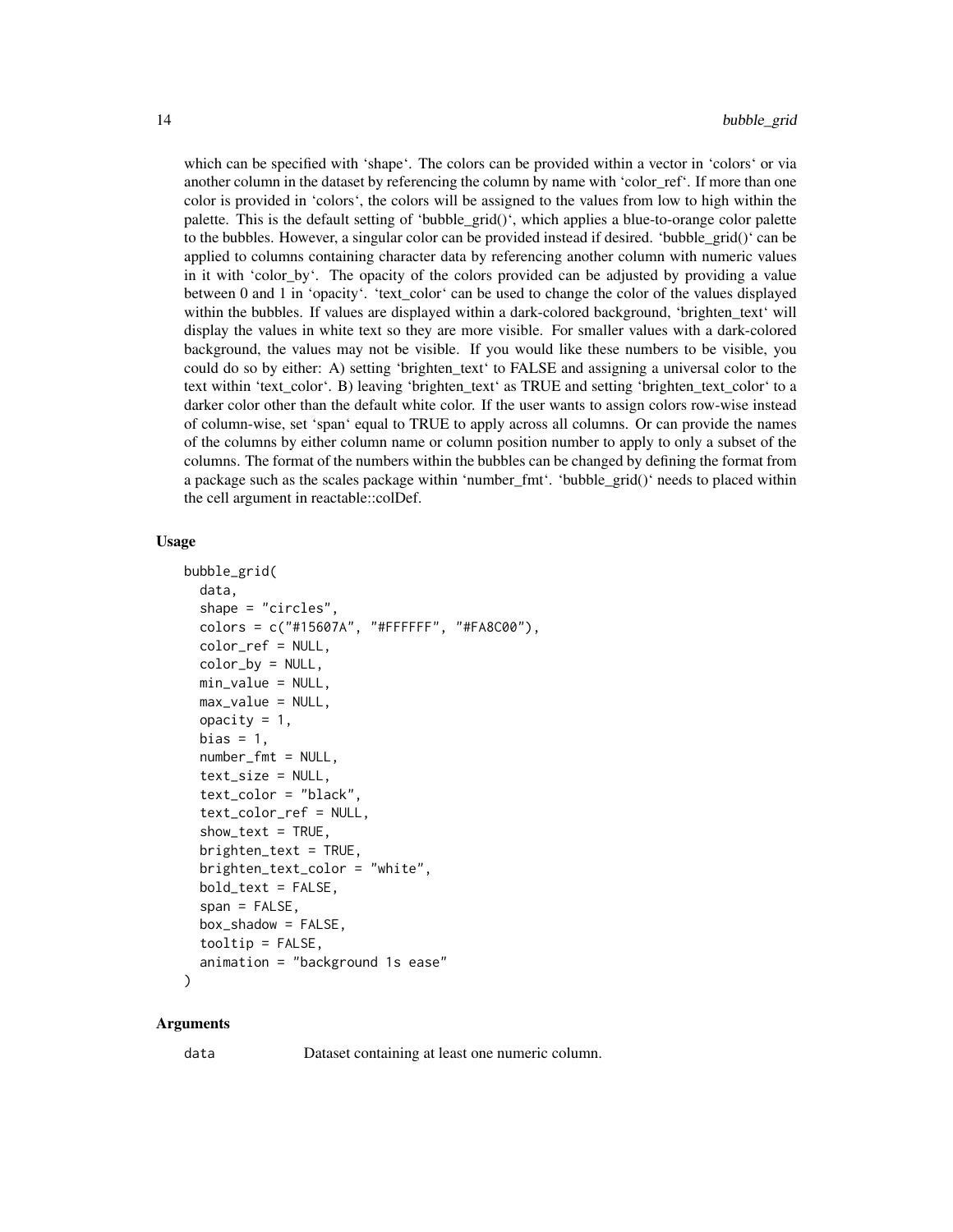| shape               | The shape of the bubbles. Options are 'circles' or 'squares'. Default is 'circles'.                                                                                                                                                                                                                                                                                                                                           |
|---------------------|-------------------------------------------------------------------------------------------------------------------------------------------------------------------------------------------------------------------------------------------------------------------------------------------------------------------------------------------------------------------------------------------------------------------------------|
| colors              | A vector of colors to color the bubbles. Colors should be given in order from low<br>values to high values. Default colors provided are blue-white-orange: c("#15607A",<br>"#FFFFFF", "#FA8C00"). Can use R's built-in colors or other color packages.                                                                                                                                                                        |
| color_ref           | Optionally assign colors to from another column by providing the name of the<br>column containing the colors in quotes. Only one color can be provided per row.<br>Default is NULL.                                                                                                                                                                                                                                           |
| color_by            | Assign colors to a column based on the values of another column. The column<br>in reference must contain numeric data. The column in which the colors are<br>being assigned to can be either numerical or character. Default is NULL.                                                                                                                                                                                         |
| min_value           | A value to use as the minimum value for the size of the bubbles. Default is<br>NULL.                                                                                                                                                                                                                                                                                                                                          |
| max_value           | A value to use as the maximum value for the size of the bubbles. The default<br>maximum value is the maximum value in the column. Default is NULL.                                                                                                                                                                                                                                                                            |
| opacity             | A value between 0 and 1 that adjusts the opacity in colors. A value of 0 is fully<br>transparent, a value of 1 is fully opaque. Default is 1.                                                                                                                                                                                                                                                                                 |
| bias                | A positive value that determines the spacing between multiple colors. A higher<br>value spaces out the colors at the higher end more than a lower number. Default<br>$is1$ .                                                                                                                                                                                                                                                  |
| number_fmt          | Optionally format numbers using formats from the scales package. Default is<br>NULL.                                                                                                                                                                                                                                                                                                                                          |
| text_size           | Numeric value representing the size of the text labels. Default is NULL.                                                                                                                                                                                                                                                                                                                                                      |
| text_color          | Assigns text color to values. Default is black.                                                                                                                                                                                                                                                                                                                                                                               |
| text_color_ref      | Optionally assign text color from another column by providing the name of the<br>column containing the text colors in quotes. Only one color can be provided per<br>cell. Default is NULL.                                                                                                                                                                                                                                    |
| show_text           | Logical: show text or hide text. Default is TRUE.                                                                                                                                                                                                                                                                                                                                                                             |
| brighten_text       | Logical: automatically assign color to text based on background color of cell.<br>Text within dark-colored backgrounds will turn white, text within light-colored<br>backgrounds will be black. Default is TRUE.                                                                                                                                                                                                              |
| brighten_text_color |                                                                                                                                                                                                                                                                                                                                                                                                                               |
|                     | Assigns text color to values if values are within a dark-colored backgrounds.<br>Default is white.                                                                                                                                                                                                                                                                                                                            |
| bold_text           | Logical: bold text. Default is FALSE.                                                                                                                                                                                                                                                                                                                                                                                         |
| span                | Optionally apply colors to values across multiple columns instead of by each<br>To apply across all columns set to TRUE. If applying to a set of<br>column.<br>columns, can provide either column names or column positions. Default is<br>FALSE.                                                                                                                                                                             |
| box_shadow          | Logical: add a box shadow to the tiles. Default is FALSE.                                                                                                                                                                                                                                                                                                                                                                     |
| tooltip             | Logical: hover tooltip. Default is FALSE.                                                                                                                                                                                                                                                                                                                                                                                     |
| animation           | Control the duration and timing function of the animation when sorting/updating<br>values shown on a page. See [CSS transitions](https://developer.mozilla.org/en-<br>US/docs/Web/CSS/transition) for available timing functions and examples. An-<br>imation can be turned off by setting to "none". Animation can be applied to the<br>size of the bubbles by setting it to "all 1s ease". Default is "background 1s ease". |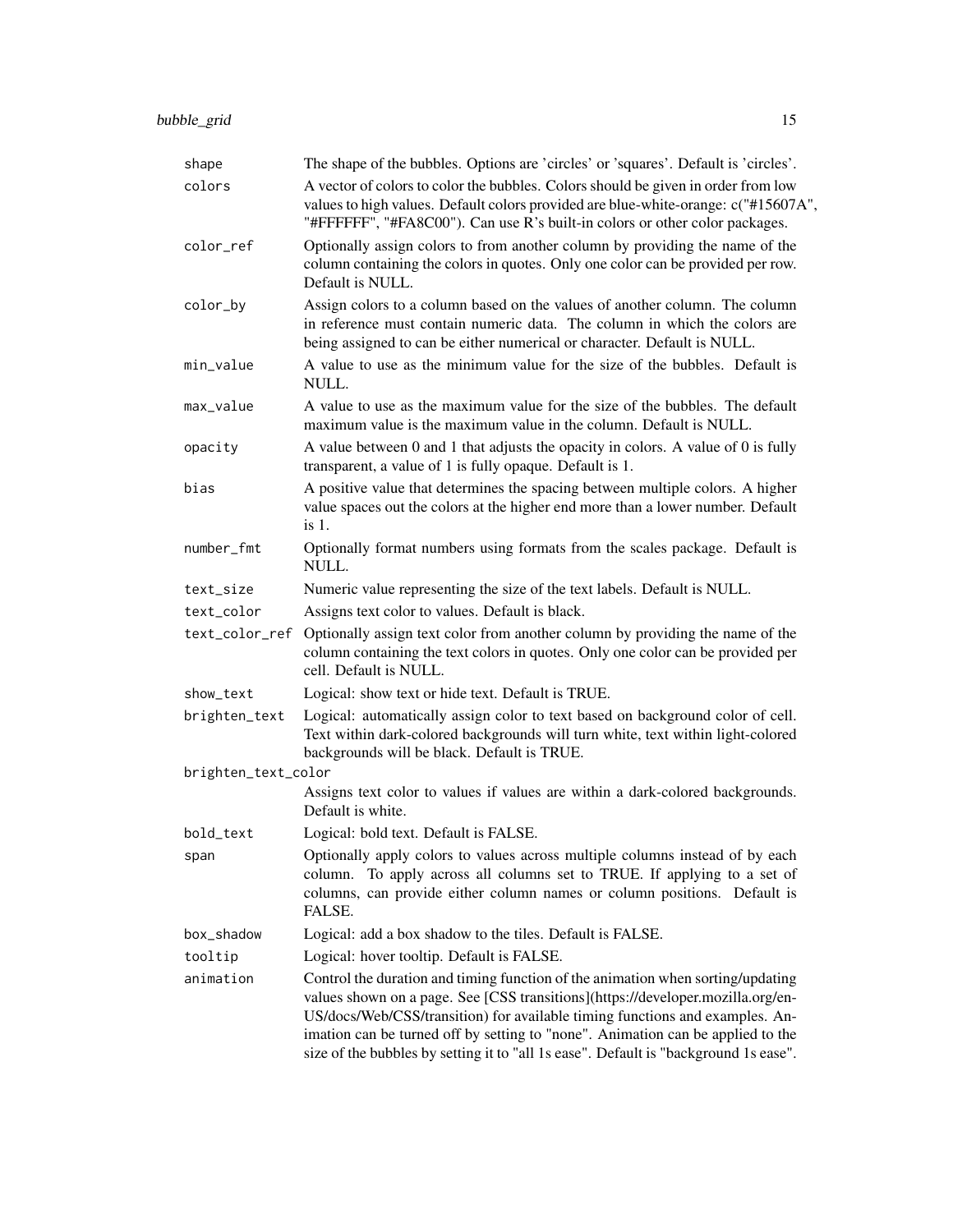a function that builds a bubble grid chart to a column of values.

# Examples

```
data <- iris[10:29, ]
```

```
## By default, the bubble_grid() function uses a blue-white-orange three-color pattern:
reactable(
  data,
  columns = list(
   Petal.Length = colDef(
      align = "center",
      cell = bubble\_grid(data)))
```

```
## You can specify your own color palette or a single color across all values with 'colors';
reactable(
```

```
data,
columns = list(
 Petal.Length = colDef(
    align = "center",
    cell = bubble_grid(data,
                      colors = c("orange"))))
```

```
## Use squares instead of circles:
reactable(
  data,
  columns = list(
   Petal.Length = colDef(
      align = "center",
      cell = bubble_grid(data,
```

```
## Hide text and show on hover by enabling the tooltip:
reactable(
 data,
 columns = list(
   Petal.Length = colDef(
     align = "center",
     cell = bubble\_grid(data,show_text = FALSE,
                         toOltip = TRUE))))
```

```
## Control the scale of the circles by adjusting the min and max values:
reactable(
 data,
 columns = list(
   Petal.Length = colDef(
     align = "center",
     cell = bubble_grid(data,
                         min_value = 1,
                         max_value = 2))))
```
shape =  $"squares")$ )))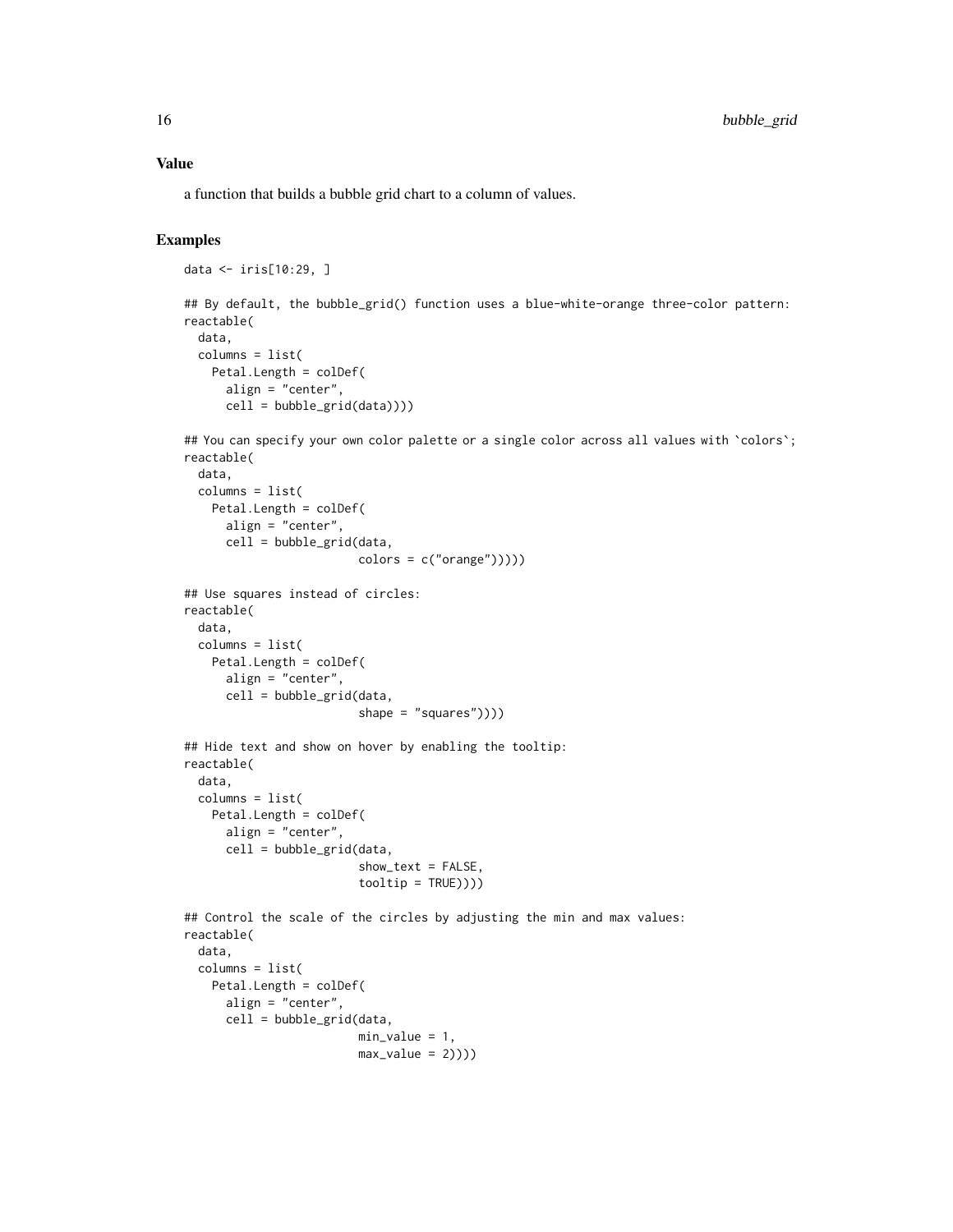```
## Use span to apply bubbles to values in relation to the entire data set:
reactable(
 data,
 defaultColDef = colDef(
   cell = bubble_grid(data,
                       span = TRUE)))
## Use number_fmt to format numbers using the scales package:
car_prices <- MASS::Cars93[20:49, c("Make", "Price")]
reactable(car_prices,
 defaultColDef = colDef(
    align = "center",
    cell = bubble_grid(car_prices,
                       number_fmt = scales::dollar)))
```
cell\_style *Add custom styles to cells*

## Description

Use 'cell\_style()' to customize the appearance of certain cells in a reactable or reactablefmtr table. Assign custom styles by either row number(s) or by values within a particular column. The font color, font size, font style, and font weight can all be modified. Borders can also be placed around cells and customized by style, width, and color. By default, animation is applied to the cells that are styled, but can be turned off by setting to 'none'. Some options within 'cell\_style()' will work with other reactablefmtr formatters (such as data\_bars() and color\_tiles()), but it is not fully supported and should be used separately, not together. 'cell\_style()' needs to be placed within the style argument of reactable::colDef.

```
cell_style(
  data,
  rows = NULL,values = NULL,
  font_color = NULL,
  font_size = NULL,
  font_style = "normal",
  font_weight = "normal",
  horizontal_align = "right",
  vertical_align = "top",
  text_decoration = NULL,
  border_width = NULL,border_style = NULL,
  border_color = NULL,
  background_color = NULL,
```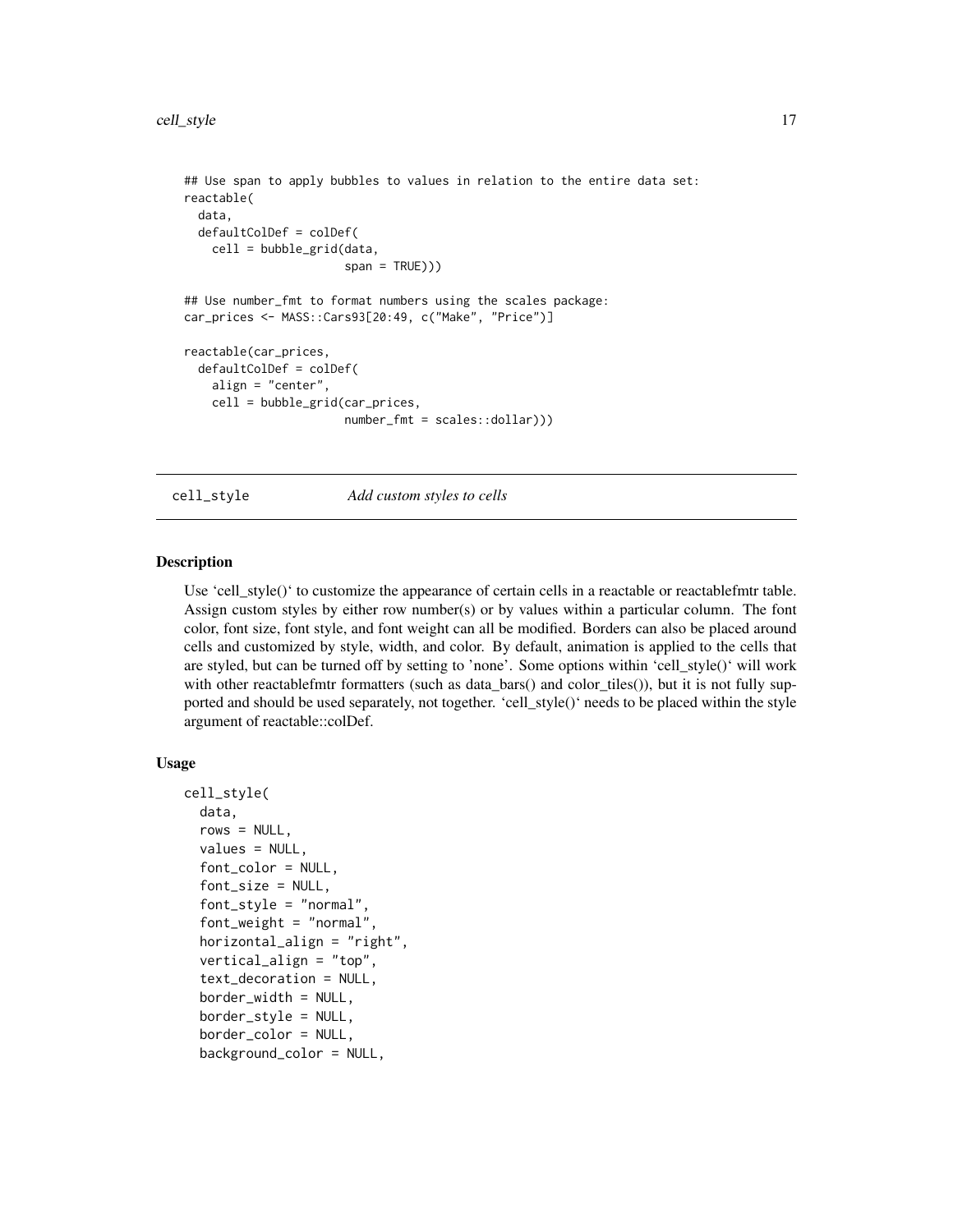```
animation = "1s ease"
\mathcal{L}
```
# Arguments

| data             | A dataset to be displayed within a reactable table.                                                                                                                                                                                                                                                                                |
|------------------|------------------------------------------------------------------------------------------------------------------------------------------------------------------------------------------------------------------------------------------------------------------------------------------------------------------------------------|
| rows             | Numeric value representing the row number to apply the custom style. Can pro-<br>vide a vector of rows if applying to more than one row. If no rows are provided,<br>styles are applied to all rows/values.                                                                                                                        |
| values           | A value, either numeric or character, that is present within a column. Can pro-<br>vide a vector of values if applying to more than one value. If no values are<br>provided, styles are applied to all rows/values.                                                                                                                |
| font_color       | Color of the text.                                                                                                                                                                                                                                                                                                                 |
| font_size        | Numeric value representing the size of the font of the text (in px). Default is 16.                                                                                                                                                                                                                                                |
| font_style       | Style of the text font. Options are "normal" or "italic". Default is "normal".                                                                                                                                                                                                                                                     |
| font_weight      | The font weight of the text Options are "normal", "bold", "bolder", "lighter" or<br>a value between 100 and 900. Default is "normal".                                                                                                                                                                                              |
| horizontal_align |                                                                                                                                                                                                                                                                                                                                    |
|                  | The horizontal alignment of the text within a cell. Options are "left", "right", or<br>"center". Default is "right".                                                                                                                                                                                                               |
| vertical_align   | The vertical alignment of the text within a cell. Options are "top", "bottom", or<br>"center". Default is "top".                                                                                                                                                                                                                   |
| text_decoration  |                                                                                                                                                                                                                                                                                                                                    |
|                  | Optionally add an underline, overline, or line-through to the text Options are<br>"underline", "overline", "underline overline", or "line-through". Default is NULL.                                                                                                                                                               |
| border_width     | The width of the border around the cell. Options are "thin", "medium", "thick",<br>or a numeric value such as "2px". May be specified using one, two, three, or four<br>values. See [CSS border-width](https://developer.mozilla.org/en-US/docs/Web/CSS/border-<br>width) for more options.                                        |
| border_style     | The style of the border around the cell. Options are "solid", "dashed", "dotted",<br>"double", "groove", "ridge", "inset", "outset", "none", or "hidden". May be spec-<br>ified using one, two, three, or four values. See [CSS border-style](https://developer.mozilla.org/en-<br>US/docs/Web/CSS/border-style) for more options. |
| border_color     | The color of the border around the cell. May be specified using one, two,<br>three, or four values. See [CSS border-color](https://developer.mozilla.org/en-<br>US/docs/Web/CSS/border-color) for more options.                                                                                                                    |
| background_color |                                                                                                                                                                                                                                                                                                                                    |
|                  | Color of the background of the cell.                                                                                                                                                                                                                                                                                               |
| animation        | Control the duration and timing function of the animation when sorting/updating<br>values shown on a page. See [CSS transitions](https://developer.mozilla.org/en-<br>US/docs/Web/CSS/transition) for available timing functions and examples. An-<br>imation can be turned off by setting to "none". Default is "1s ease".        |
|                  |                                                                                                                                                                                                                                                                                                                                    |

# Value

a function that adds a custom style to a row or rows in a reactable table.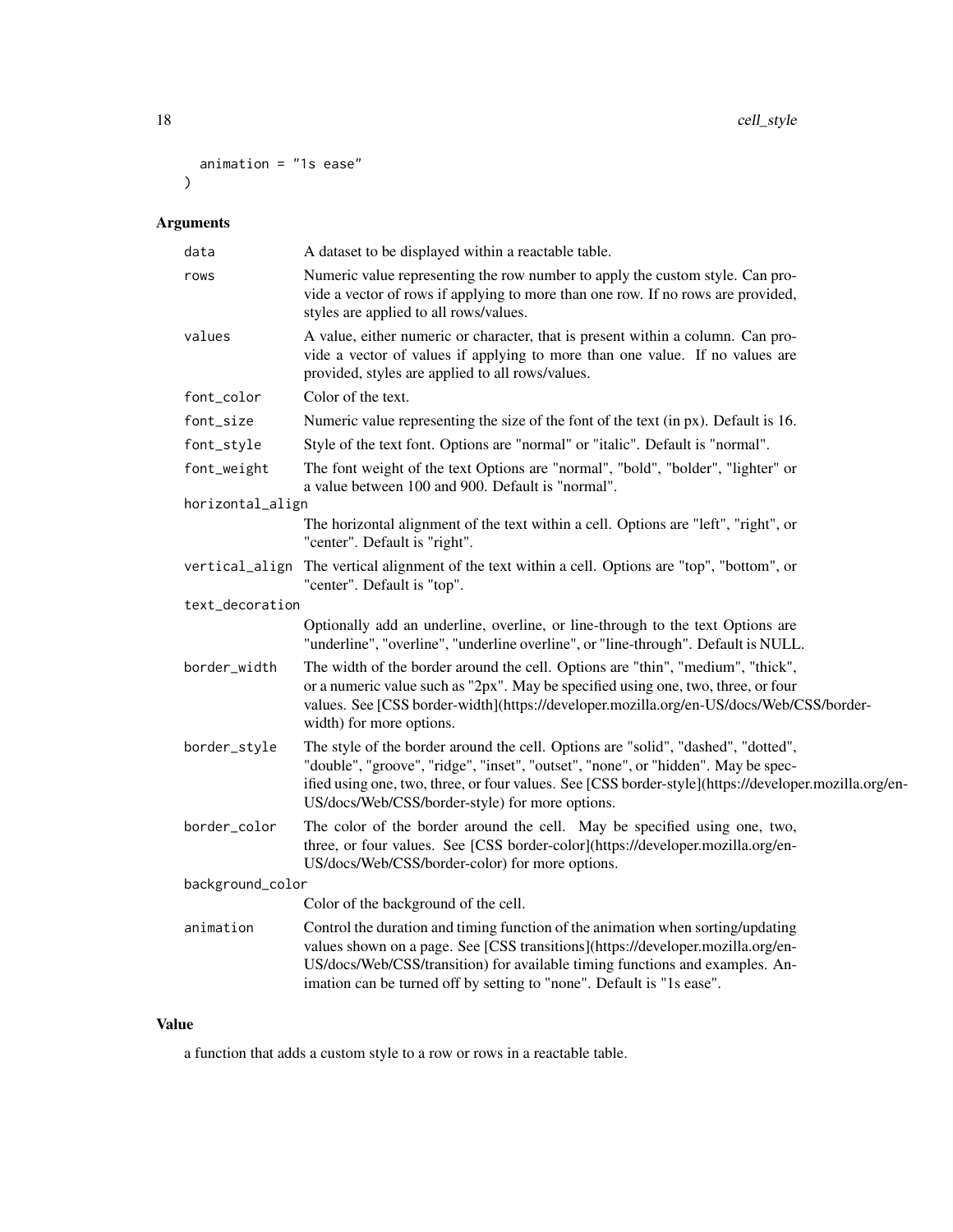#### <span id="page-18-0"></span>cerulean and the contract of the contract of the contract of the contract of the contract of the contract of the contract of the contract of the contract of the contract of the contract of the contract of the contract of t

## Examples

```
## Not run:
## Add a dotted blue border around the third row in Sepal. Length
data <- iris[10:29, ]
reactable(data,
         columns = list(
           Sepal.Length = colDef(
             style = cell_style(data,
                                rows = 3,
                                border_width = "thick",
                                border_color = "blue",
                                border_style = "dotted"))))
## For all setosa species, highlight cell yellow and assign red font color
data <- iris[10:100, ]
reactable(data,
         columns = list(
         Species = colDef(
             style = cell_style(data,
                                values = "setosa",
                                font_color = "red",
                                background_color = "yellow"))))
```
## End(Not run)

cerulean *Theme cerulean*

# Description

Bootstrap-inspired cerulean theme

## Usage

```
cerulean(
  font_size = 14,
  font_color = "#141415",
  header_font_size = 15,
  header_font_color = "#cfe9f7",
  cell_padding = 6,
  centered = FALSE
)
```

| font size  | Numeric value representing the size of the font within the table (in px). Default<br>is 14.  |
|------------|----------------------------------------------------------------------------------------------|
| font color | Color of the font for the text within the table and the group headers. Default is<br>#141415 |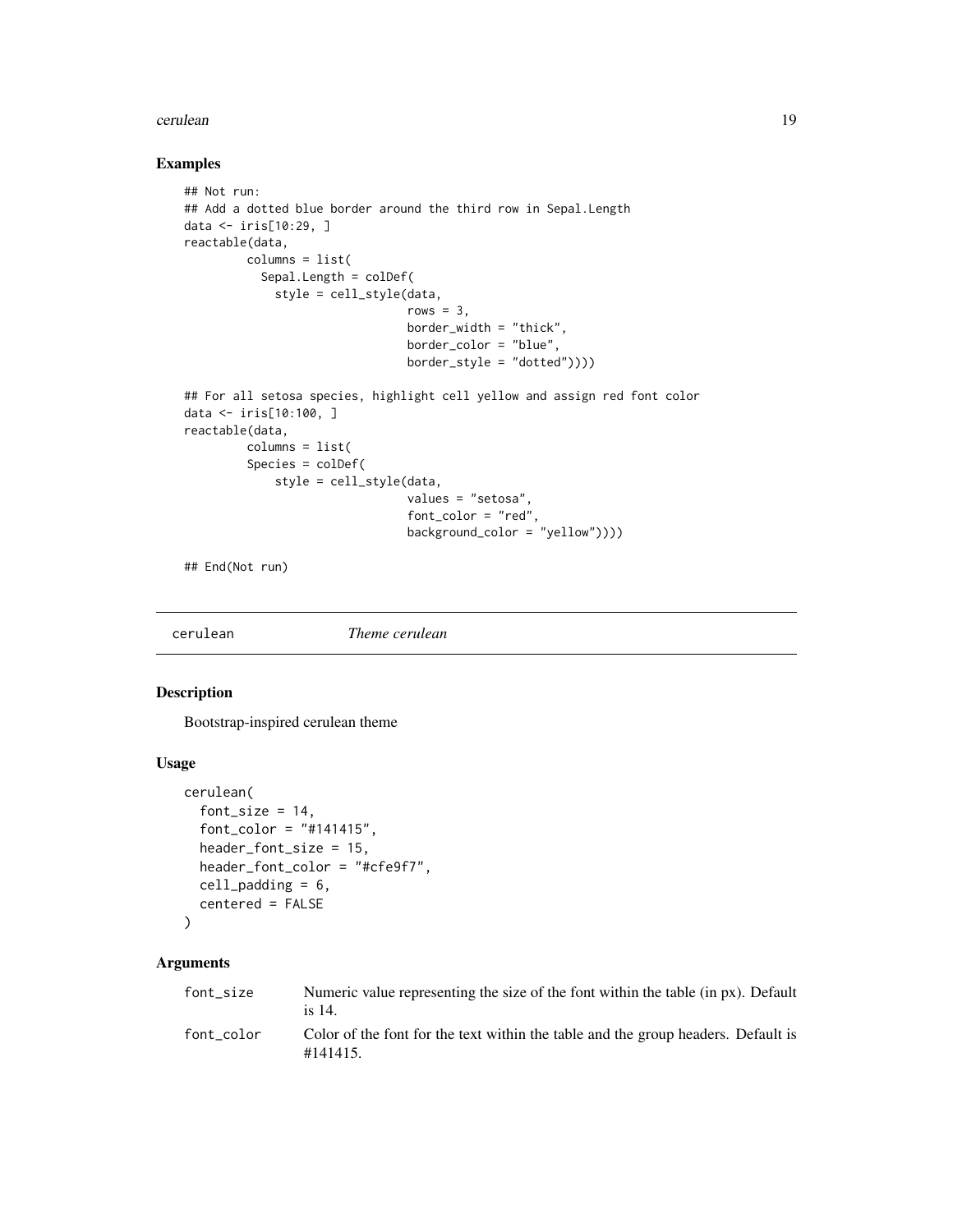<span id="page-19-0"></span>

| header_font_size  |                                                                                             |  |
|-------------------|---------------------------------------------------------------------------------------------|--|
|                   | Numeric value representing the size of the font within the table (in px). Default<br>is 15. |  |
| header_font_color |                                                                                             |  |
|                   | Color of the font for the header text. Default is #cfe9f7.                                  |  |
| cell_padding      | Numeric value representing the padding size between cells (in px). Default is 6.            |  |
| centered          | Logical: vertically center the contents of the table. Default is FALSE.                     |  |

an object of class theme that is applied to a reactable table.

# Examples

```
data <- iris[10:29, ]
## Standard cerulean theme
reactable(data,
          theme = cerulean())
## Additional options applied
reactable(data,
          theme = cerulean(font_size = 12, font_color = "grey", cell_padding = 3))
```
clean *Theme clean*

## Description

Simple clean-look theme

```
clean(
  font_size = 14,
  font_color = "#222222",
 header_font_size = 15,
 header_font_color = "#222222",
 cell_padding = 6,
  centered = FALSE
\mathcal{E}
```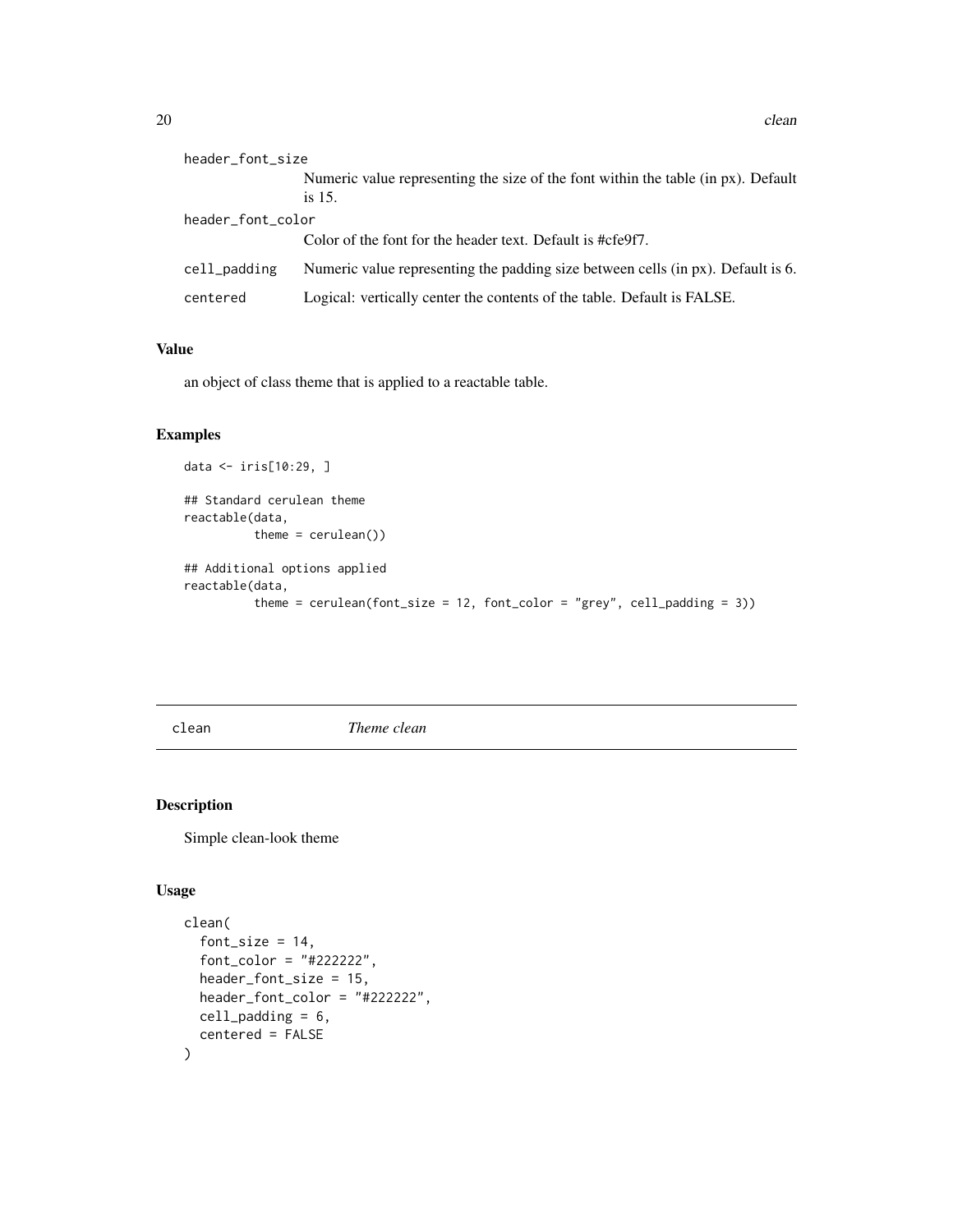# <span id="page-20-0"></span>color\_scales 21

### **Arguments**

| font_size         | Numeric value representing the size of the font within the table (in px). Default<br>is 14. |  |
|-------------------|---------------------------------------------------------------------------------------------|--|
| font_color        | Color of the font for the text within the table. Default is #2222222.                       |  |
| header_font_size  |                                                                                             |  |
|                   | Numeric value representing the size of the font within the table (in px). Default           |  |
|                   | is 15.                                                                                      |  |
| header_font_color |                                                                                             |  |
|                   | Color of the font for the header text. Default is #222222.                                  |  |
| cell_padding      | Numeric value representing the padding size between cells (in px). Default is 6.            |  |
| centered          | Logical: vertically center the contents of the table. Default is FALSE.                     |  |

### Value

an object of class theme that is applied to a reactable table.

# Examples

```
data <- iris[10:29, ]
## Standard clean theme
reactable(data,
         theme = clean()## Additional options applied
reactable(data,
          theme = clean(font_size = 12, font_code = "grey", cell-padding = 3))
```
color\_scales *Add color scales to cells in a column*

# **Description**

The 'color\_scales()' function conditionally colors each cell of a column depending on their value in relation to other values in that particular column. The colors can be provided within a vector in 'colors' or via another column in the dataset by referencing the column by name with 'color\_ref'. The opacity of the colors provided can be adjusted by providing a value between 0 and 1 in 'opacity'. 'text\_color' can be used to change the color of the values. If values are displayed within a darkcolored background, 'brighten\_text' will display the values in white text so they are more visible. The color of 'brighten\_text\_color' can be changed to a color other than white if desired. If the user wants to assign colors row-wise instead of column-wise, set 'span' equal to TRUE to apply across all columns. Or can provide the names of the columns by either column name or column position number to apply to only a subset of the columns. 'color\_scales()' should be placed within the style argument in reactable::colDef.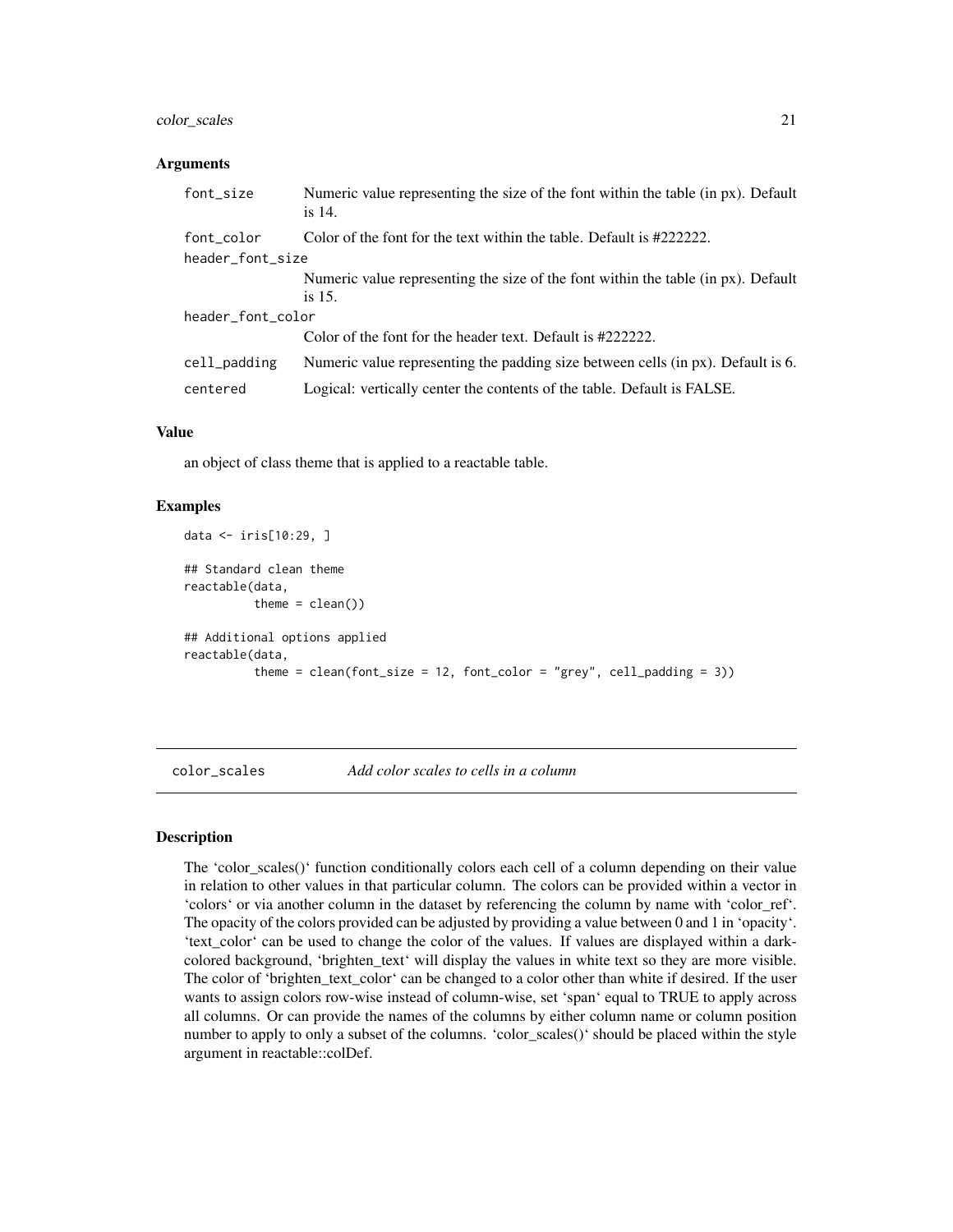# Usage

```
color_scales(
  data,
  colors = c("#15607A", "#FFFFFF", "#FA8C00"),
  color_ref = NULL,
  color_by = NULL,
  opacity = 1,
  bias = 1,
  text_size = NULL,
  text_color = "black",
  text_color_ref = NULL,
  show_text = TRUE,
  brighten_text = TRUE,
  brighten_text_color = "white",
  bold_text = FALSE,
  span = FALSE,animation = "background 1s ease"
\mathcal{L}
```

| data           | Dataset containing at least one numeric column.                                                                                                                                                                                                      |
|----------------|------------------------------------------------------------------------------------------------------------------------------------------------------------------------------------------------------------------------------------------------------|
| colors         | A vector of colors to color the cells. Colors should be given in order from low<br>values to high values. Default colors provided are blue-white-orange: c("#15607A",<br>"#FFFFFF", "#FA8C00"). Can use R's built-in colors or other color packages. |
| color_ref      | Assign colors from another column that contains the colors for each row. Only<br>one color can be provided per row. Default is NULL.                                                                                                                 |
| color_by       | Assign colors to a column based on the values of another column. The column<br>in reference must contain numeric data. The column in which the colors are<br>being assigned to can be either numerical or character. Default is NULL.                |
| opacity        | A value between 0 and 1 that adjusts the opacity in colors. A value of 0 is fully<br>transparent, a value of 1 is fully opaque. Default is 1.                                                                                                        |
| bias           | A positive value that determines the spacing between multiple colors. A higher<br>value spaces out the colors at the higher end more than a lower number. Default<br>$is1$ .                                                                         |
| text_size      | Numeric value representing the size of the text labels. Default is NULL.                                                                                                                                                                             |
| text_color     | Assigns text color to values. Default is black.                                                                                                                                                                                                      |
| text_color_ref | Assign text color from another column by providing the name of the column<br>containing the text colors in quotes. Only one color can be provided per cell.<br>Default is NULL.                                                                      |
| show_text      | Logical: show text or hide text. Default is TRUE.                                                                                                                                                                                                    |
| brighten_text  | Logical: automatically assign color to text based on background color of cell.<br>Text within dark-colored backgrounds will turn white, text within light-colored<br>backgrounds will be black. Default is TRUE.                                     |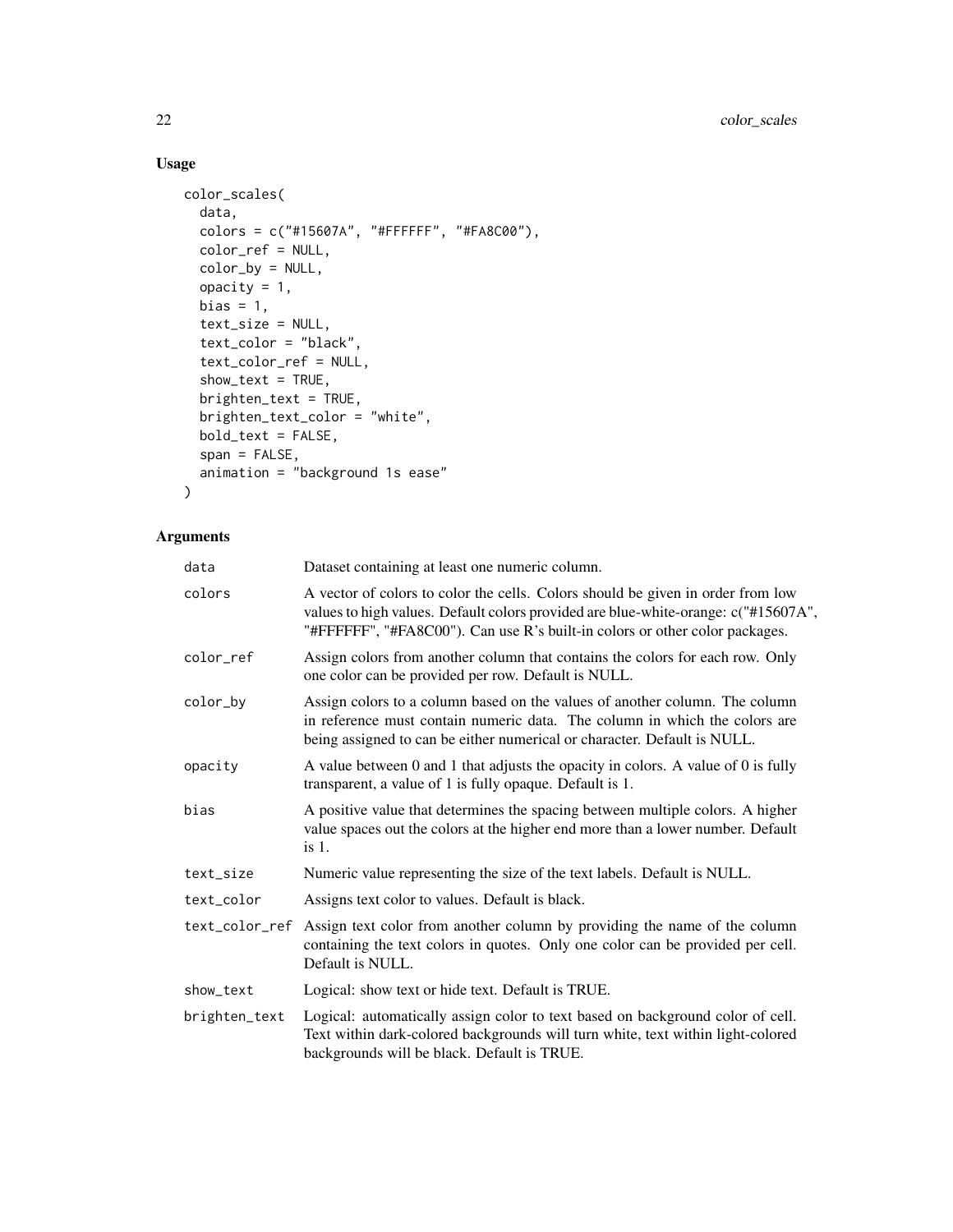| brighten_text_color |                                                                                                                                                                                                                                                                                                                                        |
|---------------------|----------------------------------------------------------------------------------------------------------------------------------------------------------------------------------------------------------------------------------------------------------------------------------------------------------------------------------------|
|                     | Assigns text color to values if values are within a dark-colored backgrounds.<br>Default is white.                                                                                                                                                                                                                                     |
| bold_text           | Logical: bold text. Default is FALSE.                                                                                                                                                                                                                                                                                                  |
| span                | Optionally apply colors to values across multiple columns instead of by each<br>column. To apply across all columns set to TRUE. If applying to a set of<br>columns, can provide either column names or column positions. Default is set<br>to FALSE.                                                                                  |
| animation           | Control the duration and timing function of the animation when sorting/updating<br>values shown on a page. See [CSS transitions](https://developer.mozilla.org/en-<br>US/docs/Web/CSS/transition) for available timing functions and examples. An-<br>imation can be turned off by setting to "none". Default is "background 1s ease". |

a function that applies conditional colors to a column of numeric values.

```
data <- iris[10:29, ]
## By default, the colors_scales() function uses a blue-white-orange three-color pattern
reactable(data,
 columns = list(
 Petal.Length = colDef(style = color_scales(data))))
## If only two colors are desired,
## you can specify them with colors = 'c(color1, color2)';
reactable(data,
columns = list(
 Petal.Length = colDef(style = color_scales(data,
 colors = c("red", "green")))))
## Apply color_scales() across all numeric columns using reactable::defaultColDef
reactable(data,
defaultColDef = colDef(style = color_scales(data)))
## Use span to apply colors to values in relation to the entire dataset
reactable(data,
defaultColDef = colDef(style = color_scales(data, span = TRUE)))
## Span can take column names
reactable(data,
defaultColDef = colDef(style = color_scales(data, span = c("Sepal.Length", "Sepal.Width"))))
## Or it can also take column positions instead
reactable(data,
defaultColDef = colDef(style = color_scales(data, span = 1:2)))
```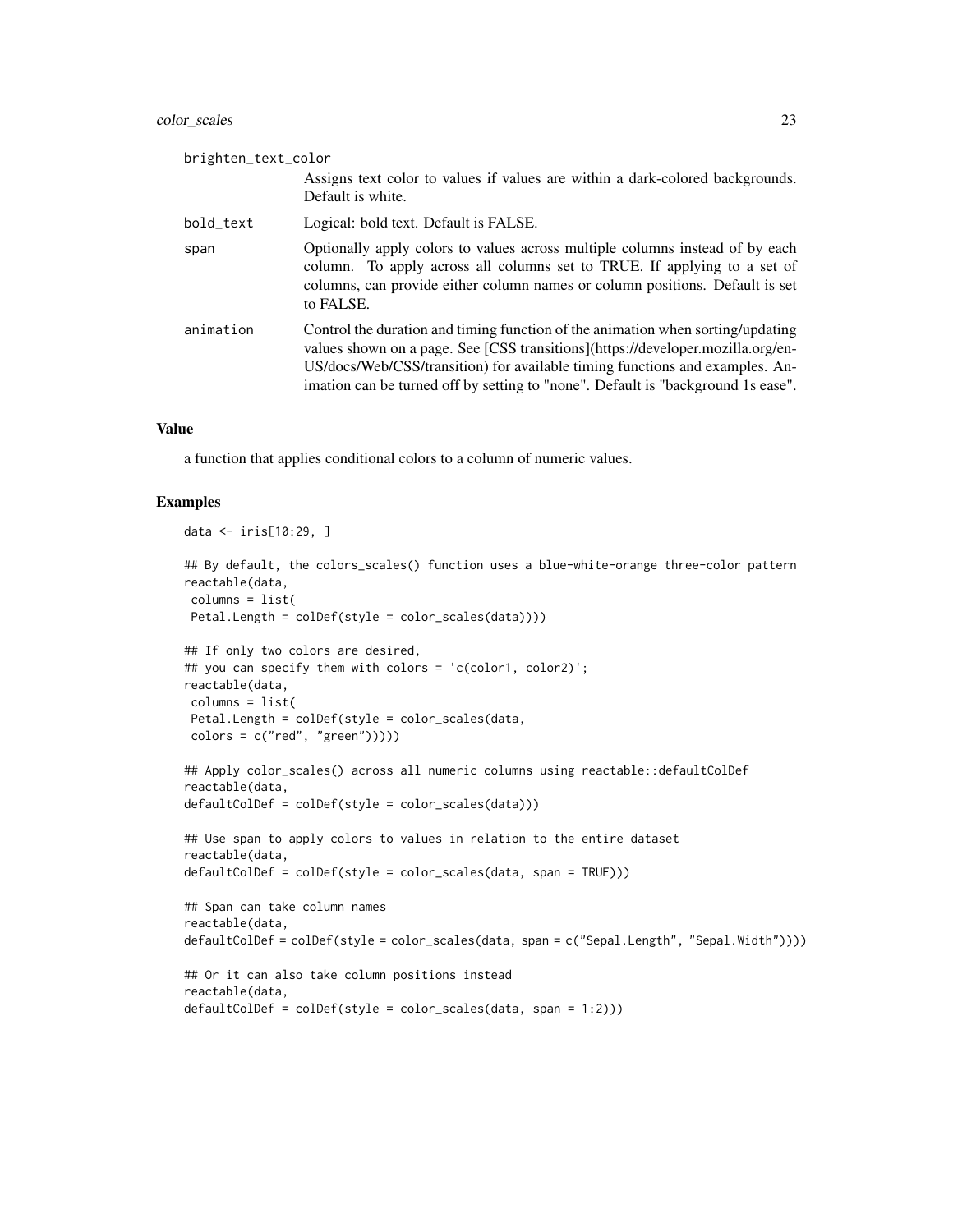<span id="page-23-0"></span>

### Description

The 'color\_tiles()' function conditionally colors the background of each cell similarly to color\_scales(). The difference is that color\_tiles() uses round colored tiles around values instead of the entire background of the cell. Another difference is color\_tiles() allows number formatting with number\_fmt whereas color\_scales() does not. The colors can be provided within a vector in 'colors' or via another column in the dataset by referencing the column by name with 'color\_ref'. The opacity of the colors provided can be adjusted by providing a value between 0 and 1 in 'opacity'. 'text\_color' can be used to change the color of the values. If values are displayed within a dark-colored background, 'brighten\_text' will display the values in white text so they are more visible. The color of 'brighten\_text\_color' can be changed to a color other than white if desired. If the user wants to assign colors row-wise instead of column-wise, set 'span' equal to TRUE to apply across all columns. Or can provide the names of the columns by either column name or column position number to apply to only a subset of the columns. 'color\_tiles()' needs to placed within the cell argument in reactable::colDef.

#### Usage

```
color_tiles(
  data,
  colors = c("#15607A", "#FFFFFF", "#FA8C00"),
  color_ref = NULL,
  color_by = NULL,
  opacity = 1,
  bias = 1,
  number_fmt = NULL,
  text_size = NULL,
  text_color = "black",
  text_color_ref = NULL,
  show\_text = TRUE,brighten_test = TRUE,brighten_text_color = "white",
  bold_text = FALSE,
  span = FALSE,box_shadow = FALSE,
  toip = F</math>animation = "background 1s ease"
)
```
#### Arguments

data Dataset containing at least one numeric column.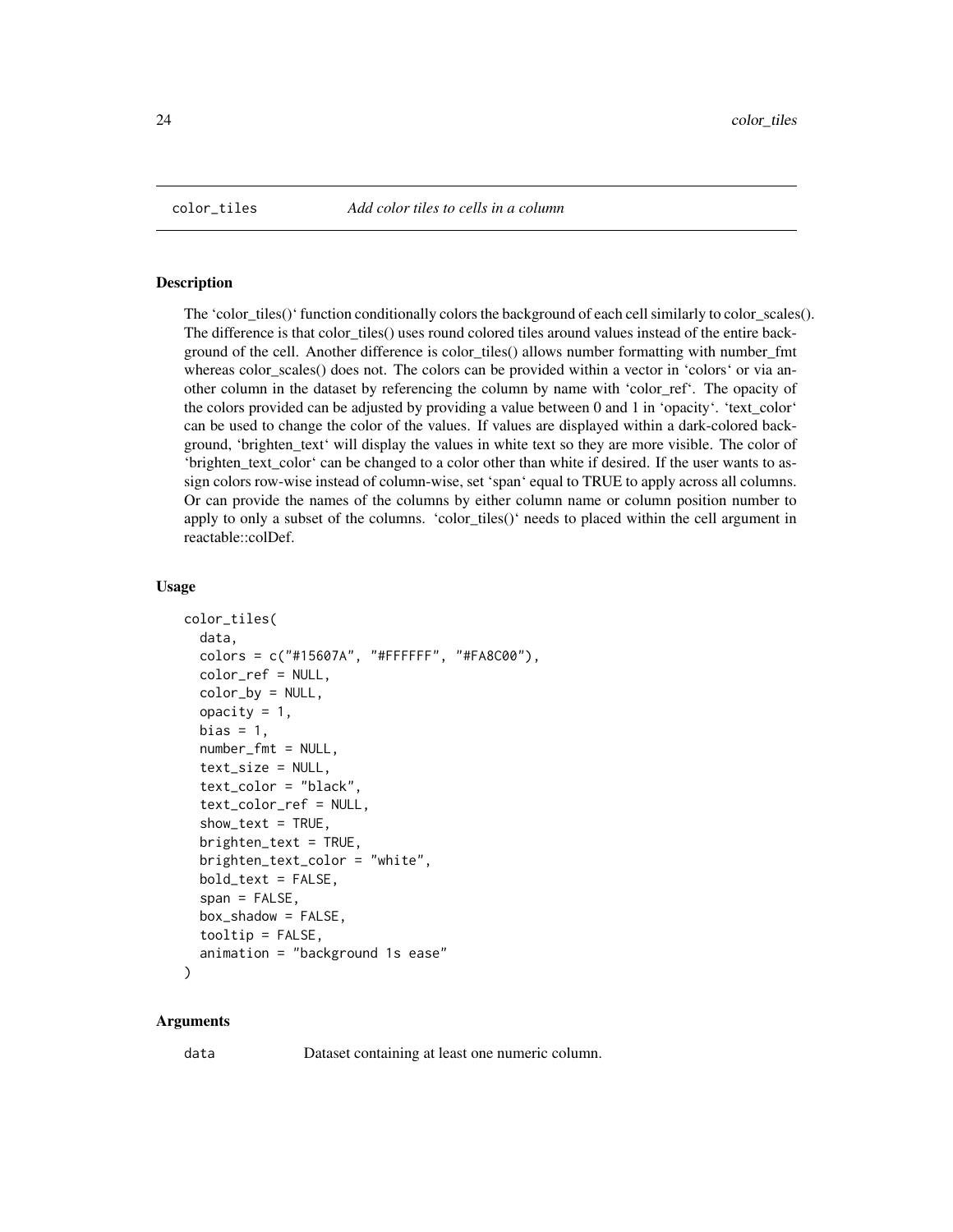| colors              | A vector of colors to color the cells. Colors should be given in order from low<br>values to high values. Default colors provided are blue-white-orange: c("#15607A",<br>"#FFFFFF", "#FA8C00"). Can use R's built-in colors or other color packages.                                                                                   |
|---------------------|----------------------------------------------------------------------------------------------------------------------------------------------------------------------------------------------------------------------------------------------------------------------------------------------------------------------------------------|
| color_ref           | Optionally assign colors to from another column by providing the name of the<br>column containing the colors in quotes. Only one color can be provided per row.<br>Default is NULL.                                                                                                                                                    |
| color_by            | Assign colors to a column based on the values of another column. The column<br>in reference must contain numeric data. The column in which the colors are<br>being assigned to can be either numerical or character. Default is NULL.                                                                                                  |
| opacity             | A value between 0 and 1 that adjusts the opacity in colors. A value of 0 is fully<br>transparent, a value of 1 is fully opaque. Default is 1.                                                                                                                                                                                          |
| bias                | A positive value that determines the spacing between multiple colors. A higher<br>value spaces out the colors at the higher end more than a lower number. Default<br>is 1.                                                                                                                                                             |
| number_fmt          | Optionally format numbers using formats from the scales package. Default is<br>NULL.                                                                                                                                                                                                                                                   |
| text_size           | Numeric value representing the size of the text labels. Default is NULL.                                                                                                                                                                                                                                                               |
| text_color          | Assigns text color to values. Default is black.                                                                                                                                                                                                                                                                                        |
| text_color_ref      | Optionally assign text color from another column by providing the name of the<br>column containing the text colors in quotes. Only one color can be provided per<br>cell. Default is NULL.                                                                                                                                             |
| show_text           | Logical: show text or hide text. Default is TRUE.                                                                                                                                                                                                                                                                                      |
| brighten_text       | Logical: automatically assign color to text based on background color of cell.<br>Text within dark-colored backgrounds will turn white, text within light-colored<br>backgrounds will be black. Default is TRUE.                                                                                                                       |
| brighten_text_color |                                                                                                                                                                                                                                                                                                                                        |
|                     | Assigns text color to values if values are within a dark-colored backgrounds.<br>Default is white.                                                                                                                                                                                                                                     |
| bold_text           | Logical: bold text. Default is FALSE.                                                                                                                                                                                                                                                                                                  |
| span                | Optionally apply colors to values across multiple columns instead of by each<br>column. To apply across all columns set to TRUE. If applying to a set of<br>columns, can provide either column names or column positions. Default is<br><b>FALSE</b>                                                                                   |
| box_shadow          | Logical: add a box shadow to the tiles. Default is FALSE.                                                                                                                                                                                                                                                                              |
| tooltip             | Logical: hover tooltip. Default is FALSE.                                                                                                                                                                                                                                                                                              |
| animation           | Control the duration and timing function of the animation when sorting/updating<br>values shown on a page. See [CSS transitions](https://developer.mozilla.org/en-<br>US/docs/Web/CSS/transition) for available timing functions and examples. An-<br>imation can be turned off by setting to "none". Default is "background 1s ease". |

a function that applies conditional color tiles to a column of numeric values.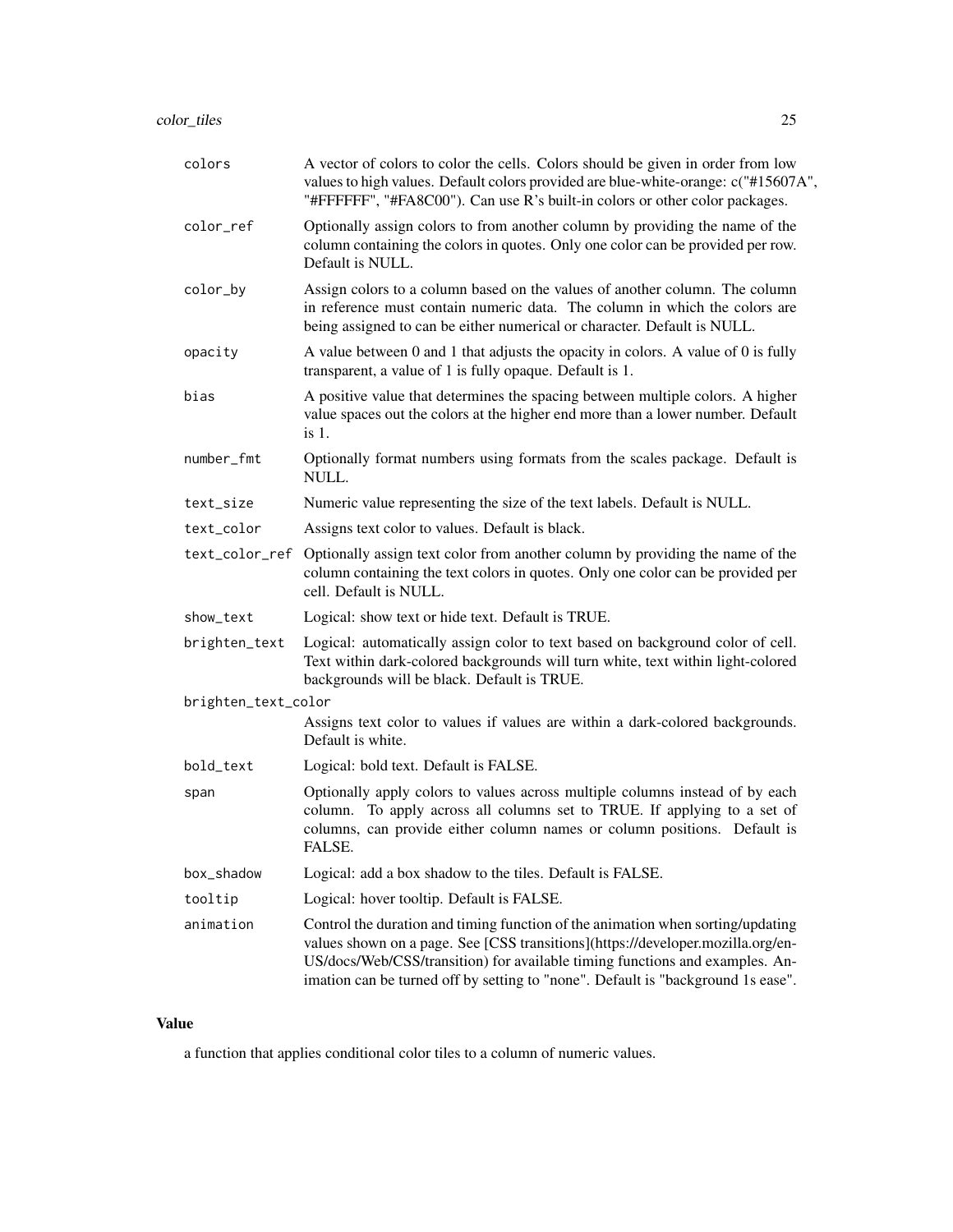## Examples

```
data <- iris[10:29, ]
## By default, the colors_tiles() function uses a blue-white-orange three-color pattern
reactable(data,
columns = list(
Petal.Length = colDef(cell = color_tiles(data))))
## If only two colors are desired,
## you can specify them with colors = 'c(color1, color2)';
reactable(data,
columns = list(
Petal.Length = colDef(cell = color_tiles(data,
colors = c("red", "green"))))## Use span to apply colors to values in relation to the entire dataset
reactable(data,
defaultColDef = colDef(cell = color_tiles(data, span = TRUE)))
## Span can take column names
reactable(data,
defaultColDef = collect(Cell = color\_tiles(data, span = c("Spepal.Length", "Sepal.Width"))))## Or it can also take column positions instead
reactable(data,
defaultColDef = colDef(cell = color_tiles(data, span = 1:2)))
## Use number_fmt to format numbers using the scales package
car_prices <- MASS::Cars93[20:49, c("Make", "Price")]
reactable(car_prices,
defaultColDef = colDef(cell = color_tiles(car_prices,
number_fmt = scales::dollar)))
```
cosmo *Theme cosmo*

### Description

Bootstrap-inspired cosmo theme

```
cosmo(
  font_size = 14,
  font\_color = "#141415".header_font_size = 15,
  header_font_color = "#ffffff",
  cell<sub>padding</sub> = 6,
```
<span id="page-25-0"></span>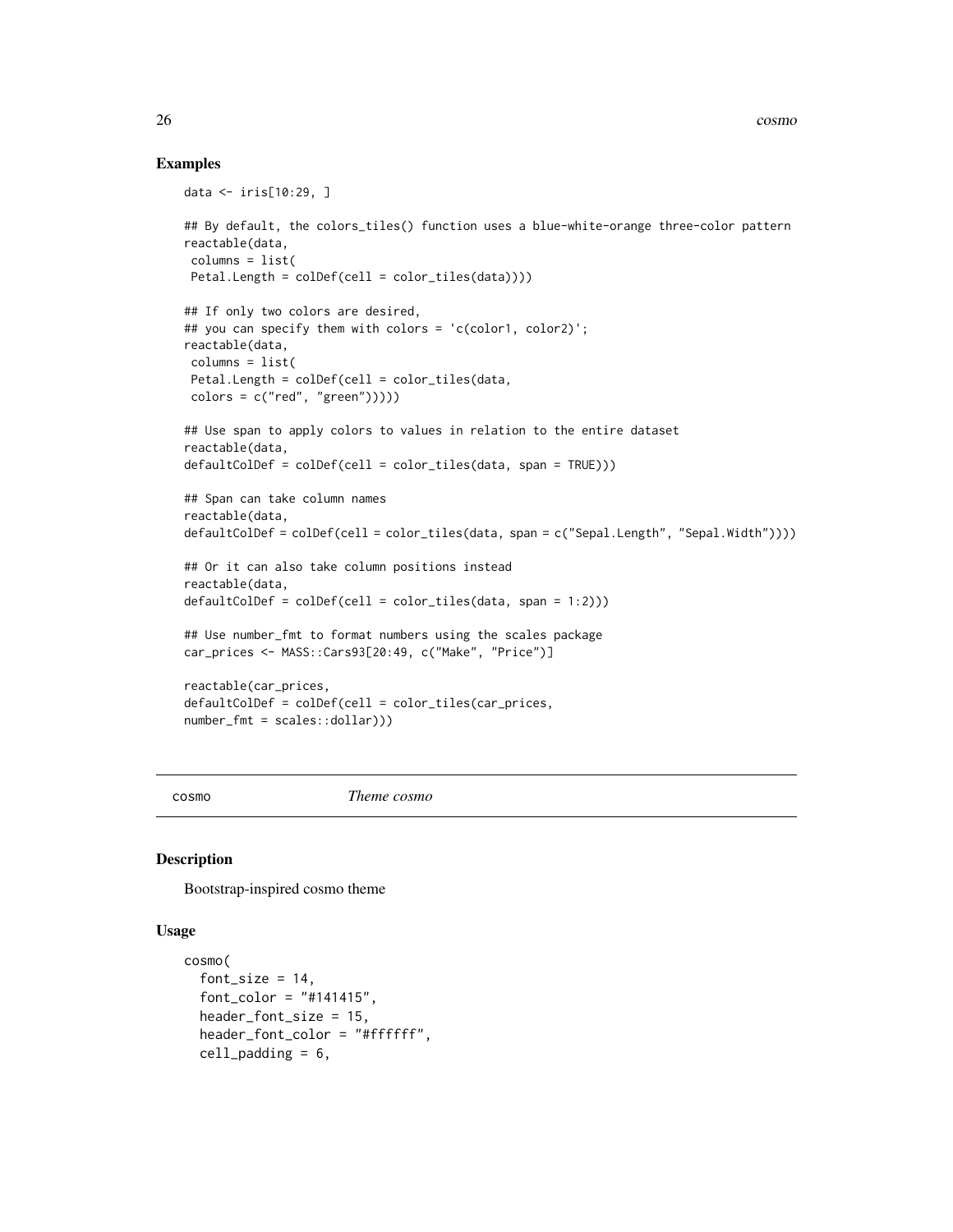#### <span id="page-26-0"></span>cyborg 27

```
centered = FALSE
\mathcal{L}
```
# Arguments

| font_size         | Numeric value representing the size of the font within the table (in px). Default<br>is 14.   |  |
|-------------------|-----------------------------------------------------------------------------------------------|--|
| font_color        | Color of the font for the text within the table and the group headers. Default is<br>#141415. |  |
| header_font_size  |                                                                                               |  |
|                   | Numeric value representing the size of the font within the table (in px). Default             |  |
|                   | is $15$ .                                                                                     |  |
| header_font_color |                                                                                               |  |
|                   | Color of the font for the header text. Default is #ffffff.                                    |  |
| cell_padding      | Numeric value representing the padding size between cells (in px). Default is 6.              |  |
| centered          | Logical: vertically center the contents of the table. Default is FALSE.                       |  |

# Value

an object of class theme that is applied to a reactable table.

# Examples

```
data <- iris[10:29, ]
## Standard cosmo theme
reactable(data,
          \text{them} = \text{cosmo}()## Additional options applied
reactable(data,
          theme = cosmo(font_size = 12, font_code = "grey", cell-padding = 3))
```
cyborg *Theme cyborg*

# Description

Bootstrap-inspired cyborg theme

```
cyborg(
 font_size = 14,
  font\_color = "#888888",
 header_font_size = 15,
```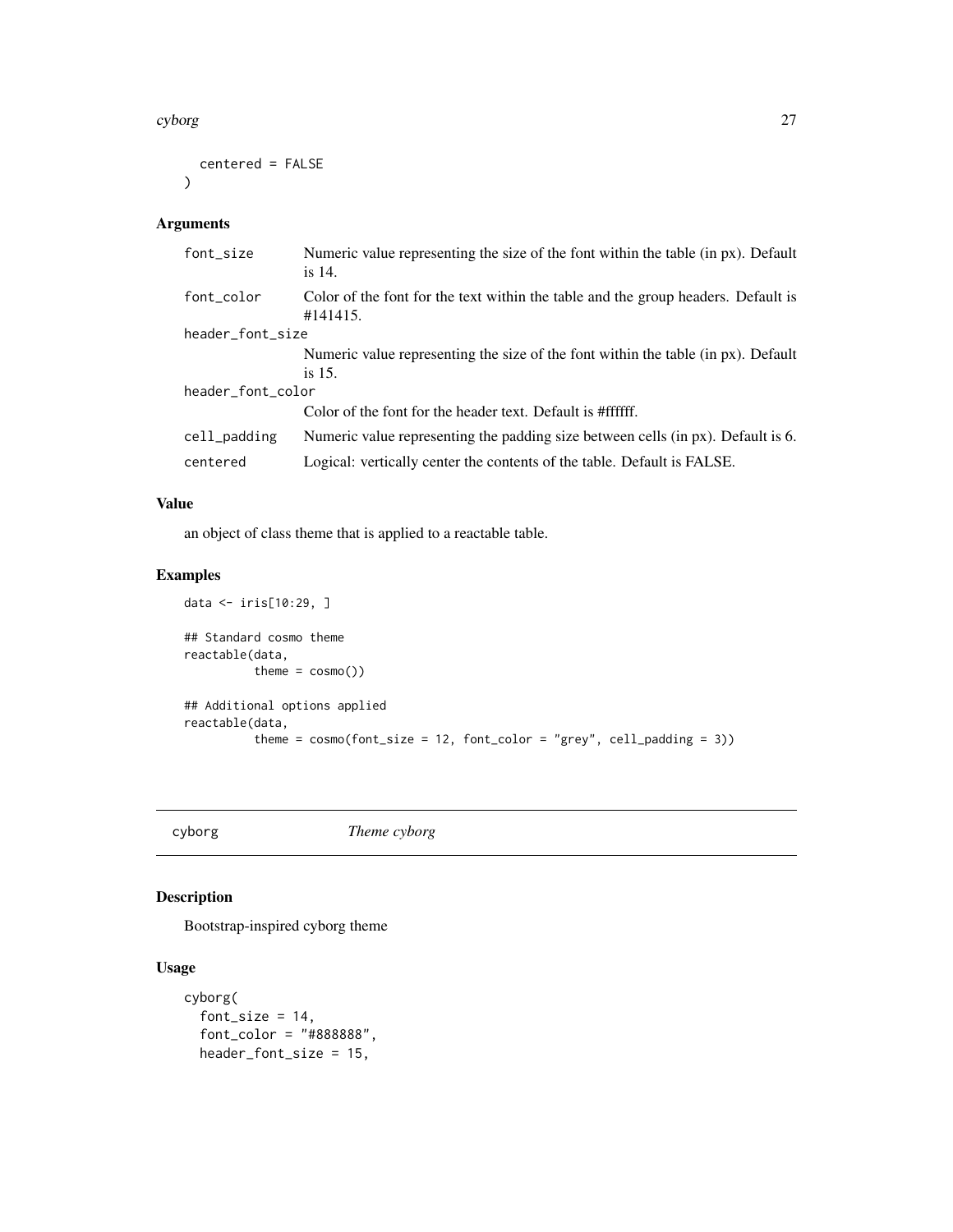```
header_font_color = "#7b7b7b",
  cell_padding = 6,
  centered = FALSE
\mathcal{L}
```
# Arguments

| font_size         | Numeric value representing the size of the font within the table (in px). Default<br>is 14.   |
|-------------------|-----------------------------------------------------------------------------------------------|
| font color        | Color of the font for the text within the table and the group headers. Default is<br>#888888. |
| header_font_size  |                                                                                               |
|                   | Numeric value representing the size of the font within the table (in px). Default             |
|                   | is $15$ .                                                                                     |
| header_font_color |                                                                                               |
|                   | Color of the font for the header text. Default is #7b7b7b.                                    |
| cell_padding      | Numeric value representing the padding size between cells (in px). Default is 6.              |
| centered          | Logical: vertically center the contents of the table. Default is FALSE.                       |

# Value

an object of class theme that is applied to a reactable table.

# Examples

```
data <- iris[10:29, ]
## Standard cyborg theme
reactable(data,
          theme = cyborg())
## Additional options applied
reactable(data,
          theme = cyborg(font_size = 12, font\_color = "grey", cell_padding = 3))
```
dark *Theme dark*

# Description

dark table theme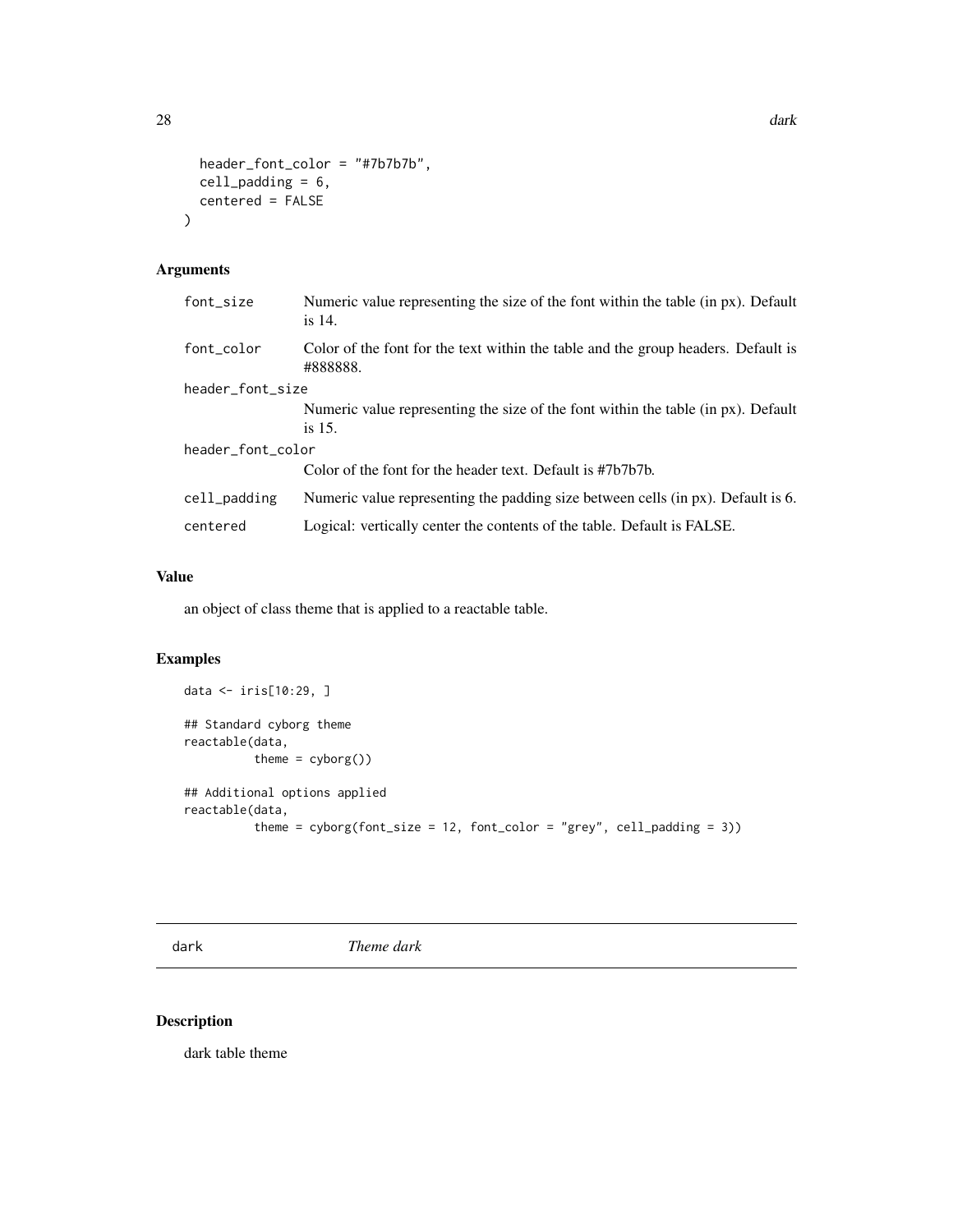dark 29 metal and 20 metal and 20 metal and 20 metal and 20 metal and 20 metal and 20 metal and 20 metal and 20

# Usage

```
dark(
  font_size = 15,
 font_color = "#FFFFFF",
 header_font_size = 16,
 header_font_color = "#FFFFFF",
 cell_padding = 6,
 centered = FALSE
)
```
# Arguments

| font_size         | Numeric value representing the size of the font within the table (in px). Default<br>is $15$ . |  |
|-------------------|------------------------------------------------------------------------------------------------|--|
| font color        | Color of the font for the text within the table and the group headers. Default is<br>#FFFFFFF. |  |
| header_font_size  |                                                                                                |  |
|                   | Numeric value representing the size of the font within the table (in px). Default<br>is $16.$  |  |
| header_font_color |                                                                                                |  |
|                   | Color of the font for the header text. Default is #FFFFFF.                                     |  |
| cell_padding      | Numeric value representing the padding size between cells (in px). Default is 6.               |  |
| centered          | Logical: vertically center the contents of the table. Default is FALSE.                        |  |

## Value

an object of class theme that is applied to a reactable table.

```
data <- iris[10:29, ]
## Standard dark theme
reactable(data,
         theme = dark()## Additional options applied
reactable(data,
          theme = dark(font_size = 12, font_color = "red", cell_padding = 3))
```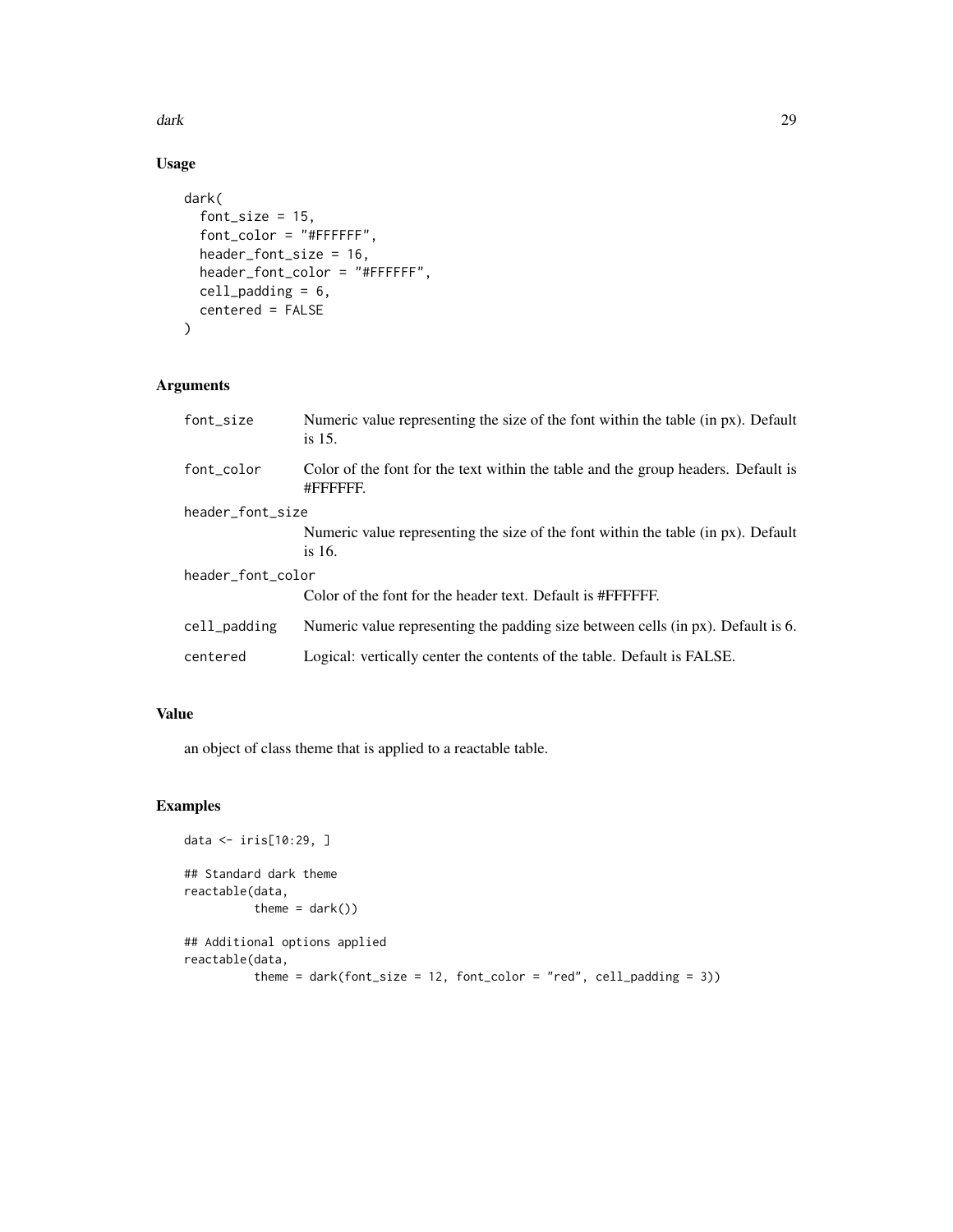<span id="page-29-0"></span>

# Description

Bootstrap-inspired darkly theme

## Usage

```
darkly(
  font_size = 14,
  font_color = "#ffffff",
 header_font_size = 15,
  header_font_color = "#afbdcc",
  cell_padding = 6,
  centered = FALSE
)
```
# Arguments

| font_size         | Numeric value representing the size of the font within the table (in px). Default<br>is 14.    |  |
|-------------------|------------------------------------------------------------------------------------------------|--|
| font_color        | Color of the font for the text within the table and the group headers. Default is<br>#fffffff. |  |
| header_font_size  |                                                                                                |  |
|                   | Numeric value representing the size of the font within the table (in px). Default              |  |
|                   | is 15.                                                                                         |  |
| header_font_color |                                                                                                |  |
|                   | Color of the font for the header text. Default is #afbdcc.                                     |  |
| cell_padding      | Numeric value representing the padding size between cells (in px). Default is 6.               |  |
| centered          | Logical: vertically center the contents of the table. Default is FALSE.                        |  |

## Value

an object of class theme that is applied to a reactable table.

```
data <- iris[10:29, ]
## Standard darkly theme
reactable(data,
         theme = darkly()## Additional options applied
reactable(data,
          theme = darkly(font_size = 12, font_color = "grey", cell_padding = 3))
```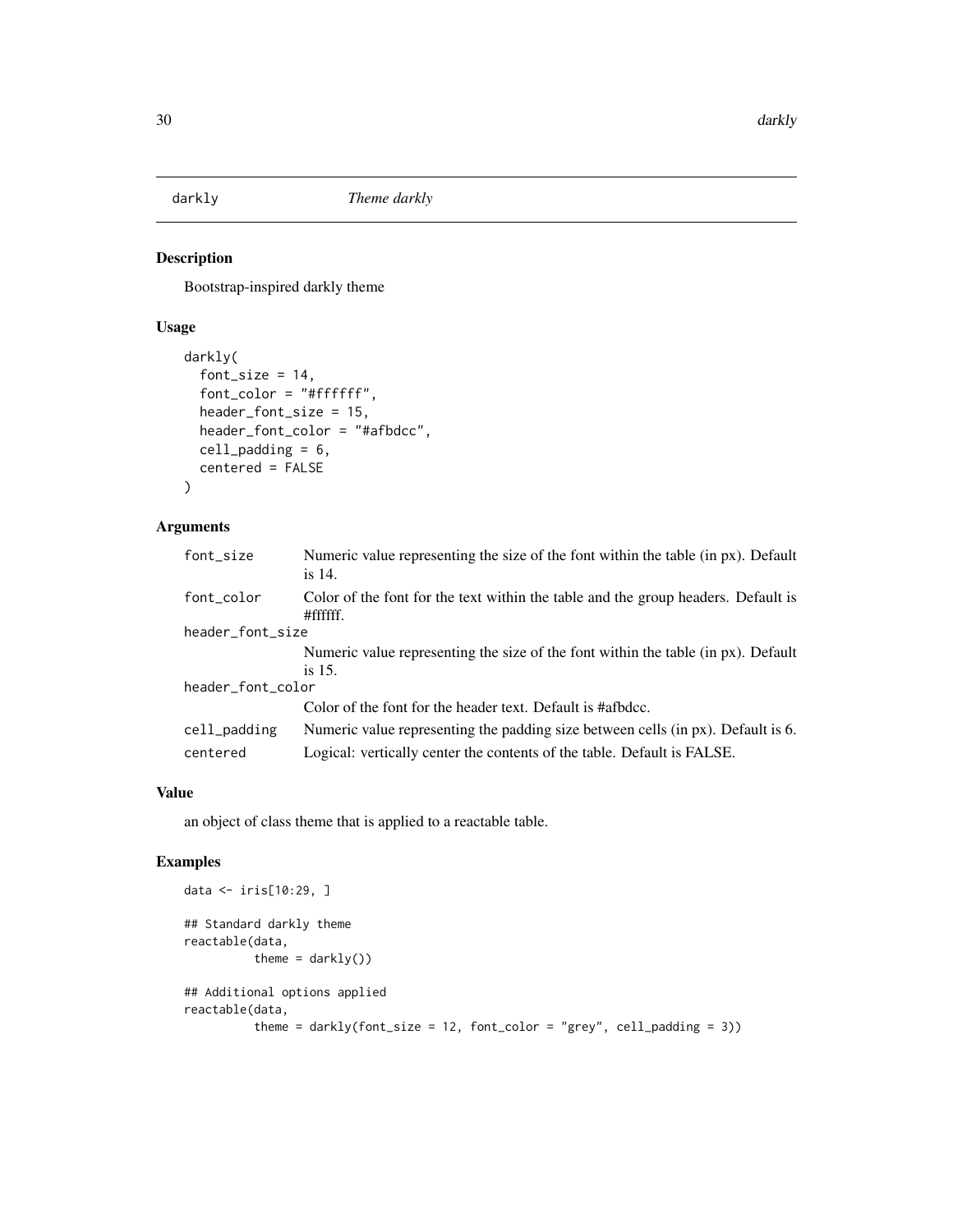<span id="page-30-0"></span>

#### Description

The 'data\_bars()' function adds a horizontal bar to each row of a column. The length of the bars are relative to the value of the row in relation to other values within the same column. The maximum width of the filled bars can be adjusted. Ex. if you are displaying percentages, and the maximum value in your column is 50 you could increase the maximum fill to 100 The values for the bars can be displayed inside or outside the filled bars with the 'text\_position' option. By default, the values are displayed on the outside-end of the filled bars. The fill\_color of both the fill and the background of the bars can be adjusted. To adjust the fill\_color of the filled bar, use 'fill\_color'. If more than one color is provided, a conditional color palette will be applied to to the values, or if 'fill\_gradient' is set to TRUE, a left-to-right gradient fill color will be applied. The fill colors can also be provided via another column in the dataset by referencing the column by name with 'fill\_color\_ref'. 'text\_color' can be used to change the color of the text\_position. By default, the label color is black. If values are displayed inside the bars and a dark color palette is used to fill the bars, 'brighten\_text' will display the values in white text so the values are visible by default. The color of 'brighten\_text\_color' can be changed to a color other than white if desired. The border around the filled bars can be controlled via three different border options: 'border\_style', 'border\_width', and 'border\_color'. An icon or image can be added to the data bars with 'icon' or 'img'. Alternatively, icons and images can be assigned from another column with 'icon\_ref' and 'img\_ref', similar to 'fill\_color\_ref'. The color of the icons can be assigned through either 'icon\_color' (a single color) or 'icon\_color\_ref' (from another column). The size of the images can be adjusted using 'img\_height' and 'img\_width'. The size of the icons can be adjusted using 'icon\_size'. 'data\_bars()' works with columns containing both positive and negative values. It should be placed within the cell argument in reactable::colDef.

```
data_bars(
  data,
  text_position = "inside-end",
  fill_color = "#15607A",
  fill_color_ref = NULL,
  fill\_by = NULL,fill\_opacity = 1,
  fill_gradient = FALSE,
  background = "{}#EEEEE",
  number_fmt = NULL,
  bias = 1,
  min_value = NULL,
  max_value = NULL,align_bars = "left",
  bar_height = NULL,
  force_outside = NULL,
  text_color = "black",
  text_color_ref = NULL,
```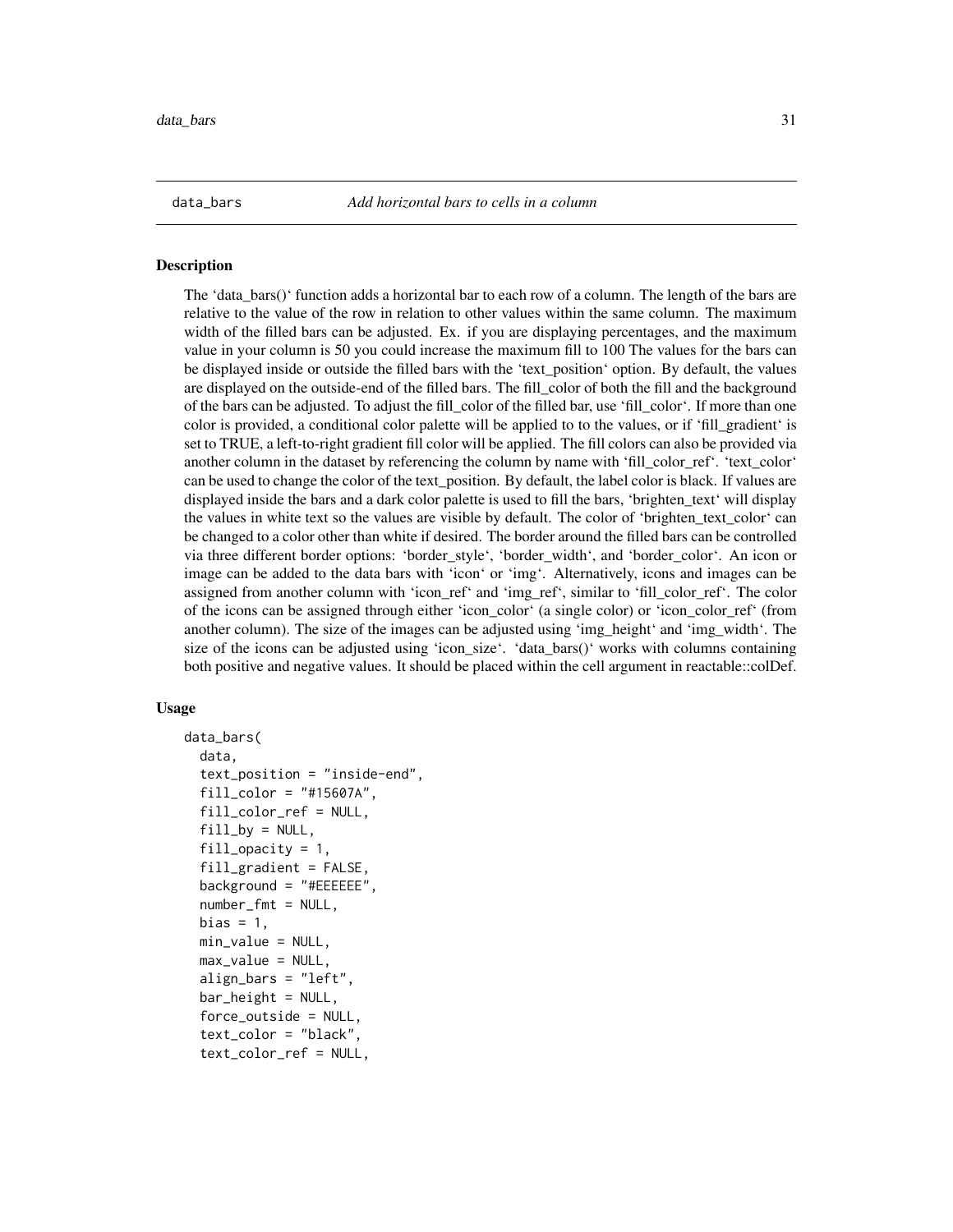```
text_size = NULL,
 brighten_text = TRUE,
 brighten_text_color = "white",
 bold_text = FALSE,
 border_width = NULL,
 border_style = NULL,
 border_color = NULL,
 icon = NULL,
 icon_ref = NULL,
 icon\_size = 20,icon_color = NULL,
 icon_color_ref = NULL,
 img = NULL,img_ref = NULL,
 img_height = 20,
 img_width = 20,box_shadow = FALSE,
 round_edges = FALSE,
 tooltip = FALSE,
 animation = "width 1s ease"
)
```

| data           | Dataset containing at least one numeric column.                                                                                                                                                                                                                                                                                                                                     |
|----------------|-------------------------------------------------------------------------------------------------------------------------------------------------------------------------------------------------------------------------------------------------------------------------------------------------------------------------------------------------------------------------------------|
| text_position  | Choose where to display the text labels relative to the filled data bars. Text labels<br>can be displayed within the filled bars ("inside-end" or "inside-base"), outside<br>of the filled bars ("outside-end" or "outside-base"), within the center of the filled<br>bars ("center"), above the filled bars ("above"), or not displayed at all ("none").<br>Default is inside-end. |
| fill_color     | A single color or a vector of fill_color for the fill of the data bars. fill_color<br>should be given in order from low values to high values. Can use R's built-in<br>fill_color or other color packages. Default is #15607A.                                                                                                                                                      |
| fill_color_ref | Optionally assign fill_color to from another column by providing the name of<br>the column containing the fill colors in quotes. Only one color can be provided<br>per row, and therefore will not work with fill_gradient. Default is NULL.                                                                                                                                        |
| fill_by        | Assign data bars to a column based on the values of another column. The column<br>in reference must contain numeric data. The column in which the colors are<br>being assigned to can be either numerical or character. Default is NULL.                                                                                                                                            |
| fill_opacity   | A value between 0 and 1 that adjusts the opacity in fill_color. A value of 0 is<br>fully transparent, a value of 1 is fully opaque. Default is 1.                                                                                                                                                                                                                                   |
| fill_gradient  | Logical: if two or more colors are provided in fill_color, the colors in the fill of<br>the bars are converted to a left-to-right gradient. Default is FALSE.                                                                                                                                                                                                                       |
| background     | The color for the background of the data bars. Default is #EEEEEE.                                                                                                                                                                                                                                                                                                                  |
| number_fmt     | Optionally format numbers using formats from the scales package. Default is<br>NULL.                                                                                                                                                                                                                                                                                                |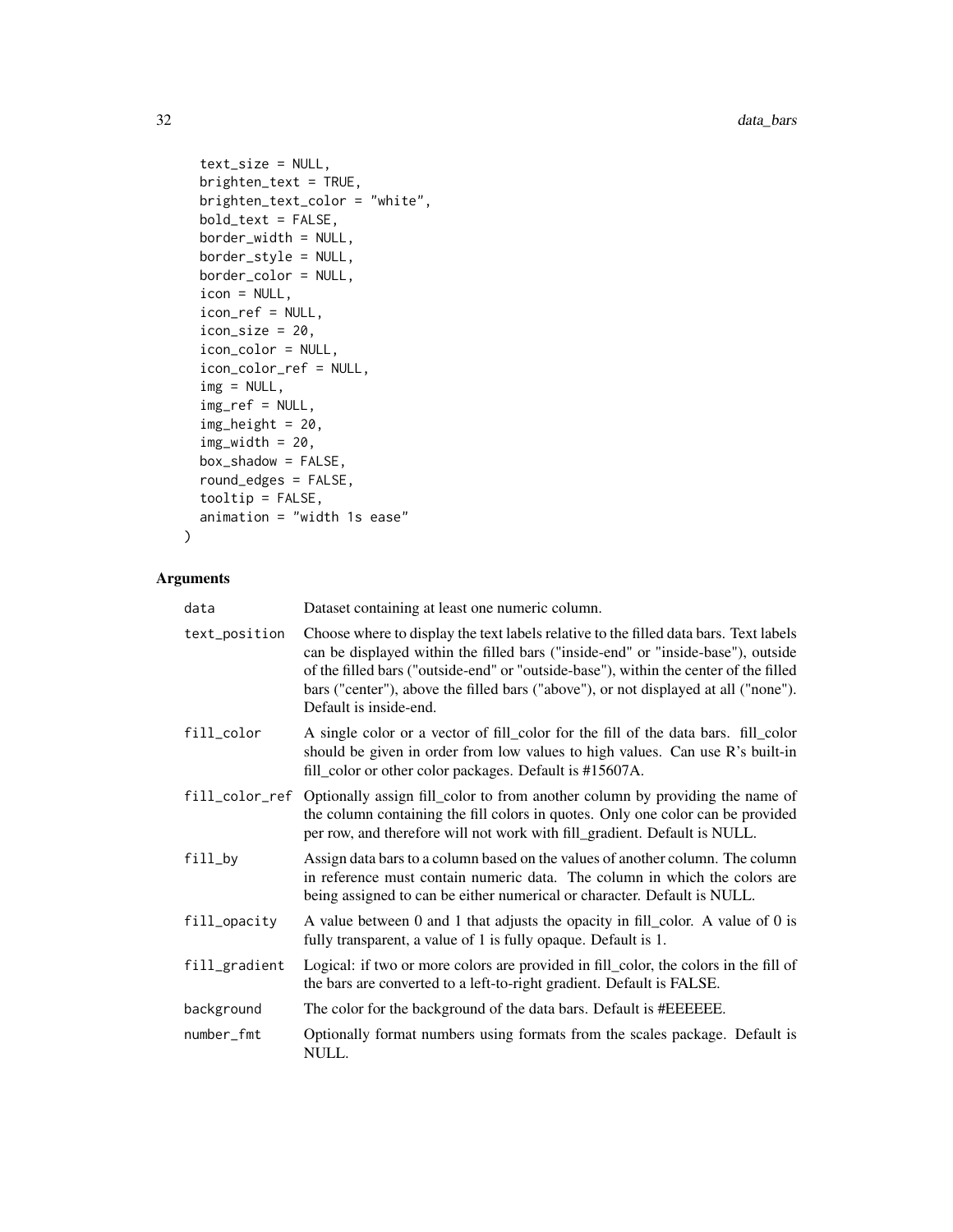| bias                | A positive value that determines the spacing between multiple colors. A higher<br>value spaces out the colors at the higher end more than a lower number. Default<br>$is1$ .                                                                                                                                                                            |
|---------------------|---------------------------------------------------------------------------------------------------------------------------------------------------------------------------------------------------------------------------------------------------------------------------------------------------------------------------------------------------------|
| min_value           | A value to use as the minimum value for the width of the filled bars. Default is<br>NULL.                                                                                                                                                                                                                                                               |
| max_value           | A value to use as the maximum value for the width of the filled bars. The default<br>maximum value is the maximum value in the column. Default is NULL.                                                                                                                                                                                                 |
| align_bars          | Display filled bars from left-to-right or right-to-left. Options are "left" or "right".<br>Default is left.                                                                                                                                                                                                                                             |
| bar_height          | Numeric height of the data bars in px. Default is NULL.                                                                                                                                                                                                                                                                                                 |
| force_outside       | Optionally force a range of values to display their text labels on the outside-end<br>of the filled bars when the text_position is set to either "inside-end", "inside-<br>base", or "center". Must provide a start and a stop number for the range of<br>values to be forced to outside-end. Ex. $c(0, 100)$ . Default is NULL.                        |
| text_color          | The color of the text labels. Default is black.                                                                                                                                                                                                                                                                                                         |
|                     | text_color_ref Optionally assign text color from another column by providing the name of the<br>column containing the text colors in quotes. Only one color can be provided per<br>cell. Default is NULL.                                                                                                                                               |
| text_size           | Numeric value representing the size of the text labels. Default is NULL.                                                                                                                                                                                                                                                                                |
| brighten_text       | Logical: automatically assign color to text labels based on filled color when<br>the text labels are positioned within the filled bars. Text within dark-colored<br>filled bars will turn white, text within light-colored bars will be black. Default<br>is TRUE.                                                                                      |
| brighten_text_color |                                                                                                                                                                                                                                                                                                                                                         |
|                     | Assigns color to text labels if values are within a dark-colored filled bar. Default<br>is white.                                                                                                                                                                                                                                                       |
| bold_text           | Logical: display the text labels in bold. Default is FALSE.                                                                                                                                                                                                                                                                                             |
| border_width        | The width of the border around the filled data bars Options are "thin", "medium",<br>"thick", or a numeric value with the units included such as "2px" or "2mm". May<br>be specified using one, two, three, or four values. See [CSS border-width](https://developer.mozilla.org/en<br>US/docs/Web/CSS/border-width) for more options. Default is NULL. |
| border_style        | The style of the border around the filled data bars Options are "solid", "dashed",<br>"dotted", "double", "groove", "ridge", "inset", "outset", "none", or "hidden".<br>May be specified using one, two, three, or four values. See [CSS border-style](https://developer.mozilla.or<br>US/docs/Web/CSS/border-style) for more options. Default is NULL. |
| border_color        | The color of the border around the filled data bars May be specified using one,<br>two, three, or four values. See [CSS border-color](https://developer.mozilla.org/en-<br>US/docs/Web/CSS/border-color) for more options. Default is NULL.                                                                                                             |
| icon                | Assign an icon label from the Font Awesome library (via shiny). If an icon is<br>provided, it will be positioned so that it does not overlap the text for the data<br>bars. Default is NULL.                                                                                                                                                            |
| icon_ref            | Optionally assign icons from another column by providing the name of the col-<br>umn containing the icons in quotes. Only one icon can be provided per cell.<br>Default is NULL.                                                                                                                                                                        |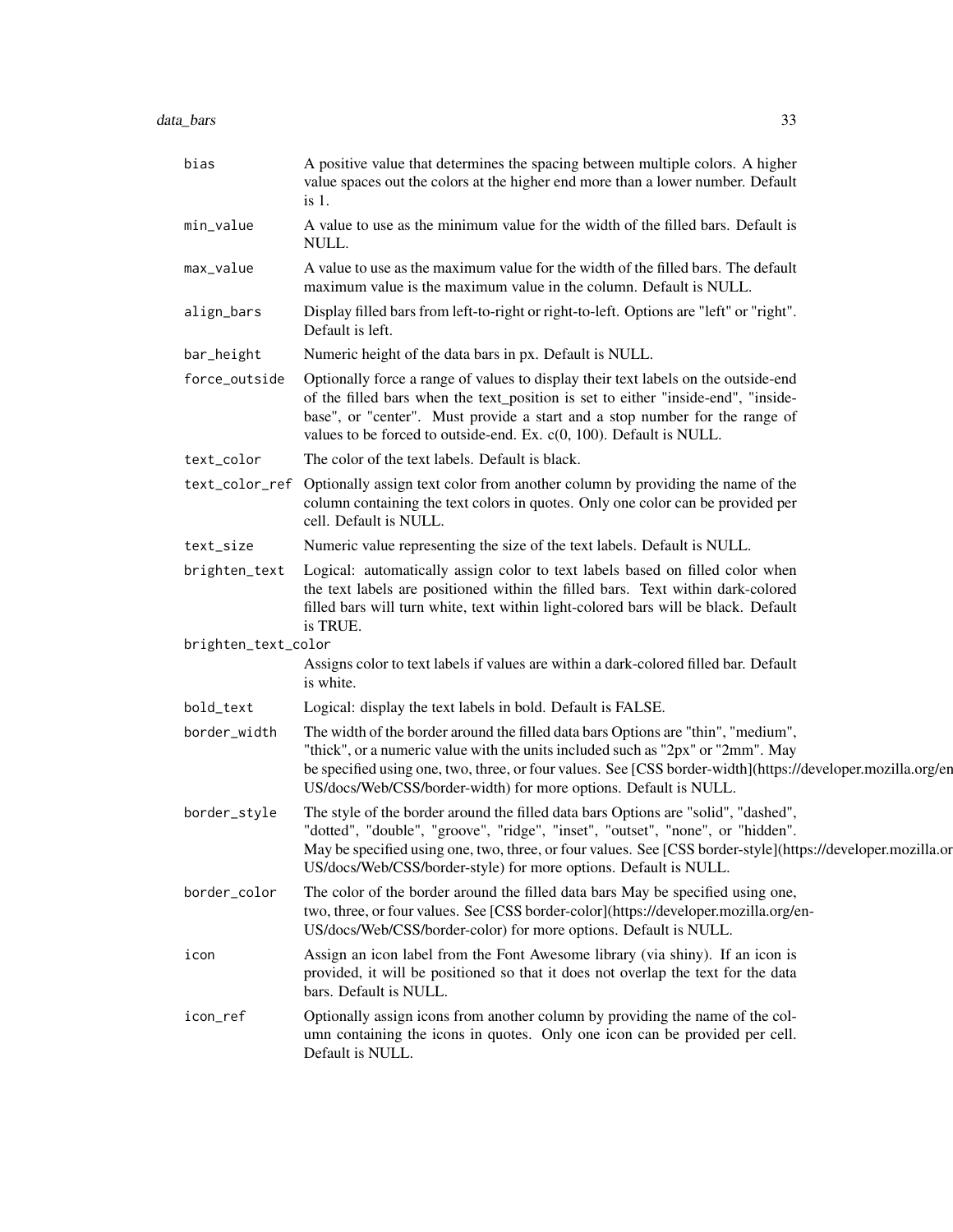| icon_size   | A value representing the size of the icon in px. Default is 20.                                                                                                                                                                                                                                                                   |
|-------------|-----------------------------------------------------------------------------------------------------------------------------------------------------------------------------------------------------------------------------------------------------------------------------------------------------------------------------------|
| icon_color  | The color for the icon. If no color is provided, default is set to the color of the<br>filled bars. Default is NULL.                                                                                                                                                                                                              |
|             | icon_color_ref Optionally assign color to the icons from another column by providing the name<br>of the column containing the icon colors in quotes. Only one color can be pro-<br>vided per cell. Default is NULL.                                                                                                               |
| img         | Optionally assign an image label via a valid URL.                                                                                                                                                                                                                                                                                 |
| img_ref     | Optionally assign images from another column by providing the name of the<br>column containing the image URLs in quotes. Only one image can be provided<br>per cell. Default is NULL.                                                                                                                                             |
| img_height  | A value for the height of the image in px. Default is 20.                                                                                                                                                                                                                                                                         |
| img_width   | A value for the width of the image in px. Default is 20.                                                                                                                                                                                                                                                                          |
| box_shadow  | Logical: add a box shadow to the bars. Default is FALSE.                                                                                                                                                                                                                                                                          |
| round_edges | Logical: round the edges around the data bars. Default is FALSE.                                                                                                                                                                                                                                                                  |
| tooltip     | Logical: hover tooltip. Default is FALSE.                                                                                                                                                                                                                                                                                         |
| animation   | Control the duration and timing function of the animation when sorting/updating<br>values shown on a page. See [CSS transitions](https://developer.mozilla.org/en-<br>US/docs/Web/CSS/transition) for available timing functions and examples. An-<br>imation can be turned off by setting to "none". Default is "width 1s ease". |

a function that applies data bars to a column of numeric values.

```
data <- MASS::Cars93[20:49, c("Make", "MPG.city", "MPG.highway")]
## By default, data bars are aligned left and text_position are placed on the inside end
reactable(data,
         defaultColDef = colDef(
           cell = data_bars(data)))
## Align the bars to the right
reactable(data,
         defaultColDef = colDef(
            cell = data_bars(data,
                             align_bars = "right")))
## Move the text labels outside of the filled bars
reactable(data,
         defaultColDef = colDef(
            cell = data_bars(data,
                             text_position = "outside-end")))
## Apply multiple fill_color to the filled bars
reactable(data,
         defaultColDef = colDef(
```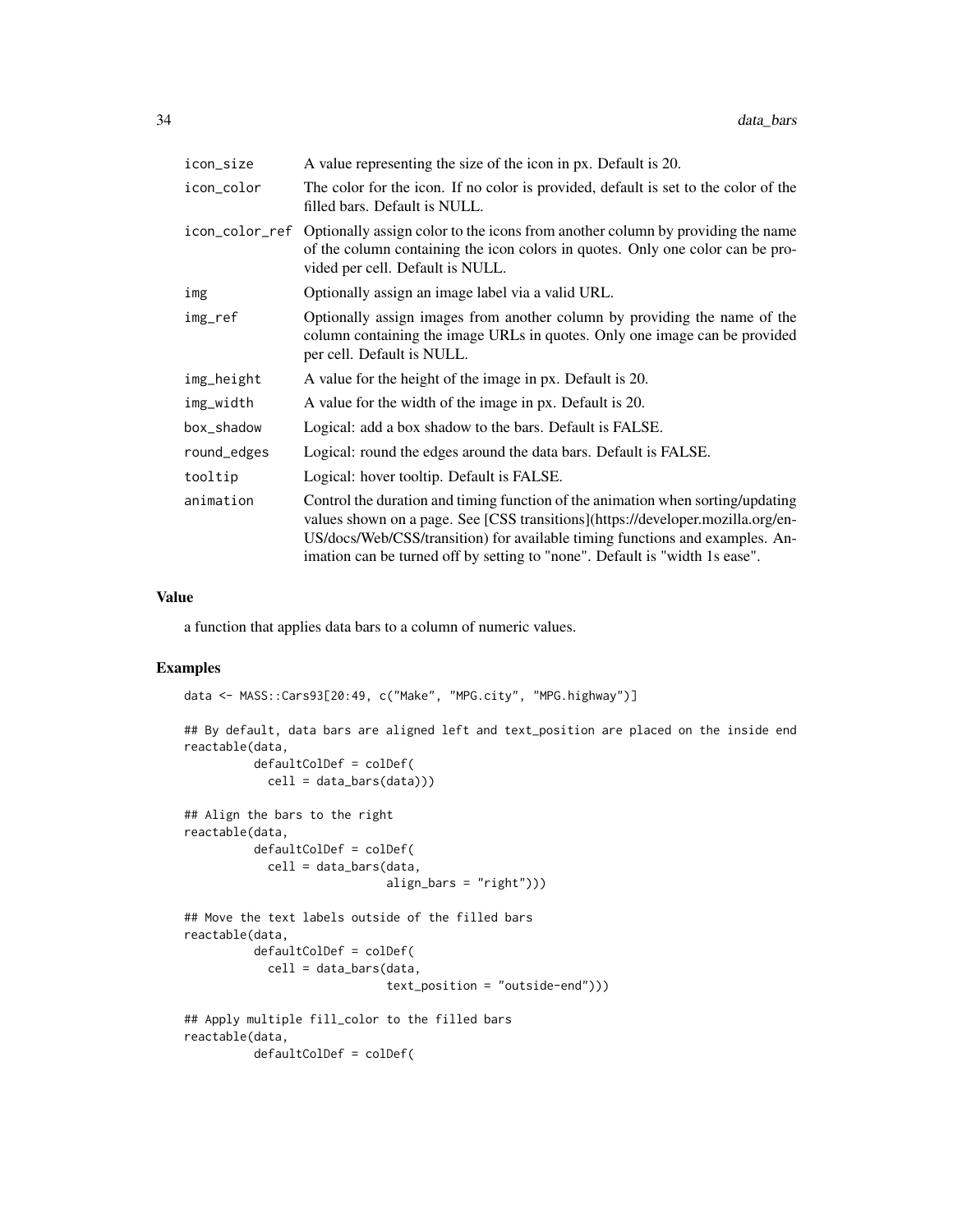```
cell = data_bars(data,
                             fill_color = c("lightblue","royalblue","navy"))))
## Apply a fill_gradient pattern to the filled bars
reactable(data,
         defaultColDef = colDef(
            cell = data_bars(data,
                             fill_color = c("lightblue","royalblue","navy"),
                             fill_gradient = TRUE,
                             text_position = "outside-end")))
```
data\_bars\_gradient *Add horizontal gradient bars to rows in a column*

# Description

The 'data\_bars\_gradient()' function is depreciated. The new version of 'data\_bars()' can convert colors into gradients with 'gradient = TRUE'. Please use 'data\_bars()' instead.

#### Usage

```
data_bars_gradient(
  data,
  colors = c("#1efffd", "#1e20ff"),
  background = "white",number_fmt = NULL
)
```
## Arguments

| data       | Dataset containing at least one numeric column.                                                                                                                         |
|------------|-------------------------------------------------------------------------------------------------------------------------------------------------------------------------|
| colors     | A vector of colors of at least two colors. Colors should be given in order from<br>left to right as shown on the data bar. Default colors are $c("#leftd", "#1e20ff").$ |
| background | Optionally assign a color to use as the background for cells. Default is set to<br>white.                                                                               |
| number_fmt | Optionally format numbers using formats from the scales package. Default is<br>set to NULL.                                                                             |

## Value

a function that applies data bars to a column of numeric values.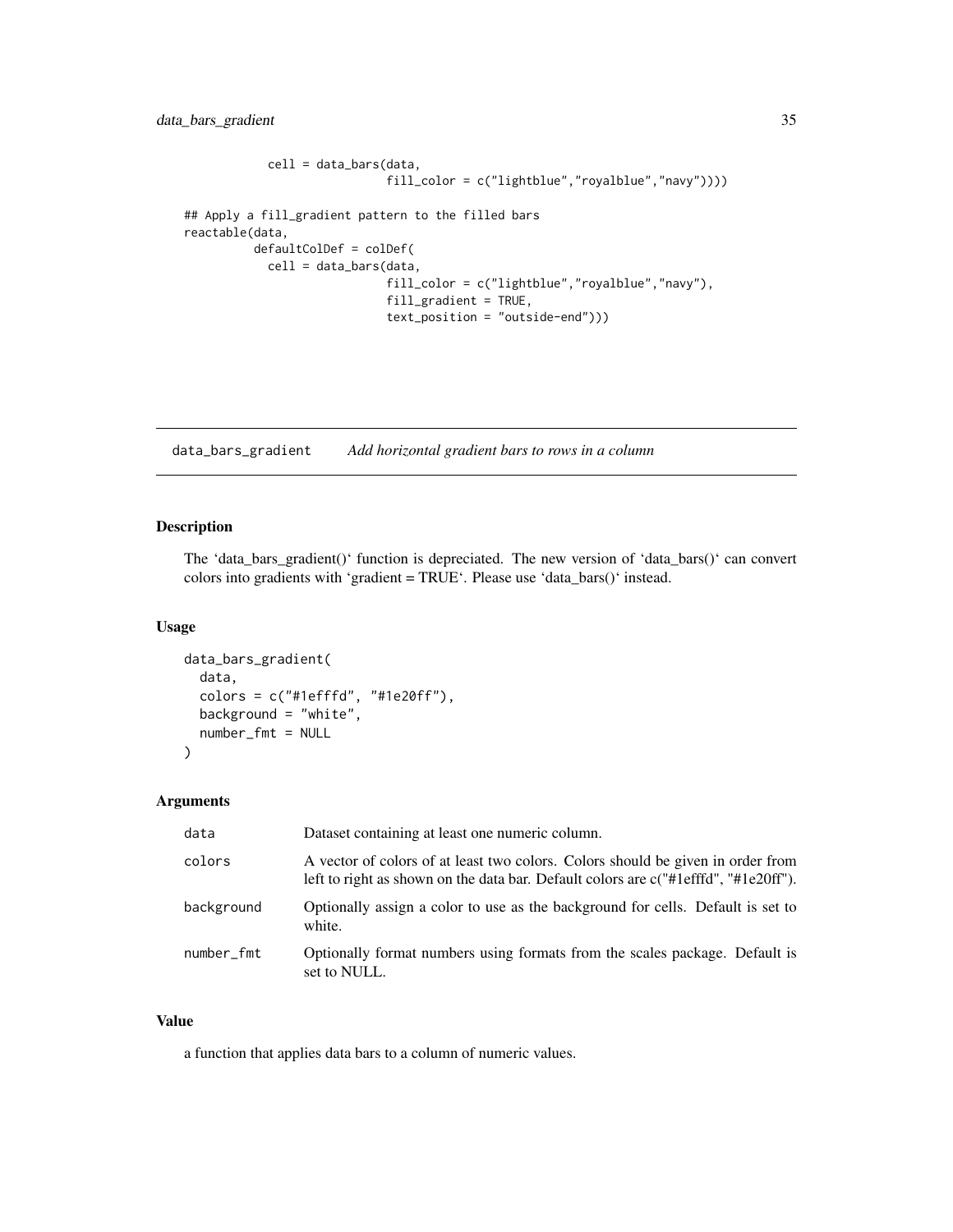## Examples

```
data <- MASS::Cars93[20:49, c("Make", "MPG.city", "MPG.highway")]
## By default, colors are provided
reactable(data,
defaultColDef = colDef(
align = "left",
cell = data_bars(data,
fill_color = c("#1efffd", "#1e20ff"),fill\_gradient = TRUE)))
```
data\_bars\_pos\_neg *Add horizontal bars to rows in a column containing positive and negative values*

## Description

The 'data\_bars\_pos\_neg()' function is depreciated. The new version of 'data\_bars()' can handle both positive and negative values now. Please use 'data\_bars()' instead.

## Usage

```
data_bars_pos_neg(data, colors = c("red", "green"), number_fmt = NULL)
```
## Arguments

| data       | Dataset containing at least one numeric column.                                                                                                                                    |
|------------|------------------------------------------------------------------------------------------------------------------------------------------------------------------------------------|
| colors     | A minimum of two colors or a vector of colors. Colors should be given in order<br>from negative values to positive values. Can use R's built-in colors or other color<br>packages. |
| number_fmt | Optionally format numbers using formats from the scales package. Default is<br>set to NULL.                                                                                        |

#### Value

a function that applies positive and negative data bars to a column of numeric values.

```
data <- data.frame(
company = sprintf("Company%02d", 1:10),
profit_chg = c(0.2, 0.685, 0.917, 0.284, 0.105, -0.701, -0.528, -0.808, -0.957, -0.11))
## By default, the negative values are assigned a red bar,
## and the positive values are assigned a green bar
reactable(data,
bordered = TRUE,
```
<span id="page-35-0"></span>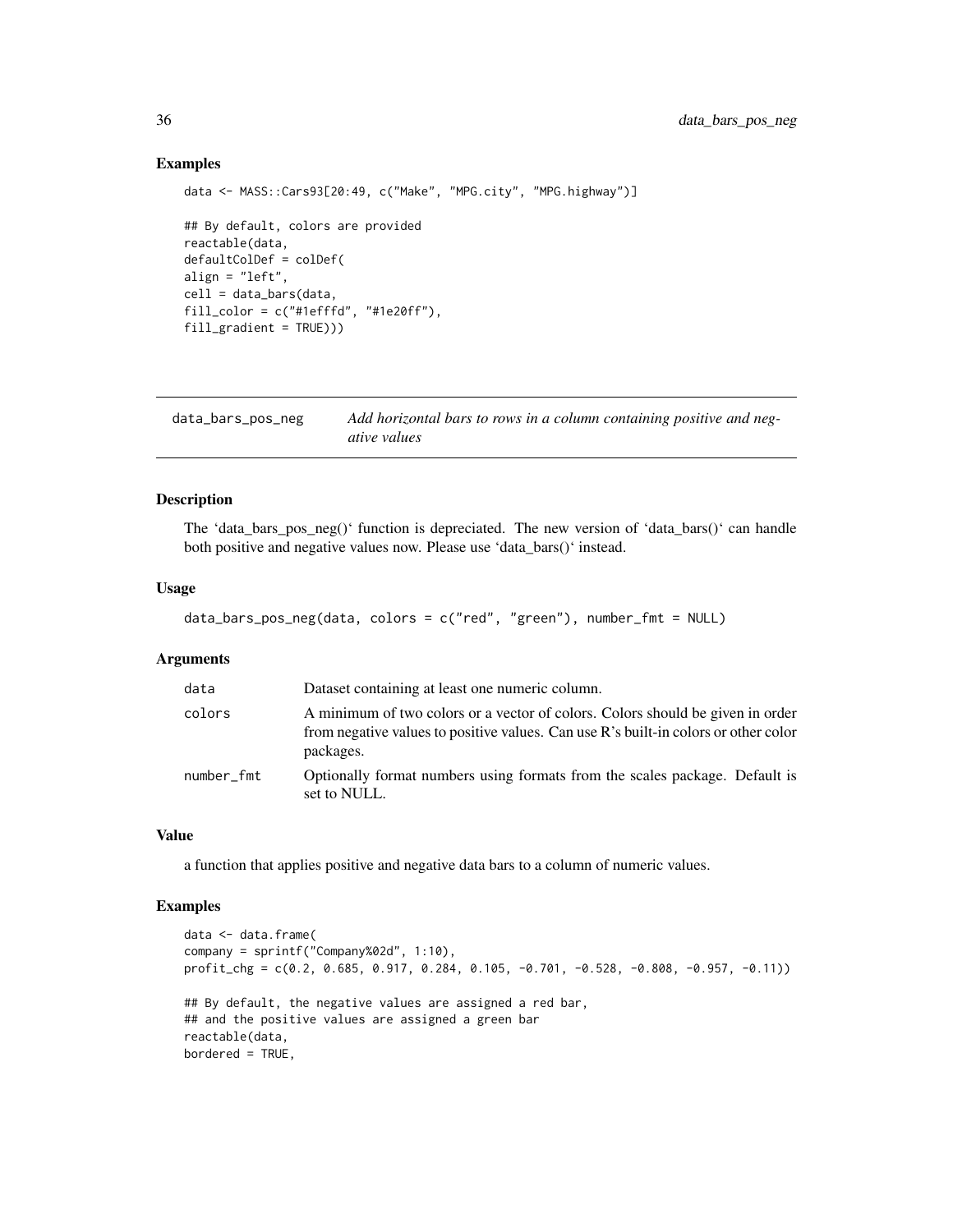#### default 37

```
columns = list(
company = colDef(name = "Company",
minWidth = 100,
profit_chg = colDef(
  name = "Change in Profit",
  defaultSortOrder = "desc",
  align = "center",
  minWidth = 400,cell = data_bars(data))))
## You can apply a relative color scale to the bars by assigning three or more colors
reactable(data,
bordered = TRUE,
columns = list(
 company = colDef(name = "Company",
 minWidth = 100,
 profit_chg = colDef(
 name = "Change in Profit",
 defaultSortOrder = "desc",
 align = "center",
 minWidth = 400,cell = data_bars(data,
 fill_color = c("#ff3030", "#ffffff", "#1e90ff")))))
```
default *Theme default*

## Description

Reactable-inspired default theme

### Usage

```
default(
  font_size = 15,
  font_color = "#333333",
  header_font_size = 15,
  header_font_color = "#333333",
 cell_padding = 6,
  centered = FALSE
)
```
# Arguments

| font size  | Numeric value representing the size of the font within the table (in px). Default<br>is $15$ . |
|------------|------------------------------------------------------------------------------------------------|
| font color | Color of the font for the text within the table and the group headers. Default is<br>#333333.  |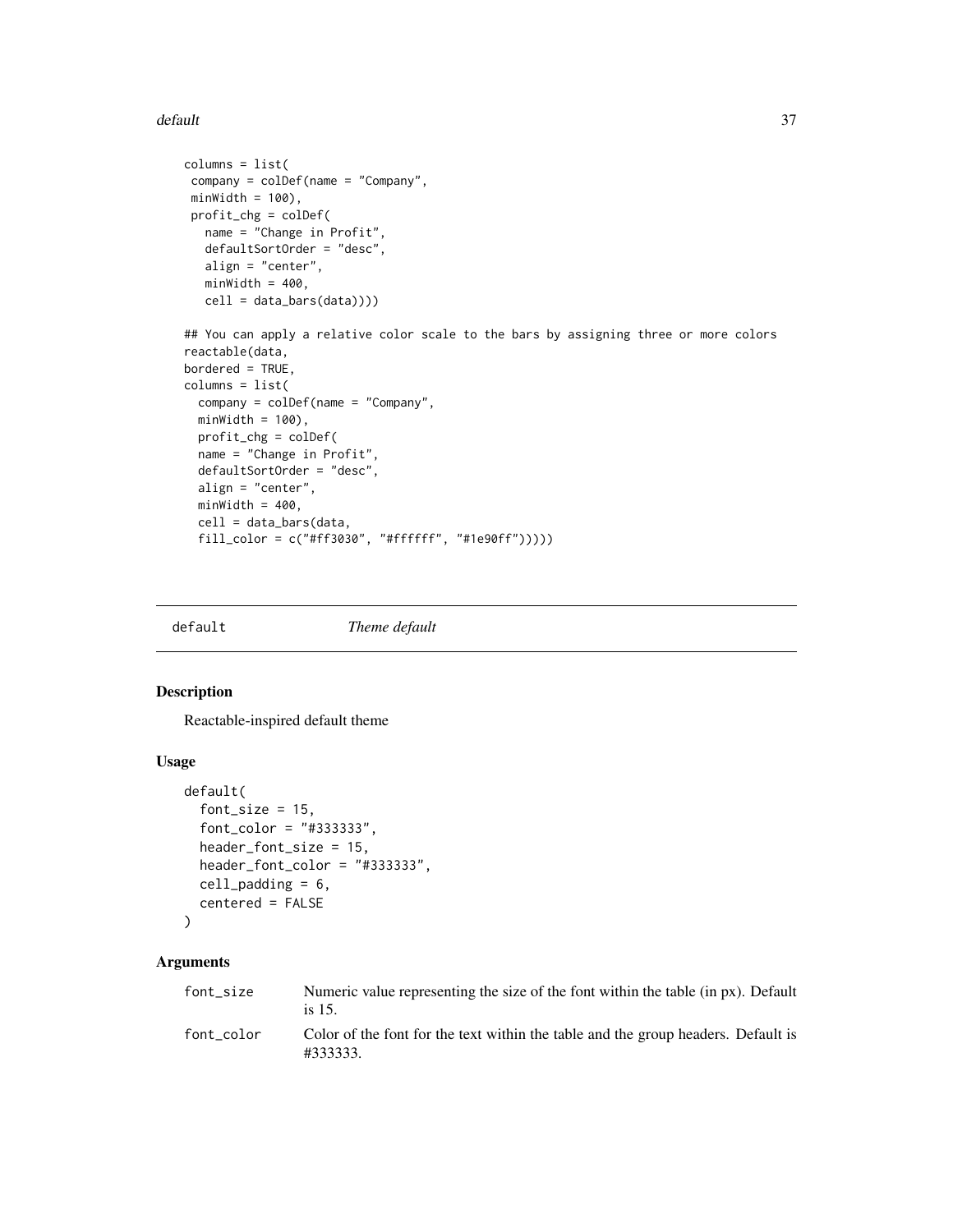| header_font_size  |                                                                                                |
|-------------------|------------------------------------------------------------------------------------------------|
|                   | Numeric value representing the size of the font within the table (in px). Default<br>is $15$ . |
| header_font_color |                                                                                                |
|                   | Color of the font for the header text. Default is #333333.                                     |
| cell_padding      | Numeric value representing the padding size between cells (in px). Default is 6.               |
| centered          | Logical: vertically center the contents of the table. Default is FALSE.                        |

### Value

an object of class theme that is applied to a reactable table.

## Examples

```
data <- iris[10:29, ]
## Standard default theme
reactable(data,
         theme = default()## Additional options applied
reactable(data,
         theme = default(font_size = 12, font_color = "grey", cell_padding = 3))
```

```
embed_img Embed image from web to cells in a column
```
## Description

The 'embed\_img()' function adds images obtained from the web to a column within reactable. It should be placed within the cell argument in reactable::colDef.

### Usage

```
embed_img(
  data,
  height = 24,
  width = 24,
  horizontal_align = "center",
  label = NULL,label_position = "right"
\mathcal{E}
```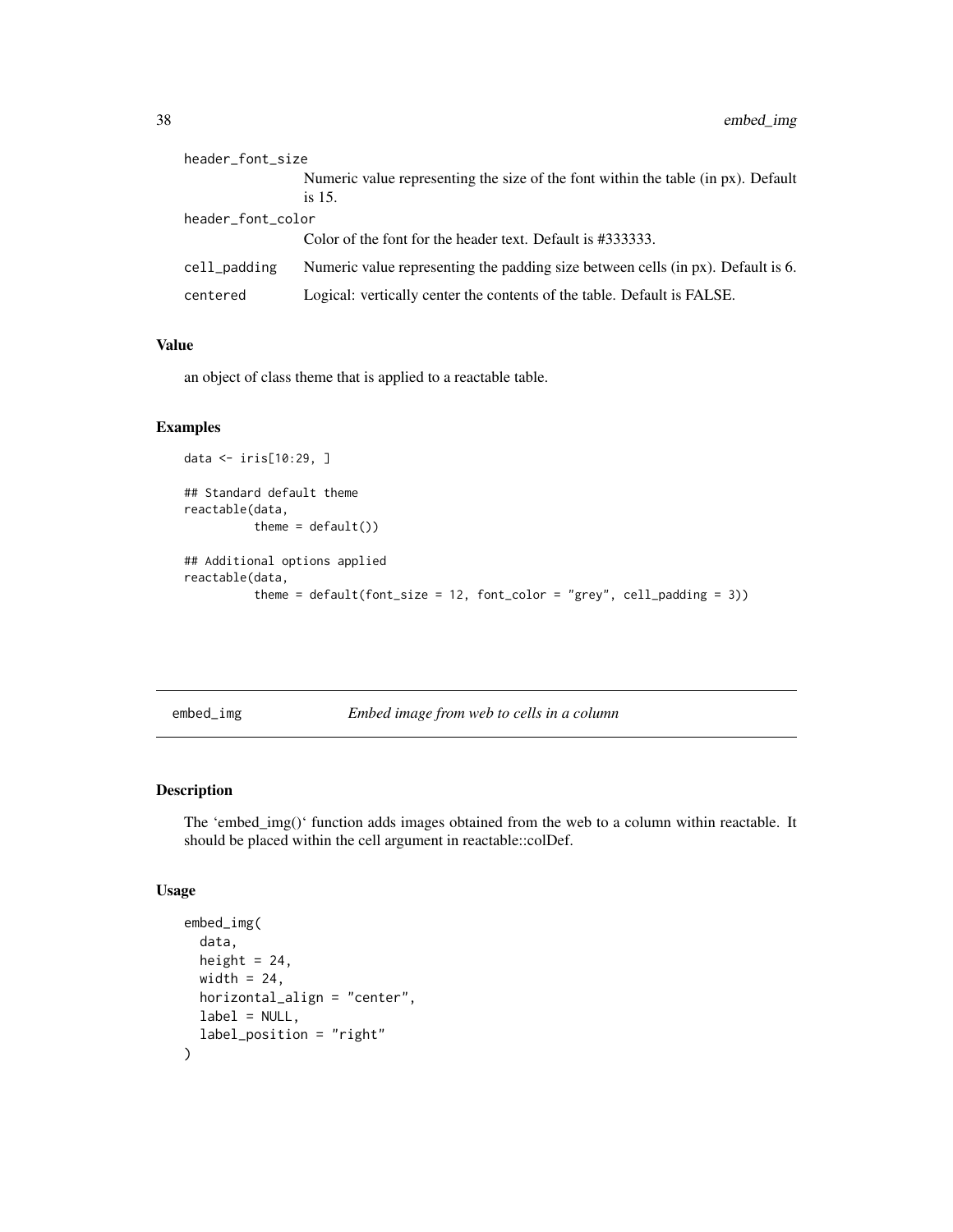## embed\_img 39

#### **Arguments**

| data             | Dataset containing URL's to images                                                                                         |  |
|------------------|----------------------------------------------------------------------------------------------------------------------------|--|
| height           | A value given for the height of the image in px. Default height is 24px.                                                   |  |
| width            | A value given for the width of the image in px. Default width is 24px.                                                     |  |
| horizontal_align |                                                                                                                            |  |
|                  | The horizontal alignment of the image within a cell. Options are "left", "right",<br>or "center". Default is "center".     |  |
| label            | Optionally assign a label to the image from another column. Default is set to<br>NULL or no label.                         |  |
|                  | label_position Position of label relative to image. Options are "right", "left", "below", or<br>"above". Default is right. |  |

## Value

a function that renders an image to a column containing a valid web link.

```
## If no image links are in the original dataset, you need to assign them like so:
library(dplyr)
data <- iris %>%
mutate(
 img = case_when(
 Species == "setosa" ~
 "https://upload.wikimedia.org/wikipedia/commons/d/d9/Wild_iris_flower_iris_setosa.jpg",
 Species == "versicolor" ~
 "https://upload.wikimedia.org/wikipedia/commons/7/7a/Iris_versicolor.jpg",
 Species == "virginica" ~
 "https://upload.wikimedia.org/wikipedia/commons/9/9f/Iris_virginica.jpg",
TRUE \sim "NA"))
## Then use embed_img() to display images
reactable(data,
columns = list(
img = colDef(cell = embed\_img())## By default, images are given a size of 24px by 24px,
## but you can adjust the size using height and width:
reactable(data,
columns = list(
 img = colDef(cell = embed\_img(height = 50, width = 45))))## Optionally assign a label to the image from another column
reactable(data,
columns = list(
img = colDef(cell = embed_img(data, label = "Species"))))
```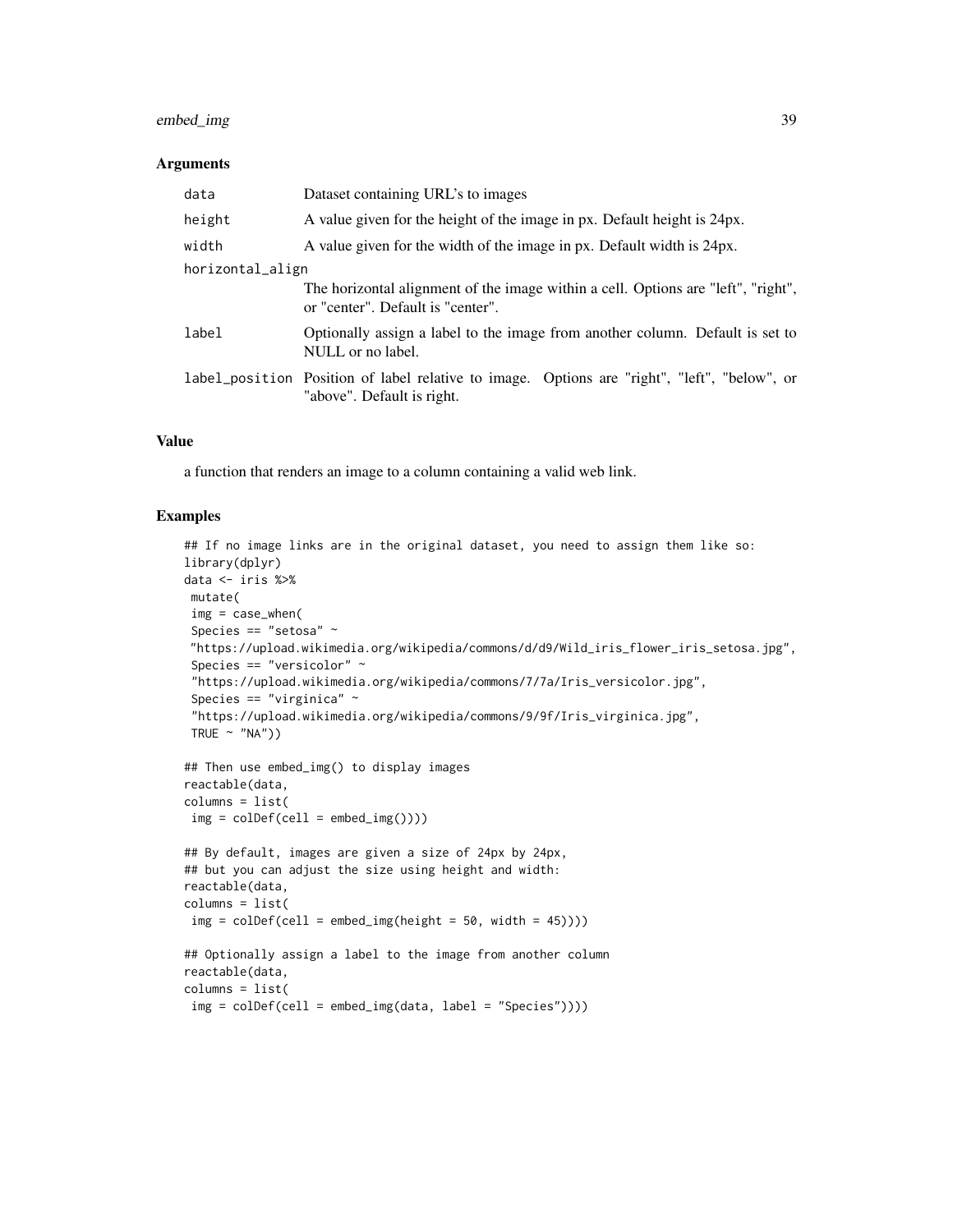ESPN-inspired table theme

## Usage

```
espn(
  font_size = 12,
  font_color = "#6C6D6F",
 header_font_size = 11,
  header_font_color = "#48494a",
  cell_padding = 7,
  centered = FALSE
)
```
## Arguments

| font_size         | Numeric value representing the size of the font within the table (in px). Default<br>is $12$ . |
|-------------------|------------------------------------------------------------------------------------------------|
| font_color        | Color of the font for the text within the table and the group headers. Default is<br>#6C6D6F.  |
| header_font_size  |                                                                                                |
|                   | Numeric value representing the size of the font within the table (in px). Default              |
|                   | is 11.                                                                                         |
| header_font_color |                                                                                                |
|                   | Color of the font for the header text. Default is #48494a.                                     |
| cell_padding      | Numeric value representing the padding size between cells (in px). Default is 7.               |
| centered          | Logical: vertically center the contents of the table. Default is FALSE.                        |

### Value

an object of class theme that is applied to a reactable table.

```
data <- iris[10:29, ]
## Standard espn theme
reactable(data,
         theme = espn())
## Additional options applied
reactable(data,
          theme = espn(font_size = 12, font_code = "grey", cell-padding = 3))
```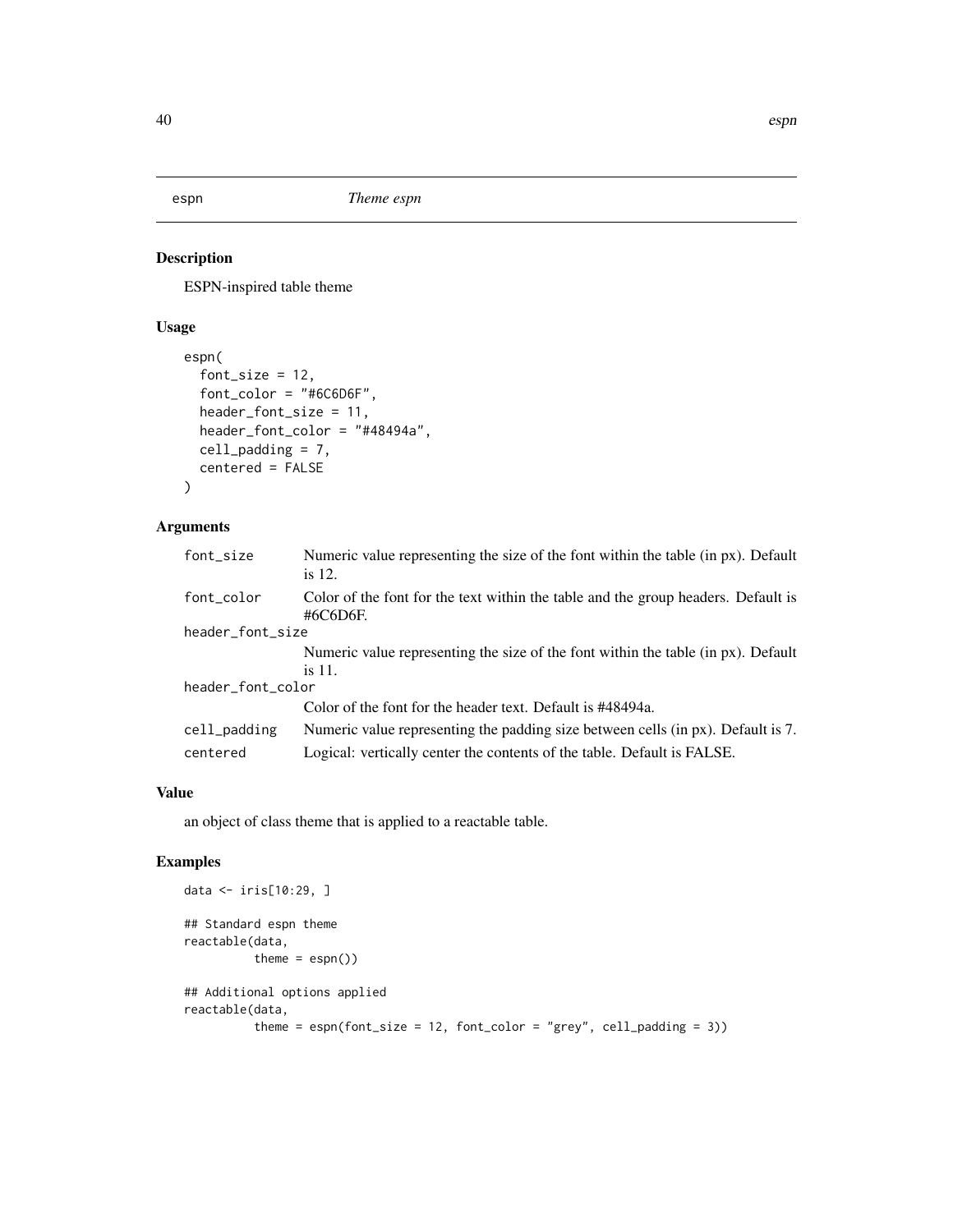fivethirtyeight *Theme fivethirtyeight*

## Description

538-inspired table theme

### Usage

```
fivethirtyeight(
  font_size = 14,
  font_color = "#222222",
  header_font_size = 12,
  header_font_color = "#000000",
  cell_padding = 5,
  centered = FALSE
\mathcal{L}
```
## Arguments

| font_size         | Numeric value representing the size of the font within the table (in px). Default<br>is 14.  |
|-------------------|----------------------------------------------------------------------------------------------|
| font_color        | Color of the font for the text within the table and the group headers. Default is<br>#222222 |
| header_font_size  |                                                                                              |
|                   | Numeric value representing the size of the font within the table (in px). Default            |
|                   | is $12$ .                                                                                    |
| header_font_color |                                                                                              |
|                   | Color of the font for the header text. Default is #000000.                                   |
| cell_padding      | Numeric value representing the padding size between cells (in px). Default is 5.             |
| centered          | Logical: vertically center the contents of the table. Default is FALSE.                      |

### Value

an object of class theme that is applied to a reactable table.

```
data <- iris[10:29, ]
## Standard fivethirtyeight theme
reactable(data,
          theme = fivethirtyeight())
## Additional options applied
reactable(data,
         theme = fivethirtyeight(font_size = 12, font_color = "grey", cell_padding = 3))
```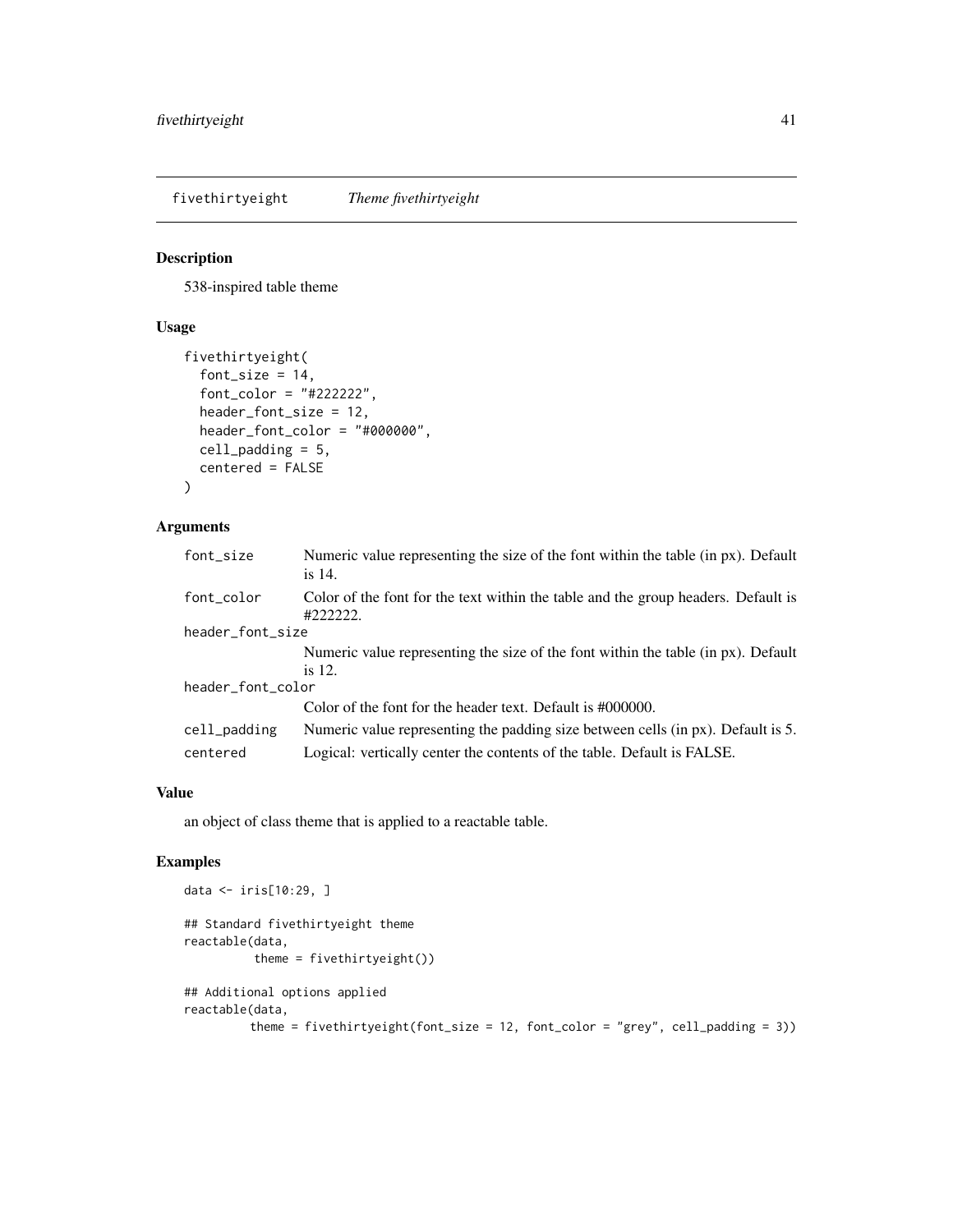Bootstrap-inspired flatly theme

## Usage

```
flatly(
  font_size = 14,
  font_color = "#212529",
 header_font_size = 15,
  header_font_color = "#ffffff",
  cell_padding = 6,
  centered = FALSE
)
```
## Arguments

| font_size         | Numeric value representing the size of the font within the table (in px). Default<br>is 14.   |
|-------------------|-----------------------------------------------------------------------------------------------|
| font_color        | Color of the font for the text within the table and the group headers. Default is<br>#212529. |
| header_font_size  |                                                                                               |
|                   | Numeric value representing the size of the font within the table (in px). Default             |
|                   | is 15.                                                                                        |
| header_font_color |                                                                                               |
|                   | Color of the font for the header text. Default is #ffffff.                                    |
| cell_padding      | Numeric value representing the padding size between cells (in px). Default is 6.              |
| centered          | Logical: vertically center the contents of the table. Default is FALSE.                       |

### Value

an object of class theme that is applied to a reactable table.

```
data <- iris[10:29, ]
## Standard flatly theme
reactable(data,
         theme = flatly()## Additional options applied
reactable(data,
          theme = flatly(font_size = 12, font_code = "grey", cell-padding = 3))
```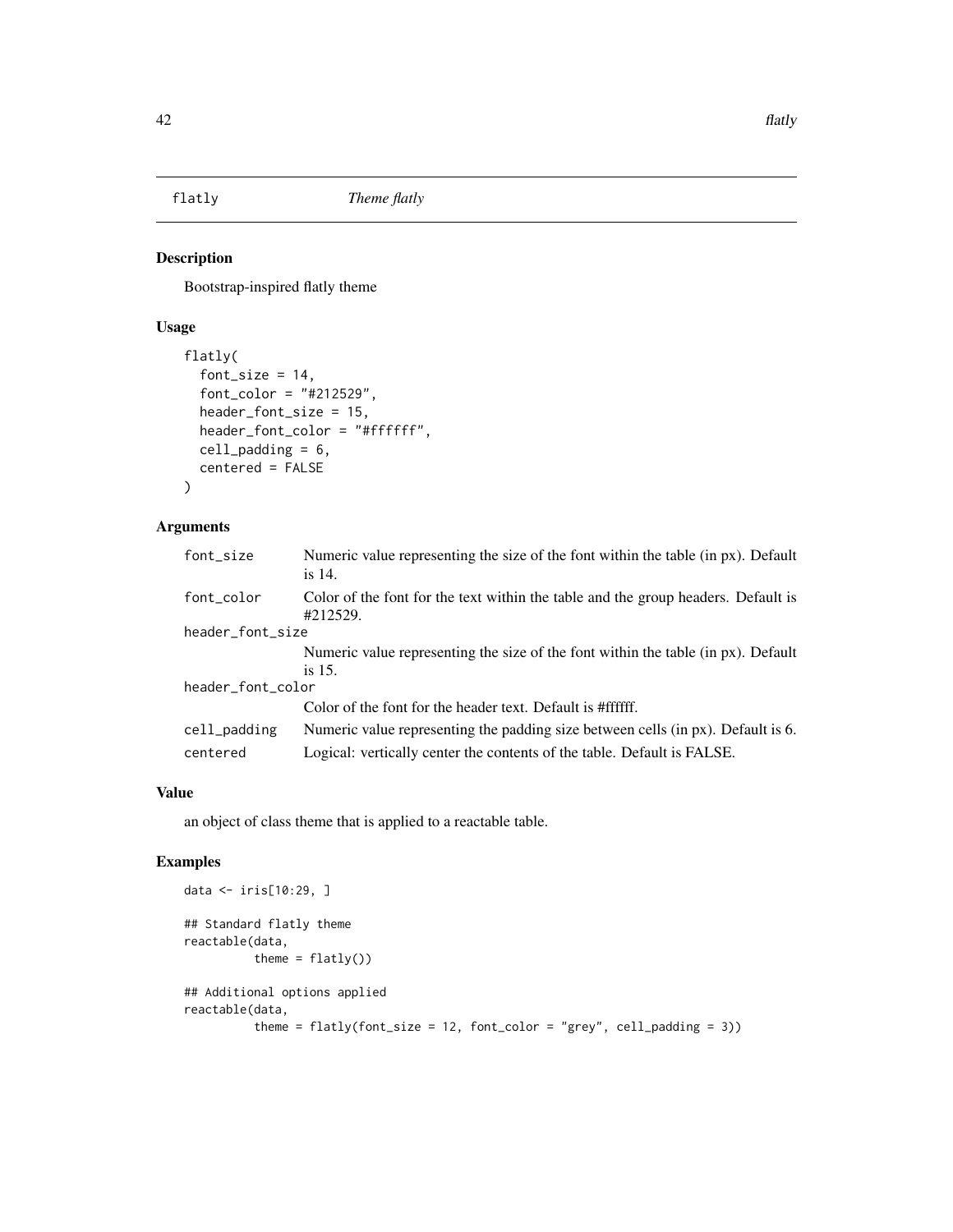The 'gauge\_chart()' function displays numeric values in a column in a gauge or aka a speedometer chart. The minimum and maximum values that are present in the column can be added to the gauge chart by setting 'show min max' to TRUE. By default, the minimum and maximum bounds of the gauge chart are the min/max of the column, but can be changed with 'min\_value' and 'max\_value'. The format of the min/max values and the values shown within the gauge chart can be changed with 'number\_fmt'. There are two sizes available for the gauge. The smaller default size 1 and the bigger size 2. The size can be specified within 'size'. Many options that are available in 'data\_bars()' are also available in 'gauge\_chart()'. There are a few different ways to color the fill of the gauge. One way would be to apply either a single or multiple colors within 'fill\_color'. Colors may be assigned via another column if referenced within 'fill\_color\_ref'. The opacity of the fill color can be controlled with 'opacity'. If multiple colors are used within 'fill\_color', the bias of the color normalization can be controlled with 'bias'. The empty fill of the gauge can be colored with 'background'. The color of the values within the gauge can be changed using 'text\_color'. Or they can be assigned via another column with 'text\_color\_ref'. 'gauge\_chart()' needs to placed within the cell argument in reactable::colDef.

### Usage

```
gauge_chart(
  data,
  fill\_color = "#15607A".
  background = "#EEEEEE",
  shown\_min\_max = FALSE,size = 1,
  min_value = NULL,
  max_value = NULL,
  number_fmt = NULL,
  fill_color_ref = NULL,
  text_color = "black",
  bold_text = FALSE,
  min_text_color = "black",
  max_text_color = "black",
  text_color_ref = NULL,
  text_size = NULL,
  bias = 1,
  opacity = 1,
  tooltip = FALSE,
  animation = "transform 1s ease"
)
```
#### Arguments

data Dataset containing at least one numeric column.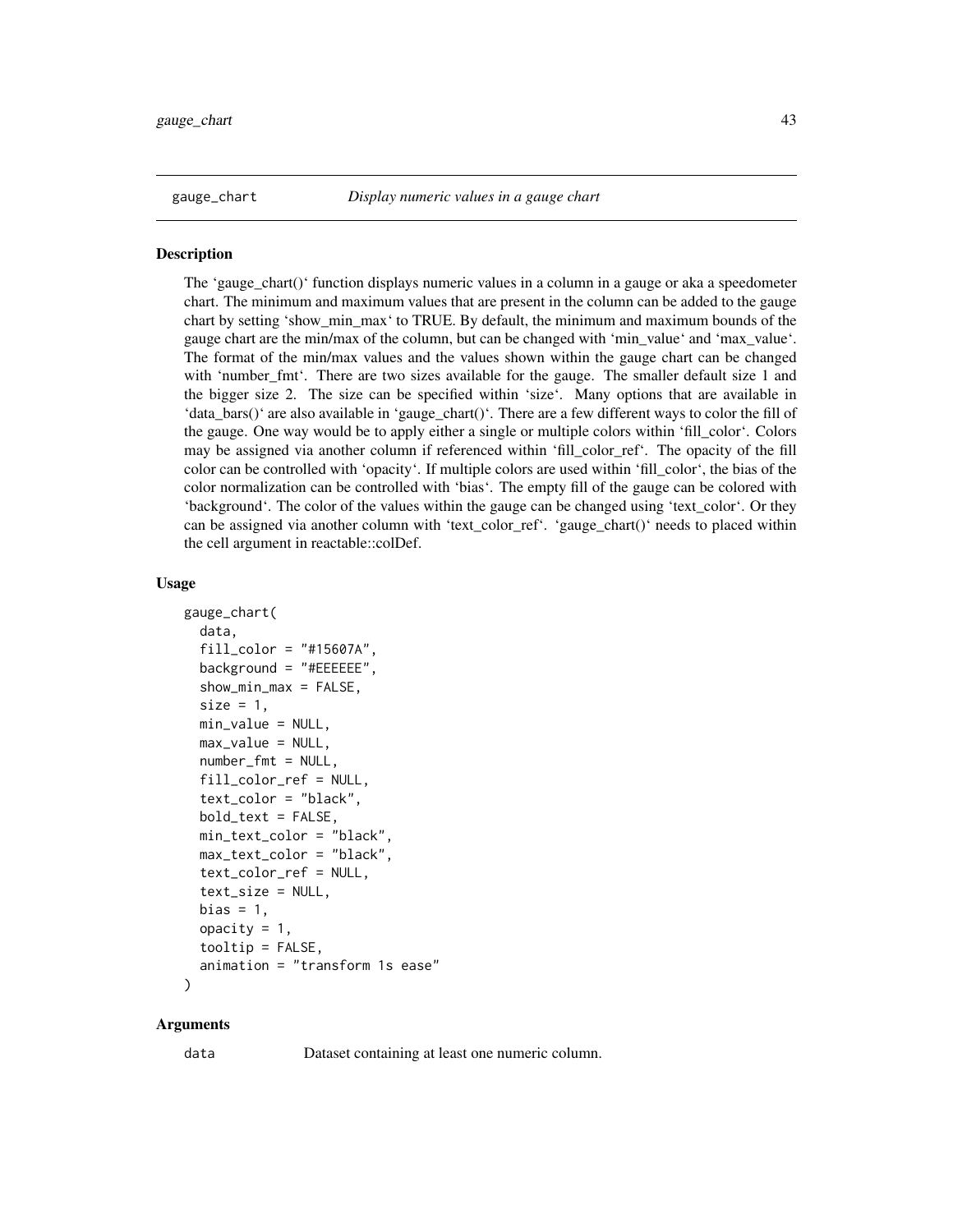| fill_color     | A single color or a vector of fill_color for the fill of the gauge. fill_color should<br>be given in order from low values to high values. Can use R's built-in fill_color<br>or other color packages. Default is #15607A.                                                                                                             |  |
|----------------|----------------------------------------------------------------------------------------------------------------------------------------------------------------------------------------------------------------------------------------------------------------------------------------------------------------------------------------|--|
| background     | The color for the background of the gauge. Default is #EEEEEE.                                                                                                                                                                                                                                                                         |  |
| show_min_max   | Show or hide the min and max values on the gauge. Default is FALSE.                                                                                                                                                                                                                                                                    |  |
| size           | Size of the gauge. Options are 1 (small gauge) or 2 (large gauge). Default is 1.                                                                                                                                                                                                                                                       |  |
| min_value      | A value to use as the minimum value for the gauge. The default minimum value<br>is 0. Default is NULL.                                                                                                                                                                                                                                 |  |
| max_value      | A value to use as the maximum value for the gauge. The default maximum value<br>is the maximum value in the column. Default is NULL.                                                                                                                                                                                                   |  |
| number_fmt     | Optionally format numbers using formats from the scales package. Default is<br>NULL.                                                                                                                                                                                                                                                   |  |
| fill_color_ref | Assign colors to the fill of the gauge via another column by providing the name<br>of the column containing the colors in quotes. Only one color can be provided<br>per row. Default is NULL.                                                                                                                                          |  |
| text_color     | The color of the value shown within the gauge. Default is black.                                                                                                                                                                                                                                                                       |  |
| bold_text      | Logical: bold the text of the value within the gauge. Default is FALSE.                                                                                                                                                                                                                                                                |  |
| min_text_color | The color of the minimum value shown underneath the gauge. Default is black.                                                                                                                                                                                                                                                           |  |
| max_text_color | The color of the maximum value shown underneath the gauge. Default is black.                                                                                                                                                                                                                                                           |  |
| text_color_ref | Assign color to the text within the gauge via another column by providing the<br>name of the column containing the text colors in quotes. Only one color can be<br>provided per cell. Default is NULL.                                                                                                                                 |  |
| text_size      | Numeric value representing the size of the value within the gauge. Default is<br>NULL.                                                                                                                                                                                                                                                 |  |
| bias           | A positive value that determines the spacing between multiple colors. A higher<br>value spaces out the colors at the higher end more than a lower number. Default<br>$is1$ .                                                                                                                                                           |  |
| opacity        | A value between 0 and 1 that adjusts the opacity of fill_color. A value of 0 is<br>fully transparent, a value of 1 is fully opaque. Default is 1.                                                                                                                                                                                      |  |
| tooltip        | Logical: hover tooltip. Default is FALSE.                                                                                                                                                                                                                                                                                              |  |
| animation      | Control the duration and timing function of the animation when sorting/updating<br>values shown on a page. See [CSS transitions](https://developer.mozilla.org/en-<br>US/docs/Web/CSS/transition) for available timing functions and examples. An-<br>imation can be turned off by setting to "none". Default is "background 1s ease". |  |

## Value

a function that displays values in a column in a gauge chart.

```
library(dplyr)
data <- iris[45:54, ]
```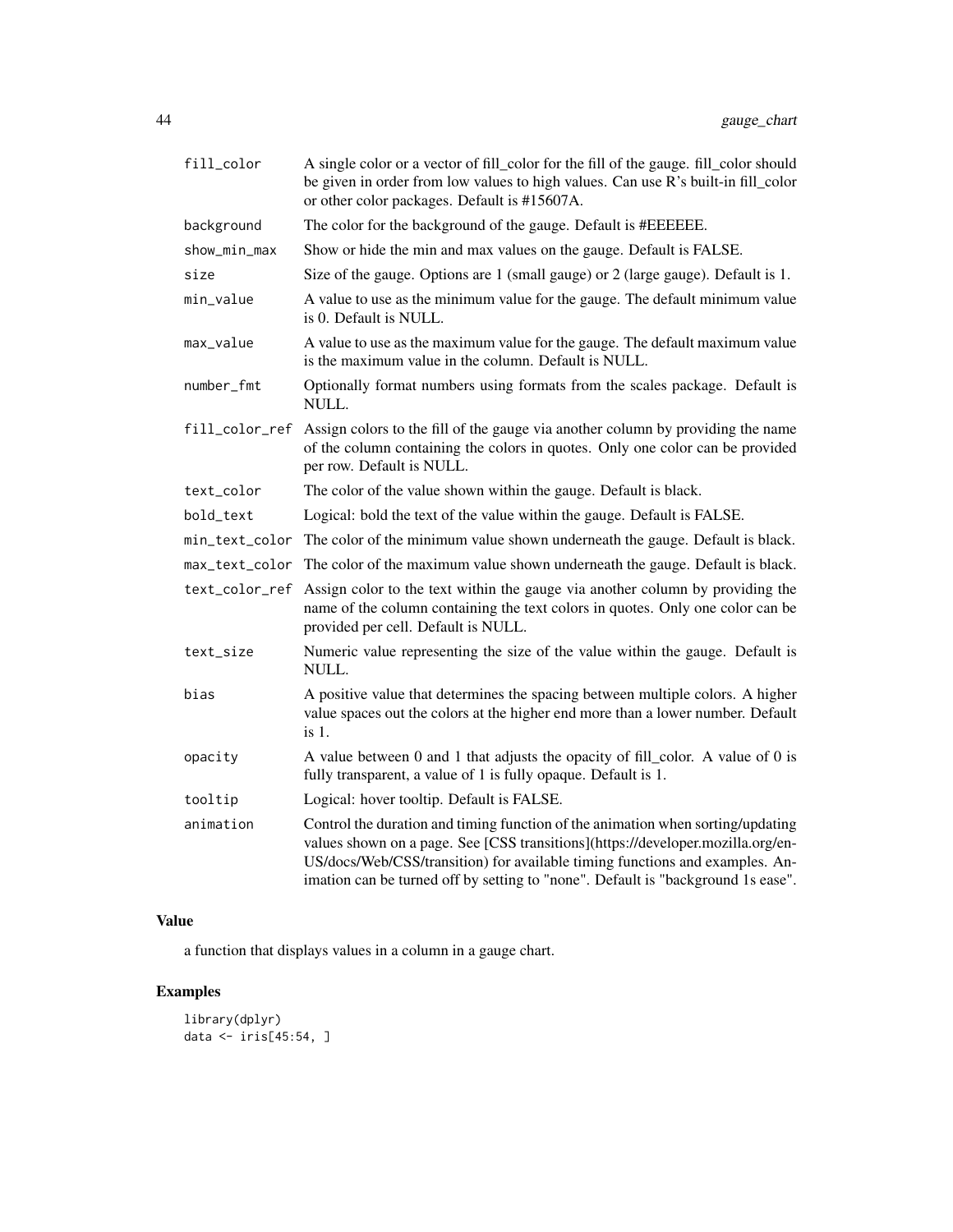gauge\_chart 45

```
## Show values within a gauge chart:
reactable(
data,
defaultColDef = colDef(
align = "left",
maxWidth = 150,cell = gauge_chart(data)))
## Show the min and max below the gauge:
reactable(
data,
defaultColDef = colDef(
align = "left",
maxWidth = 150,
cell = gauge_{chart}(data, show_{min\_max = TRUE} ))## Adjust the min and max value of the gauge:
reactable(
data,
defaultColDef = colDef(
align = "left",
maxWidth = 150,
cell = gauge_chart(data, show_min_max = TRUE, min_value = 0, max_value = 7)))
## Increase the size of the gauge chart:
reactable(
data,
defaultColDef = colDef(
align = "left",
maxWidth = 150,cell = gauge_chart(data, size = 2)))
## Assign multiple colors to create a normalized fill based on value:
reactable(
data,
defaultColDef = colDef(
align = "left",
maxWidth = 150,cell = gauge_chart(data, fill_color = c("blue","white","orange"))))
## Conditionally apply colors from another column:
data %>%
mutate(color_assign = case_when(
Species == "setosa" \sim "red",
Species == "versicolor" ~ "forestgreen",
TRUE \sim "grey")) %>%
reactable(
.,
defaultColDef = colDef(
align = "left",
maxWidth = 150,cell = gauge_chart(., fill_color_ref = "color_assign")))
```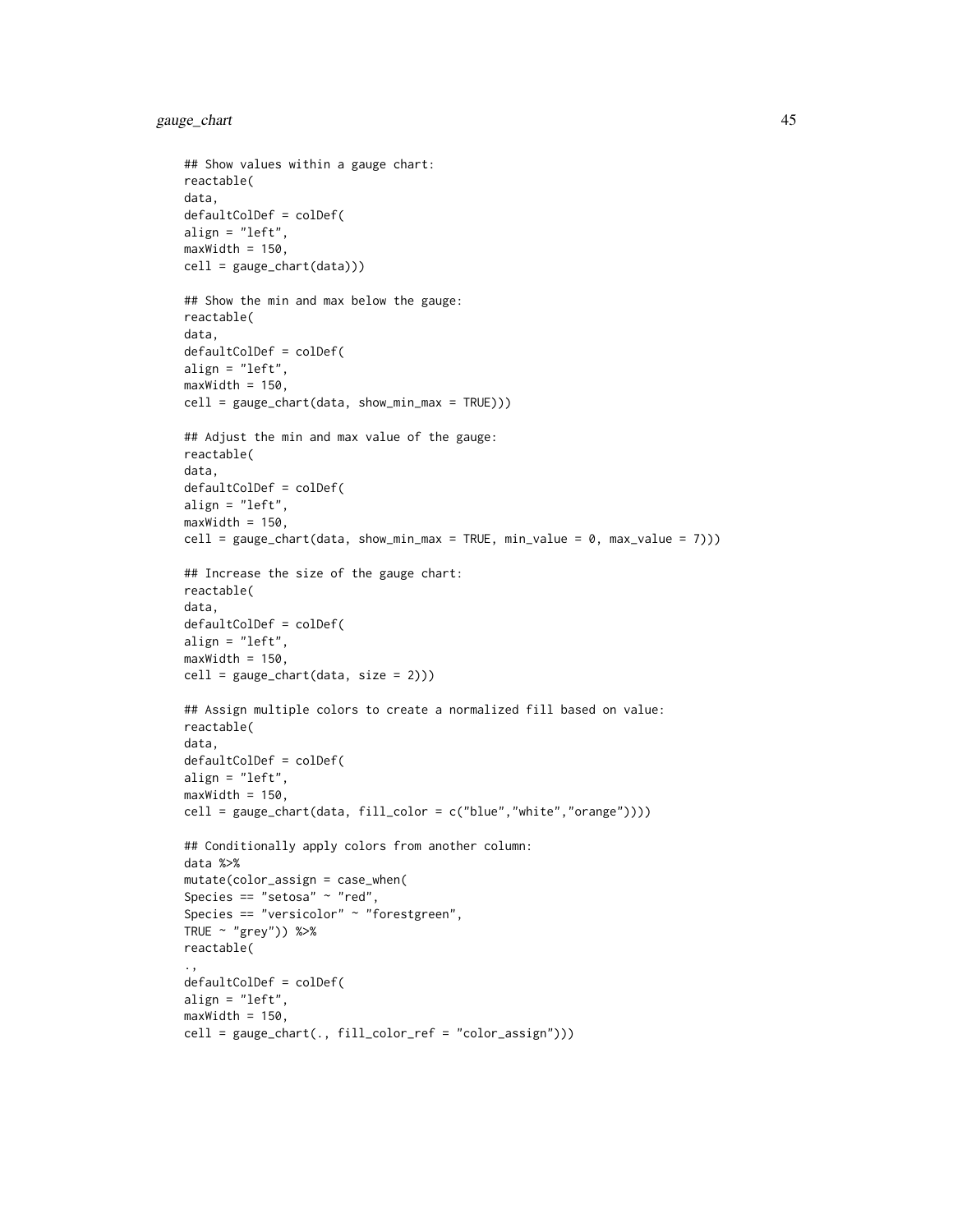```
## Change the color of the empty fill of the gauge:
reactable(
data,
defaultColDef = colDef(
align = "left",
maxWidth = 150,cell = gauge_chart(data, background = "transparent")))
```

| google_font | Apply a font from Google Fonts <https: fonts.google.com=""></https:> to the ta-<br>ble. |
|-------------|-----------------------------------------------------------------------------------------|
|-------------|-----------------------------------------------------------------------------------------|

Apply a font from Google Fonts <https://fonts.google.com/> to the table.

## Usage

```
google_font(
  table = NULL,
  font_family = "Poppins",
  font_weight = 400,
  font_style = "normal"
\lambda
```
## Arguments

| table            | Null.                                                                                                                                                                                                                                                                  |  |
|------------------|------------------------------------------------------------------------------------------------------------------------------------------------------------------------------------------------------------------------------------------------------------------------|--|
| $font$ $f$ amily | Color of the font for the text within the table. Default is #2222222.                                                                                                                                                                                                  |  |
| font_weight      | The numeric weight of the font. Must be a value between 100 and 900. Note:<br>not every font on Google Fonts has all font weights available. Please check<br><https: fonts.google.com=""></https:> for available weights for desired font family. De-<br>fault is 400. |  |
| font_style       | Style of the text font. Options are "normal" or "italic". Default is "normal".                                                                                                                                                                                         |  |

### Value

a function that applies a font to a reactable table.

```
## Not run:
data <- iris[10:29, ]
## Default 'Poppins' font from Google Fonts
reactable(data) %>%
google_font()
```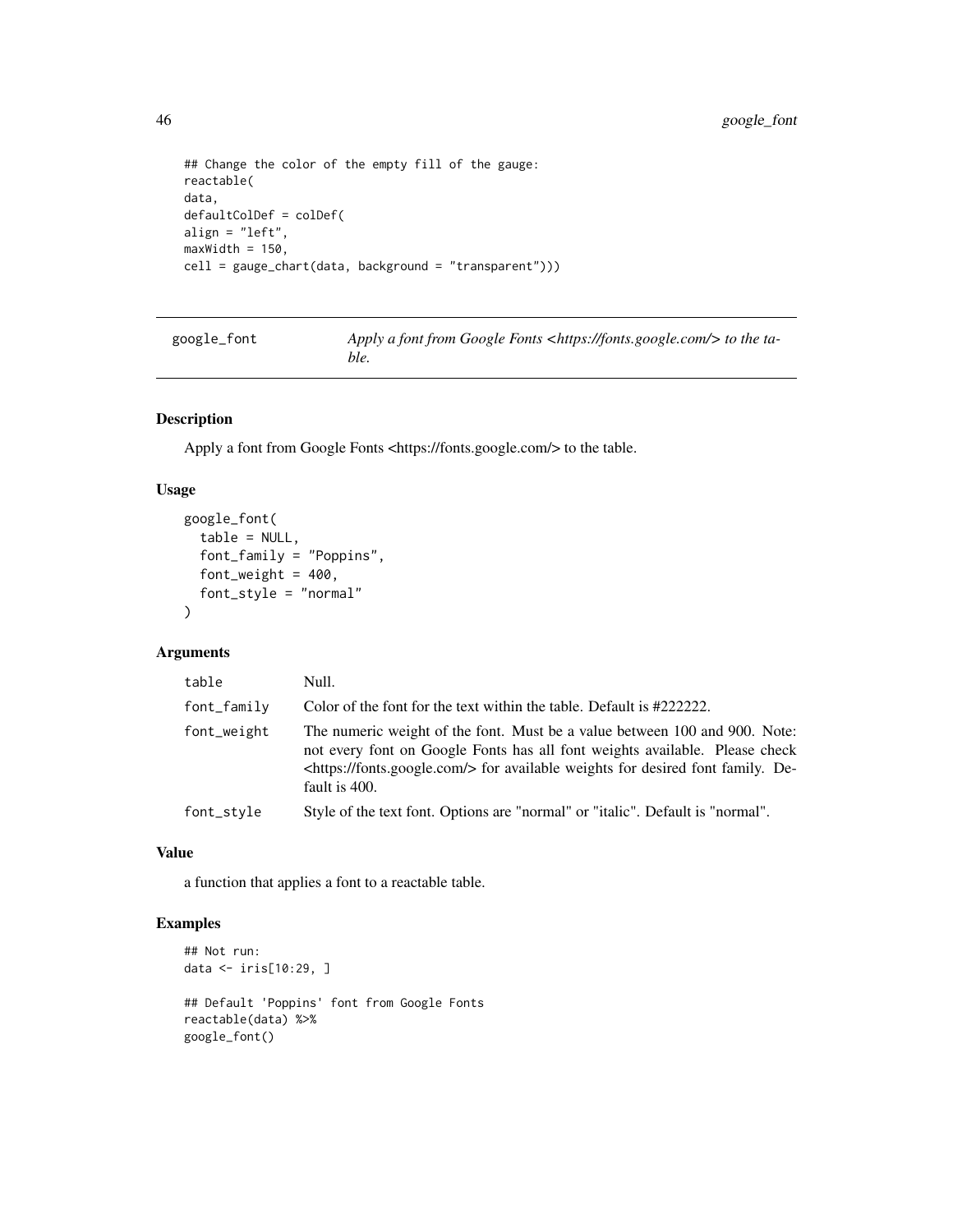```
## Apply styles to fonts
reactable(data) %>%
google_font("Roboto Mono", font_weight = 500, font_style = "italic")
## End(Not run)
```

| group_border_sort | Add a styled border beneath rows of specified groups on sort. Must     |
|-------------------|------------------------------------------------------------------------|
|                   | be placed within reactable::rowStyle(). Credit to Greg Lin, creator of |
|                   | reactable for writing the JS function.                                 |

Add a styled border beneath rows of specified groups on sort. Must be placed within reactable::rowStyle(). Credit to Greg Lin, creator of reactable for writing the JS function.

## Usage

```
group_border_sort(
  columns = NULL,
  border_width = "thin",
  border_color = "#777",
  border_style = "solid"
\mathcal{L}
```
## Arguments

| columns      | Name of the column(s). Can provide up to four column names.                                                                                                                                                                                                                                                                          |  |
|--------------|--------------------------------------------------------------------------------------------------------------------------------------------------------------------------------------------------------------------------------------------------------------------------------------------------------------------------------------|--|
| border_width | The width of the border. Options are "thin", "medium", "thick", or a numeric<br>value such as "2px". May be specified using one, two, three, or four values. See<br>[CSS border-width](https://developer.mozilla.org/en-US/docs/Web/CSS/border-<br>width) for more options. Default is 'thin'.                                       |  |
| border_color | The color of the border. May be specified using one, two, three, or four values.<br>See [CSS border-color](https://developer.mozilla.org/en-US/docs/Web/CSS/border-<br>color) for more options. Default is #777.                                                                                                                     |  |
| border_style | The style of the border. Options are "solid", "dashed", "dotted", "double",<br>"groove", "ridge", "inset", "outset", "none", or "hidden". May be specified using<br>one, two, three, or four values. See [CSS border-style](https://developer.mozilla.org/en-<br>US/docs/Web/CSS/border-style) for more options. Default is 'solid'. |  |

### Value

a function that applies a bottom border to each group in a column of a reactable table.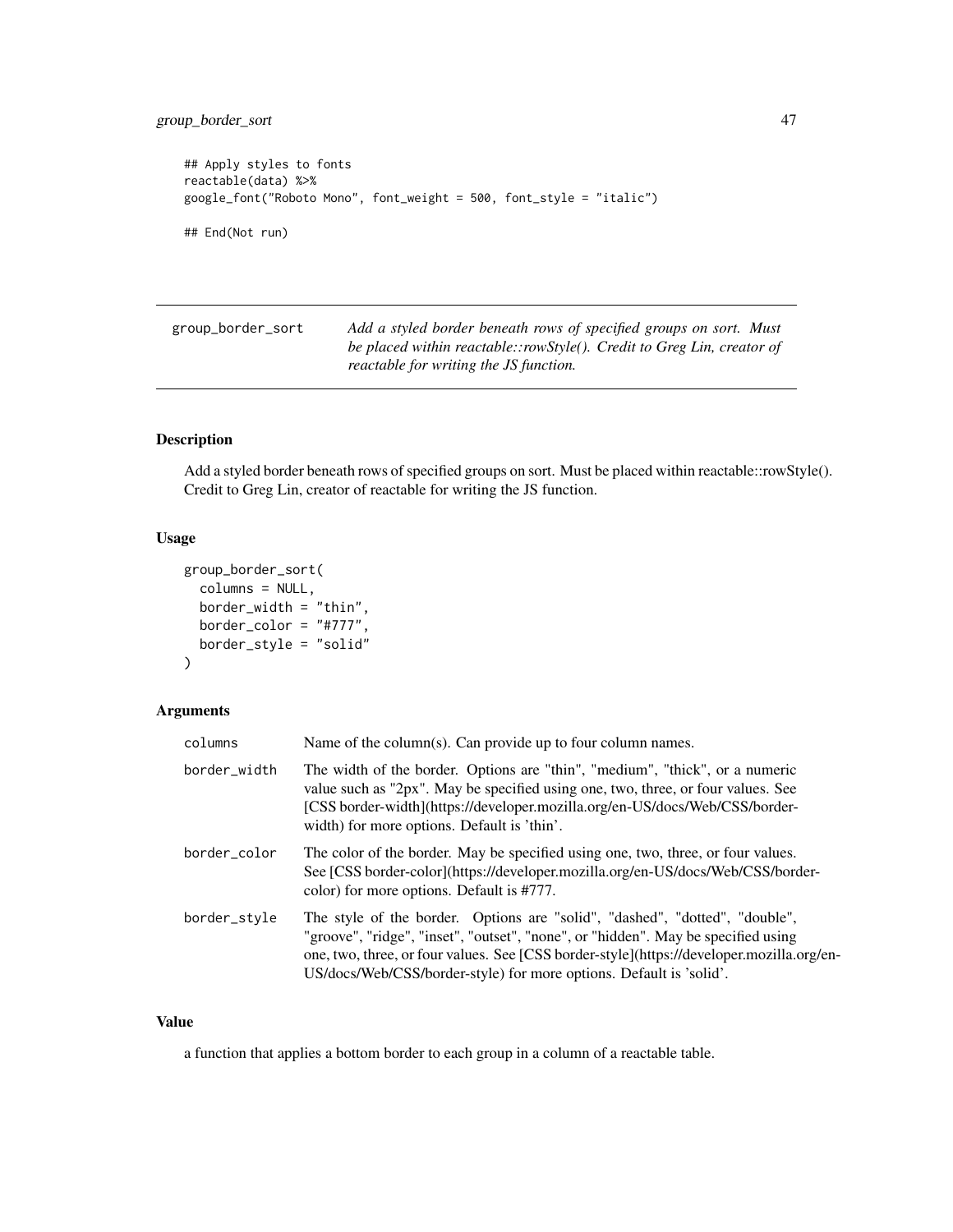### Examples

```
data <- MASS::Cars93[1:20, c("Manufacturer", "Model", "Type", "MPG.city")]
## Add border beneath each unique group within a column on sort:
reactable(data,
pagination = FALSE,
rowStyle = group_border_sort("Manufacturer")
)
## Can specify up to 4 columns:
reactable(data,
pagination = FALSE,
rowStyle = group_border_sort(columns = c("Manufacturer","Model","Type"))
)
## Apply styles to the border:
reactable(data,
pagination = FALSE,
rowStyle = group_border_sort(columns = c("Manufacturer","Model","Type"),
                             border_color = "red",
                             border_style = "dashed",
                             border\_width = "3px"))
```

| group_merge_sort | Hide rows containing duplicate values on sort. Must be placed within                                      |
|------------------|-----------------------------------------------------------------------------------------------------------|
|                  | reactable::colDef(style). Credit to Greg Lin, creator of reactable for<br><i>writing the JS function.</i> |
|                  |                                                                                                           |

## Description

Hide rows containing duplicate values on sort. Must be placed within reactable::colDef(style). Credit to Greg Lin, creator of reactable for writing the JS function.

## Usage

group\_merge\_sort(col\_name = NULL)

### Arguments

col\_name Name of the column.

#### Value

a function that hides duplicate values on sort in a reactable table.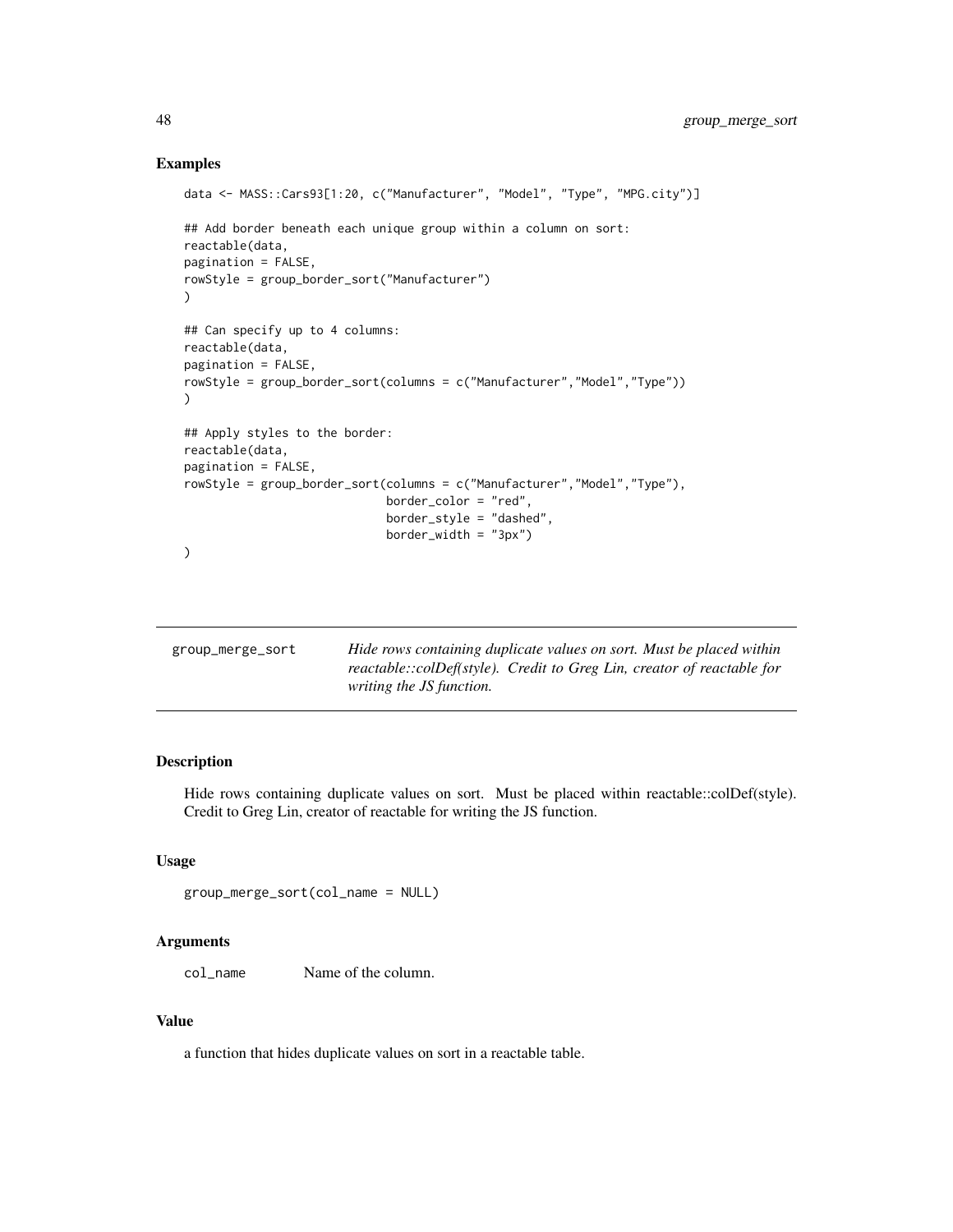## highlight\_bars 49

### Examples

```
data <- MASS::Cars93[1:20, c("Manufacturer", "Model", "Type", "MPG.city")]
## Merge unique groups in a column:
reactable(data,
pagination = FALSE,
columns = list(Manufacturer = colDef(
style = group_merge_sort("Manufacturer")
))
)
## Works with columns containing numeric data as well:
reactable(data,
pagination = FALSE,
columns = list(MPG.city = colDef(
style = group_merge_sort("MPG.city")
))
)
```
highlight\_bars *Color of highlight used in 'react\_sparkbar'.*

## Description

Color of highlight used in 'react\_sparkbar'.

### Usage

```
highlight_bars(
 first = "transparent",
 last = "transparent",
 min = "transparent",
 max = "transparent"
)
```
### Arguments

first, last, min, max The colors of first, last, min, and max bars

### Value

a function that provides colors for specific bars.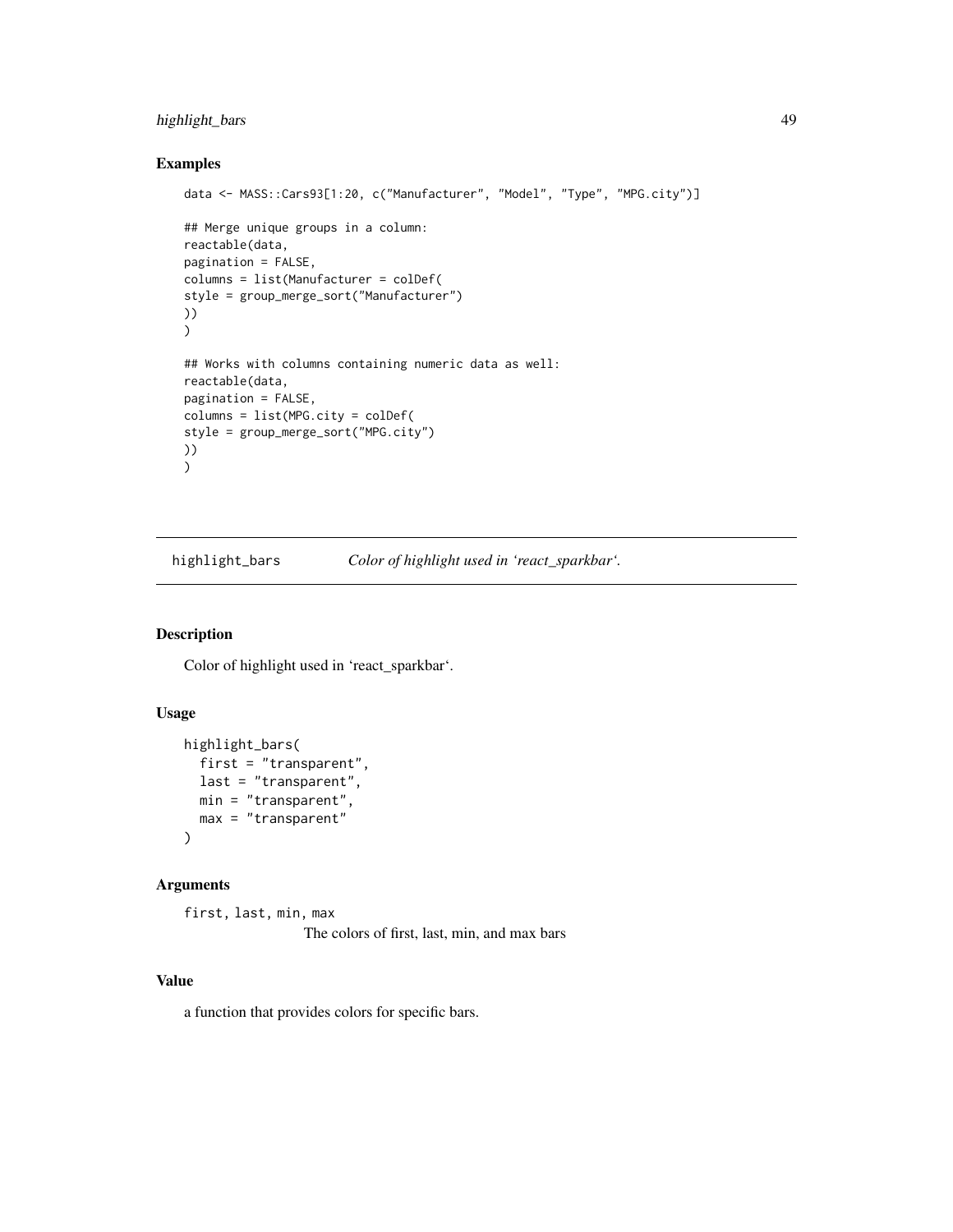The 'highlight\_max()' function assigns a font color and/or background color to the maximum value in a column. It should be placed within the style argument in reactable::colDef.

### Usage

```
highlight_max(data, font_color = "green", highlighter = NULL)
```
## Arguments

| data        | Dataset containing at least one numeric column.                                |
|-------------|--------------------------------------------------------------------------------|
| font color  | color to assign to maximum value in a column. Default color is green.          |
| highlighter | color to assign the background of a cell containing maximum value in a column. |

## Value

a function that applies a color to the maximum value in a column of numeric values.

### Examples

data <- MASS::road[11:17, ]

```
## By default, the maximum value is bold with a green font color
reactable(data,
defaultColDef = colDef(
   style = highlight_max(data)))
## Assign a different font color
reactable(data,
defaultColDef = colDef(
    style = highlight_max(data,
   font\_color = "red"))## Highlight the background of the cell for the maximum value in each column
reactable(data,
defaultColDef = colDef(
    style = highlight_max(data,
   highlighter = "yellow")))
```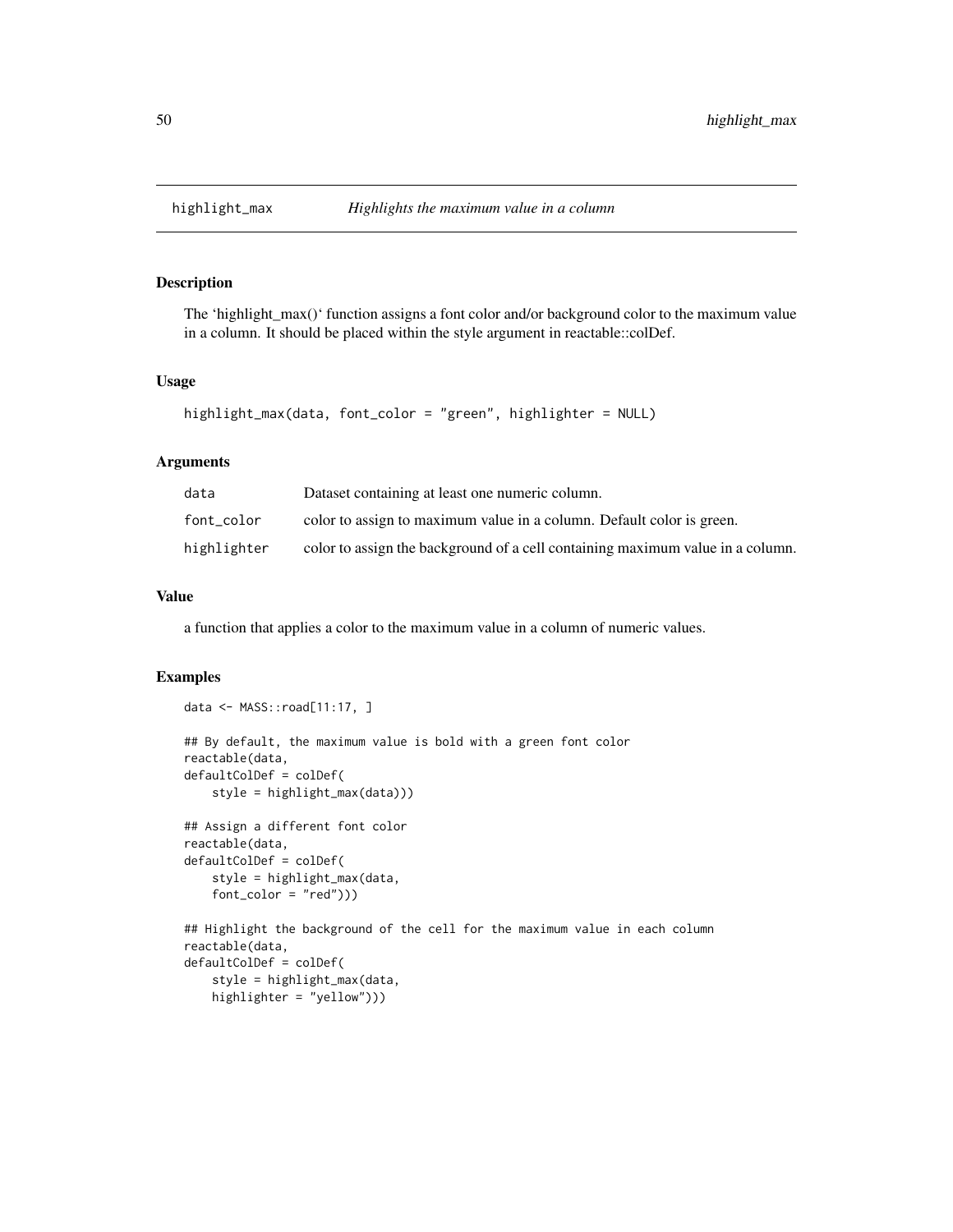The 'highlight\_min()' function assigns a font color and/or background color to the minimum value in a column. It should be placed within the style argument in reactable::colDef.

### Usage

```
highlight_min(data, font_color = "red", highlighter = NULL)
```
## Arguments

| data        | Dataset containing at least one numeric column.                                |
|-------------|--------------------------------------------------------------------------------|
| font color  | color to assign to minimum value in a column. Default color is red.            |
| highlighter | color to assign the background of a cell containing minimum value in a column. |

## Value

a function that applies a color to the minimum value in a column of numeric values.

```
data <- MASS::road[11:17, ]
## By default, the minimum value is bold with a red font color
reactable(data,
defaultColDef = colDef(
    style = highlight_min(data)))
## Assign a different font color
reactable(data,
defaultColDef = colDef(
    style = highlight_min(data,
    font_color = "green")))
## Highlight the background of the cell for the minimum value in each column
reactable(data,
defaultColDef = colDef(
    style = highlight_min(data,
    highlighter = "yellow")))
```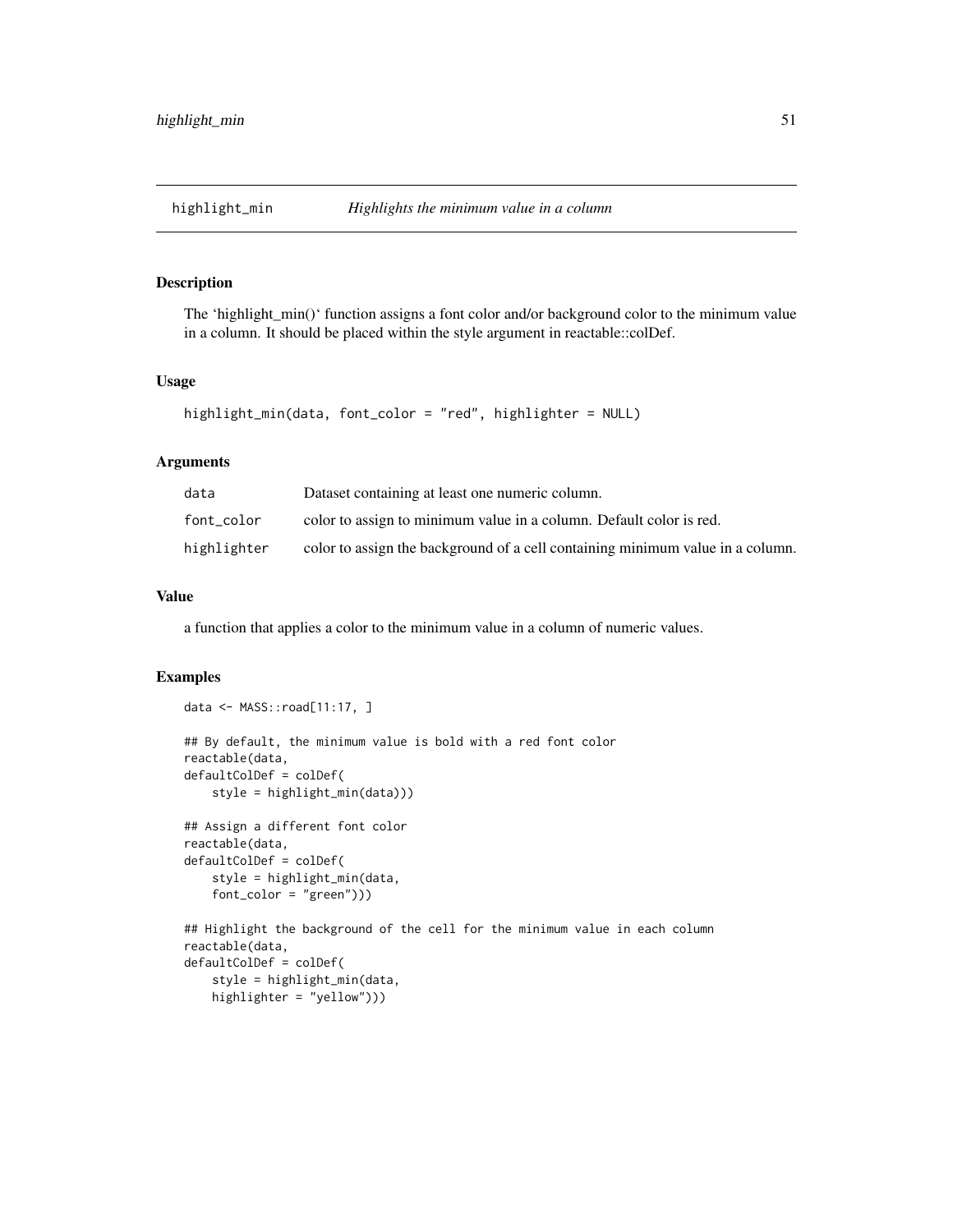The 'highlight\_min\_max()' function assigns a font color and/or background color to both the minimum and maximum values in a column. It should be placed within the style argument in reactable::colDef.

### Usage

```
highlight_min_max(
  data,
  min_font_color = "red",
  max_font_color = "green",
 min_highlighter = NULL,
  max_highlighter = NULL
)
```
#### Arguments

data Dataset containing at least one numeric column. min\_font\_color color to assign to minimum value in a column. Default color is red. max\_font\_color color to assign to maximum value in a column. Default color is green. min\_highlighter color to assign the background of a cell containing minimum value in a column. max\_highlighter

color to assign the background of a cell containing maximum value in a column.

## Value

a function that applies a color to the minimum and maximum values in a column of numeric values.

```
data <- MASS::road[11:17, ]
```

```
## By default, the minimum and maximum values are bold with a red and green font color respectively
reactable(data,
defaultColDef = colDef(
    style = highlight_min_max(data)))
## Assign a different font color to the min and max values
```

```
reactable(data,
defaultColDef = colDef(
   style = highlight_min_max(data,
   min_font_color = "orange",
```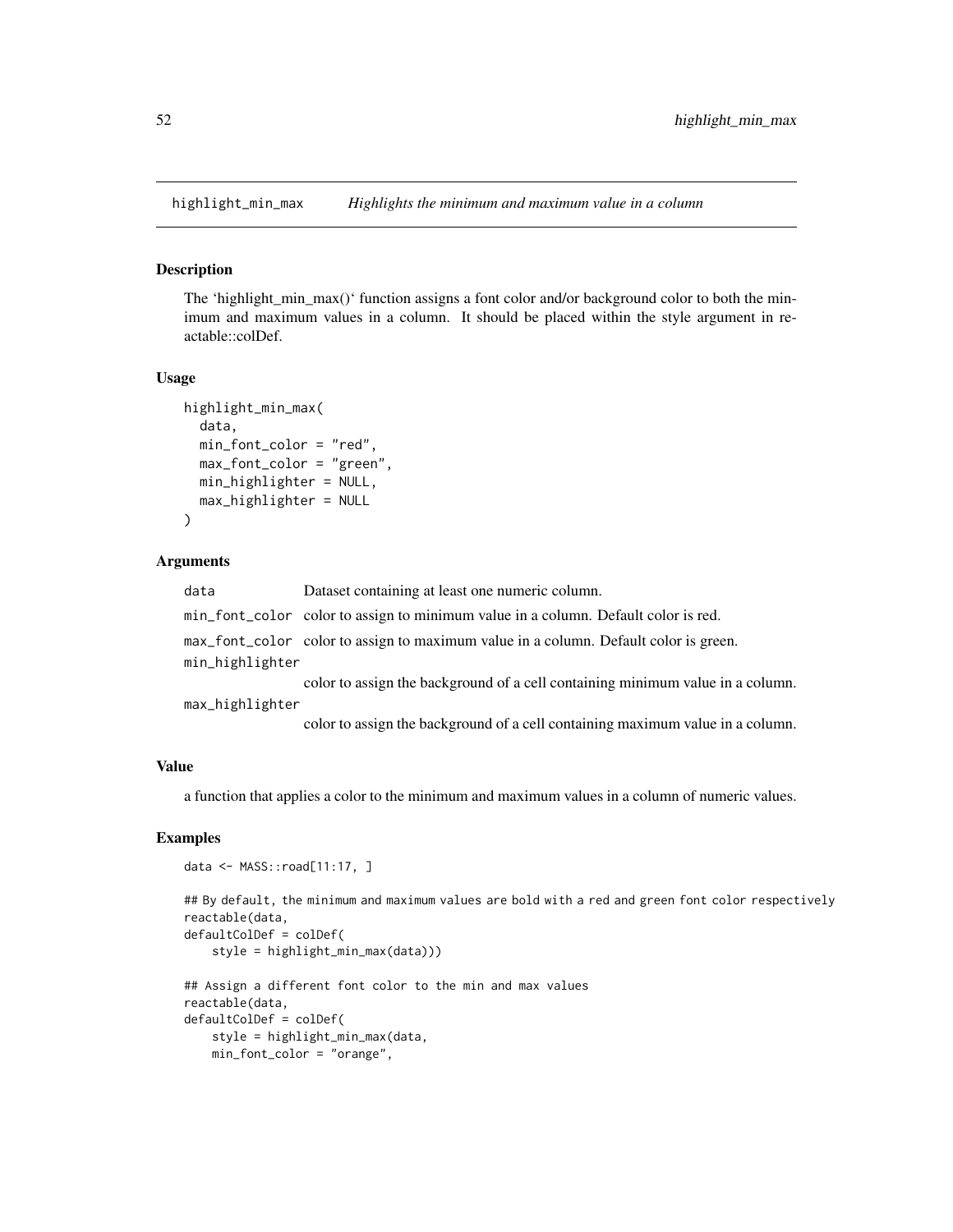## highlight\_points 53

```
max_font_color = "blue")))
## Highlight the background of the cell for the min and max values in each column
reactable(data,
defaultColDef = colDef(
   style = highlight_min_max(data,
   min_highlighter = "salmon",
   max_highlighter = "skyblue")))
```
highlight\_points *Color of points used in 'react\_sparkline'.*

### Description

Color of points used in 'react\_sparkline'.

## Usage

```
highlight_points(
  all = "transparent",
  first = "transparent",
  last = "transparent",
 min = "transparent",
 max = "transparent"
)
```
### Arguments

all, first, last, min, max

The colors of all, first, last, min, and max points.

## Value

a function that provides colors for specific points.

hoverdark *Theme hoverdark*

### Description

Changes from light-themed to dark-themed on hover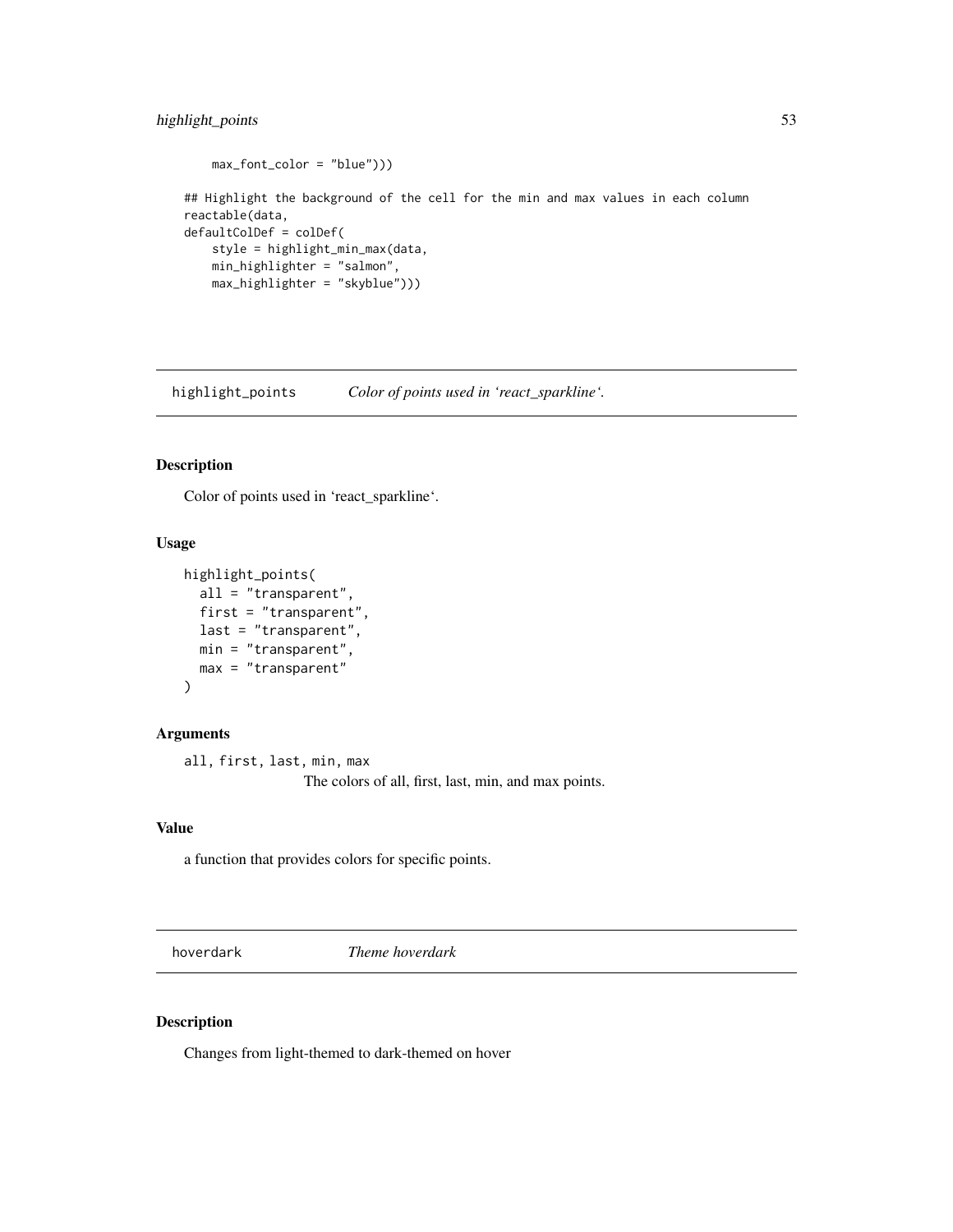## Usage

```
hoverdark(
  font\_size = 15,font\_color = "#222222",header_font_size = 15,
  cell_padding = 4,
  centered = FALSE
)
```
## Arguments

| font_size        | Numeric value representing the size of the font within the table (in px). Default<br>is $15$ . |  |
|------------------|------------------------------------------------------------------------------------------------|--|
| font_color       | Color of the font for the text within the table. Default is #2222222.                          |  |
| header_font_size |                                                                                                |  |
|                  | Numeric value representing the size of the font within the table (in px). Default<br>is $15$ . |  |
| cell_padding     | Numeric value representing the padding size between cells (in px). Default is 4.               |  |
| centered         | Logical: vertically center the contents of the table. Default is FALSE.                        |  |

## Value

an object of class theme that is applied to a reactable table.

## Examples

```
data <- iris[10:29, ]
## Standard hoverdark theme
reactable(data,
          theme = hoverdark())
## Additional options applied
reactable(data,
          theme = hoverdark(font_size = 12, font_color = "grey", cell_padding = 3))
```
hoverlight *Theme hoverlight*

## Description

Changes from dark-themed to light-themed on hover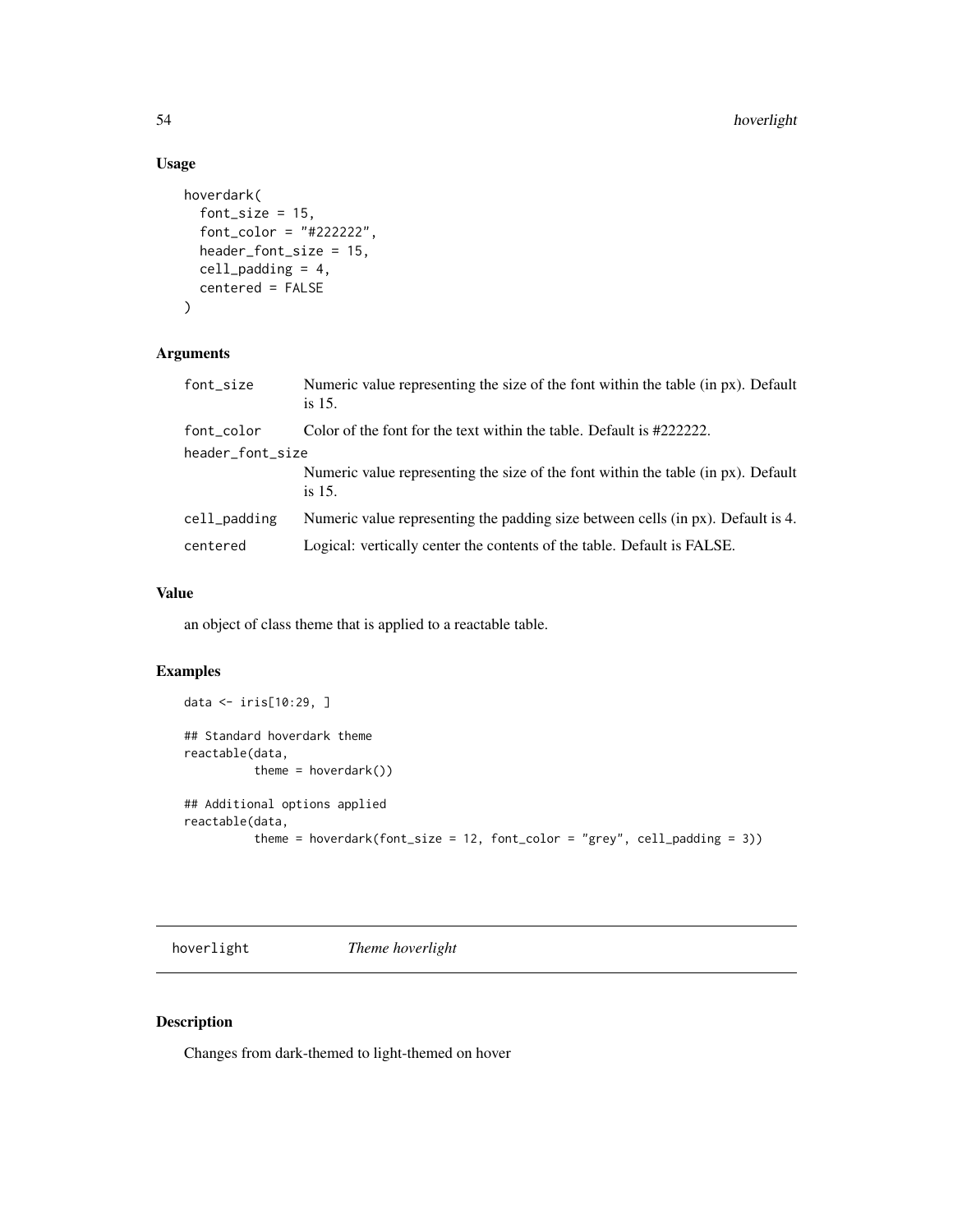html 55

## Usage

```
hoverlight(
  font_size = 15,
  font_color = "#ffffff",
 header_font_size = 15,
  cell_padding = 4,
  centered = FALSE
)
```
## Arguments

| font_size        | Numeric value representing the size of the font within the table (in px). Default<br>is 15. |
|------------------|---------------------------------------------------------------------------------------------|
| font color       | Color of the font for the text within the table. Default is #ffffff.                        |
| header_font_size |                                                                                             |
|                  | Numeric value representing the size of the font within the table (in px). Default<br>is 15. |
| cell_padding     | Numeric value representing the padding size between cells (in px). Default is 4.            |
| centered         | Logical: vertically center the contents of the table. Default is FALSE.                     |

## Value

an object of class theme that is applied to a reactable table.

## Examples

```
data <- iris[10:29, ]
## Standard hoverlight theme
reactable(data,
          theme = hoverlight())
## Additional options applied
reactable(data,
          theme = hoverlight(font_size = 12, font_color = "grey", cell_padding = 3))
```
html *Apply HTML attributes to title, subtitle, and source text.*

## Description

Use 'html()' to apply HTML attributes to text within 'add\_title()', 'add\_subtitle()', and 'add\_source()'.

## Usage

html(text, ...)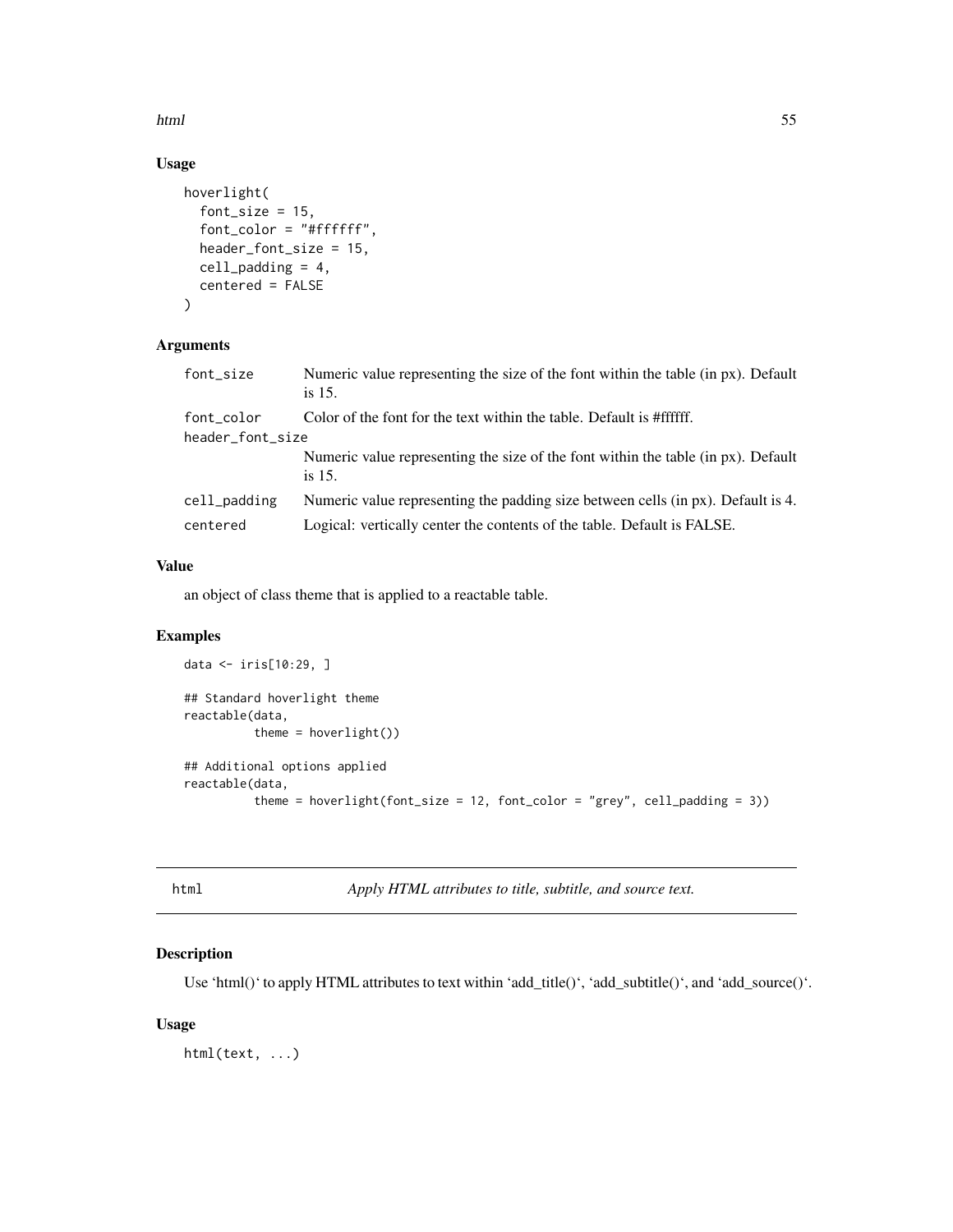### Arguments

text, ... The text provided within the title, subtitle or source with HTML attributes applied.

### Value

an object of class HTML.

### Examples

```
## Not run:
## Change the title color to blue
data <- iris[10:29, ]
reactable(data) %>%
add_title(html("Normal title. <span style='color:DodgerBlue;'>Blue title.</span>"))
## Add emojis to the source
data <- iris[10:100, ]
reactable(data) %>%
add_source(html("<p>Made with &#128151; by: John Doe &#128512;</p>"))
## End(Not run)
```
icon\_assign *Assign icons to cells in a column*

### **Description**

The 'icon\_assign()' function assigns icons from the Font Awesome library (via shiny) to each cell of a numeric column depending on the value in each row. By default, the number of icons assigned will be equal to the value in that cell. If the value is less than the max, it will receive empty icons. Both the icon shape, size, and color of the filled and empty icons can be modified through the parameters. Values can optionally be shown with the icons if desired. It should be placed within the cell argument in reactable::colDef.

### Usage

```
icon_assign(
  data,
  icon = "circle",
  fill\_color = "#67a9cf",empty_color = "lightgrey",
  fill\_opacity = 1,
  empty_opacity = 1,
  align_icons = "left",
  icon\_size = 16,
  buckets = NULL,
  number_fmt = NULL,
```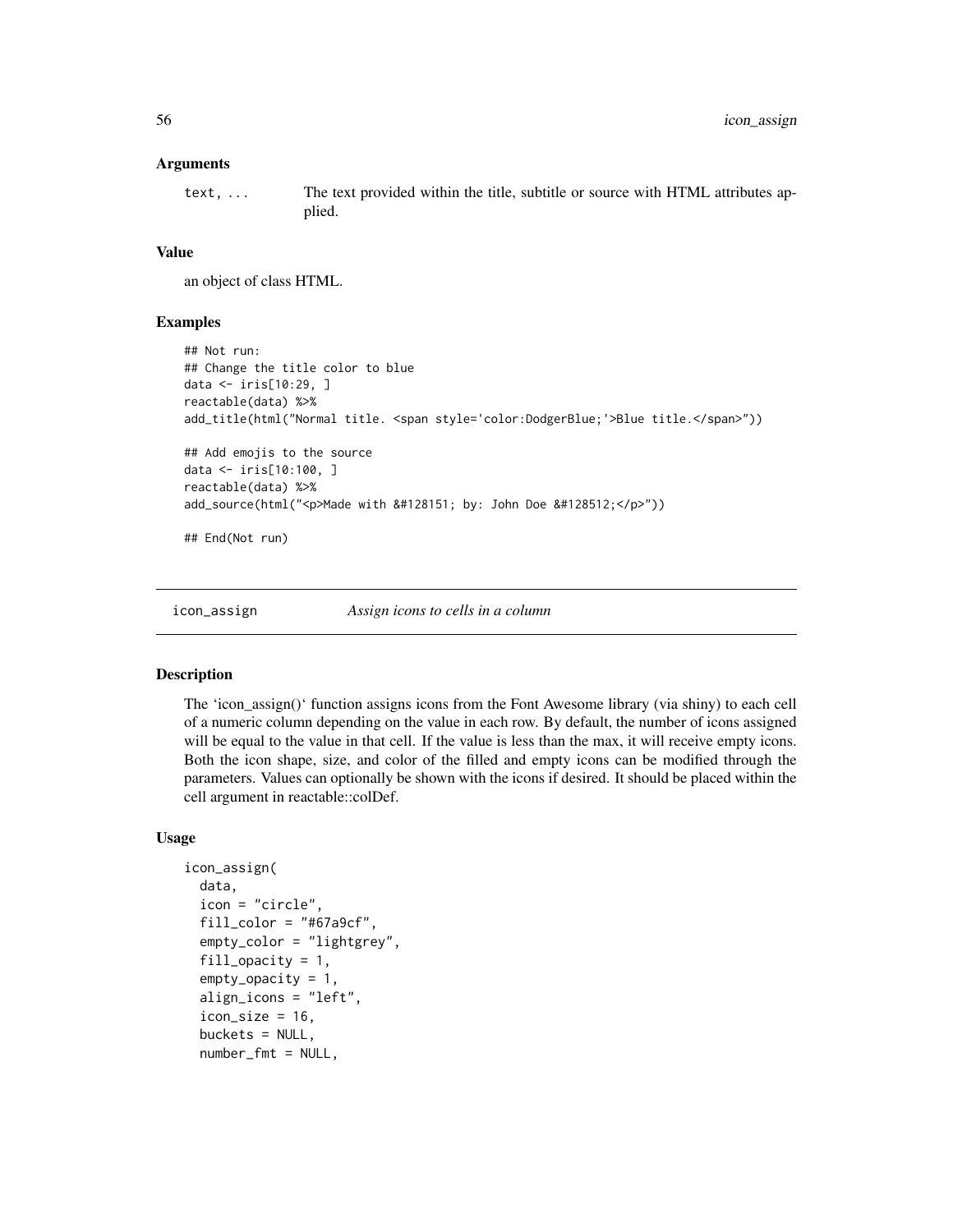## icon\_assign 57

```
seq_by = 1,
  show_values = "none",
  animation = "1s ease"
\mathcal{L}
```
## Arguments

| data          | Dataset containing at least one numeric column.                                                                                                                                                                                                                                                                             |
|---------------|-----------------------------------------------------------------------------------------------------------------------------------------------------------------------------------------------------------------------------------------------------------------------------------------------------------------------------|
| icon          | A single icon from the Font Awesome library (via shiny). Default icon is a<br>circle.                                                                                                                                                                                                                                       |
| fill_color    | A single color for the filled icons. Default color is #1e90ff.                                                                                                                                                                                                                                                              |
| empty_color   | A single color for the empty icons. Default color is lightgrey.                                                                                                                                                                                                                                                             |
| fill_opacity  | A value between 0 and 1 that adjusts the opacity in fill_color. A value of 0 is<br>fully transparent, a value of 1 is fully opaque. Default is 1.                                                                                                                                                                           |
| empty_opacity | A value between 0 and 1 that adjusts the opacity in empty_color. A value of 0 is<br>fully transparent, a value of 1 is fully opaque. Default is 1.                                                                                                                                                                          |
| align_icons   | Choose how to align the icons in a column. Options are left, right, or center.<br>Default is left.                                                                                                                                                                                                                          |
| icon_size     | A value representing the size of the icon in px. Default is 16.                                                                                                                                                                                                                                                             |
| buckets       | Optionally divide values in a column into buckets by providing a numeric value.<br>Icons are then assigned by rank from lowest to highest. Default is set to NULL.                                                                                                                                                          |
| number_fmt    | Optionally format numbers using formats from the scales package. Default is<br>set to NULL.                                                                                                                                                                                                                                 |
| seq_by        | A numerical input that determines what number each icon represents. Ex. in-<br>stead of displaying 100 icons for the number 100, can set seq_by = 10 to show<br>only 10 icons. Default value is set to 1.                                                                                                                   |
| show_values   | Optionally display values next to icons. Options are "left", "right", above", "be-<br>low", or "none". Default is none.                                                                                                                                                                                                     |
| animation     | Control the duration and timing function of the animation when sorting/updating<br>values shown on a page. See [CSS transitions](https://developer.mozilla.org/en-<br>US/docs/Web/CSS/transition) for available timing functions and examples. An-<br>imation can be turned off by setting to "none". Default is "1s ease". |

### Value

a function that applies colored icons to a column of numeric values.

```
data <- iris[10:29, ]
## By default, icon_assign() assigns a cirlce icon for each value up to the maximum value.
## If a value is 5 and the maximum value in the column is 6,
## It will assign 5 blue icons and 1 grey icon.
reactable(data,
columns = list(
Sepal.Length = colDef(cell = icon_assign(data))))
```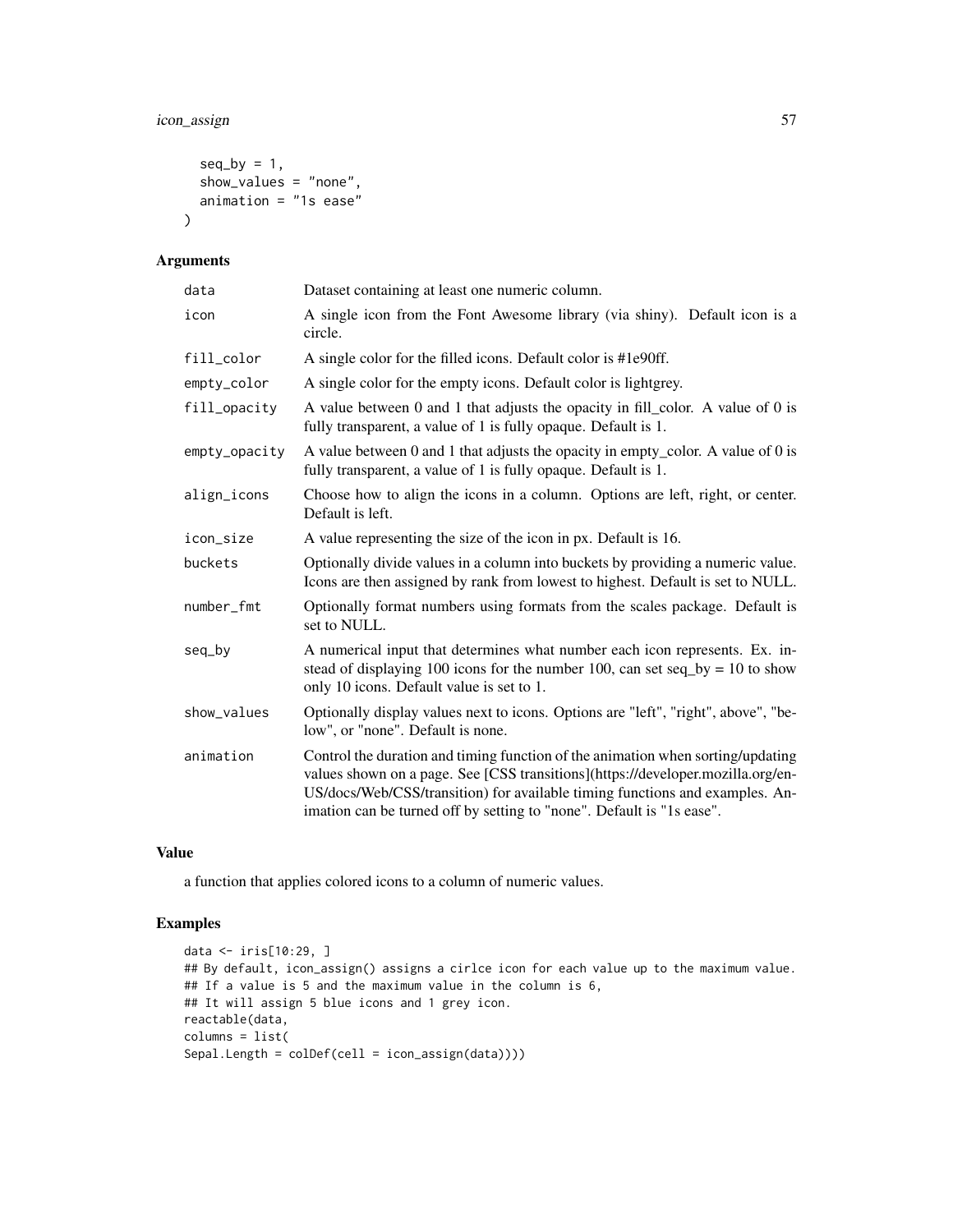```
## Assign colors to filled icons and empty icons
reactable(data,
columns = list(
Sepal.Length = colDef(cell = icon_assign(data,
fill_color = "red",
empty_color = "white"))))
## Assign any icon from the Font Awesome Library
reactable(data,
columns = list(
Sepal.Length = colDef(cell = icon_assign(data,
icon = "fan"))))
## Optionally divide values into buckets and assign icons based on rank.
reactable(data,
columns = list(
Sepal.Length = colDef(cell = icon_assign(data,
buckets = 3)))
## Optionally display values next to icons.
reactable(data,
columns = list(
Sepal.Length = colDef(cell = icon_assign(data,
show_values = "right"))))
## Change the alignment of the icons within a column.
```

```
reactable(data,
columns = list(
Sepal.Length = colDef(cell = icon_assign(data,
align_icons = "center"))))
```
icon\_sets *Add colored icons to cells in a column*

#### Description

The 'icon\_sets()' function conditionally adds an icon from the Font Awesome library (via shiny) to each cell of a column and assigns a color depending on their value in relation to other values in that particular column. Any number of icons and any number of colors can be used. The number of icons and colors determines how the values are shown from low values to high values. The icons can be positioned over, above, below, or to the right or left of the values. The size of the icon can be adjusted. Icons and icon colors can be provided via another reference column in the dataset which is useful when assigning icons/colors to particular occurrences. It should be placed within the cell argument in reactable::colDef.

#### Usage

icon\_sets(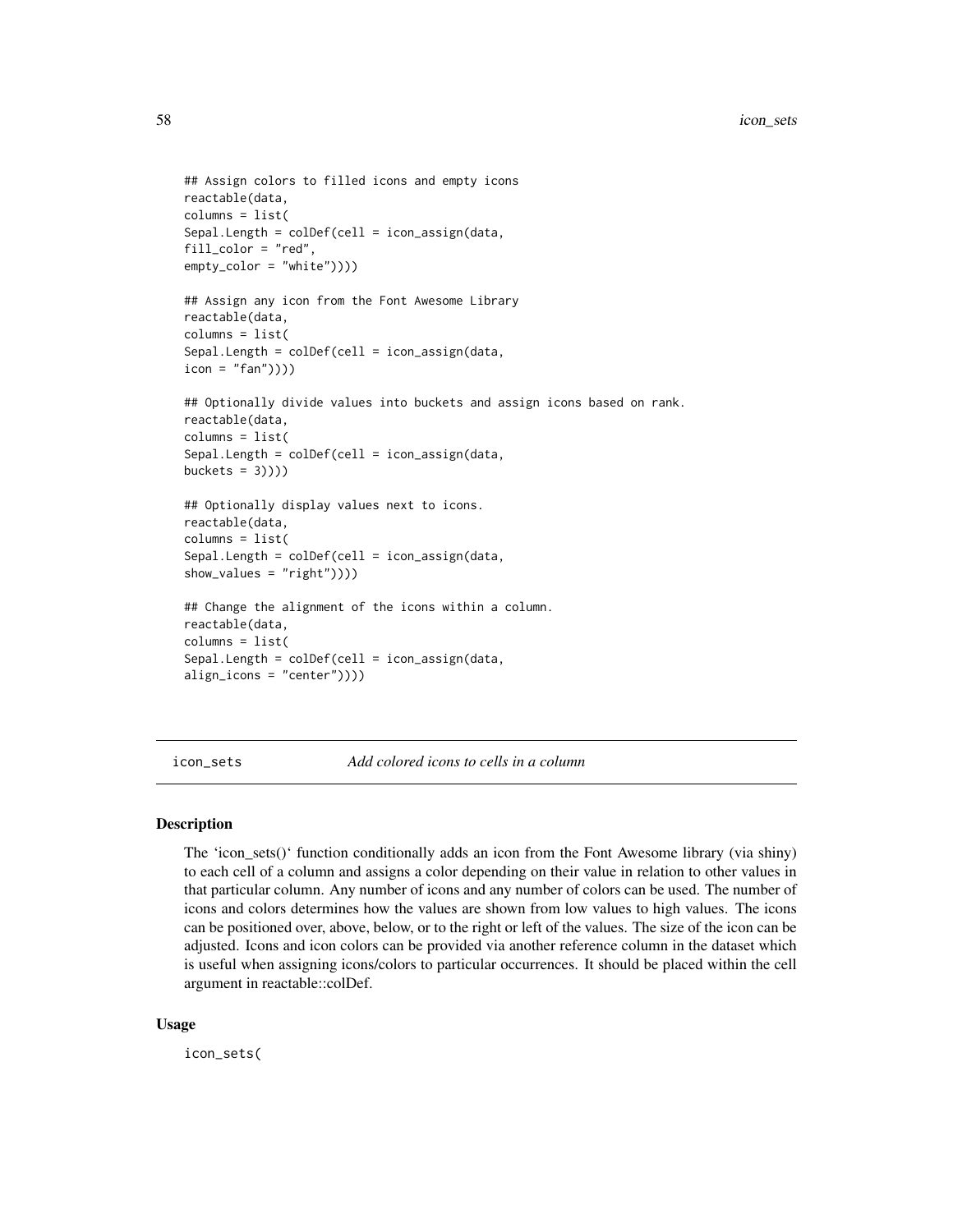icon\_sets 59

```
data,
  icons = c("circle"),
  icon_set = NULL,
 colors = c("#15607A", "#B0B0B0", "#FA8C00"),
  opacity = 1,
  icon_position = "right",
  icon_ref = NULL,
  icon\_size = 16,
  icon_color_ref = NULL,
 number_fmt = NULL,
  tooltip = FALSE,
  animation = "1s ease"
)
```
## Arguments

| data          | Dataset containing at least one numeric column.                                                                                                                                                                                                                                                                             |
|---------------|-----------------------------------------------------------------------------------------------------------------------------------------------------------------------------------------------------------------------------------------------------------------------------------------------------------------------------|
| icons         | A vector of three icons from the Font Awesome library (via shiny). Icons should<br>be given in order from low values to high values. Default icons are circles.                                                                                                                                                             |
| icon_set      | Apply a pre-selected set of icons to values. Options are "ski rating", "medals",<br>and "batteries". Default is NULL.                                                                                                                                                                                                       |
| colors        | The color(s) to assign to the icons. Colors should be given in order from low val-<br>ues to high values. Default colors provided are blue-grey-orange: c("#15607A",<br>"#B0B0B0", "#FA8C00"). Can use R's built-in colors or other color packages.                                                                         |
| opacity       | A value between 0 and 1 that adjusts the opacity in colors. A value of 0 is fully<br>transparent, a value of 1 is fully opaque. Default is 1.                                                                                                                                                                               |
| icon_position | Position of icon relative to numbers. Options are "left", "right", above", "below",<br>or "over". Default is right.                                                                                                                                                                                                         |
| icon ref      | Optionally assign icons from another column by providing the name of the col-<br>umn containing the icons in quotes. Only one icon can be provided per cell.<br>Default is NULL.                                                                                                                                            |
| icon_size     | A value representing the size of the icon in px. Default is 16.                                                                                                                                                                                                                                                             |
|               | icon_color_ref Optionally assign color to the icons from another column by providing the name<br>of the column containing the icon colors in quotes. Only one color can be pro-<br>vided per cell. Default is NULL.                                                                                                         |
| number_fmt    | Optionally format numbers using formats from the scales package. Default is<br>set to NULL.                                                                                                                                                                                                                                 |
| tooltip       | Logical: hover tooltip. Default is FALSE.                                                                                                                                                                                                                                                                                   |
| animation     | Control the duration and timing function of the animation when sorting/updating<br>values shown on a page. See [CSS transitions](https://developer.mozilla.org/en-<br>US/docs/Web/CSS/transition) for available timing functions and examples. An-<br>imation can be turned off by setting to "none". Default is "1s ease". |

## Value

a function that applies an icon to a column of numeric values.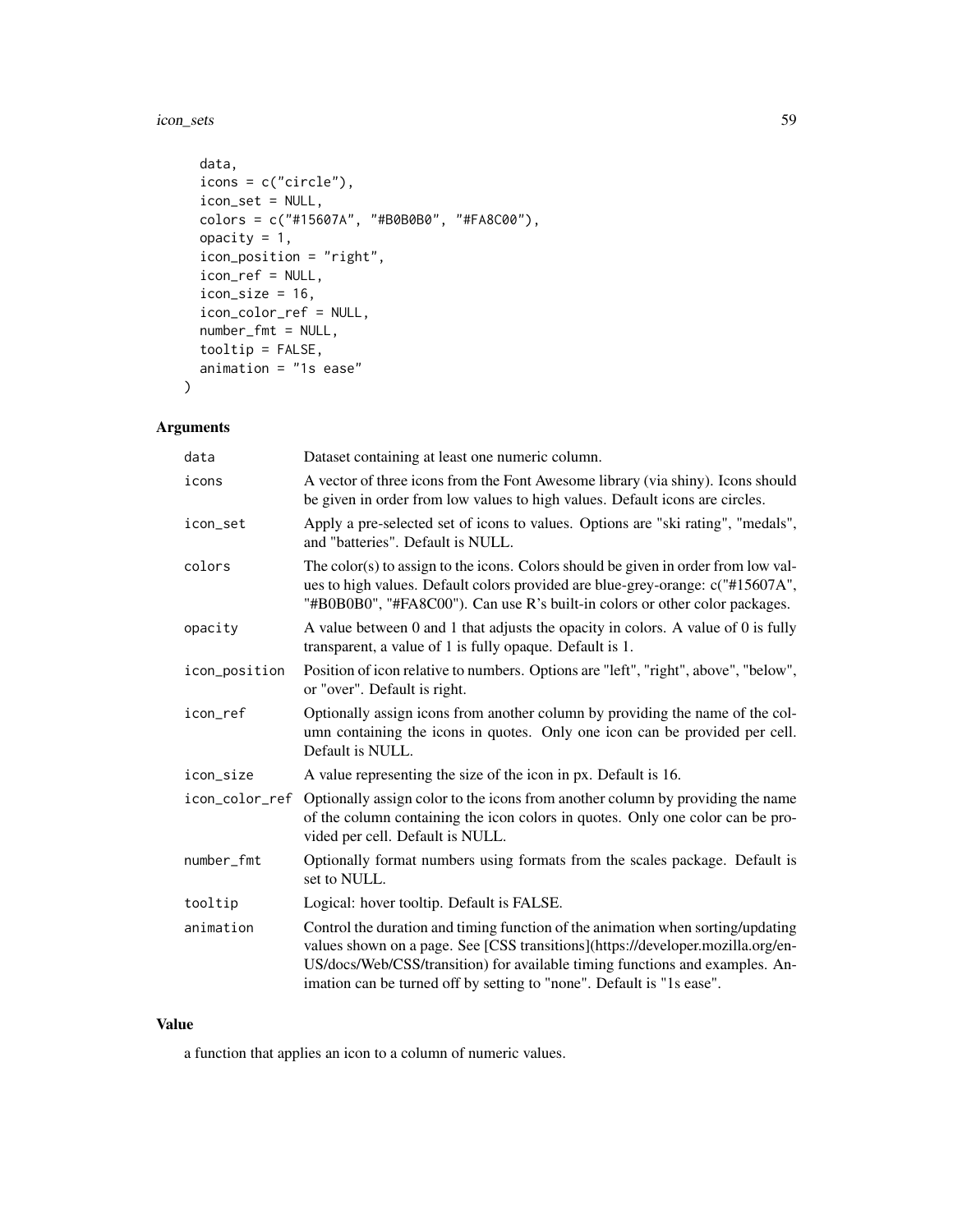### Examples

```
data <- MASS::Cars93[20:49, c("Make", "MPG.city", "MPG.highway")]
## By default, icon_sets() assigns blue circles to the lowest-third values,
## grey circles to the middle-third values,
## and orange to the top-third values
reactable(data,
defaultColDef = colDef(cell = icon_sets(data)))
## Apply pre-set icon sets with icon_set:
reactable(data,
defaultColDef = colDef(cell = icon_sets(data,
icon_set = 'ski rating')))
## Assign custom colors
reactable(data,
defaultColDef = colDef(cell = icon_sets(data,
colors = c("tomato", "grey", "dodgerblue"))))
## Assign icons from Font Awesome's icon library
reactable(data,
defaultColDef = colDef(cell = icon_sets(data,
icons = c("arrow-down","minus","arrow-up"))))
## Use number_fmt to format numbers using the scales package
car_prices <- MASS::Cars93[20:49, c("Make", "Price")]
reactable(car_prices,
defaultColDef = colDef(cell = icon_sets(car_prices,
number_fmt = scales::dollar)))
## Position icons relative to the numbers. Options are to the left, right, above, below, or over.
reactable(car_prices,
defaultColDef = colDef(cell = icon_sets(car_prices,
icon_position = "above")))
```
journal *Theme journal*

### Description

Bootstrap-inspired journal theme

#### Usage

```
journal(
 font_size = 14,
 font_color = "#222222",
```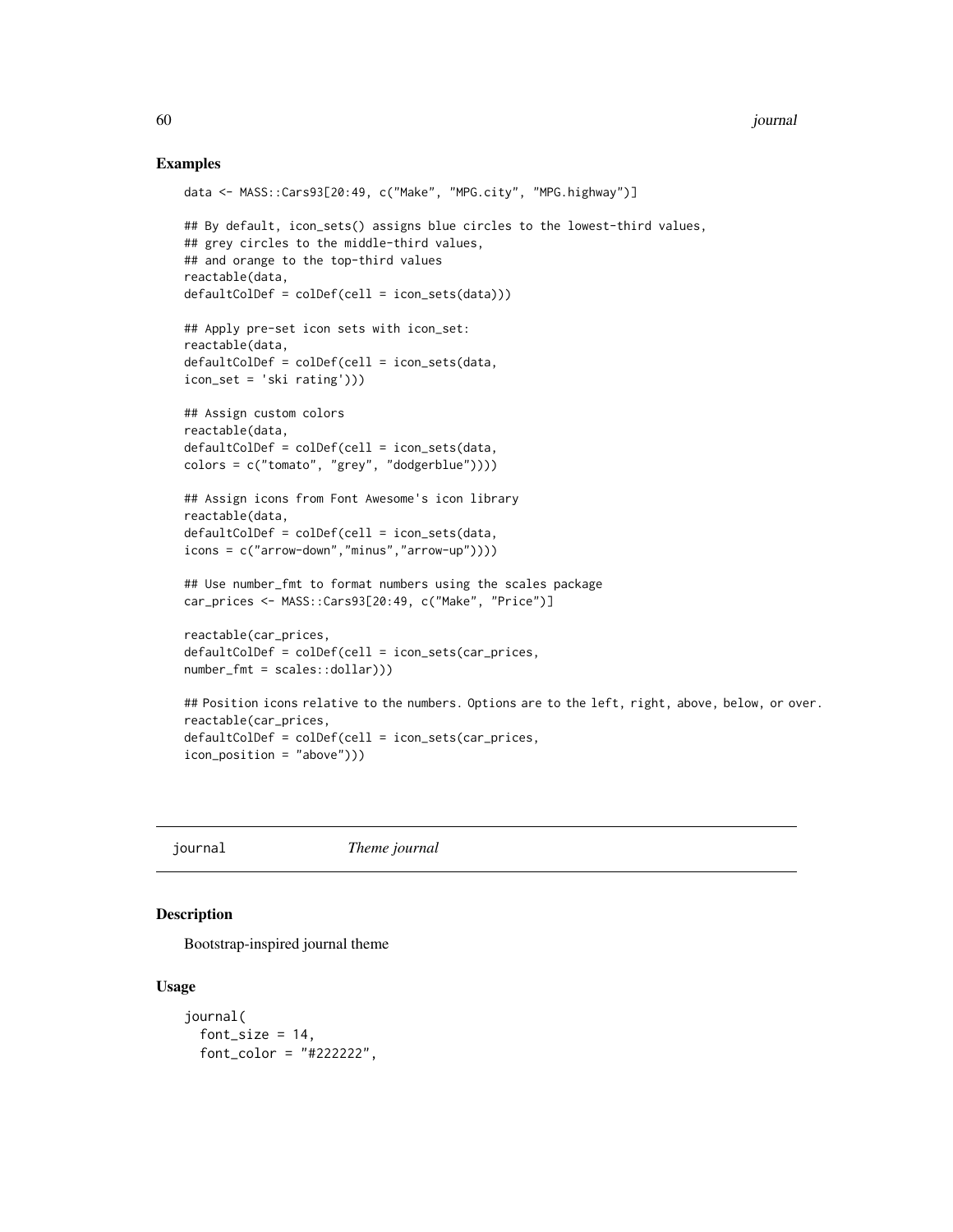$\ln x$  61

```
header_font_size = 15,
header_font_color = "#fad9d8",
cell_padding = 6,
centered = FALSE
```
## Arguments

)

| font_size         | Numeric value representing the size of the font within the table (in px). Default<br>is $14$ . |  |
|-------------------|------------------------------------------------------------------------------------------------|--|
| font color        | Color of the font for the text within the table and the group headers. Default is<br>#222222.  |  |
| header_font_size  |                                                                                                |  |
|                   | Numeric value representing the size of the font within the table (in px). Default              |  |
|                   | is 15.                                                                                         |  |
| header_font_color |                                                                                                |  |
|                   | Color of the font for the header text. Default is #fad9d8.                                     |  |
| cell_padding      | Numeric value representing the padding size between cells (in px). Default is 6.               |  |
| centered          | Logical: vertically center the contents of the table. Default is FALSE.                        |  |

## Value

an object of class theme that is applied to a reactable table.

## Examples

```
data <- iris[10:29, ]
## Standard journal theme
reactable(data,
          theme = journal()## Additional options applied
reactable(data,
          theme = journal(font_size = 12, font_color = "grey", cell_padding = 3))
```
lux *Theme lux*

## Description

Bootstrap-inspired lux theme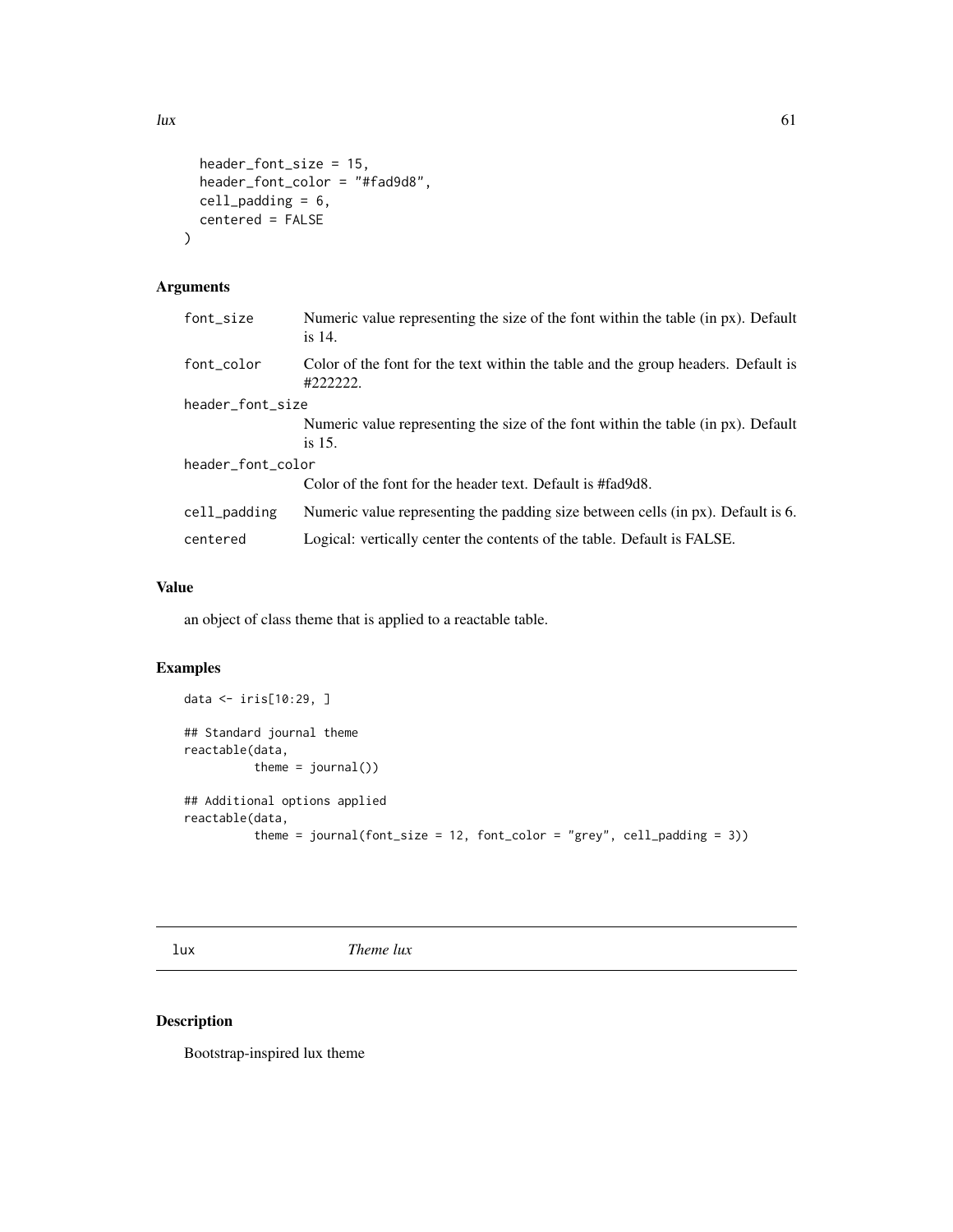## Usage

```
lux(
  font_size = 14,
  font_color = "#8c8c8c",
  header_font_size = 15,
  header_font_color = "#7f7f7f",
  cell_padding = 6,
  centered = FALSE
)
```
## Arguments

| font_size         | Numeric value representing the size of the font within the table (in px). Default<br>is $14$ . |  |
|-------------------|------------------------------------------------------------------------------------------------|--|
| font_color        | Color of the font for the text within the table and the group headers. Default is<br>#8c8c8c.  |  |
| header_font_size  |                                                                                                |  |
|                   | Numeric value representing the size of the font within the table (in px). Default<br>is $15$ . |  |
| header_font_color |                                                                                                |  |
|                   | Color of the font for the header text. Default is #7f7f7f.                                     |  |
| cell_padding      | Numeric value representing the padding size between cells (in px). Default is 6.               |  |
| centered          | Logical: vertically center the contents of the table. Default is FALSE.                        |  |

## Value

an object of class theme that is applied to a reactable table.

```
data <- iris[10:29, ]
## Standard lux theme
reactable(data,
         theme = lux()## Additional options applied
reactable(data,
          theme = lux(font_size = 12, font\_color = "grey", cell_padding = 3))
```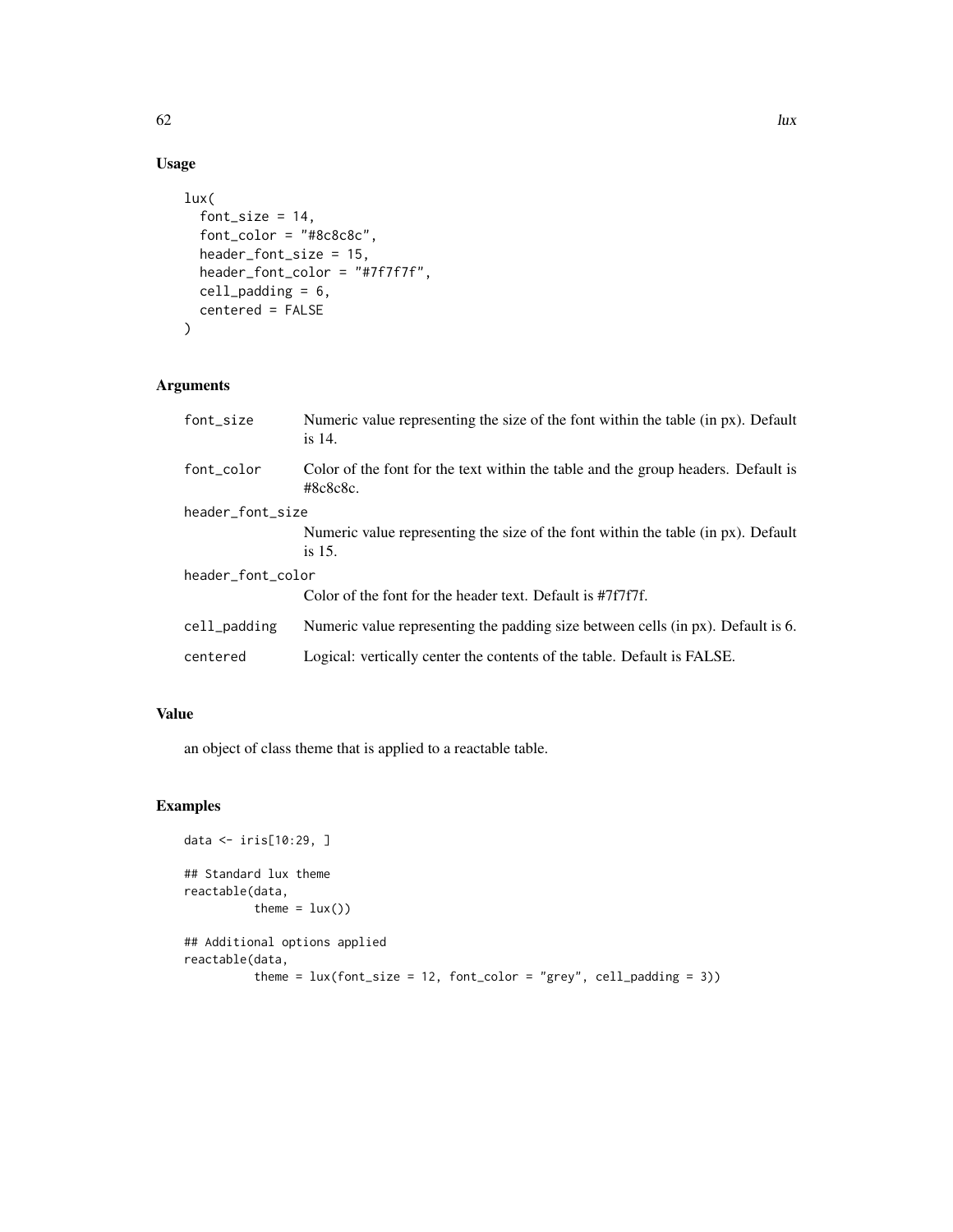Margin dimensions.

### Usage

 $margin(t = 0, r = 0, b = 0, 1 = 0)$ 

### Arguments

t, r, b, l The dimensions of the top, right, bottom, and left margins.

#### Value

a function that provides margin dimensions.

merge\_column *Merge two columns together in a specified arrangement.*

### Description

The 'merge\_column()' function can be used to merge and style values from two columns within a reactable table. 'merge\_column()' works with both numeric and non-numeric columns. The style/format of both the current column and merged column can be controlled via size, color, weight, and text decoration. Any style parameters that start with "merged\_" will control the column that is being merged and specified by 'merged\_name'. Any style parameters that do not start with "merged\_" control the current column you are within. The position of the column to be merged relative to the current column can be controlled with 'merged\_position'. The position options for the merged column are above, below, left, or right to the current column. The spacing between the current column and the merged column can be controlled with 'spacing'. 'merge\_column()' needs to placed within the cell argument in reactable::colDef.

### Usage

```
merge_column(
  data,
  merged_name = NULL,
 merged_position = "right",
 merged_size = 12,
 merged_color = "#777",
 merged_weight = "normal",
 merged_style = "normal",
 merged_decoration = "normal",
```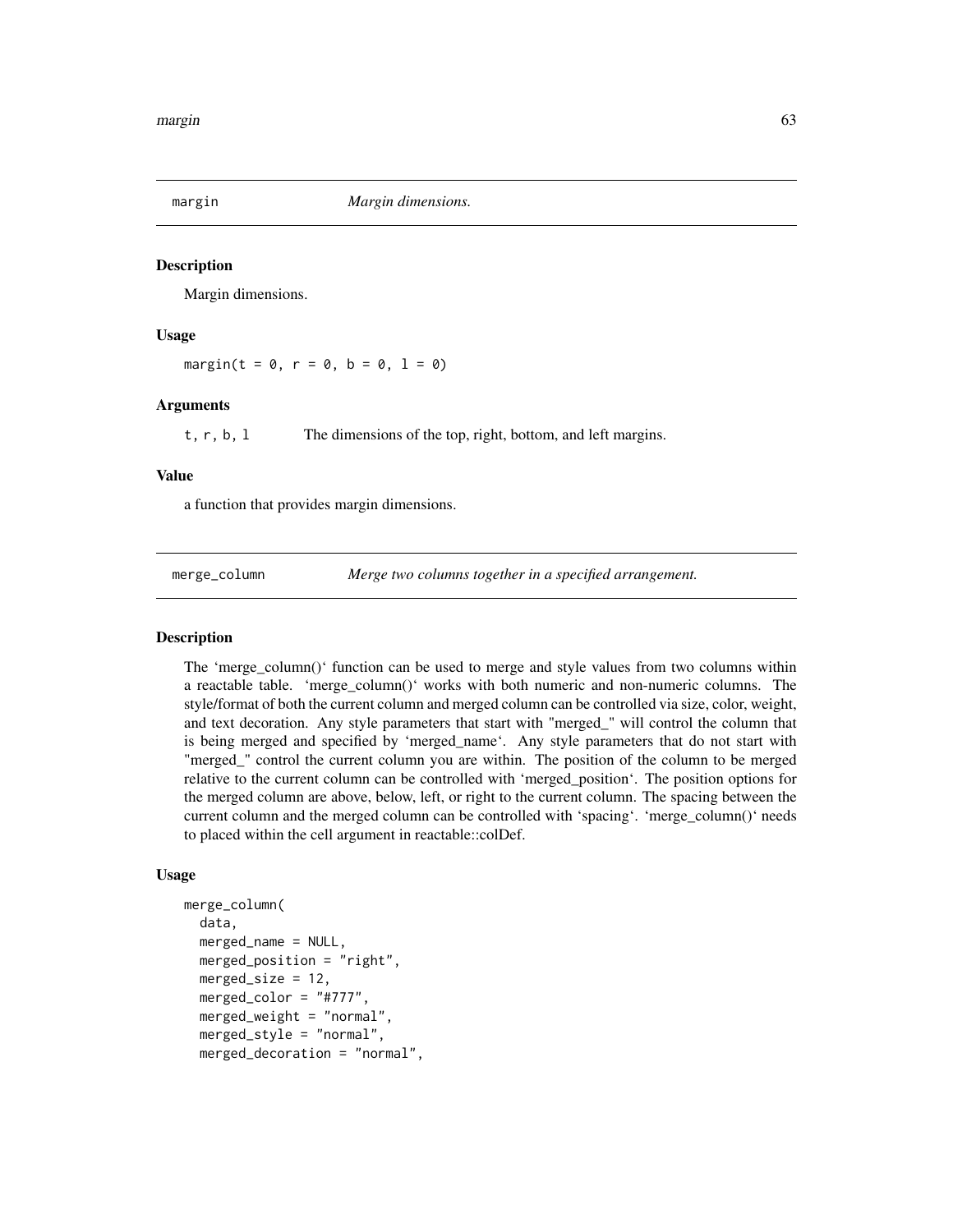```
size = 14,
color = NULL,
weight = "bold",
style = "normal",
decoration = NULL,
spacing = \theta
```
)

## Arguments

| data              | Dataset containing either a text or numeric column.                                                                                                                                 |
|-------------------|-------------------------------------------------------------------------------------------------------------------------------------------------------------------------------------|
| merged_name       | The name of the column to merge with the existing column. The column can<br>contain either numeric or non-numeric data. Only a single column can be pro-<br>vided. Default is NULL. |
| merged_position   |                                                                                                                                                                                     |
|                   | The position of the merged column in relation to the existing column. Options<br>are 'right', 'left', 'above', or 'below'. Default is right.                                        |
| merged_size       | The size of the text of the merged column. Default is 12.                                                                                                                           |
| merged_color      | The color of the text of the merged column. Default is #777.                                                                                                                        |
| merged_weight     | The font weight of the text of the merged column. Options are "bold" or "nor-<br>mal". Default is "normal".                                                                         |
| merged_style      | The style of the text of the merged column. Options are "normal" or "italic".<br>Default is "normal".                                                                               |
| merged_decoration |                                                                                                                                                                                     |
|                   | The decoration of the text of the merged column. For example, add an underline,<br>overline, or line-through to the text. Default is NULL.                                          |
| size              | The size of the text displayed in the current column. Default is 12.                                                                                                                |
| color             | The color of the text displayed in the current column. Default is NULL.                                                                                                             |
| weight            | The font weight of the text displayed in the current column. Options are "bold"<br>or "normal". Default is "normal".                                                                |
| style             | The style of the text displayed in the current column. Options are "normal" or<br>"italic". Default is "normal".                                                                    |
| decoration        | The decoration of the text displayed in the current column. For example, add an<br>underline, overline, or line-through to the text. Default is NULL.                               |
| spacing           | The spacing between the merged and existing columns. A value greater than 0<br>creates more space between, a value less than 0 creates less space. Default is 0.                    |

### Value

a function that merges two columns together.

## Examples

data <- MASS::Cars93[20:49, c("Manufacturer", "Model", "MPG.city", "MPG.highway")]

## Stack text from one column with another column: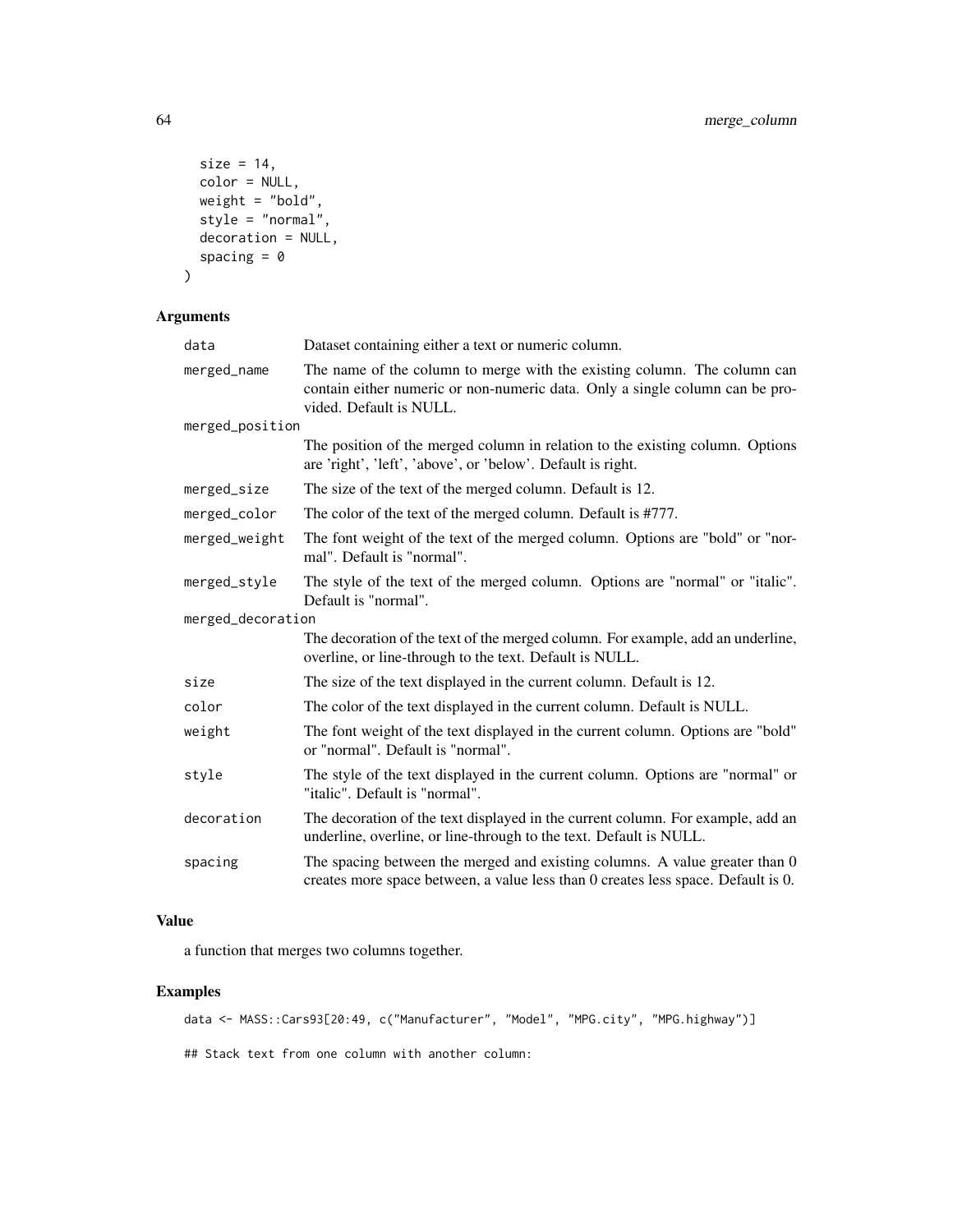#### midnight 65

```
reactable(
data,
columns = list(
Manufacturer = colDef(name = "Manufacturer/Model",
                      cell = merge_column(data, merged_name = "Model"
                      )),
Model = colDef(show = FALSE)))
## Control the appearance of both the current and merged columns:
reactable(
data,
columns = list(
Manufacturer = colDef(name = "Manufacturer/Model",
                      cell = merge_column(data,
                                          merged_name = "Model",
                                          merged_size = 16,
                                          merged_color = "blue",
                                          merged_style = "italic",
                                          size = 18,
                                          color = "red"
                                          )),
Model = colDef(show = FALSE)))
## Combine both numeric and non-numeric columns together:
reactable(
data,
columns = list(
Model = colDef(name = "Model/MPG Highway",
                  cell = merge_column(data,
                                      merged_name = "MPG.highway",
                                      merged_position = "below",
                                      merged_size = 20,
                                      merged_color = "green"
)),
MPG.highway = colDef(show = FALSE),
MPG.city = colDef(show = FALSE)))
```
midnight *Theme midnight*

## Description

midnight table theme

#### Usage

```
midnight(
  font_size = 15,
  font_color = "#727272",
  header_font_size = 15,
```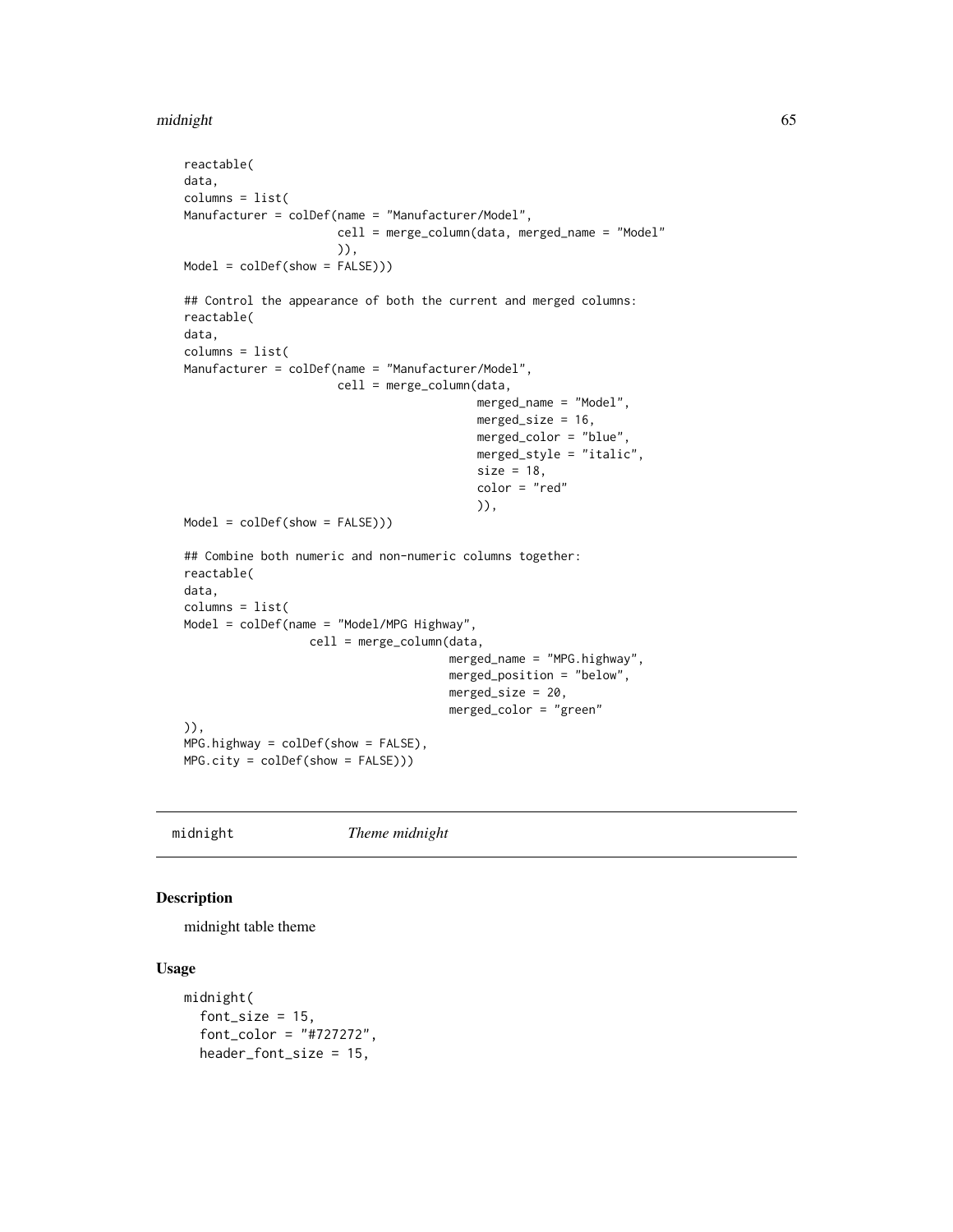```
header_font_color = "#666666",cell_padding = 6,
  centered = FALSE
\mathcal{L}
```
## Arguments

| font_size         | Numeric value representing the size of the font within the table (in px). Default<br>is 15.   |
|-------------------|-----------------------------------------------------------------------------------------------|
| font_color        | Color of the font for the text within the table and the group headers. Default is<br>#727272. |
| header_font_size  |                                                                                               |
|                   | Numeric value representing the size of the font within the table (in px). Default             |
|                   | is 15.                                                                                        |
| header_font_color |                                                                                               |
|                   | Color of the font for the header text. Default is #666666.                                    |
| cell_padding      | Numeric value representing the padding size between cells (in px). Default is 6.              |
| centered          | Logical: vertically center the contents of the table. Default is FALSE.                       |

## Value

an object of class theme that is applied to a reactable table.

## Examples

```
data <- iris[10:29, ]
## Standard midnight theme
reactable(data,
         theme = mid()## Additional options applied
reactable(data,
         theme = midnight(font_size = 12, font_color = "grey", cell_padding = 3))
```
midnightblue *Theme midnightblue*

## Description

midnightblue table theme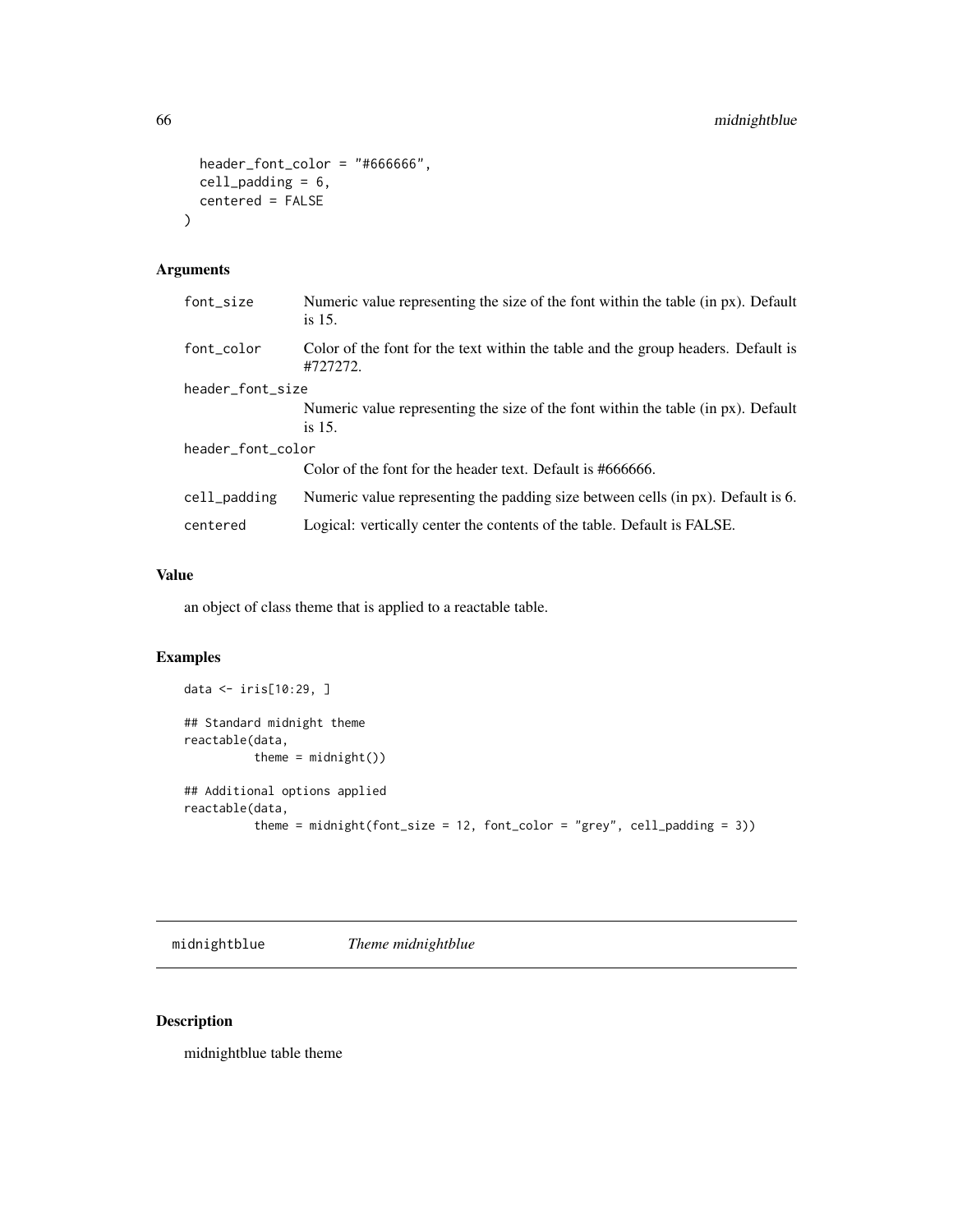## midnightblue 67

## Usage

```
midnightblue(
  font_size = 15,
  font_color = "#bababa",
 header_font_size = 15,
 header_font_color = "lightgrey",
 cell_padding = 6,
 centered = FALSE
)
```
## Arguments

| font_size         | Numeric value representing the size of the font within the table (in px). Default<br>is $15$ . |  |
|-------------------|------------------------------------------------------------------------------------------------|--|
| font_color        | Color of the font for the text within the table and the group headers. Default is<br>#bababa.  |  |
| header_font_size  |                                                                                                |  |
|                   | Numeric value representing the size of the font within the table (in px). Default<br>is $15$ . |  |
| header_font_color |                                                                                                |  |
|                   | Color of the font for the header text. Default is lightgrey.                                   |  |
| cell_padding      | Numeric value representing the padding size between cells (in px). Default is 6.               |  |
| centered          | Logical: vertically center the contents of the table. Default is FALSE.                        |  |

## Value

an object of class theme that is applied to a reactable table.

```
data <- iris[10:29, ]
## Standard midnightblue theme
reactable(data,
         theme = midnightblue())
## Additional options applied
reactable(data,
          theme = midnightblue(font_size = 12, font_color = "grey", cell_padding = 3))
```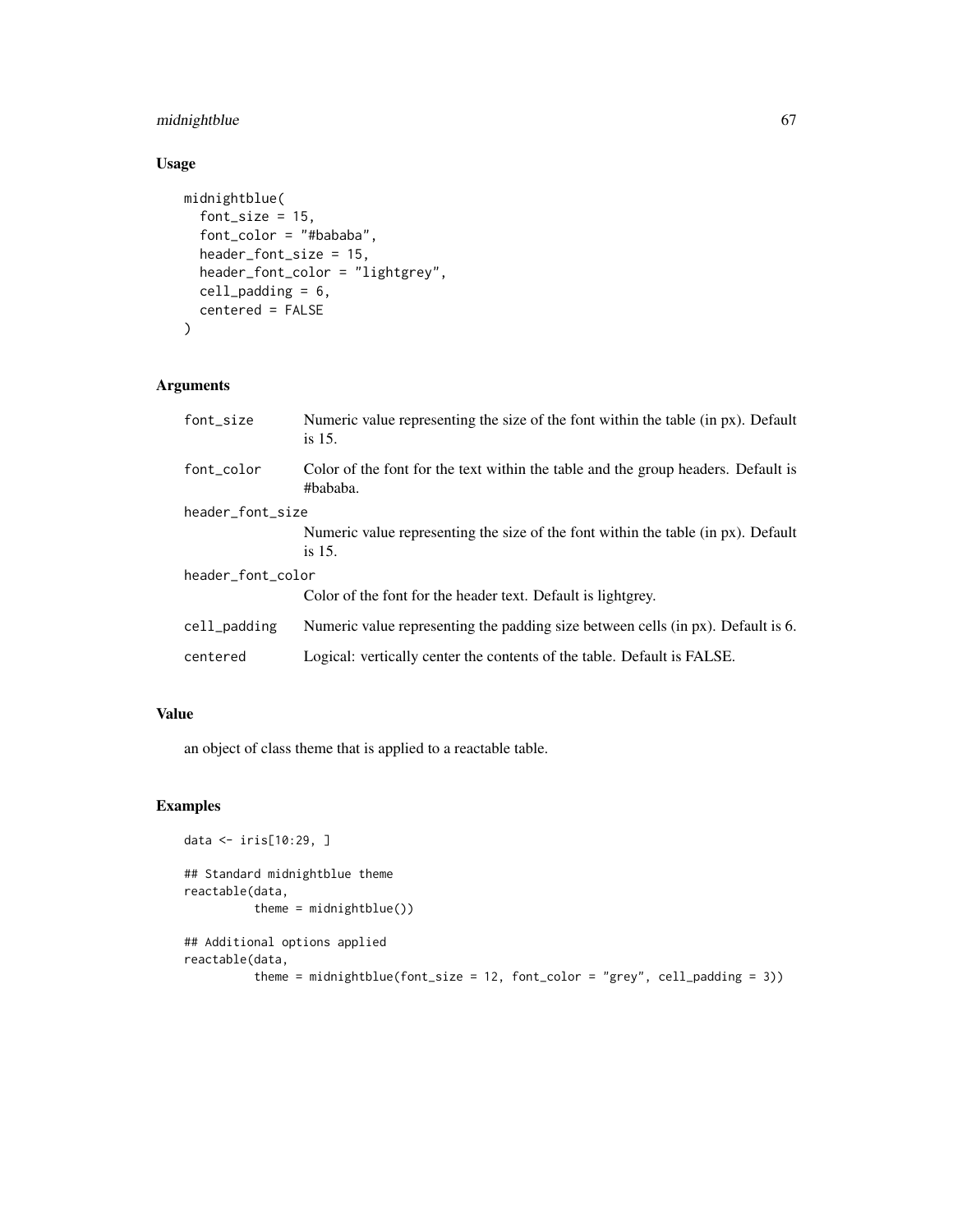Bootstrap-inspired minty theme

## Usage

```
minty(
  font_size = 15,
  font_color = "#9a9a9a",
  header_font_size = 16,
  header_font_color = "#c9e7de",
  cell_padding = 6,
  centered = FALSE
)
```
## Arguments

| font_size         | Numeric value representing the size of the font within the table (in px). Default<br>is $15$ .    |  |
|-------------------|---------------------------------------------------------------------------------------------------|--|
| font_color        | Color of the font for the text within the table and the group headers. Default is<br>$\#9a9a9a$ . |  |
| header_font_size  |                                                                                                   |  |
|                   | Numeric value representing the size of the font within the table (in px). Default                 |  |
|                   | is 16.                                                                                            |  |
| header_font_color |                                                                                                   |  |
|                   | Color of the font for the header text. Default is #c9e7de.                                        |  |
| cell_padding      | Numeric value representing the padding size between cells (in px). Default is 6.                  |  |
| centered          | Logical: vertically center the contents of the table. Default is FALSE.                           |  |

### Value

an object of class theme that is applied to a reactable table.

```
data <- iris[10:29, ]
## Standard minty theme
reactable(data,
         theme = min(y()## Additional options applied
reactable(data,
          theme = minty(font_size = 12, font_color = "grey", cell_padding = 3))
```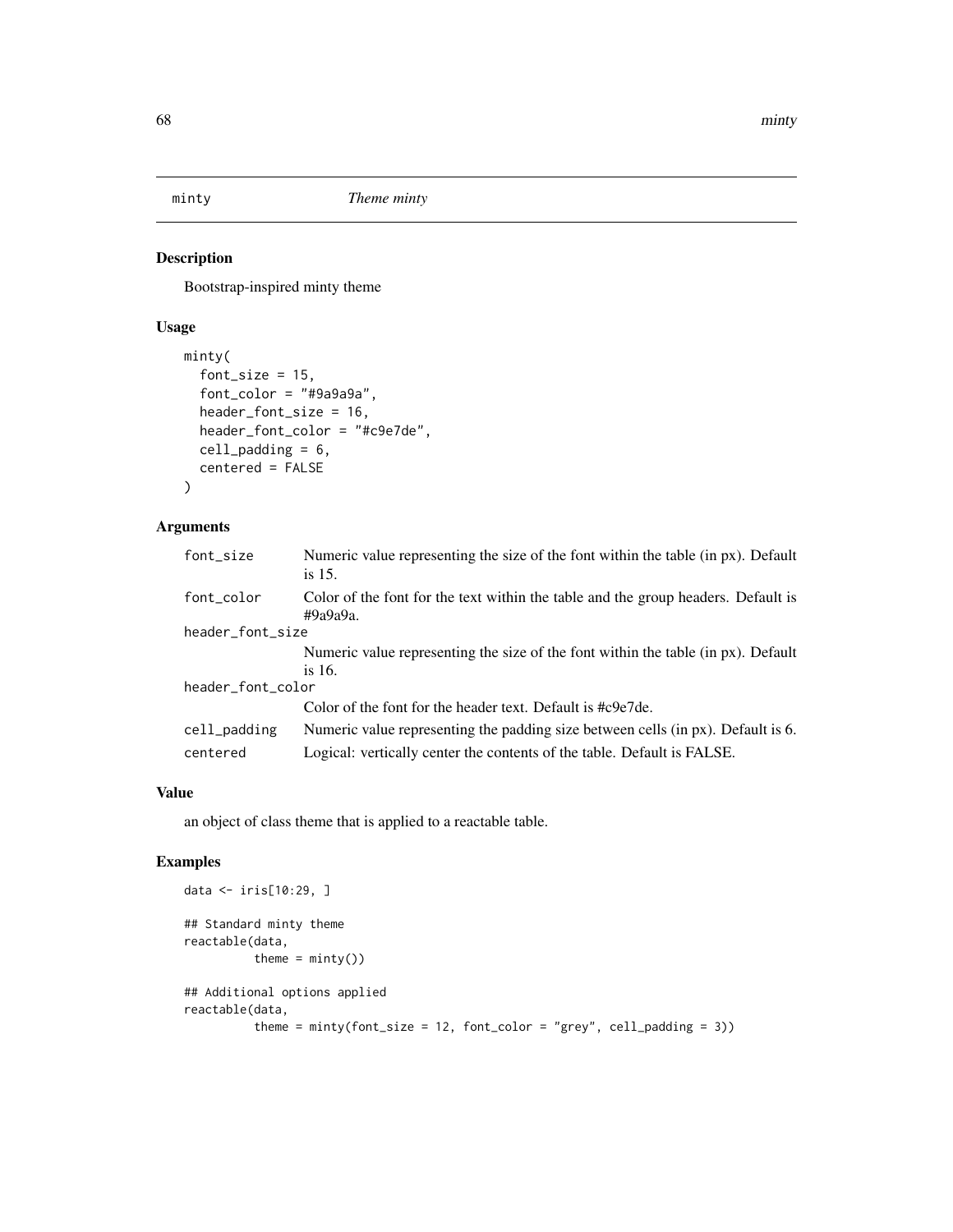A table style with no lines or borders

## Usage

```
no_lines(
  font_size = 14,
  font_color = "#222222",
  header_font_size = 15,
  header_font_color = "#222222",
  centered = FALSE,
  cell_padding = 6
)
```
### Arguments

| font_size         | Numeric value representing the size of the font within the table (in px). Default<br>is 14. |  |
|-------------------|---------------------------------------------------------------------------------------------|--|
| font_color        | Color of the font for the text within the table. Default is #2222222.                       |  |
| header_font_size  |                                                                                             |  |
|                   | Numeric value representing the size of the font within the table (in px). Default           |  |
|                   | is $15$ .                                                                                   |  |
| header_font_color |                                                                                             |  |
|                   | Color of the font for the header text. Default is transparent                               |  |
| centered          | Logical: vertically center the contents of the table. Default is FALSE.                     |  |
| cell_padding      | Numeric value representing the padding size between cells (in px). Default is 6.            |  |

## Value

an object of class theme that is applied to a reactable table.

```
data <- iris[10:29, ]
## Standard no_lines theme
reactable(data,
          theme = no_{{\text{lines}}}()## Additional options applied
reactable(data,
          theme = no\_lines(font\_size = 12, font\_color = "grey", cell\_padding = 3))
```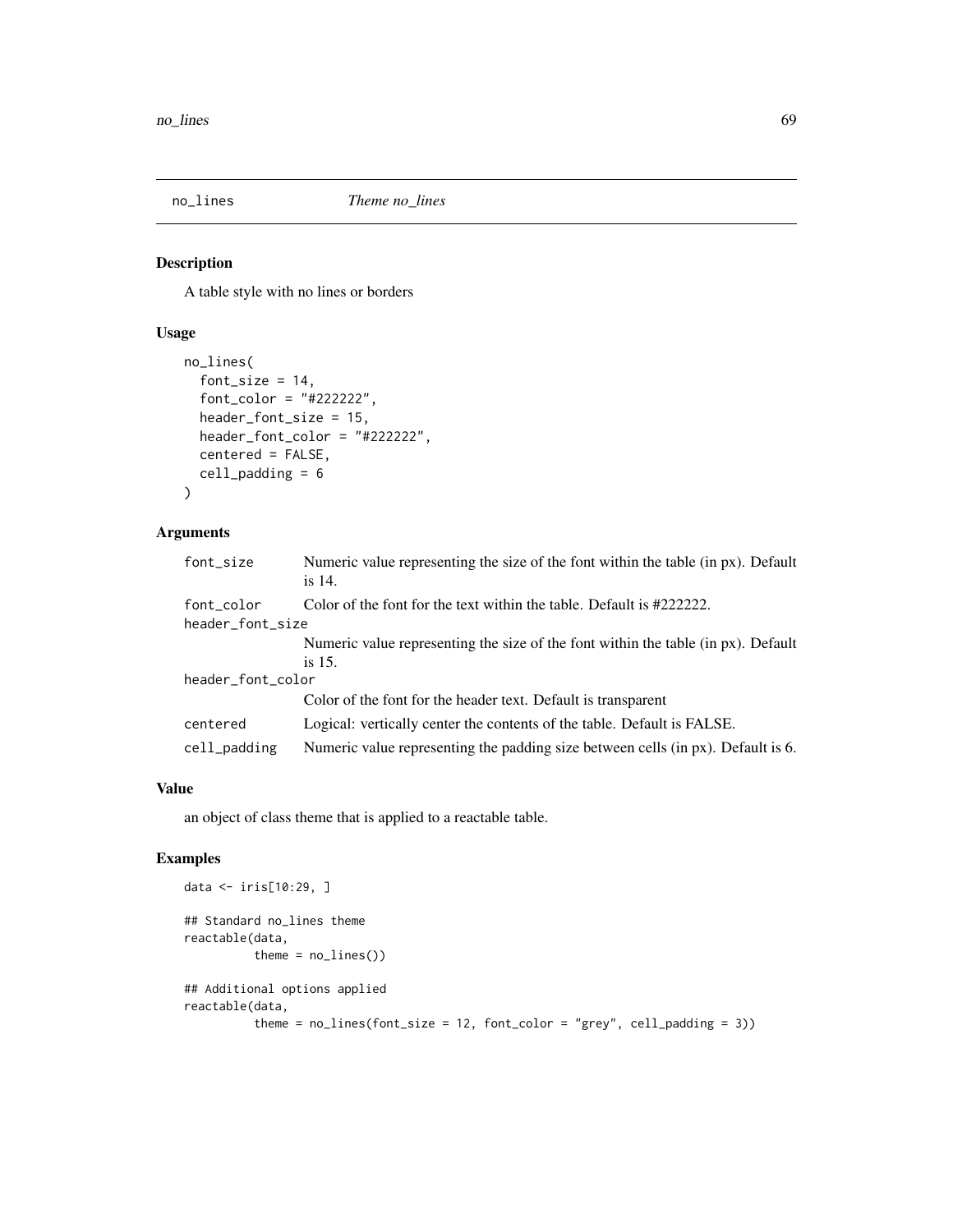The New York Times-inspired table theme

## Usage

```
nytimes(
  font\_size = 13,font_color = "#333333",
 header_font_size = 11,
  header_font_color = "#999999",
  cell_padding = 5,
  centered = FALSE
\mathcal{L}
```
## Arguments

| font_size         | Numeric value representing the size of the font within the table (in px). Default<br>is 13.   |  |
|-------------------|-----------------------------------------------------------------------------------------------|--|
| font_color        | Color of the font for the text within the table and the group headers. Default is<br>#333333. |  |
| header_font_size  |                                                                                               |  |
|                   | Numeric value representing the size of the font within the table (in px). Default             |  |
|                   | is 11.                                                                                        |  |
| header_font_color |                                                                                               |  |
|                   | Color of the font for the header text. Default is #999999.                                    |  |
| cell_padding      | Numeric value representing the padding size between cells (in px). Default is 5.              |  |
| centered          | Logical: vertically center the contents of the table. Default is FALSE.                       |  |

### Value

an object of class theme that is applied to a reactable table.

```
data <- iris[10:29, ]
## Standard nytimes theme
reactable(data,
         theme = nytimes()## Additional options applied
reactable(data,
          theme = nytimes(font_size = 12, font_color = "grey", cell_padding = 3))
```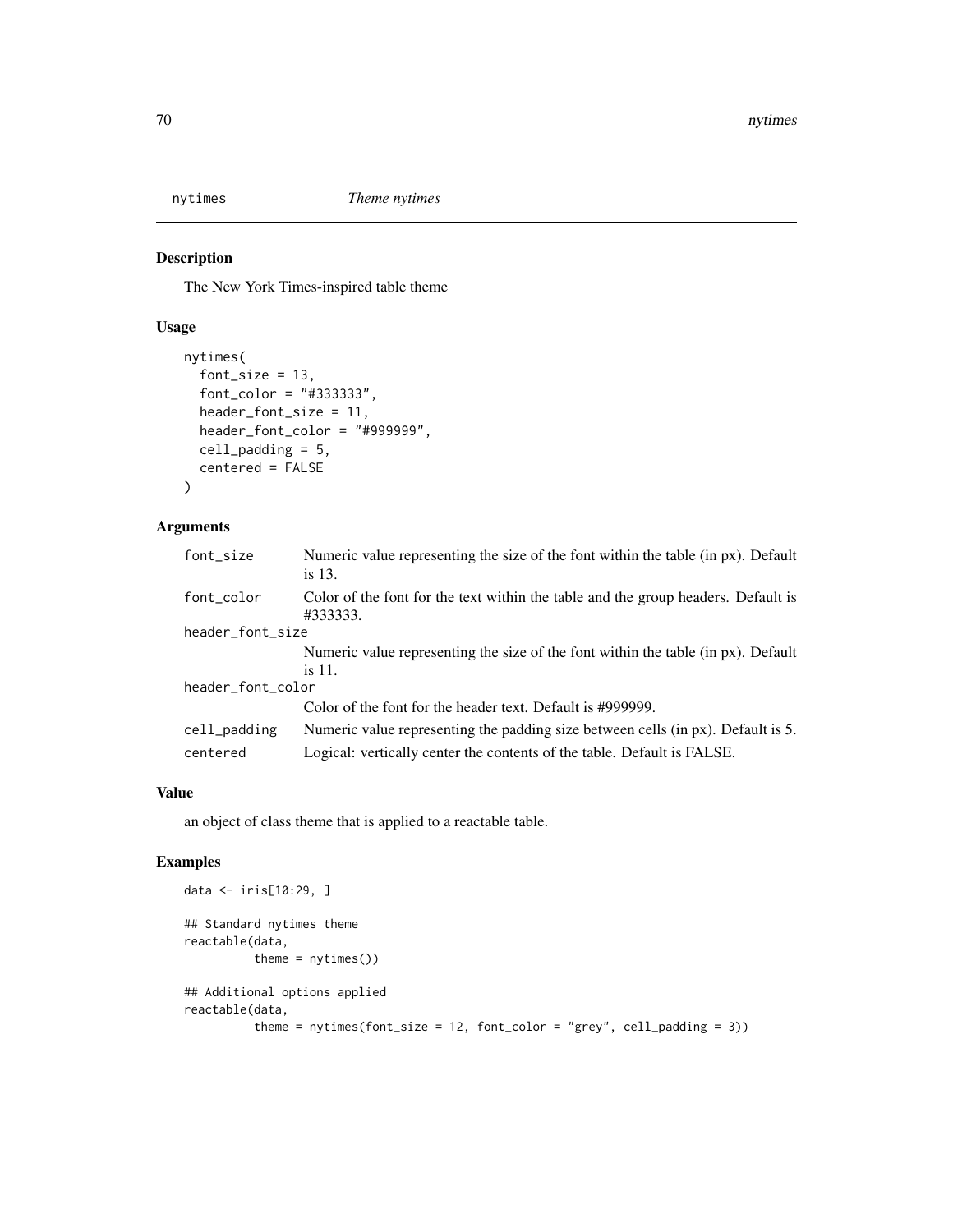Pro Football Focus-inspired table theme

## Usage

```
pff(
  font_size = 16,
  font_color = "#878e94",
  header_font_size = 12,
  header_font_color = "#ffffff",
  cell_padding = 4,
  centered = FALSE
)
```
## Arguments

| font_size         | Numeric value representing the size of the font within the table (in px). Default<br>is $16.$ |  |
|-------------------|-----------------------------------------------------------------------------------------------|--|
| font_color        | Color of the font for the text within the table and the group headers. Default is<br>#878e94. |  |
| header_font_size  |                                                                                               |  |
|                   | Numeric value representing the size of the font within the table (in px). Default             |  |
|                   | is 12.                                                                                        |  |
| header_font_color |                                                                                               |  |
|                   | Color of the font for the header text. Default is #ffffff.                                    |  |
| cell_padding      | Numeric value representing the padding size between cells (in px). Default is 4.              |  |
| centered          | Logical: vertically center the contents of the table. Default is FALSE.                       |  |

### Value

an object of class theme that is applied to a reactable table.

```
data <- iris[10:29, ]
## Standard pff theme
reactable(data,
          theme = pff()## Additional options applied
reactable(data,
          theme = pf(font_size = 12, font\_color = "grey", cell_padding = 3))
```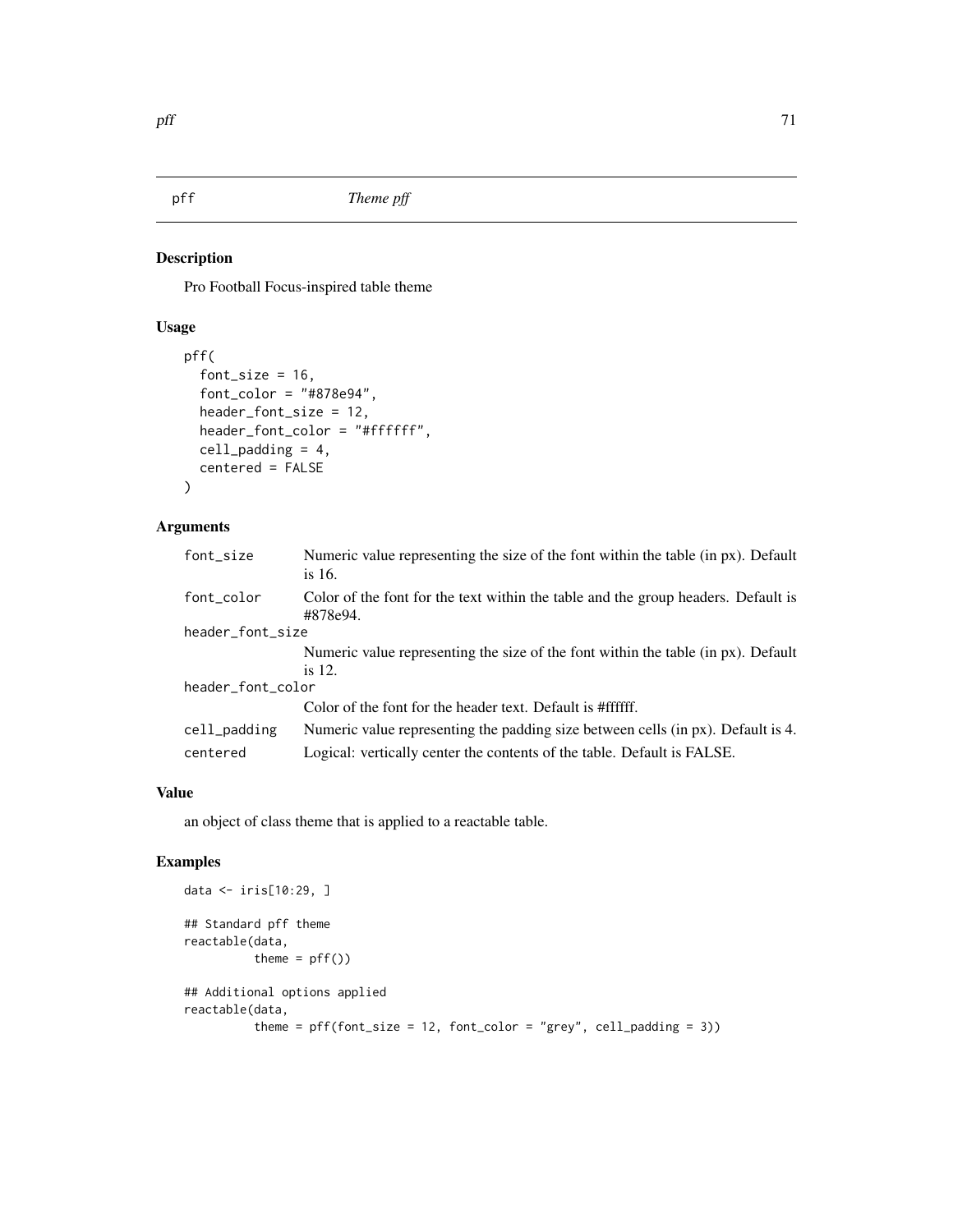The 'pill buttons()' function surrounds text or numeric values in a column in a colored pill button. If 'pill buttons()' is applied to a column containing text, the color of the pill button can be provided via a single color can be provided within 'color' or via another column in the dataset by referencing the column name with 'color\_ref' (conditionally applying colors to text). If 'pill\_buttons' is applied to a numeric column, either a single color or a vector of colors can be provided within 'color' or the colors can also be assigned via 'color\_ref'. The opacity of the color(s) provided can be adjusted by providing a value between 0 and 1 in 'opacity'. The color of the text/values can be changed using 'text\_color'. If text/values are displayed within a dark-colored background, 'brighten\_text' will display the text/values in white so they are more visible. The color of 'brighten\_text\_color' can be changed to a color other than white if desired. The horizontal alignment of 'pill\_buttons()' can be controlled using reactable::colDef(align = "center"). 'pill\_buttons()' needs to placed within the cell argument in reactable::colDef.

### Usage

```
pill_buttons(
  data,
  colors = "#15607A",
  color_ref = NULL,
  opacity = 1,
  number\_fmt = NULL,show\_text = TRUE,text_size = NULL,
  text_color = "black",
  text_color_ref = NULL,
  brighten_test = TRUE,brighten_text_color = "white",
  bold_{\text{text}} = FALSE,
  box_shadow = FALSE,
  tooltip = FALSE,
  animation = "background 1s ease"
)
```
#### Arguments

data Dataset containing either a text or numeric column.

colors The background color of the pill button. Only a single color can be provided for columns containing text. Multiple colors can be provided for columns containing values and should be given in order from low values to high values. If multiple colors are provided for columns containing text, the first color in the vector will be assigned to the text. The default color provided is "#15607A". Can use R's built-in colors or other color packages.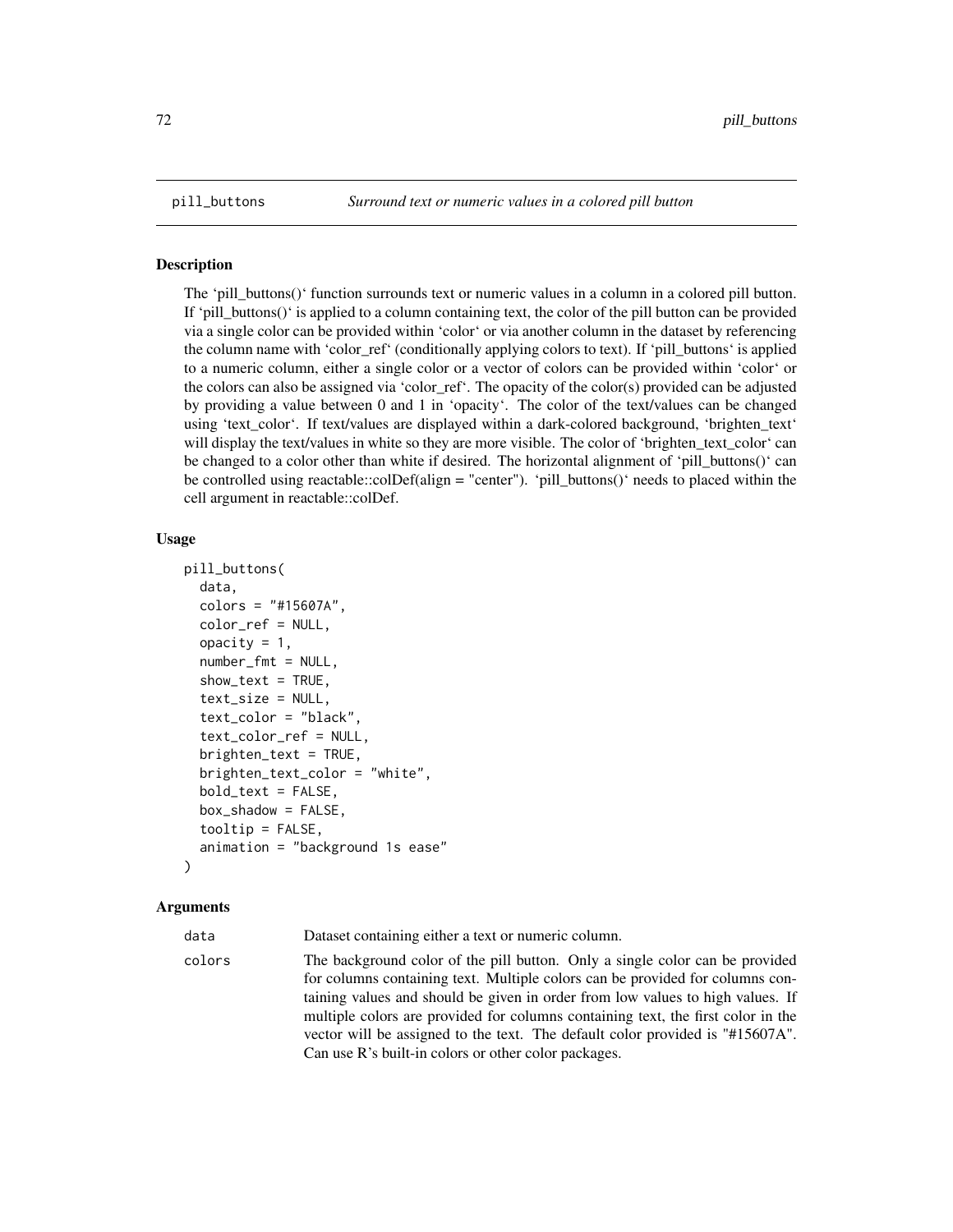| pill buttons | 70 |
|--------------|----|
|              | د، |

| color_ref           | Optionally assign colors to from another column by providing the name of the<br>column containing the colors in quotes. Only one color can be provided per row.<br>Default is NULL.                                                                                                                                                    |
|---------------------|----------------------------------------------------------------------------------------------------------------------------------------------------------------------------------------------------------------------------------------------------------------------------------------------------------------------------------------|
| opacity             | A value between 0 and 1 that adjusts the opacity in color(s). A value of 0 is fully<br>transparent, a value of 1 is fully opaque. Default is 1.                                                                                                                                                                                        |
| number_fmt          | Optionally format numbers using formats from the scales package. Default is<br>NULL.                                                                                                                                                                                                                                                   |
| show_text           | Logical: show text or hide text. Default is TRUE.                                                                                                                                                                                                                                                                                      |
| text_size           | Numeric value representing the size of the text labels. Default is NULL.                                                                                                                                                                                                                                                               |
| text_color          | Assigns text color to values. Default is black.                                                                                                                                                                                                                                                                                        |
| text_color_ref      | Optionally assign text color from another column by providing the name of the<br>column containing the text colors in quotes. Only one color can be provided per<br>cell. Default is NULL.                                                                                                                                             |
| brighten_text       | Logical: automatically assign color to text based on background color of the<br>pill button. Text within dark-colored backgrounds will turn white, text within<br>light-colored backgrounds will be black. Default is TRUE.                                                                                                            |
| brighten_text_color |                                                                                                                                                                                                                                                                                                                                        |
|                     | Assigns text color to values if values are within a dark-colored pill button back-<br>grounds. Default is white.                                                                                                                                                                                                                       |
| bold_text           | Logical: bold text. Default is FALSE.                                                                                                                                                                                                                                                                                                  |
| box_shadow          | Logical: add a box shadow to the buttons. Default is FALSE.                                                                                                                                                                                                                                                                            |
| tooltip             | Logical: hover tooltip. Default is FALSE.                                                                                                                                                                                                                                                                                              |
| animation           | Control the duration and timing function of the animation when sorting/updating<br>values shown on a page. See [CSS transitions](https://developer.mozilla.org/en-<br>US/docs/Web/CSS/transition) for available timing functions and examples. An-<br>imation can be turned off by setting to "none". Default is "background 1s ease". |

a function that surrounds text/values in a column with a colored pill button.

# Examples

```
library(dplyr)
data <- iris[45:54, ]
## Surround text with pill buttons:
reactable(
data,
columns = list(
Species = colDef(cell = pill_buttons(data))))
## Conditionally apply colors from another column:
data %>%
mutate(color_assign = case_when(
Species == "setosa" \sim "red",
```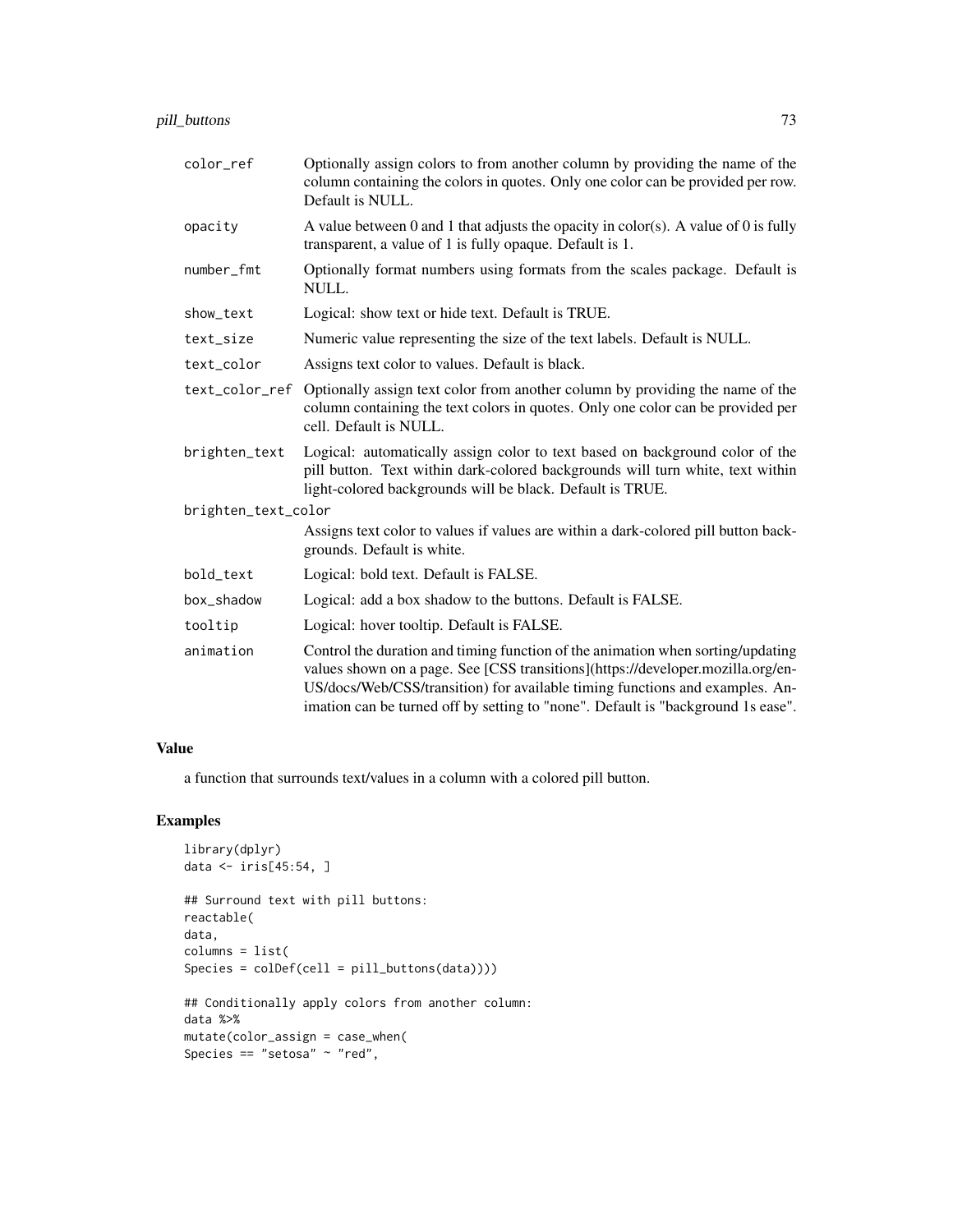```
Species == "versicolor" ~ "forestgreen",
TRUE \sim "grey")) %>%
reactable(.,
columns = list(
Species = colDef(cell = pill_buttons(., color_ref = "color_assign"))))
## Surround numeric values with pill buttons:
reactable(
data,
columns = list(
Petal.Width = colDef(cell = pill_buttons(data))))
## Apply multiple colors to numeric values:
reactable(
data,
columns = list(
Petal.Width = colDef(
cell = pill_buttons(data,
                    colors = c("lightpink","white","lightgreen"),
                    opacity = 0.3))))## Apply a box shadow to the buttons to give a 3-D effect:
reactable(
data,
columns = list(
Petal.Width = colDef(
cell = pill_buttons(data,
                    box_shadow = TRUE,
                    colors = c("lightpink","white","lightgreen"),
                    opacity = 0.3))))
```
pos\_neg\_colors *Assign colors to negative and positive values*

#### Description

The 'pos\_neg\_colors()' function assigns a color to all negative values and a color to all positive values. It should be placed within the style argument in reactable::colDef.

#### Usage

pos\_neg\_colors(neg\_col, pos\_col, bold = NULL)

| neg_col | color to assign to negative values.                                   |
|---------|-----------------------------------------------------------------------|
| pos_col | color to assign to positive values.                                   |
| bold    | optional argument to bold values. Default is set to NULL or not bold. |

<span id="page-73-0"></span>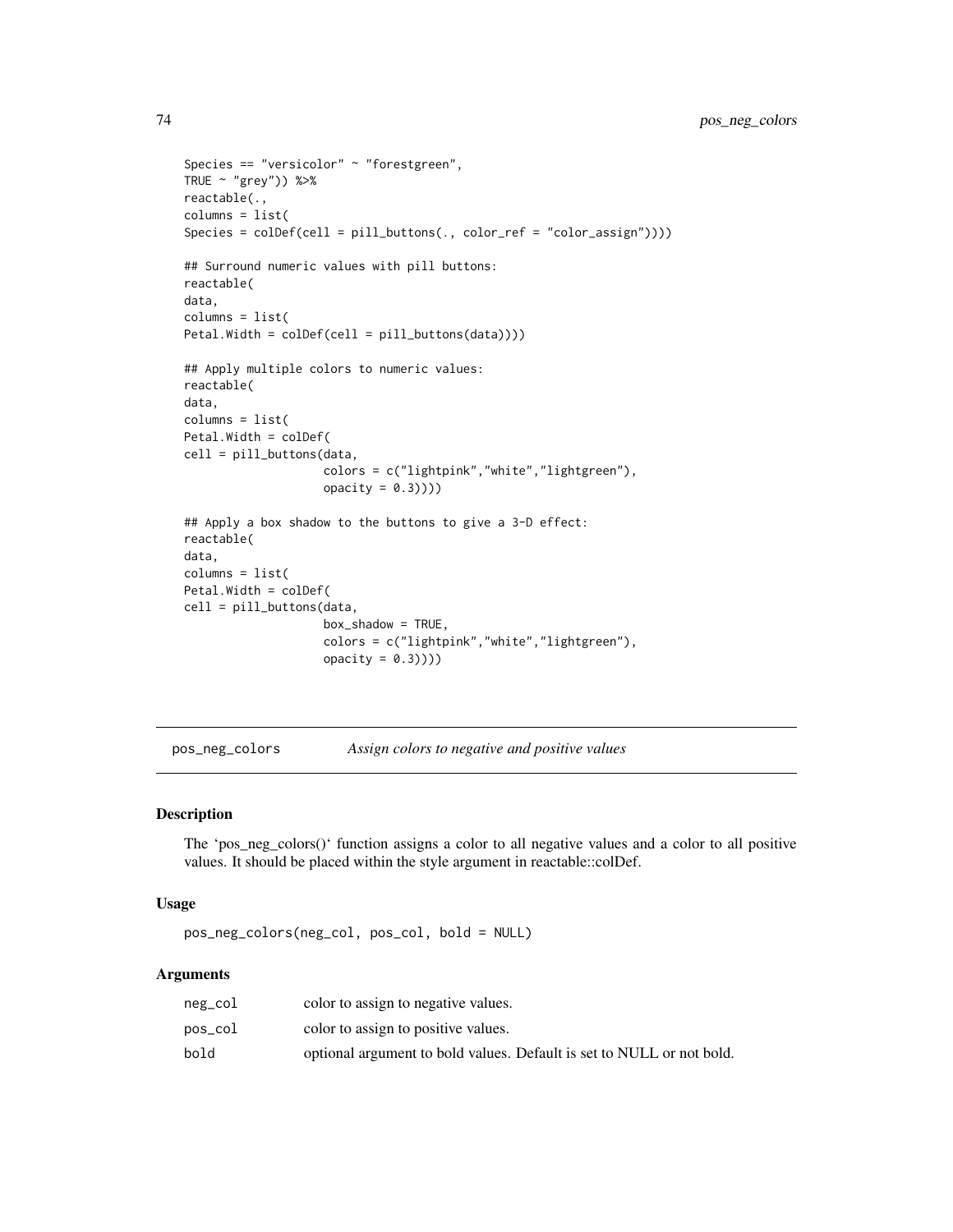<span id="page-74-0"></span>react\_sparkbar 75

#### Value

a function that applies a color to the positive and negative values of numeric column.

#### Examples

```
data <- data.frame(
Symbol = c("GOOG", "FB", "AMZN", "NFLX", "TSLA"),
Price = c(1265.13, 187.89, 1761.33, 276.82, 328.13),
Change = c(4.14, 1.51, -19.45, 5.32, -12.45)## Assign the color red to negative values and green to positive values
reactable(data,
columns = list(
Change = colDef(style = pos_neg_colors("red", "green"))))
## Bold values
reactable(data,
columns = list(
Change = colDef(style = pos_neg_colors("red", "green", bold = TRUE))))
```
react\_sparkbar *Add a sparkline bar chart to a reactable table*

#### **Description**

The 'react\_sparkbar()' function utilizes the dataui package <https://github.com/timelyportfolio/dataui> to create an interactive sparkline bar chart. The data provided must be in a list format. The vertical height of the sparkbar can be adjusted with 'height'. By default, the height is matched to the height of a cell in a reactable table. However, the height can be increased to better see the patterns in the data. The four-sided margin around the sparkbar can be controlled with 'margin()'. When labels are added to the sparkbars, the margin will auto-adjust (in most instances) to be able to display those labels. If the labels contain large values or values with many digits, the left and right margins may need to be increased slightly for the full numbers to be visible. The fill color and fill width can be controlled with 'fill\_color', 'fill\_color\_ref', and 'fill\_opacity'. The outline color and width of the filled bars can be controlled with 'outline\_color', 'outline\_color\_ref', and 'outline\_width'. 'statline' can be used to show a horizontal dotted line that represents either the mean, median, min, or max (your choice). The appearance of the statline and statline labels can be controlled with 'statline\_color' and 'statline\_label\_size'. A bandline can be added by using 'bandline'. The options are innerquartiles which highlights the innerquartiles of the data or range which highlights the full range of the data. By default, 'react\_sparkbar()' is interactive and data points will be shown when hovering over the sparkbars. This can be turned off by setting 'tooltip' to FALSE. There are two tooltip types available within 'tooltip\_type'. The size and color of the tooltip labels can be adjusted with 'tooltip\_size' and 'tooltip\_color'. Also by default, there are no labels on the bars themselves. However, one could add labels to the first, last, min, max, or all values within 'labels'. The labels that are shown on the sparkbar and in the tooltip are automatically rounded to the nearest whole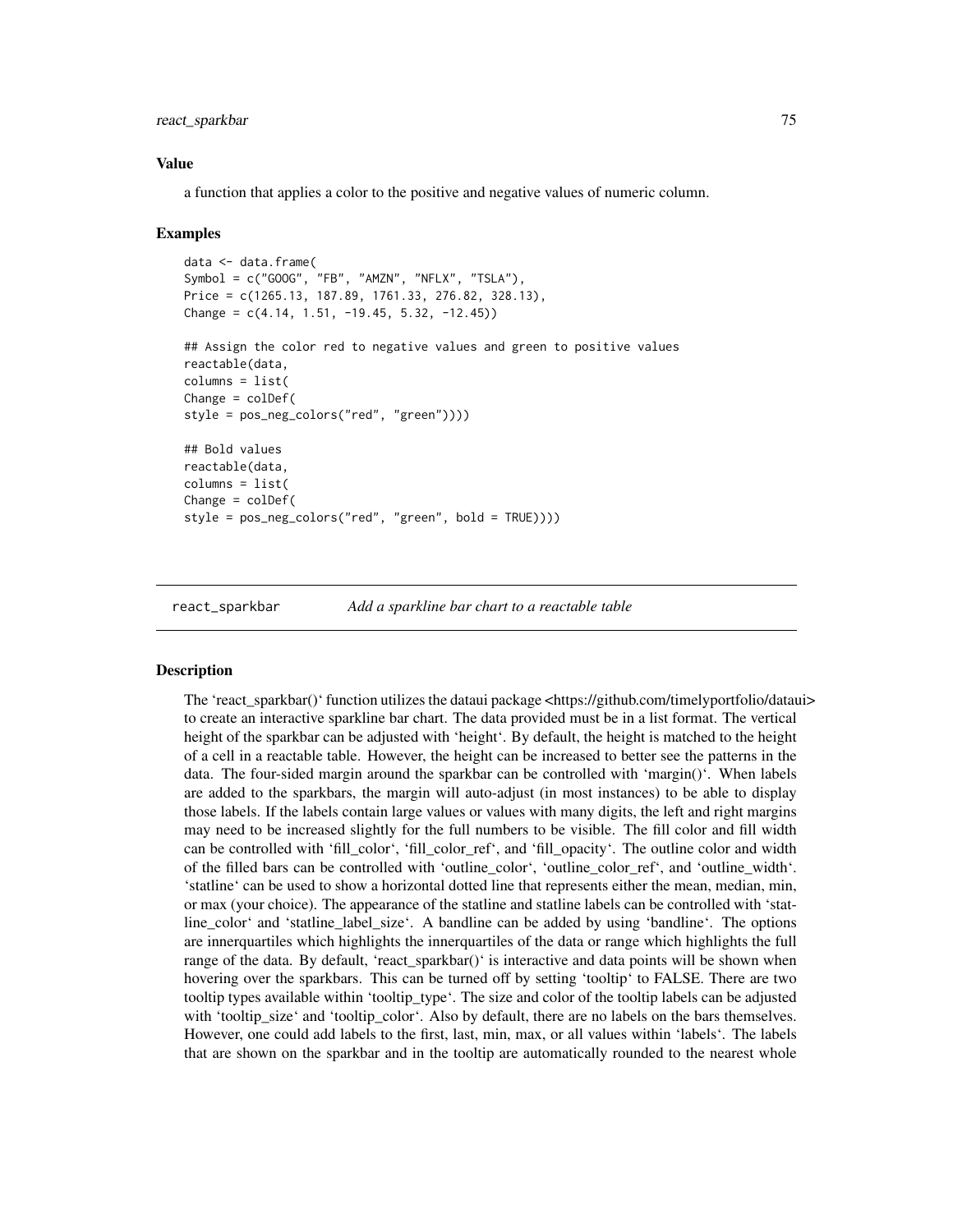integer. But decimals can be shown by providing the number of decimal places in 'decimals'. The minimum value of a data series is the minimum value shown for a sparkbar, but this can be adjusted with 'min\_value' and the max can be adjusted with 'max\_value'. 'react\_sparkline()' should be placed within the cell argument in reactable::colDef.

#### Usage

```
react_sparkbar(
  data,
  height = 22,
  fill_color = "slategray",
  fill_color_ref = NULL,
  fill_opacity = 1,
  outline_color = "transparent",
  outline_color_ref = NULL,
  outline_width = 1,
  highlight_bars = NULL,
  labels = "none",
  label_size = "0.8em",
  decimals = 0,max_value = NULL,
 min_value = NULL,
  statline = NULL,
  statline_color = "red",
  statline_label_size = "0.8em",
  bandline = NULL,
  bandline_color = "red",
  bandline_opacity = 0.2,
  tooltip = TRUE,
  tooltip_type = 1,
  tooltip_color = NULL,
  tooltip_size = "1.1em",
 margin = NULL
)
```

| data          | Dataset containing a column with numeric values in a list format.                                                                                                                                    |
|---------------|------------------------------------------------------------------------------------------------------------------------------------------------------------------------------------------------------|
| height        | Height of the sparkbar. Default is 22.                                                                                                                                                               |
| fill_color    | The color of the bar fill. Default is slategray.                                                                                                                                                     |
|               | fill_color_ref Optionally assign fill colors from another column by providing the name of the<br>column containing the colors in quotes. Only one color can be provided per row.<br>Default is NULL. |
| fill_opacity  | A value between 0 and 1 that adjusts the opacity. A value of 0 is fully transpar-<br>ent, a value of 1 is fully opaque. Default is 1.                                                                |
| outline_color | The color of the outline around the filled bars. Default is transparent.                                                                                                                             |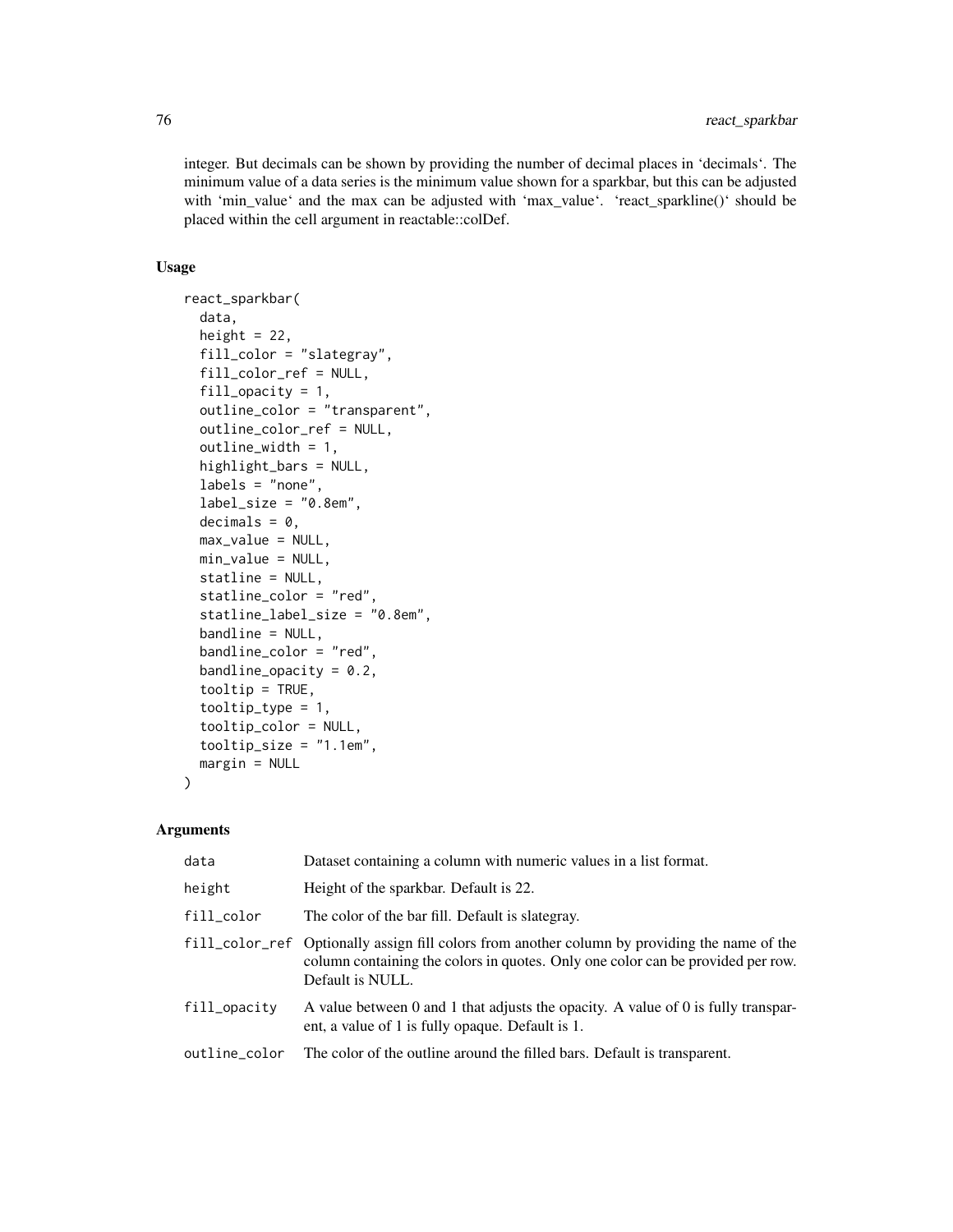outline\_color\_ref Optionally assign outline colors from another column by providing the name of the column containing the colors in quotes. Only one color can be provided per row. Default is NULL.

- outline\_width Width of the outline around the filled bars. Default is 1.
- highlight\_bars Use 'highlight\_bars()' to assign colors to particular bars. Colors can be assigned to all, min, max, first, or last bars. By default, transparent colors are assigned to each bars.
- labels Show labels for points of interest. Options are 'min', 'max', 'first', 'last', 'all', or 'none'. Default is 'none'.
- label\_size The size of the labels. Default is 0.8em.
- decimals Numeric: The number of decimals displayed in the labels and tooltip. Default is 0.
- max\_value Numeric: the maximum value of the sparkline range. Default is NULL (automatically the maximum value of each sparkline series).
- min\_value Numeric: the minimum value of the sparkline range. Default is NULL (automatically the minimum value of each sparkline series).
- statline Inserts a horizontal dotted line representing a statistic, and places the value of that statistic to the right of the line. Options are 'mean', 'median', 'min', or 'max'. Default is NULL.

statline\_color The color of the horizontal dotted statline. Default is red.

statline\_label\_size

The size of the label to the right of the statline. Default is 0.8em.

bandline Inserts a horizontal bandline to render ranges of interest. Options are 'innerquartiles' or 'range' (min to max). Default is NULL.

bandline\_color The color of the bandline. Default is red.

### bandline\_opacity

A value between 0 and 1 that adjusts the opacity. A value of 0 is fully transparent, a value of 1 is fully opaque. Default is 0.2.

- tooltip Logical: turn the tooltip on or off. Default is TRUE.
- tooltip\_type The tooltip type. Options are 1 or 2. Default is 1.
- tooltip\_color The color of the tooltip labels. Default is NULL.
- tooltip\_size The size of the tooltip labels. Default is '1.1em'.
- margin The four-sided margin around the sparkbar. Use margin() to assign the top, right, bottom, and left margins.

#### Value

a function that creates a sparkline bar chart from a column containing a list of values.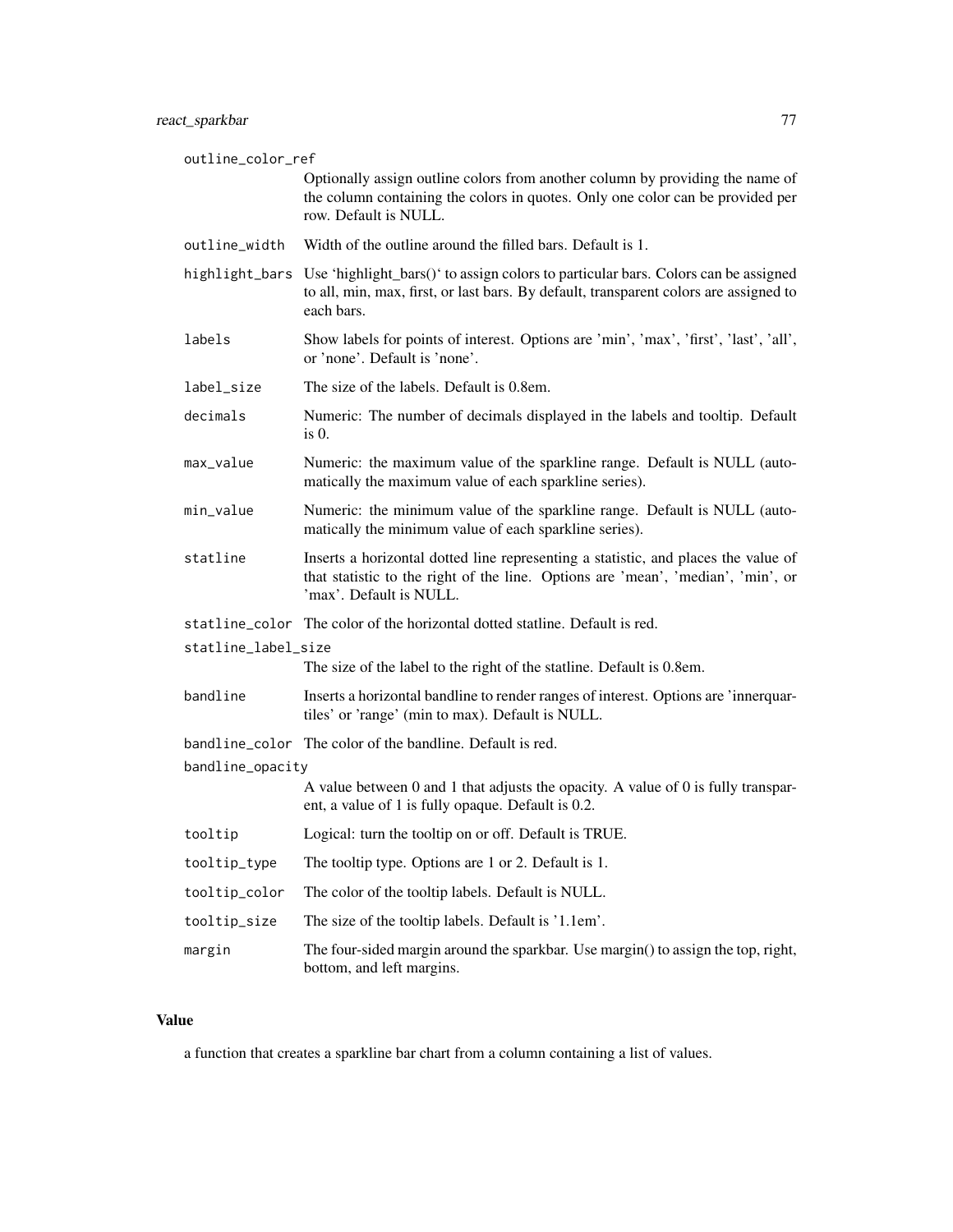#### Examples

```
## Not run:
library(dplyr)
## Default sparkline bar chart
iris %>%
 group_by(Species) %>%
 summarize(sepal_length = list(Sepal.Length)) %>%
 reactable(.,
 columns = list(sepal_length = colDef(cell = react_sparkbar(.))))
## Highlight particular bars
iris %>%
group_by(Species) %>%
 summarize(sepal_length = list(Sepal.Length)) %>%
 reactable(.,
 columns = list(sepal_length = colDef(cell = react_sparkbar(.,
 decimals = 1,
 min_value = 0,
 highlight_bars = highlight_bars(min="red",max="blue")))))
## Conditionally assign fill colors to groups
iris %>%
 group_by(Species) %>%
 summarize(sepal_length = list(Sepal.Length)) %>%
 mutate(flower_cols = case_when(
  Species == "setosa" \sim "purple",
   Species == "versicolor" ~ "darkgreen",
   Species == "virginica" \sim "orange",
  TRUE \sim "grey"
 )) %>%
 reactable(.,
 columns = list(flower_cols = colDef(show=FALSE),
 sepal_length = colDef(cell = react_sparkbar(.,height = 80,
 fill_color_ref = "flower_cols"))))
## Add labels to particular bars
iris %>%
group_by(Species) %>%
 summarize(sepal_length = list(Sepal.Length)) %>%
 reactable(.,
 columns = list(sepal_length = collect(cell = react_sparkbar(.,height = 80,
 decimals = 1,
 highlight_bars = highlight_bars(first="blue",last="red"),
 labels = c("first", "last"))))## Add statline to show the mean for each sparkbar
iris %>%
 group_by(Species) %>%
 summarize(sepal_length = list(Sepal.Length)) %>%
 reactable(.,
```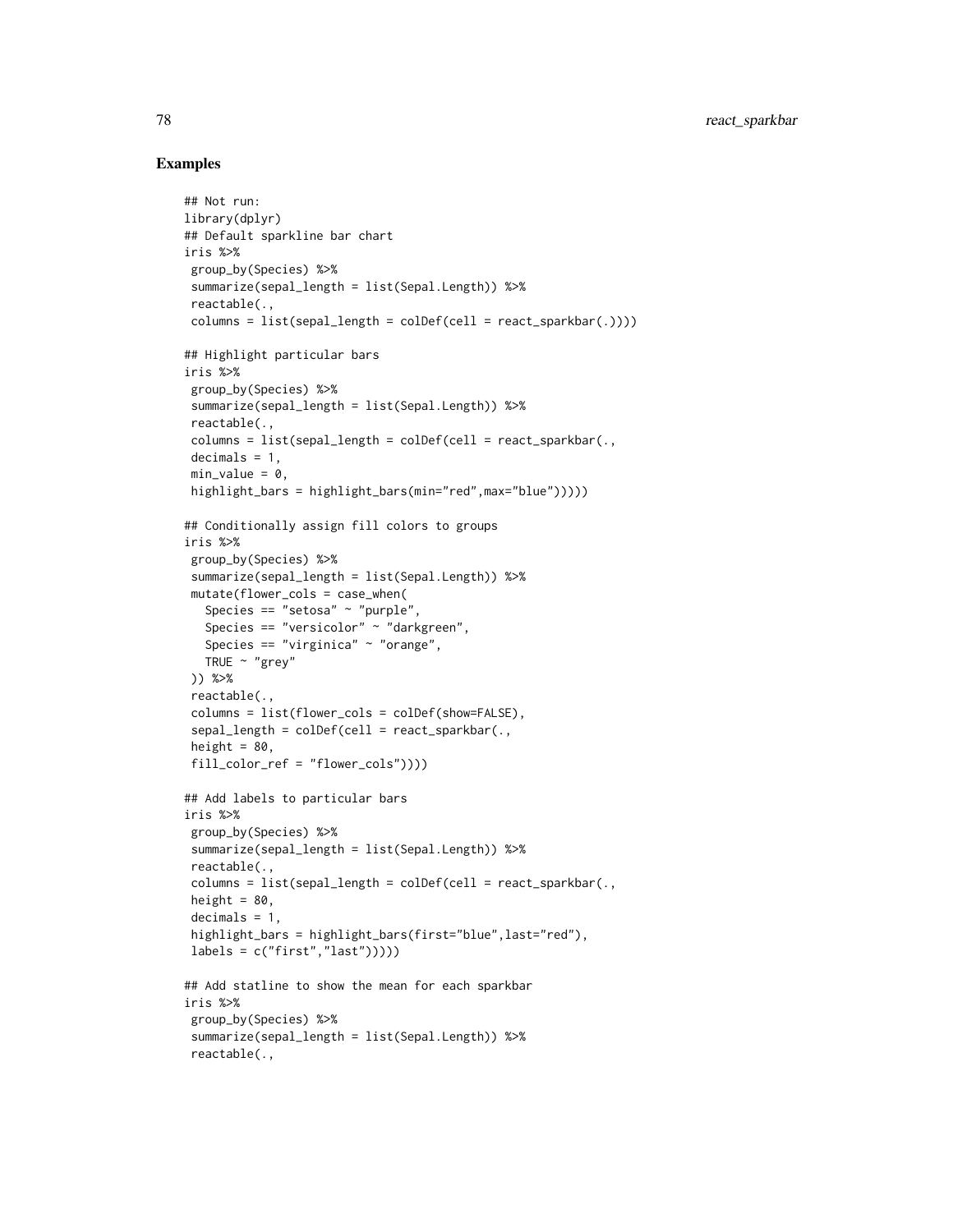#### <span id="page-78-0"></span>react\_sparkline 79

```
column = list(sepal_length = collect(cell = react_sparkbar(.,height = 80,
decimals = 1,
statline = "mean")))
## Combine multiple elements together
iris %>%
group_by(Species) %>%
summarize(sepal_length = list(Sepal.Length)) %>%
reactable(.,
columns = list(sepal_length = colDef(cell = react_sparkbar(.,
height = 80,
decimals = 1,
statline = "mean",
bandline = "innerquartiles"))))
## End(Not run)
```
react\_sparkline *Add a sparkline line chart a reactable table*

#### **Description**

The 'react\_sparkline()' function utilizes the dataui package <https://github.com/timelyportfolio/dataui> to create an interactive sparkline line chart. The data provided must be in a list format. The vertical height of the sparkline can be adjusted with 'height'. By default, the height is matched to the height of a cell in a reactable table. However, when min/max/all labels are applied, the height is auto-increased to better show the labels. Further adjustment of the height may be needed to better see the patterns in the data. The four-sided margin around the sparkline can be controlled with  $'$ margin $()$ <sup> $\dot{ }$ </sup>. When labels are added to the sparklines, the margin will auto-adjust (in most instances) to be able to display those labels. If the labels contain large values or values with many digits, the left and right margins may need to be increased slightly for the full numbers to be visible. By default, the sparkline line (the line that connects the data points) is shown but can be hidden by setting 'show\_line' to FALSE. The line color, line width, and line curve can be controlled with 'line\_color', 'line\_width', and 'line\_curve' respectively. The filled area beneath the line can be shown by setting 'show\_area' to TRUE. When the area is shown, the area color can be controlled with 'area\_color' or 'area color ref' and opacity can be controlled with 'area opacity'. 'statline' can be used to show a horizontal dotted line that represents either the mean, median, min, or max (your choice). The appearance of the statline and statline labels can be controlled with 'statline\_color' and 'statline\_label\_size'. A bandline can be added by using 'bandline'. The options are innerquartiles which highlights the innerquartiles of the data or range which highlights the full range of the data. By default, 'react\_sparkline()' is interactive and data points will be shown when hovering over the sparklines. This can be turned off by setting 'tooltip' to FALSE. There are two tooltip types available within 'tooltip\_type'. The size and color of the tooltip labels can be adjusted with 'tooltip\_size' and 'tooltip\_color'. Also by default, there are no labels on the line itself. However, one could add labels to the first, last, min, max, or all values within 'labels'. The labels that are shown on the sparkline and in the tooltip are automatically rounded to the nearest whole integer. But decimals can be shown by providing the number of decimal places in 'decimals'. The minimum value of a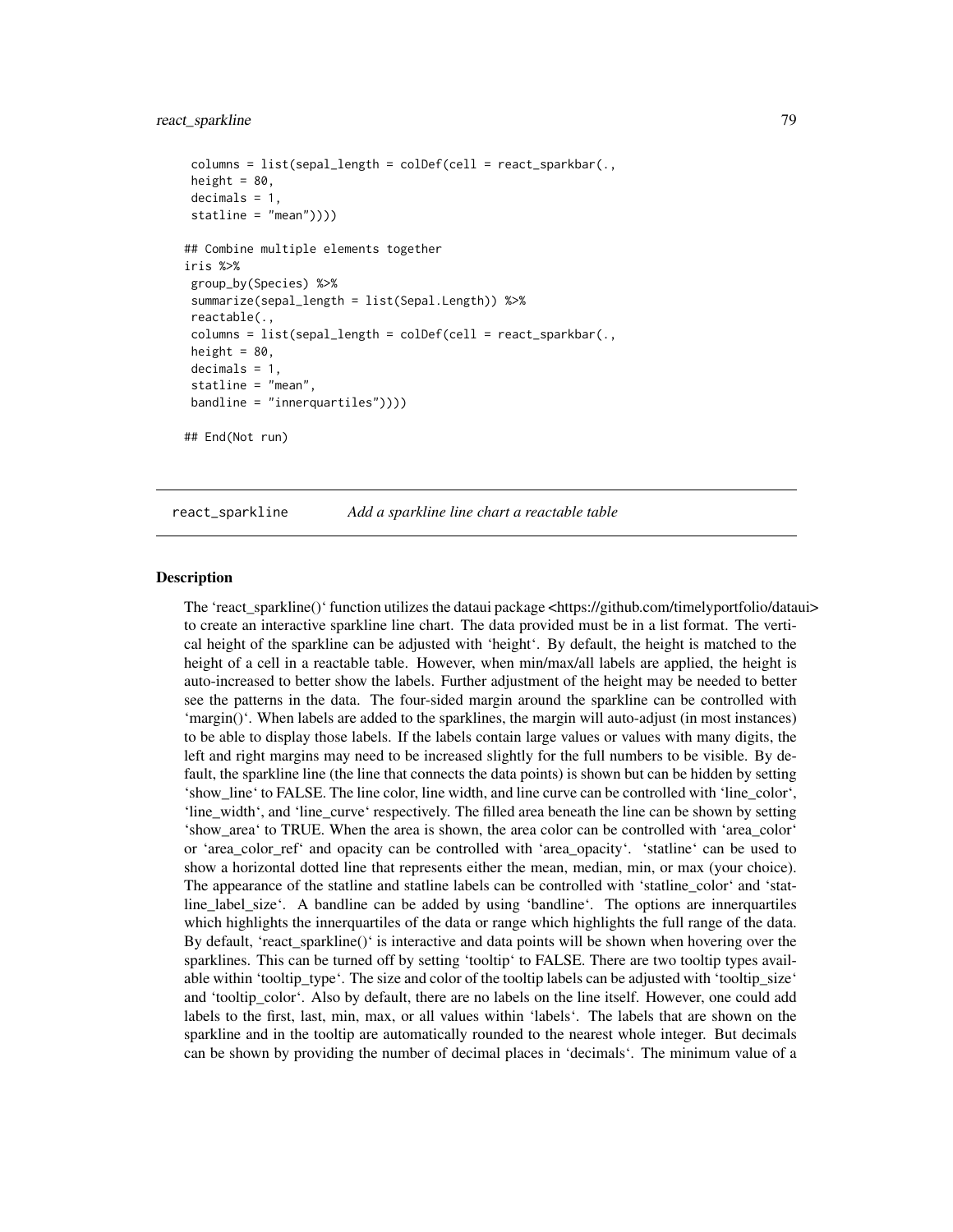data series is the minimum value shown for a sparkline, but this can be adjusted with 'min\_value' and the max can be adjusted with 'max\_value'. 'react\_sparkline()' should be placed within the cell argument in reactable::colDef.

## Usage

```
react_sparkline(
  data,
  height = 22,
  show_line = TRUE,
  line_color = "slategray",
  line_color_ref = NULL,
  line\_width = 1,line_curve = "cardinal",
  highlight_points = NULL,
  point_size = 1.1,
  labels = "none",label\_size = "0.8em",decimals = 0,min_value = NULL,
 max_value = NULL,
  show_area = FALSE,
  area_color = NULL,
  area_color_ref = NULL,
  area\_opacity = 0.1,
  statline = NULL,
  statline_color = "red",
  statline_label_size = "0.8em",
  bandline = NULL,
  bandline_color = "red",
  bandline_opacity = 0.2,
  tooltip = TRUE,
  tooltip_type = 1,
  tooltip_color = NULL,
  to oltip_size = "1.1em",margin = NULL
)
```

| data       | Dataset containing a column with numeric values in a list format.                                                                                                                                    |
|------------|------------------------------------------------------------------------------------------------------------------------------------------------------------------------------------------------------|
| height     | Height of the sparkline. Default is 22.                                                                                                                                                              |
| show_line  | Logical: show or hide the line. Default is TRUE.                                                                                                                                                     |
| line_color | The color of the line. Default is slategray.                                                                                                                                                         |
|            | line_color_ref Optionally assign line colors from another column by providing the name of the<br>column containing the colors in quotes. Only one color can be provided per row.<br>Default is NULL. |
| line_width | Width of the line. Default is 1.                                                                                                                                                                     |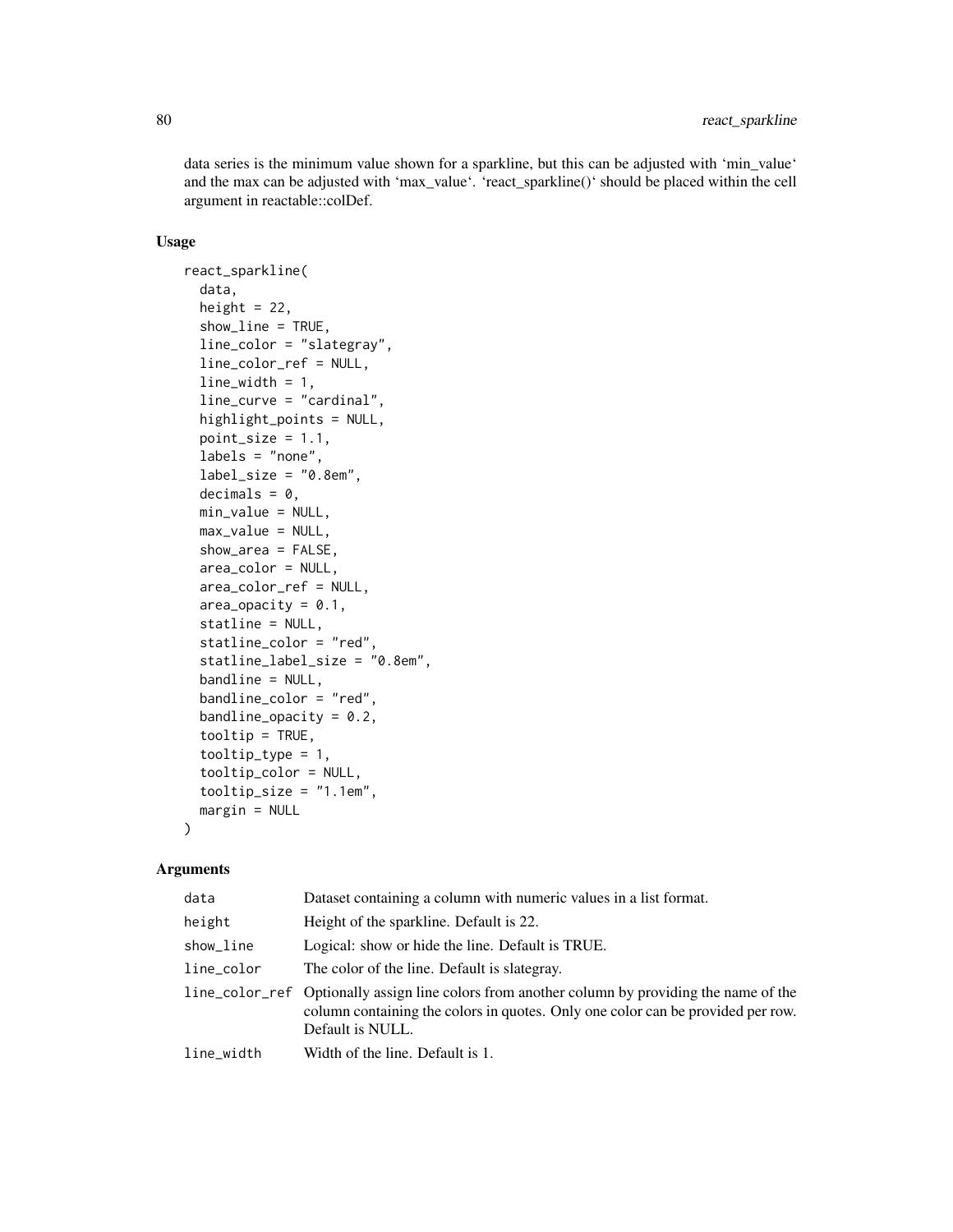| line_curve                                                                                            | The curvature of the line. Options are 'cardinal', 'linear', 'basis', or 'mono-<br>toneX'. Default is 'cardinal'.                                                                                            |  |
|-------------------------------------------------------------------------------------------------------|--------------------------------------------------------------------------------------------------------------------------------------------------------------------------------------------------------------|--|
| highlight_points                                                                                      |                                                                                                                                                                                                              |  |
|                                                                                                       | Use 'highlight_points()' to assign colors to particular points. Colors can be<br>assigned to all, min, max, first, or last points. By default, transparent colors are<br>assigned to each point.             |  |
| point_size                                                                                            | Size of the points. Must first assigned colors to point(s) using 'highlight_points'.<br>Default is 1.1.                                                                                                      |  |
| labels                                                                                                | Show labels for points of interest. Options are 'min', 'max', 'first', 'last', 'all',<br>or 'none'. Default is 'none'.                                                                                       |  |
| label_size                                                                                            | Size of the labels. Default is '0.8em'.                                                                                                                                                                      |  |
| decimals                                                                                              | The number of decimals displayed in the labels and tooltip. Default is 0.                                                                                                                                    |  |
| min_value                                                                                             | The minimum value of the sparkline range. Default is NULL (automatically the<br>minimum value of each sparkline series).                                                                                     |  |
| max_value                                                                                             | The maximum value of the sparkline range. Default is NULL (automatically the<br>maximum value of each sparkline series).                                                                                     |  |
| show_area                                                                                             | Logical: show or hide area beneath line. Default is FALSE.                                                                                                                                                   |  |
| area_color                                                                                            | The color of the area. 'show_area' must be set to TRUE for color to be shown.<br>Default is NULL (inherited from line_color).                                                                                |  |
| area_color_ref                                                                                        | Optionally assign area colors from another column by providing the name of the<br>column containing the colors in quotes. Only one area color can be provided per<br>row. Default is NULL. Default is FALSE. |  |
| area_opacity                                                                                          | A value between 0 and 1 that adjusts the opacity. A value of 0 is fully transpar-<br>ent, a value of 1 is fully opaque. Default is 0.1.                                                                      |  |
| statline                                                                                              | Inserts a horizontal dotted line representing a statistic, and places the value of<br>that statistic to the right of the line. Options are 'mean', 'median', 'min', or<br>'max'. Default is NULL.            |  |
|                                                                                                       | statline_color The color of the horizontal dotted statline. Default is red.                                                                                                                                  |  |
| statline_label_size                                                                                   | The size of the label to the right of the statline. Default is '0.8em'.                                                                                                                                      |  |
|                                                                                                       |                                                                                                                                                                                                              |  |
| bandline                                                                                              | Inserts a horizontal bandline to render ranges of interest. Options are 'innerquar-<br>tiles' or 'range' (min to max). Default is NULL.                                                                      |  |
|                                                                                                       | bandline_color The color of the bandline. Default is red.                                                                                                                                                    |  |
| bandline_opacity<br>A value between 0 and 1 that adjusts the opacity. A value of 0 is fully transpar- |                                                                                                                                                                                                              |  |
|                                                                                                       | ent, a value of 1 is fully opaque. Default is 0.2.                                                                                                                                                           |  |
| tooltip                                                                                               | Logical: turn the tooltip on or off. Default is TRUE.                                                                                                                                                        |  |
| tooltip_type                                                                                          | The tooltip type. Options are 1 or 2. Default is 1.                                                                                                                                                          |  |
| tooltip_color                                                                                         | The color of the tooltip labels. Default is NULL.                                                                                                                                                            |  |
| tooltip_size                                                                                          | The size of the tooltip labels. Default is '1.1em'.                                                                                                                                                          |  |
| margin                                                                                                | The four-sided margin around the sparkline. Use margin() to assign the top,<br>right, bottom, and left margins.                                                                                              |  |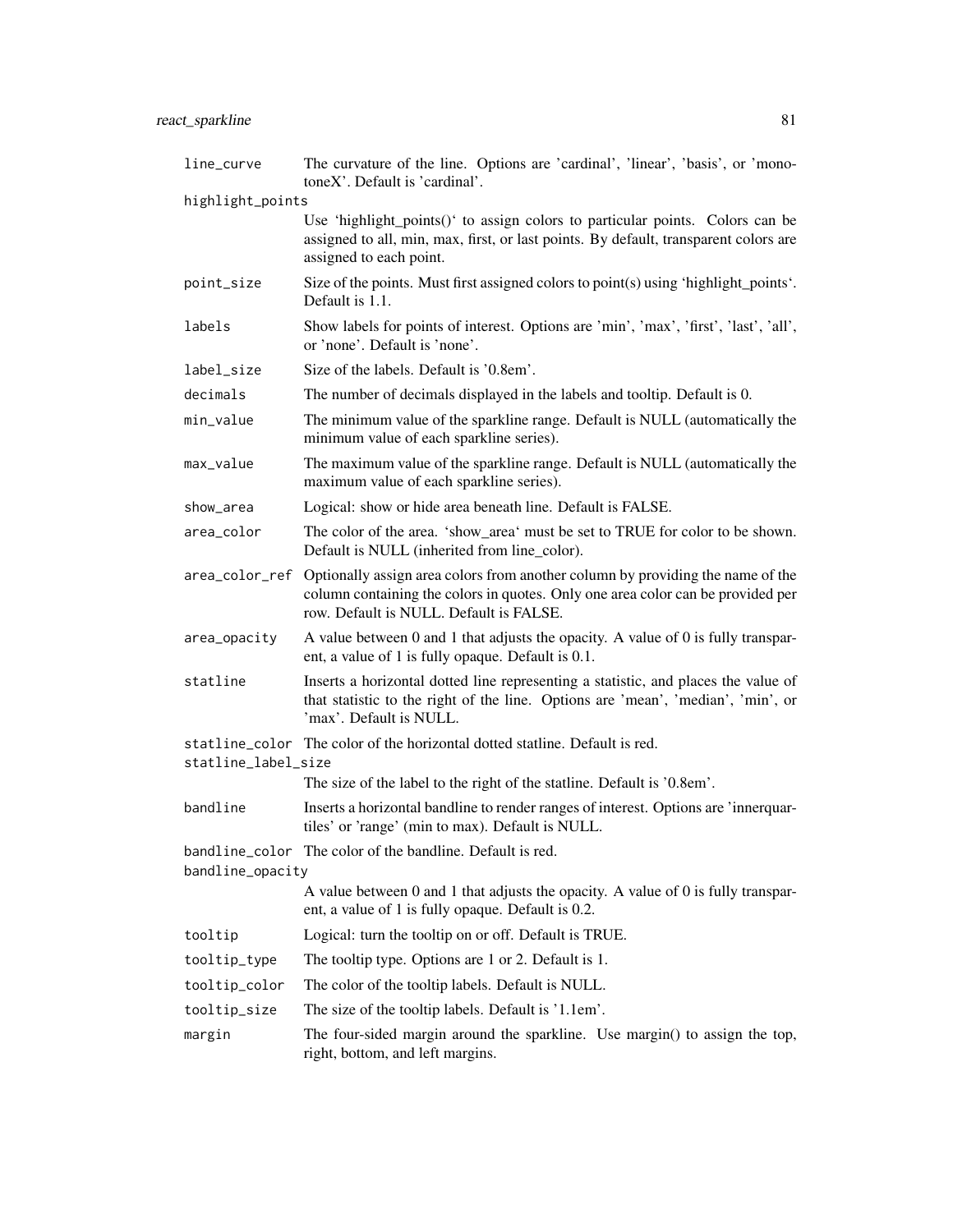a function that creates a sparkline chart from a column containing a list of values.

## Examples

```
## Not run:
## Default sparkline line chart
library(dplyr)
iris %>%
 group_by(Species) %>%
 summarize(sepal_length = list(Sepal.Length)) %>%
 reactable(.,
 columns = list(sepal_length = collect(cell = react_sparkline(.))))## Highlight min and max data points
iris %>%
 group_by(Species) %>%
 summarize(sepal_length = list(Sepal.Length)) %>%
 reactable(.,
 columns = list(
 sepal_length = colDef(cell = react_sparkline(.,decimals = 1,
 highlight_points = highlight_points(min="red",max="blue")))))
## Add labels to data points and change curvature of line
iris %>%
 group_by(Species) %>%
 summarize(sepal_length = list(Sepal.Length)) %>%
 reactable(.,
 columns = list(sepal_length = colDef(cell = react_sparkline(.,
 line_curve = "linear",
 decimals = 1,
 highlight_points = highlight_points(first="orange",last="blue"),
 labels = c("first", "last"))))## Conditionally assign line colors to groups
iris %>%
 group_by(Species) %>%
 summarize(sepal_length = list(Sepal.Length)) %>%
 mutate(flower_cols = case_when(
  Species == "setosa" \sim "purple",
   Species == "versicolor" ~ "darkgreen",
  Species == "virginica" ~ "orange",
  TRUE \sim "grey"
 )) %>%
 reactable(.,
 columns = list(flower_cols = colDef(show=FALSE),
 sepal_length = colDef(cell = react_sparkline(.,height = 80,
 line_color_ref = "flower_cols"))))
```
## Show area beneath the line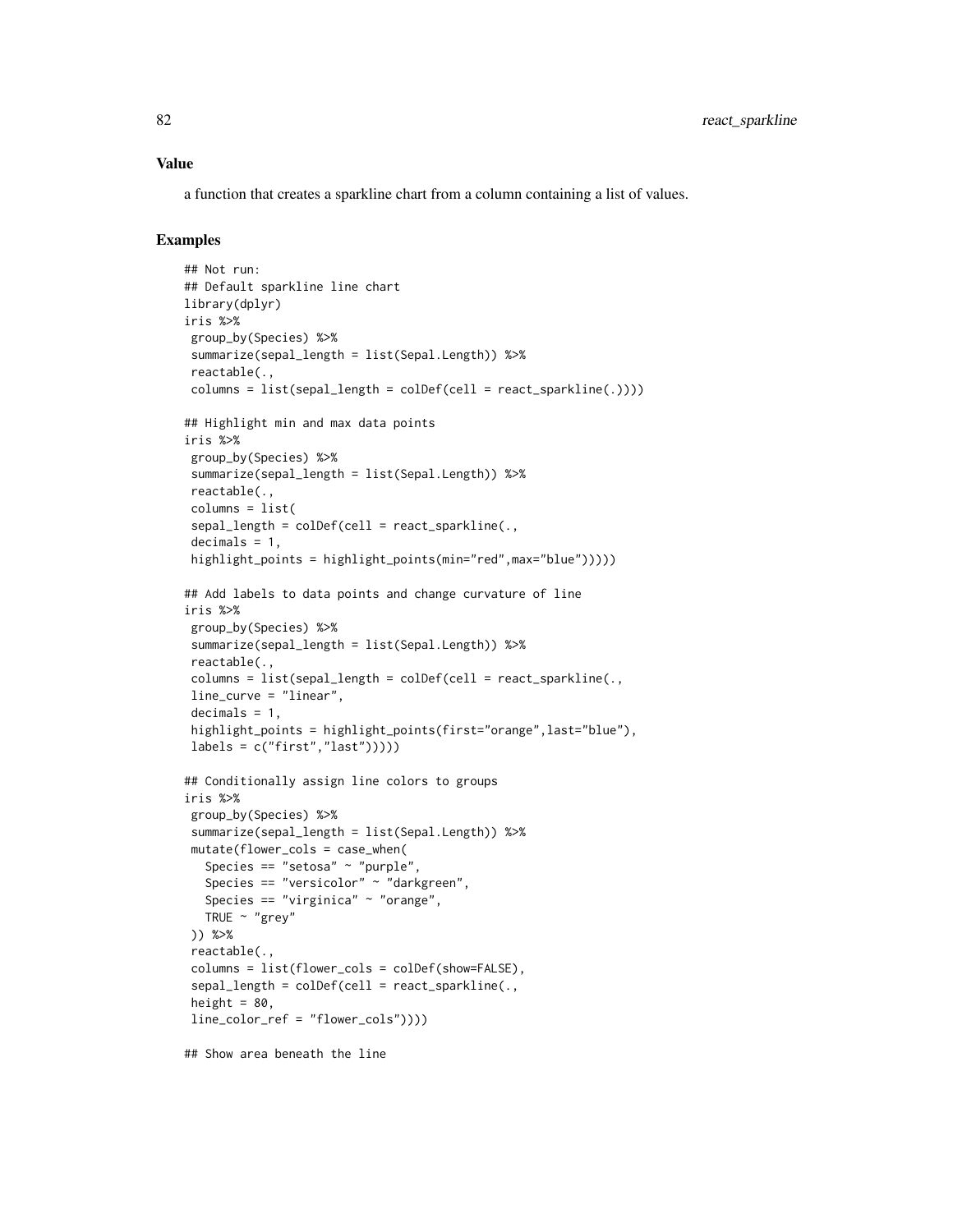```
iris %>%
group_by(Species) %>%
summarize(sepal_length = list(Sepal.Length)) %>%
reactable(.,
columns = list(sepal_length = colDef(cell = react_sparkline(.,
height = 80,
line_color = "dodgerblue",
show_area = TRUE))))
## Conditionally assign colors to the area below the line
iris %>%
group_by(Species) %>%
 summarize(sepal_length = list(Sepal.Length)) %>%
mutate(flower_cols = case_when(
  Species == "setosa" \sim "purple",
  Species == "versicolor" ~ "darkgreen",
  Species == "virginica" ~ "orange",
  TRUE ~ "grey"
)) %>%
reactable(.,
columns = list(flower_cols = colDef(show=FALSE),
 sepal_length = colDef(cell = react_sparkline(.,height = 80,
 show_area = TRUE,
line_color_ref = "flower_cols",
 area_color_ref = "flower_cols"))))
## Add bandline to show innerquartile range
iris %>%
group_by(Species) %>%
summarize(sepal_length = list(Sepal.Length)) %>%
reactable(.,
columns = list(sepal_length = colDef(cell = react_sparkline(.,
height = 80,
decimals = 1,
highlight_points = highlight_points(max="red"),
labels = c("max"),
bandline = "innerquartiles",
bandline_color = "darkgreen"))))
## Add statline to show the mean for each sparkline
iris %>%
group_by(Species) %>%
summarize(sepal_length = list(Sepal.Length)) %>%
reactable(.,
columns = list(sepal_length = colDef(cell = react_sparkline(.,
height = 80,
decimals = 1,
statline = "mean",
statline_color = "red"))))
## Combine multiple elements together
iris %>%
```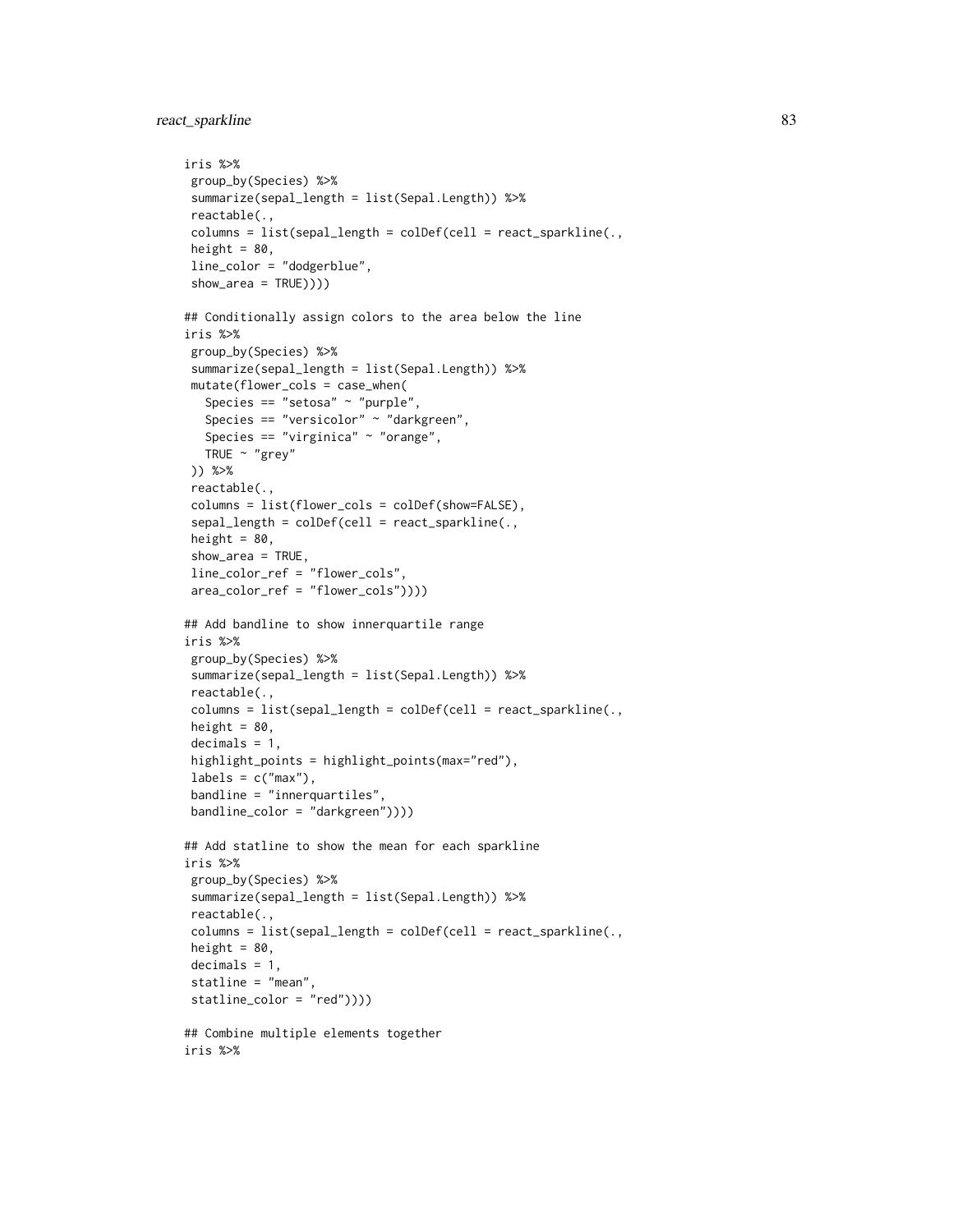#### 84 sandstone

```
group_by(Species) %>%
summarize(sepal_length = list(Sepal.Length)) %>%
reactable(.,
column = list(sepal_length = collect(cell = react_sparkline(.,height = 80,
decimals = 1,
statline = "mean",
statline_color = "red",
bandline = "innerquartiles",
bandline_color = "darkgreen"))))
```
## End(Not run)

sandstone *Theme sandstone*

## Description

Bootstrap-inspired sandstone theme

#### Usage

```
sandstone(
  font_size = 15,
  font_color = "#3e3f3a",
  header_font_size = 16,
  header_font_color = "#7c7a78",
  cell_padding = 6,
  centered = FALSE
)
```
#### Arguments

| font_size         | Numeric value representing the size of the font within the table (in px). Default<br>is 15.   |  |
|-------------------|-----------------------------------------------------------------------------------------------|--|
| font_color        | Color of the font for the text within the table and the group headers. Default is<br>#3e3f3a. |  |
| header_font_size  |                                                                                               |  |
|                   | Numeric value representing the size of the font within the table (in px). Default             |  |
|                   | is $16$ .                                                                                     |  |
| header_font_color |                                                                                               |  |
|                   | Color of the font for the header text. Default is #7c7a78.                                    |  |
| cell_padding      | Numeric value representing the padding size between cells (in px). Default is 6.              |  |
| centered          | Logical: vertically center the contents of the table. Default is FALSE.                       |  |

## Value

an object of class theme that is applied to a reactable table.

<span id="page-83-0"></span>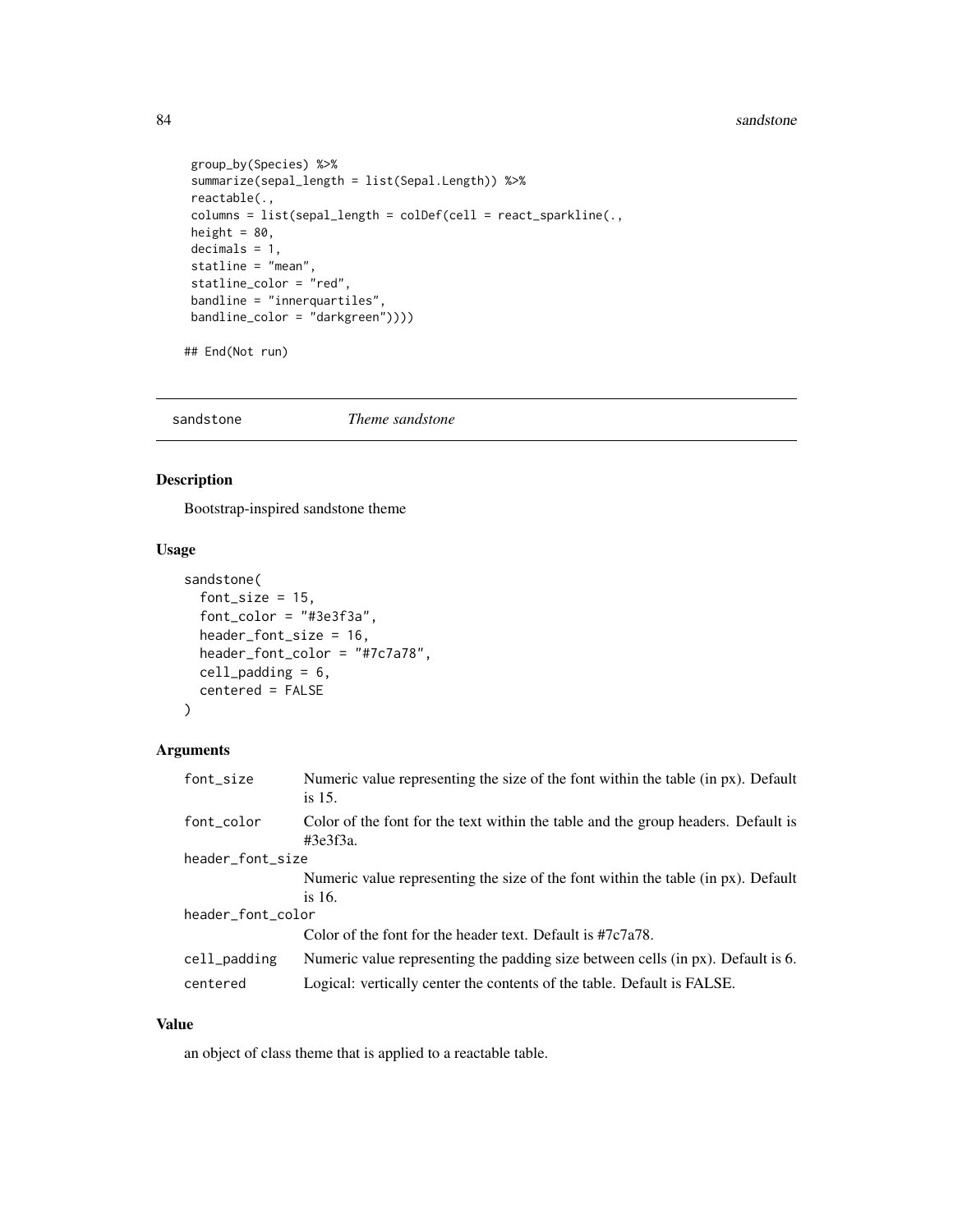#### <span id="page-84-0"></span>sanfran 85

## Examples

```
data <- iris[10:29, ]
## Standard sandstone theme
reactable(data,
          theme = sandstone()## Additional options applied
reactable(data,
          theme = sandstone(font_size = 12, font_color = "grey", cell_padding = 3))
```
sanfran *Theme sanfran*

## Description

San Francisco Chronicles-inspired table theme

## Usage

```
sanfran(
  font_size = 14,
  font_color = "#222222",
  header_font_size = 15,
 header_font_color = "#212121",
 cell\_color = "#f5f5f5",cell_border_width = 6,
 cell_border_color = "#ffffff",
 cell\_padding = 6,pagination_color = "#222222",
 centered = FALSE
)
```

| font_size         | Numeric value representing the size of the font within the table (in px). Default<br>is 14. |  |
|-------------------|---------------------------------------------------------------------------------------------|--|
| font_color        | Color of the font for the text within the table. Default is $\#222222$ .                    |  |
| header_font_size  |                                                                                             |  |
|                   | Numeric value representing the size of the font within the table (in px). Default           |  |
|                   | is $15$ .                                                                                   |  |
| header_font_color |                                                                                             |  |
|                   | Color of the font for the header text. Default is transparent                               |  |
| cell_color        | Color of the background of the cells. Default is #f5f5f5.                                   |  |
| cell_border_width |                                                                                             |  |
|                   | Numeric value representing the border width of the cells. Default is 6.                     |  |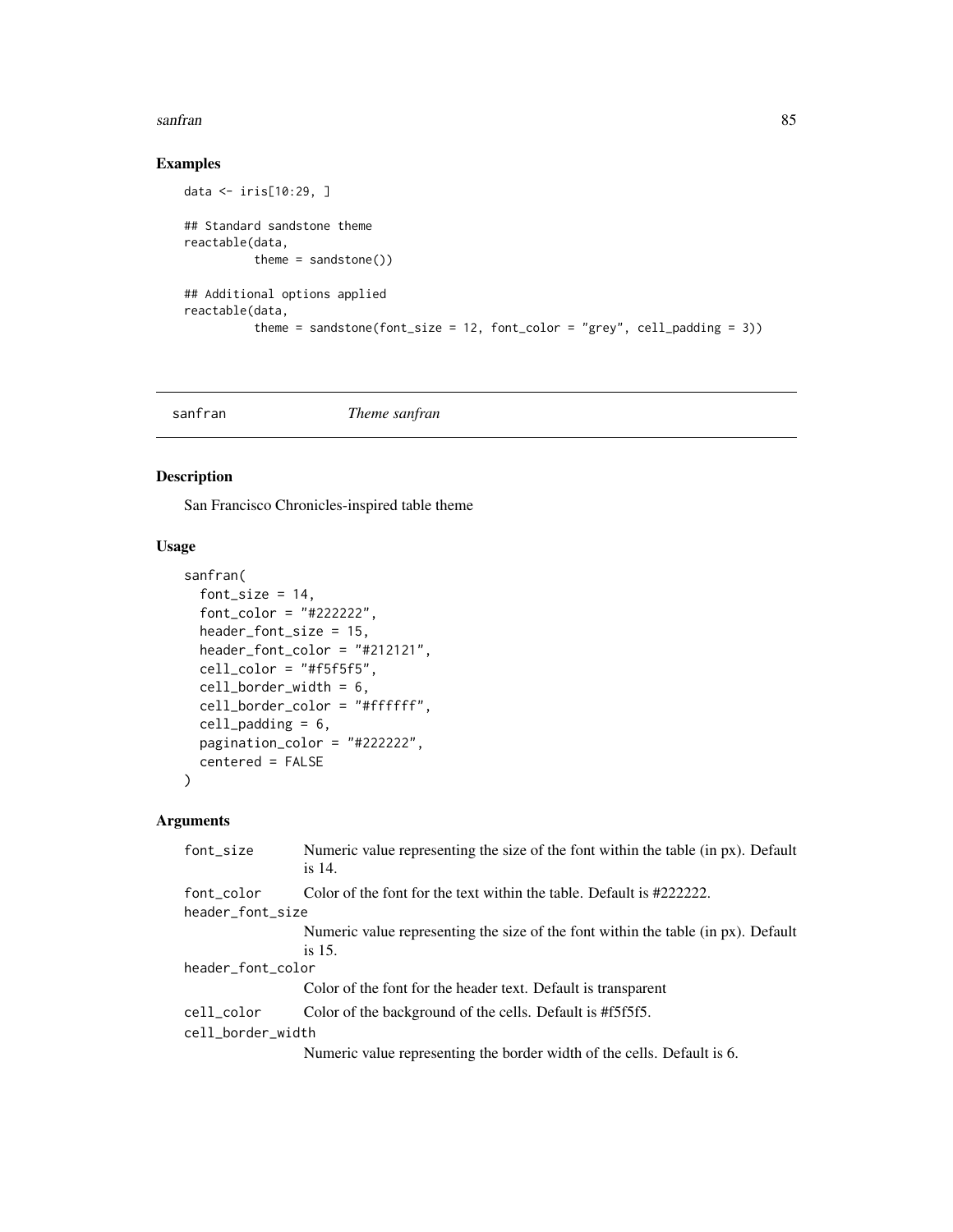<span id="page-85-0"></span>

| cell_border_color |                                                                                  |  |
|-------------------|----------------------------------------------------------------------------------|--|
|                   | Numeric value representing the border color of the cells. Default is #ffffff.    |  |
| cell_padding      | Numeric value representing the padding size between cells (in px). Default is 6. |  |
| pagination_color  |                                                                                  |  |
|                   | Color of the pagination below the table. Default is #2222222.                    |  |
| centered          | Logical: vertically center the contents of the table. Default is FALSE.          |  |

an object of class theme that is applied to a reactable table.

#### Examples

```
data <- iris[10:29, ]
## Standard void theme
reactable(data,
          theme = sanfran()## Additional options applied
reactable(data,
          theme = sanfran(font_size = 12, font_color = "grey"))
```
save\_reactable\_test *Save a reactable table as an image or .html file*

#### Description

The 'save\_reactable()' function converts either a reactable table, .html file, or .Rmd file to an image or .html file and saves it in the user's working directory. Table can be saved as either a .png file or .html file. Other file types are not currently supported. If the reactable table is located within an .Rmd file and has additional CSS styles provided, specify the name of the .Rmd file as the input. Alternatively, if the reactable table exists in an .html file, specify the name of the .html file as the input. Additional parameters available within webshot::webshot such as vwidth, vheight, and cliprect can be passed through 'save\_reactable()'.

## Usage

```
save_reactable_test(input, output, ...)
```

| input                   | A reactable table, .html file, or .Rmd file                 |
|-------------------------|-------------------------------------------------------------|
| output                  | A png or html file name for the saved image                 |
| $\cdot$ $\cdot$ $\cdot$ | Optional additional parameters passed from webshot: webshot |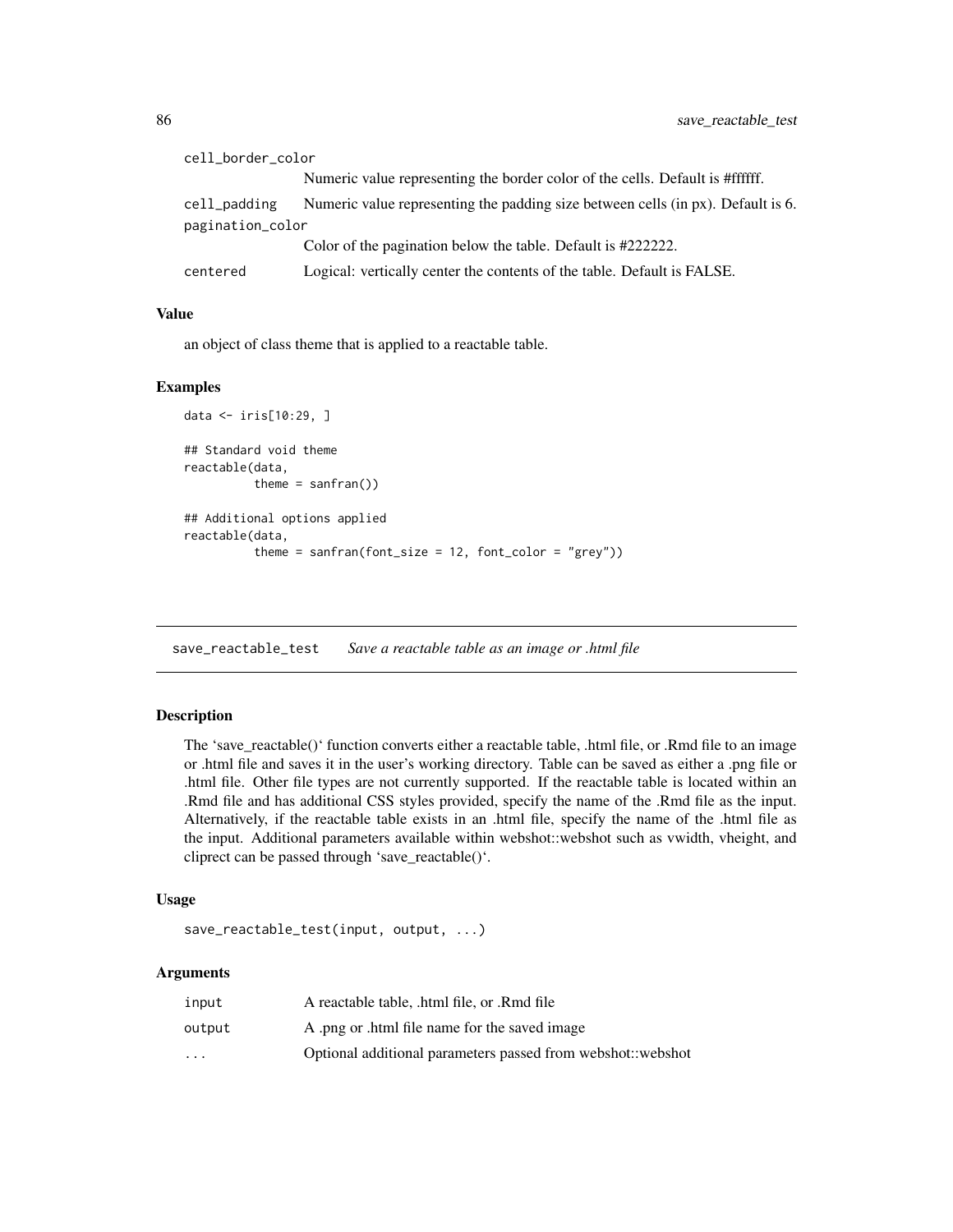<span id="page-86-0"></span>slate 87

## Value

a function that converts a reactable table, .html file, or .Rmd file to an .png file or .html file and saves it in the user's working directory.

#### Examples

```
## Not run:
## Save reactable table as a png file:
iris_table <- reactable(iris)
save_reactable(iris_table, "iris_table.png")
## Also works with a pipe
iris_table %>%
save_reactable("iris_table.png")
## Or save as an html file:
save_reactable(iris_table, "iris_table.html")
## If the reactable table was built in R Markdown with CSS styles applied,
## specify .Rmd file as input and save_reactable will run the file
## and save the output as an image
save_reactable("iris_table.Rmd", "iris_table.png")
## Alternatively, can do the same with an .html file
save_reactable("iris_table.html", "iris_table.png")
```
## End(Not run)

slate *Theme slate*

#### Description

Bootstrap-inspired slate theme

```
slate(
  font\_size = 15,font_color = "#aaaaaa",
  header_font_size = 16,
  header_font_color = "#97999b",
 cell_padding = 6,
  centered = FALSE
)
```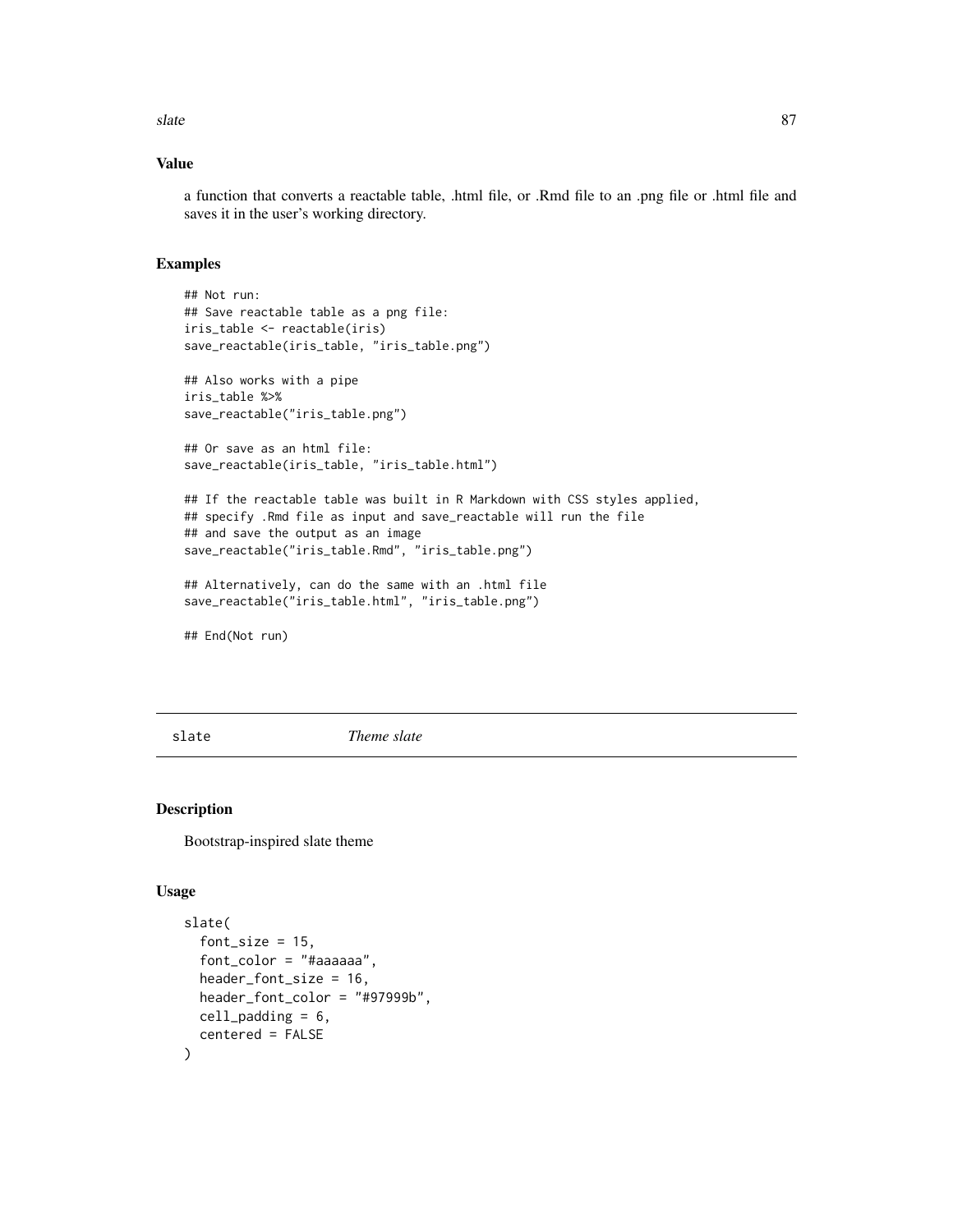## <span id="page-87-0"></span>Arguments

| font_size         | Numeric value representing the size of the font within the table (in px). Default<br>is $15$ . |  |
|-------------------|------------------------------------------------------------------------------------------------|--|
| font_color        | Color of the font for the text within the table and the group headers. Default is<br>#aaaaaa.  |  |
| header_font_size  |                                                                                                |  |
|                   | Numeric value representing the size of the font within the table (in px). Default              |  |
|                   | is $16.$                                                                                       |  |
| header_font_color |                                                                                                |  |
|                   | Color of the font for the header text. Default is #97999b.                                     |  |
| cell_padding      | Numeric value representing the padding size between cells (in px). Default is 6.               |  |
| centered          | Logical: vertically center the contents of the table. Default is FALSE.                        |  |
|                   |                                                                                                |  |

# Value

an object of class theme that is applied to a reactable table.

## Examples

```
data <- iris[10:29, ]
## Standard slate theme
reactable(data,
         theme = slate()## Additional options applied
reactable(data,
          theme = slate(font_size = 12, font_color = "grey", cell_padding = 3))
```
spacelab *Theme spacelab*

## Description

Bootstrap-inspired spacelab theme

```
spacelab(
  font_size = 14,
  font_color = "#8e8e8e",
 header_font_size = 15,
 header_font_color = "#8e8e8e",
 cell_padding = 6,
  centered = FALSE
\mathcal{L}
```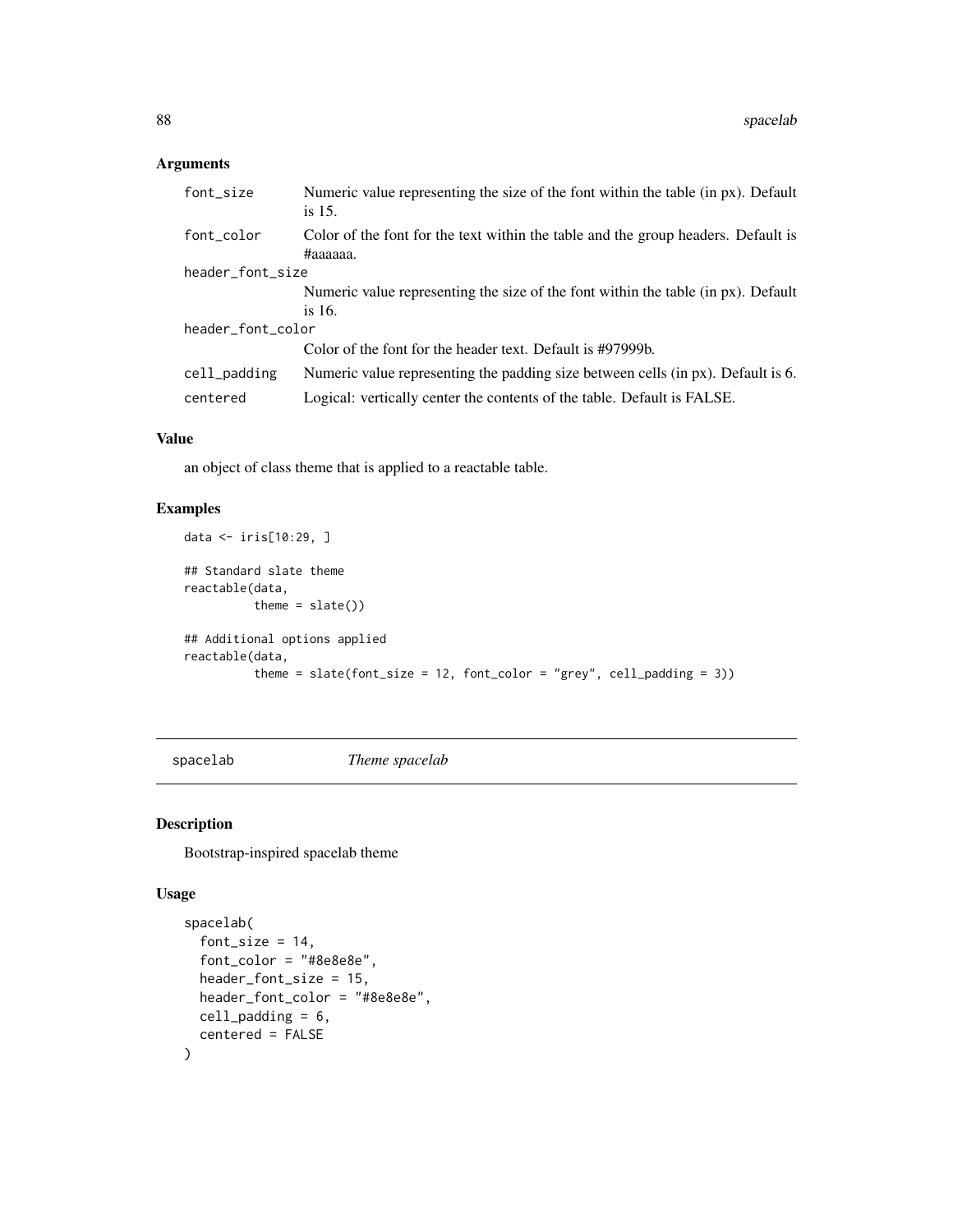#### <span id="page-88-0"></span>sunrise 89

#### Arguments

| Numeric value representing the size of the font within the table (in px). Default<br>is 14.             |  |  |
|---------------------------------------------------------------------------------------------------------|--|--|
| Color of the font for the text within the table and the group headers. Default is<br>$\text{\#8e8e8e}.$ |  |  |
| header_font_size                                                                                        |  |  |
| Numeric value representing the size of the font within the table (in px). Default                       |  |  |
| is $15$ .                                                                                               |  |  |
| header_font_color                                                                                       |  |  |
| Color of the font for the header text. Default is #8e8e8e.                                              |  |  |
| Numeric value representing the padding size between cells (in px). Default is 6.                        |  |  |
| Logical: vertically center the contents of the table. Default is FALSE.                                 |  |  |
|                                                                                                         |  |  |

## Value

an object of class theme that is applied to a reactable table.

## Examples

```
data <- iris[10:29, ]
## Standard spacelab theme
reactable(data,
          theme = spacelab())
## Additional options applied
reactable(data,
          theme = spacelab(font_size = 12, font_color = "grey", cell_padding = 3))
```
sunrise *Theme sunrise*

## Description

sunrise table theme

```
sunrise(
  font\_size = 15,font\_color = "#8069ff",header_font_size = 15,
 header_font_color = "#8069ff",
 cell_padding = 6,
  centered = FALSE
\mathcal{L}
```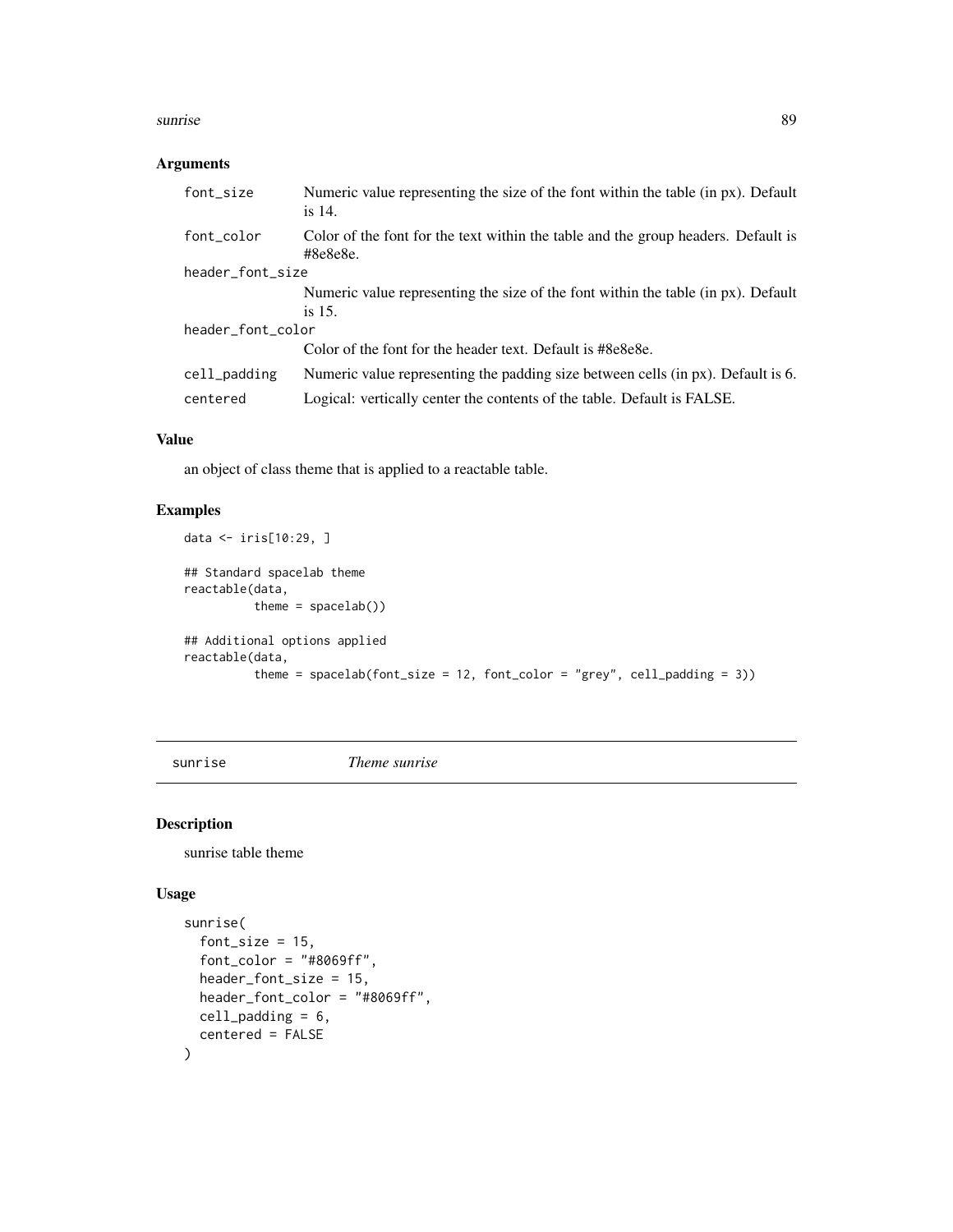## <span id="page-89-0"></span>Arguments

| font_size         | Numeric value representing the size of the font within the table (in px). Default<br>is 15.   |  |
|-------------------|-----------------------------------------------------------------------------------------------|--|
| font_color        | Color of the font for the text within the table and the group headers. Default is<br>#8069ff. |  |
| header_font_size  |                                                                                               |  |
|                   | Numeric value representing the size of the font within the table (in px). Default             |  |
|                   | is 15.                                                                                        |  |
| header_font_color |                                                                                               |  |
|                   | Color of the font for the header text. Default is #8069ff.                                    |  |
| cell_padding      | Numeric value representing the padding size between cells (in px). Default is 6.              |  |
| centered          | Logical: vertically center the contents of the table. Default is FALSE.                       |  |
|                   |                                                                                               |  |

#### Value

an object of class theme that is applied to a reactable table.

## Examples

```
data <- iris[10:29, ]
## Standard sunrise theme
reactable(data,
          theme = sunrise())
## Additional options applied
reactable(data,
          theme = sunrise(font_size = 12, font_color = "grey", cell_padding = 3))
```
superhero *Theme superhero*

## Description

Bootstrap-inspired superhero theme

```
superhero(
  font_size = 14,
  font_color = "#ebebeb",
 header_font_size = 15,
 header_font_color = "#ebebeb",
 cell_padding = 6,
  centered = FALSE
\mathcal{E}
```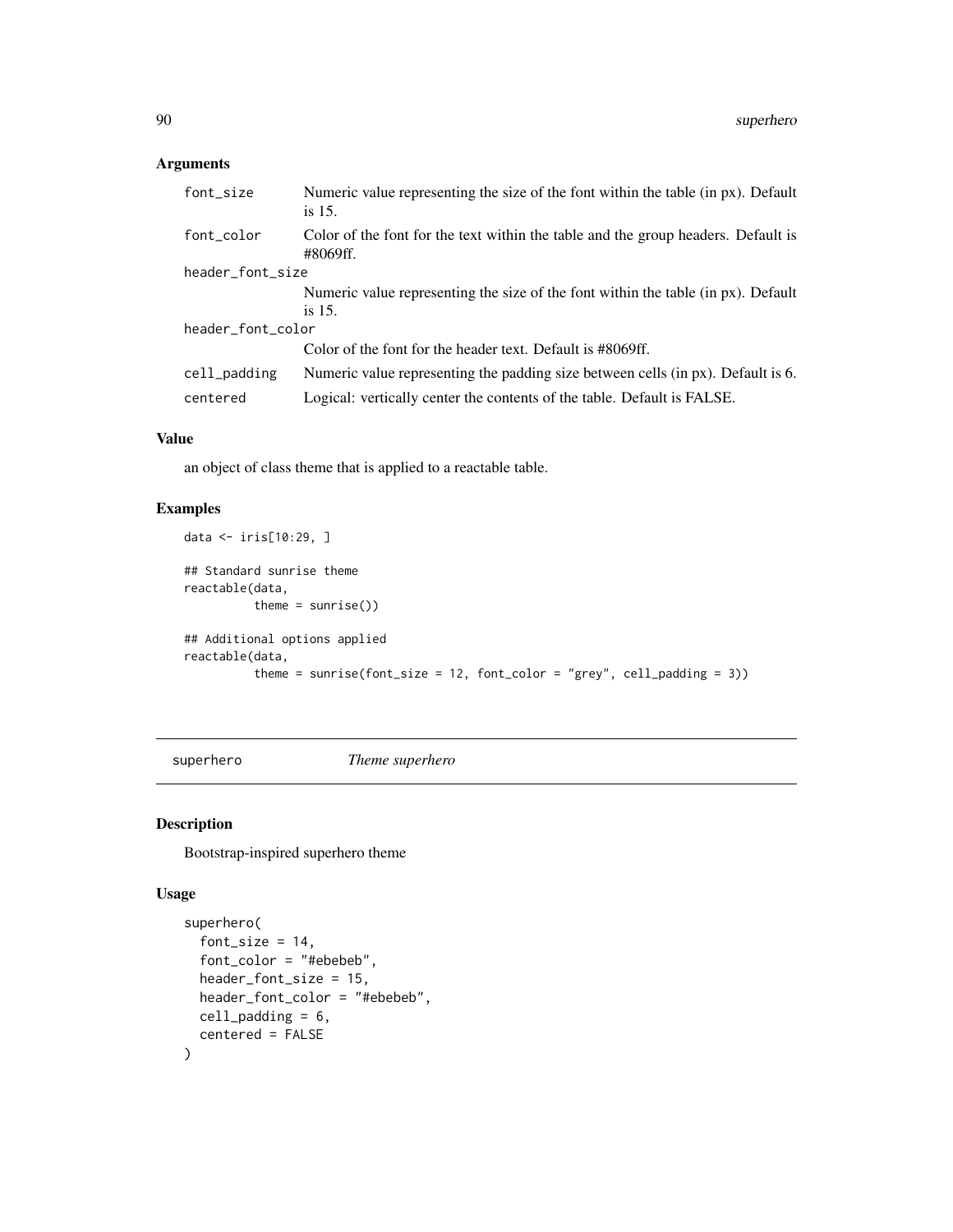#### <span id="page-90-0"></span>tooltip 91

# Arguments

| font_size         | Numeric value representing the size of the font within the table (in px). Default<br>is $14$ . |  |
|-------------------|------------------------------------------------------------------------------------------------|--|
| font_color        | Color of the font for the text within the table and the group headers. Default is<br>#ebebeb.  |  |
| header_font_size  |                                                                                                |  |
|                   | Numeric value representing the size of the font within the table (in px). Default              |  |
|                   | is $15$ .                                                                                      |  |
| header_font_color |                                                                                                |  |
|                   | Color of the font for the header text. Default is #ebebeb.                                     |  |
| cell_padding      | Numeric value representing the padding size between cells (in px). Default is 6.               |  |
| centered          | Logical: vertically center the contents of the table. Default is FALSE.                        |  |

#### Value

an object of class theme that is applied to a reactable table.

# Examples

```
data <- iris[10:29, ]
## Standard superhero theme
reactable(data,
         theme = superhero())
## Additional options applied
reactable(data,
         theme = superhero(font_size = 12, font_color = "grey", cell_padding = 3))
```
tooltip *Apply a tooltip to cells.*

## Description

Apply a tooltip to cells.

#### Usage

tooltip(data, number\_fmt = NULL)

| data       | Null.                                                                                |  |
|------------|--------------------------------------------------------------------------------------|--|
| number fmt | Optionally format numbers using formats from the scales package. Default is<br>NULL. |  |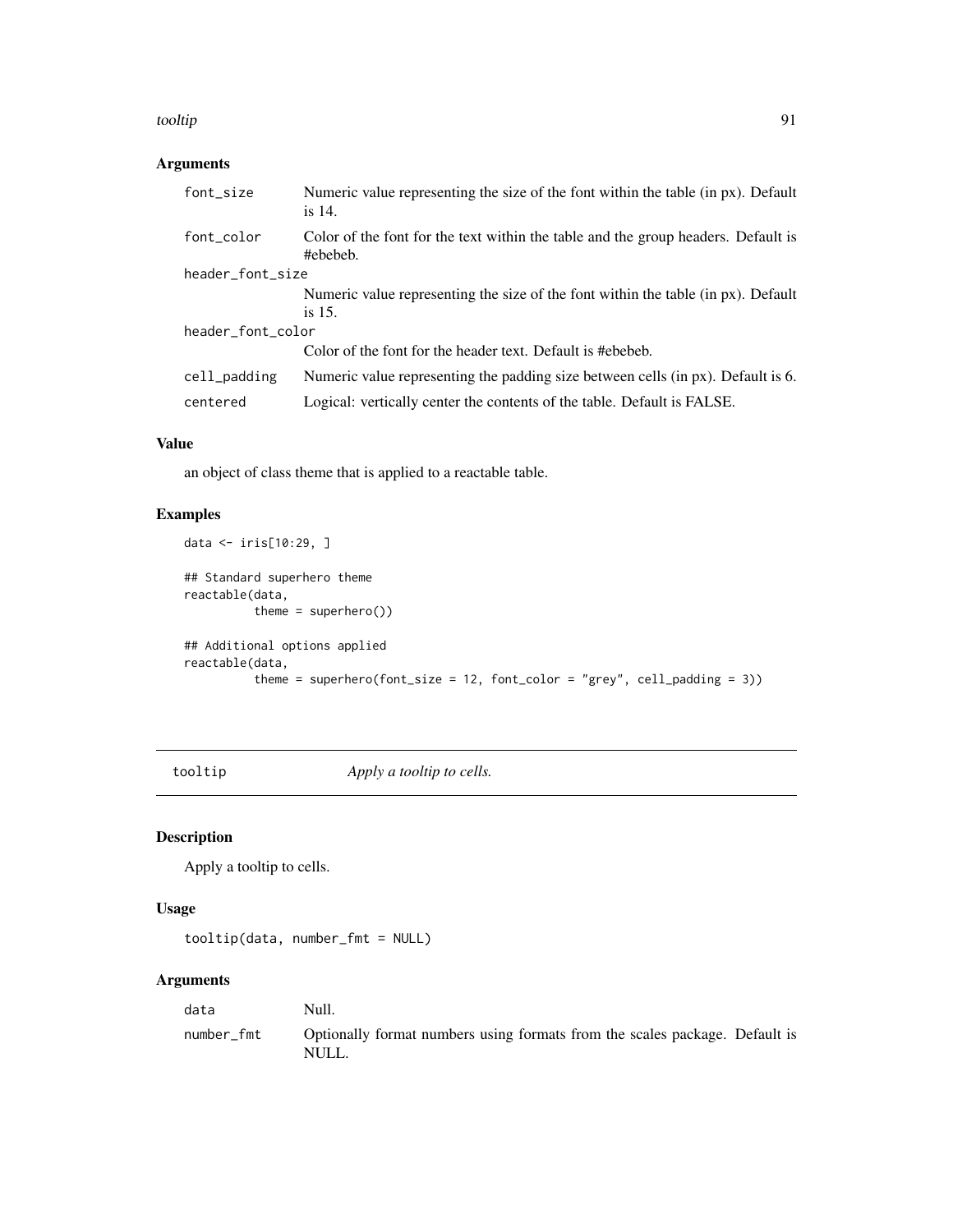a function that applies a tooltip to a reactable table.

#### Examples

```
## Not run:
data <- iris[10:29, ]
## Apply a tooltip to color_scales()
reactable(data,
columns = list(
Petal.Length = colDef(
cell = tooltip(),
 style = color_scales(data))
 ))
## End(Not run)
```
void *Theme void*

#### Description

A table style completely void of borders and headers

## Usage

```
void(
  font_size = 14,
  font_color = "#222222",
  header_font_size = 15,
  header_font_color = "transparent",
  border_color = "transparent",
  border_width = 0,
  header_border_color = "transparent",
  header_border_width = 0,
  centered = FALSE,
  cell_padding = 6
\lambda
```

| font_size                      | Numeric value representing the size of the font within the table (in px). Default<br>is 14. |
|--------------------------------|---------------------------------------------------------------------------------------------|
| font color<br>header_font_size | Color of the font for the text within the table. Default is #2222222.                       |
|                                | Numeric value representing the size of the font within the table (in px). Default<br>is 15. |

<span id="page-91-0"></span>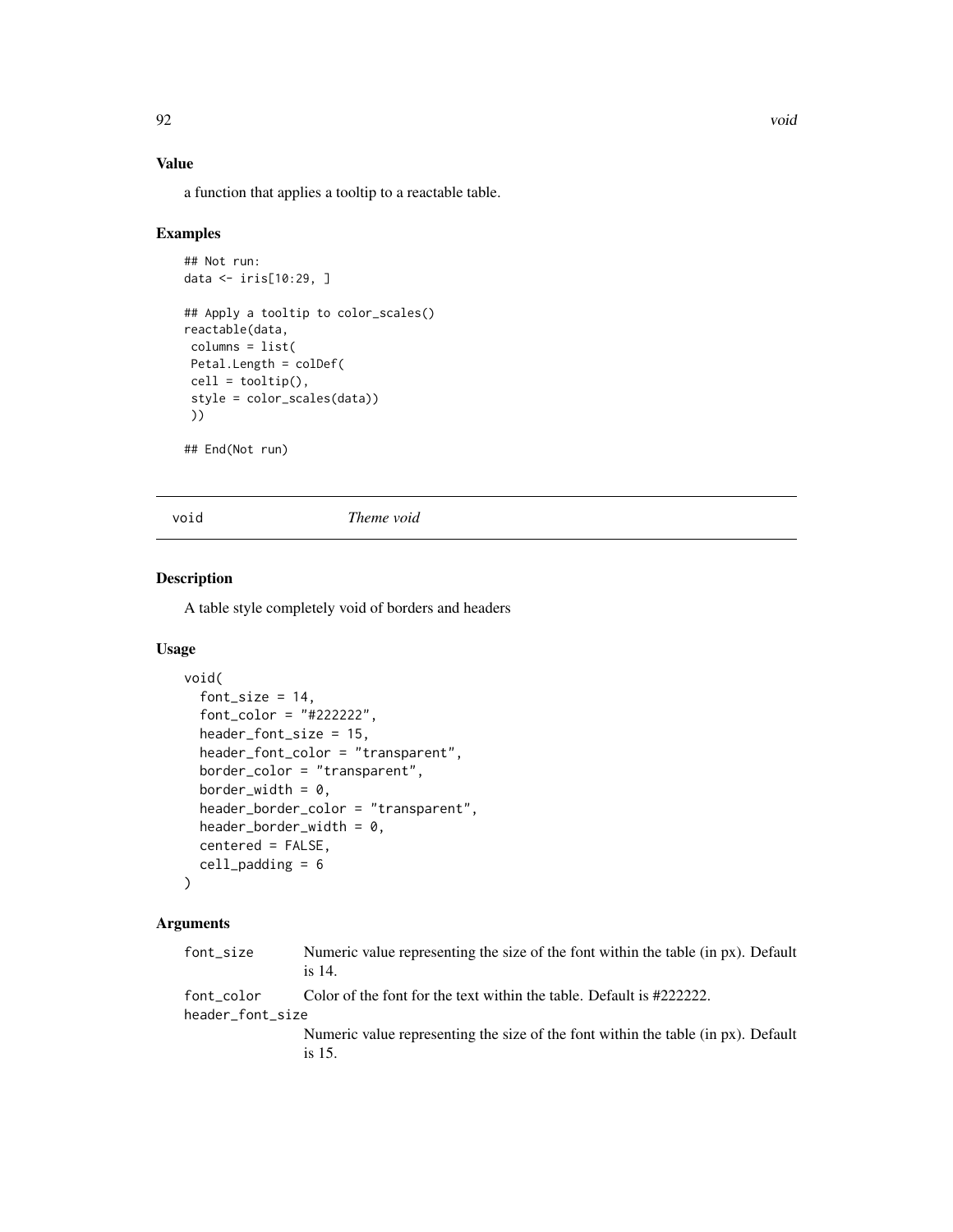#### void 93

| header_font_color   |                  |                                                                                              |
|---------------------|------------------|----------------------------------------------------------------------------------------------|
|                     |                  | Color of the font for the header text. Default is transparent                                |
|                     | border_color     | Color of the borders between cells. Default is transparent.                                  |
|                     | border_width     | Numeric value representing the border width between cells (in px). Default is 0.             |
| header_border_color |                  |                                                                                              |
|                     |                  | Color of the bottom border of the header. Default is transparent.                            |
| header_border_width |                  |                                                                                              |
|                     |                  | Numeric value representing the bottom border width of the header (in px). De-<br>fault is 0. |
|                     | centered         | Logical: vertically center the contents of the table. Default is FALSE.                      |
|                     | $cell$ $padding$ | Numeric value representing the padding size between cells (in px). Default is 6.             |

# Value

an object of class theme that is applied to a reactable table.

# Examples

```
data <- iris[10:29, ]
## Standard void theme
reactable(data,
         theme = void()## Additional options applied
reactable(data,
         theme = void(font_size = 12, font\_color = "grey", cell_padding = 3))
```